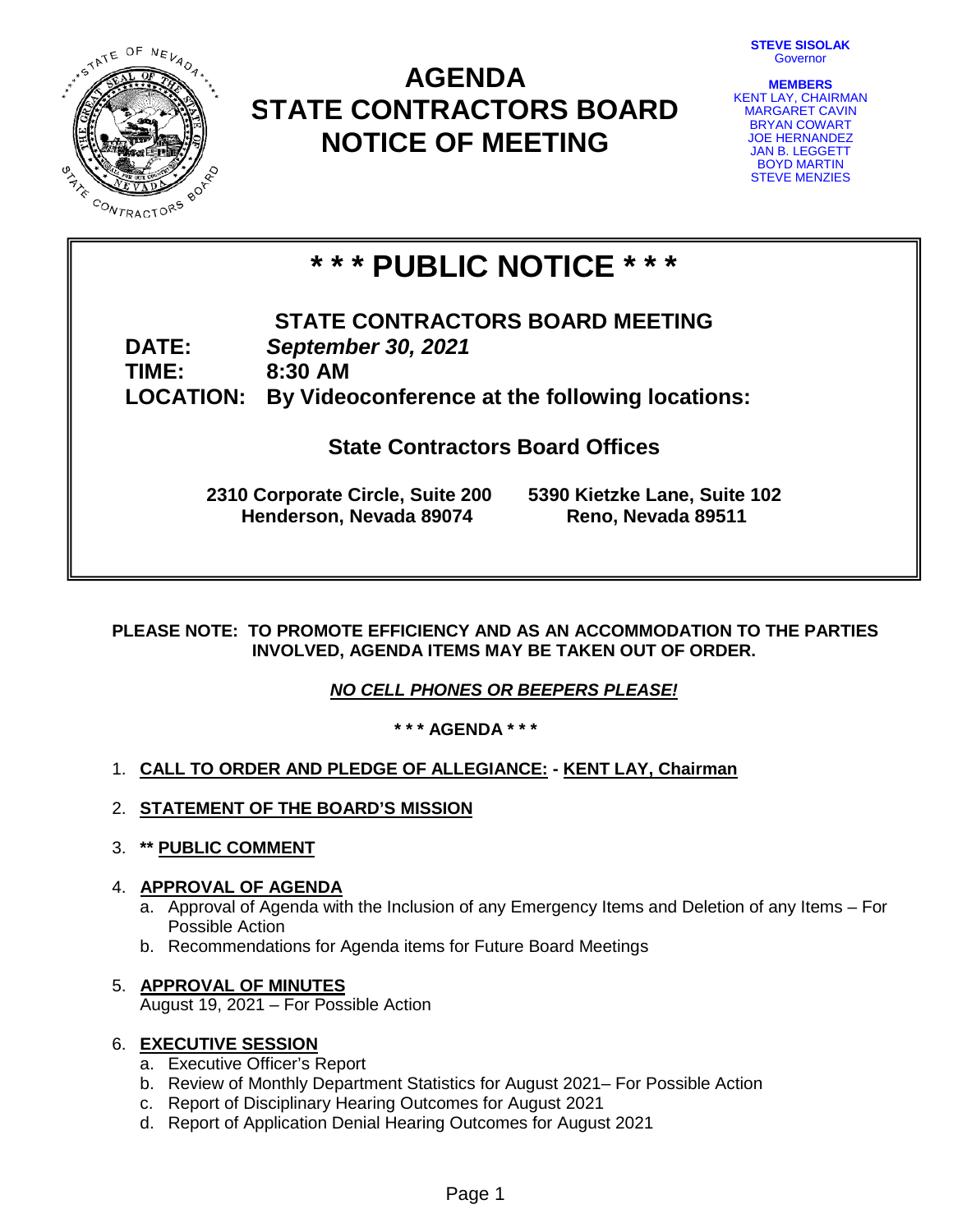- e. Review and Approval of the Audited Financial Reports for the Period Ending June 30, 2021 For Possible Action
- f. Approval of Review of Expenditures Conducted in Accordance with NRS 622.234 For Possible Action
- g. Review and Discussion of Executive Officer's Performance Review and Compensation For Possible Action
- h. Legal Report For Possible Action
	- Discussion Concerning Potential or Pending Litigation (A public body may interrupt the open meeting and exclude the public for the purpose of having an attorney-client discussion of potential and existing litigation pursuant to NRS 241.015(3)(b)(2))
- i. Subcommittee Reports Executive Subcommittee, Recovery Fund Subcommittee, Classification/Regulation Subcommittee, Finance Subcommittee.

## 7. **CONSIDERATION OF REQUEST TO WITHDRAW APPLICATION FOR LICENSURE**

a. Hamlin Construction & Development LLC - Consideration of Request to Withdraw Application for Licensure – For Possible Action

## 8. **APPROVAL OF CONSENT AGENDA – For Possible Action:**

a. Ratification of Staff Approved License Applications, Changes of Licensure, Reinstatement of Licensure, Voluntary Surrenders (List Attached, Items 1 to 531)

## **NEW LICENSE APPLICATION DENIAL HEARINGS 9:15 A.M.**

## 9. **NEW APPLICATION DENIAL HEARING – For Possible Action:**

TRAVELING TOOLBOX CONSTRUCTION Donald Troy Decker, Managing Member Michael Creed James, Managing Member Anthony James Decker, Managing Member James Joseph Gurnea, JR., Managing Member/Proposed CMS Qualified Individual Sean Michael Gurnea, Proposed Trade Qualified Individual

(Portions of this hearing may be closed to the public in accordance with NRS 624.110 (2) to discuss certain financial data related to the applicant.)

## 10. **NEW APPLICATION DENIAL HEARING – For Possible Action:**

CONCRETE CONSTRUCTION SUPPLY INC Kenneth Lee Fernandez, President Shelby Allen Rayl, Vice President Julia Jill Metz, Treasurer/Secretary Kenneth Leroy Reglin, Jr., Proposed Qualified Individual

(Portions of this hearing may be closed to the public in accordance with NRS 624.110 (2) to discuss certain financial data related to the applicant.)

## 11. **NEW APPLICATION DENIAL HEARING – For Possible Action:**

NOVA DRYWALL SYSTEMS INC Steve Charles Regalbuto, President/Proposed Qualified Individual Daniel Andre Bosa, Secretary/Treasurer

(Portions of this hearing may be closed to the public in accordance with NRS 624.110 (2) to discuss certain financial data related to the applicant.)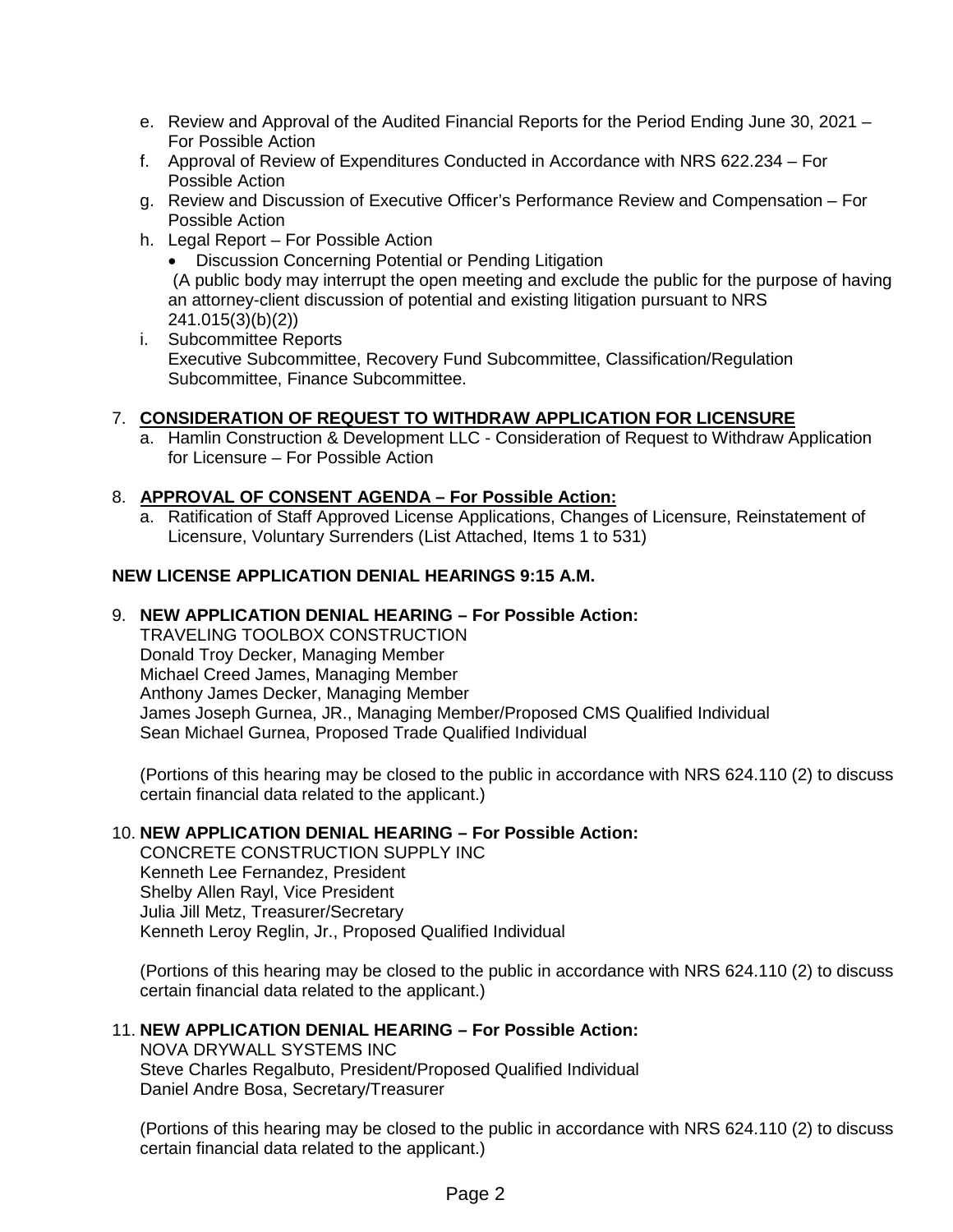## 12. **\*\*PUBLIC COMMENT**

Adjournment – For Possible Action

## **\*\* PUBLIC COMMENT**

Comments from the public are accepted at this time on topics not specifically addressed elsewhere on the agenda. The public may comment by signing-in before speaking during the Public Comment section. The board is precluded from discussing or acting on items raised by Public Comment that are not already on the agenda. *Public Comment will be limited to 3 minutes per person at the discretion of the Chairman.*

## **NOTICES POSTED AT THE FOLLOWING LOCATIONS**

- Nevada State Contractors Board Reno Office
- Nevada State Contractors Board Henderson Office
- Nevada State Contractors Board Internet Website
- Nevada Public Notice Website
- Mailed Electronically to Persons Who Have Expressed Interest in Being Kept Informed of the Board's Meetings.

## **PLEASE NOTE:**

- 1) Persons/facilities desiring copies of the board's agenda must submit their request in writing every six months.
- 2) With regard to any board meeting, it is possible that an amended notice will be published adding new items to the original agenda. Amended notices will be posted in accordance with the Open Meeting Law: however, they will not be mailed to individuals on the board's mailing list.
- 3) Members of the public who are disabled and require special accommodations or assistance at the meeting are requested to notify the board office in writing at 5390 Kietzke Lane, Suite 102, Reno, NV 89511 or 2310 Corporate Circle, Suite 200, Henderson, NV 89074 or by calling 775- 688-1141 or by contacting Crystal Caywood at 702-486-1136 prior to the date of the meeting.
- 4) Pursuant to NRS 241.020(6), please take notice: (1) Items on the agenda may be taken out of order; (2) Two or more agenda items may be combined for consideration; and (3) At any time, items on the agenda may be removed from the agenda or discussion of the items may be delayed.
- 5) Subject to the provisions of NRS 241.050(5), interested parties may request a copy of supporting materials related to this meeting by contacting the following individuals:

Crystal Caywood 2310 Corporate Circle, Suite 200, Henderson, NV 89074 702.486.1136 [ccaywood@nscb.state.nv.us](mailto:ccaywood@nscb.state.nv.us)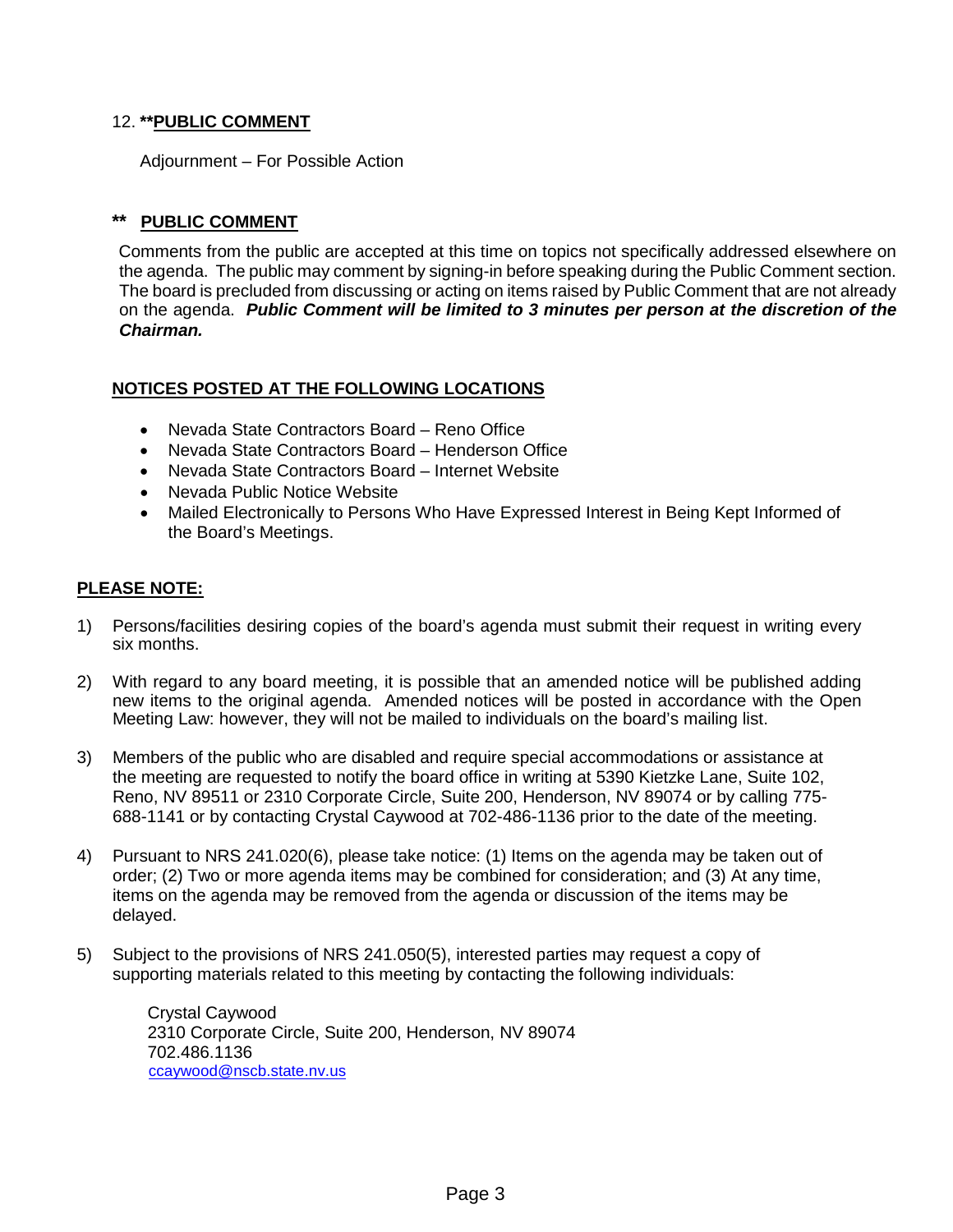Page 1 of 139

### **NEW APPLICATIONS**

## **1 24 7 W C M LLC LAS VEGAS, NV** DONALD WAYNE EARL, Managing Member

DONALD WAYNE EARL, CMS and Trade CONTRACTORS LICENSE APPLICATION, 1021261

Approved DATE: 09/15/2021

LIMIT: \$1,200,000.00 BOND: \$15,000.00 CLASS: B-2 RESIDENTIAL & SMALL

COMMERCIAL

CONTINGENT ON PASSING REQUIRED CMS/TRADE EXAMS BY JAN 21, 2021

## **2 4 K CONSTRUCTION INC LAS VEGAS, NV**

4 K CONSTRUCTION; HECTOR QUILES-RUACHO, President HECTOR QUILES-RUACHO, CMS and Trade CONTRACTORS LICENSE APPLICATION, 1020985

Approved DATE: 09/07/2021

LIMIT: \$75,000.00 BOND: \$10,000.00 CLASS: A-12 EXCAVATING, GRADING,

TRENCHING, AND GRADING A-19C ELECTRICAL CONDUIT FOR UNDERGROUND TRANSMISSION

CONTINGENT ON PASSING REQUIRED CMS/TRADE EXAMS

## **3 702 HANDY IMPROVEMENTS LLC NORTH LAS VEGAS, NV**

JEREMIAH TORRES, Managing Member

JEREMIAH TORRES, CMS and Trade

CONTRACTORS LICENSE APPLICATION, 1021728

Approved DATE: 09/09/2021

LIMIT: \$25,000.00 BOND: \$5,000.00 CLASS: C-3B FINISH CARPENTRY

CONTINGENT ON PASSING REQUIRED CMS/TRADE EXAMS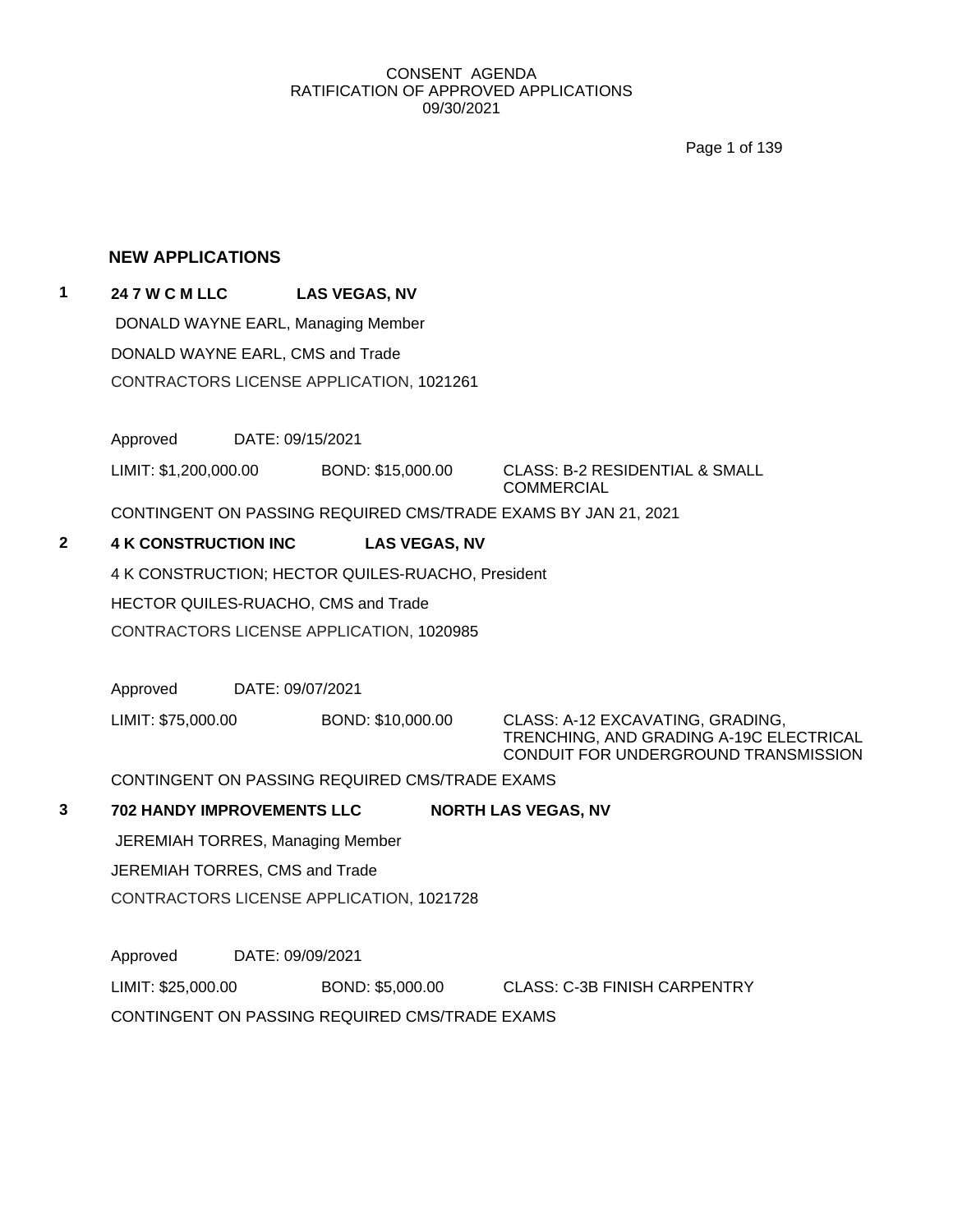Page 2 of 139

|   |                                           |                  |                                                  |                           |                                                                                 | Page 2 or 139 |
|---|-------------------------------------------|------------------|--------------------------------------------------|---------------------------|---------------------------------------------------------------------------------|---------------|
| 4 | A & A CUSTOM WOODWORKS LLC                |                  |                                                  | <b>SPARKS, NV</b>         |                                                                                 |               |
|   |                                           |                  |                                                  |                           | ANNETTE LOPEZ, Managing Member; ANGEL ESTEBAN LOPEZ, Managing Member            |               |
|   | ANGEL ESTEBAN LOPEZ, CMS and Trade        |                  |                                                  |                           |                                                                                 |               |
|   |                                           |                  | CONTRACTORS LICENSE APPLICATION, 1021629         |                           |                                                                                 |               |
|   |                                           |                  |                                                  |                           |                                                                                 |               |
|   | Approved DATE: 08/24/2021                 |                  |                                                  |                           |                                                                                 |               |
|   | LIMIT: \$10,000.00                        |                  | BOND: \$2,000.00                                 |                           | <b>CLASS: C3B</b>                                                               |               |
|   | CONTINGENT UPON PASSING EXAMS BY 2/9/2022 |                  |                                                  |                           |                                                                                 |               |
| 5 | A J CONSTRUCTION LLC                      |                  |                                                  | <b>SILVER SPRINGS, NV</b> |                                                                                 |               |
|   |                                           |                  | JOSHUA QUINTON CARRADINE, Manager                |                           |                                                                                 |               |
|   |                                           |                  | JOSHUA QUINTON CARRADINE, CMS and Trade          |                           |                                                                                 |               |
|   |                                           |                  | CONTRACTORS LICENSE APPLICATION, 1020929         |                           |                                                                                 |               |
|   |                                           |                  |                                                  |                           |                                                                                 |               |
|   | Approved                                  | DATE: 08/17/2021 |                                                  |                           |                                                                                 |               |
|   | LIMIT: \$245,000.00                       |                  | BOND: \$15,000.00                                |                           | CLASS: B1                                                                       |               |
| 6 | A P GLOBAL LLC                            |                  | <b>PHOENIX, AZ</b>                               |                           |                                                                                 |               |
|   | <b>TOBY T PUGH, Managing Member</b>       |                  |                                                  |                           |                                                                                 |               |
|   | TOBY T PUGH, CMS and Trade                |                  |                                                  |                           |                                                                                 |               |
|   |                                           |                  | CONTRACTORS LICENSE APPLICATION, 1020534         |                           |                                                                                 |               |
|   |                                           |                  |                                                  |                           |                                                                                 |               |
|   | Approved                                  | DATE: 08/19/2021 |                                                  |                           |                                                                                 |               |
|   |                                           |                  | LIMIT: \$3,000,000.00 BOND: \$30,000.00          |                           | CLASS: B-2                                                                      |               |
|   |                                           |                  |                                                  |                           | CONTINGENT ON PASSING REQUIRED CMS/TRADE EXAMS BY DEC 9, 2021                   |               |
| 7 | A R CONSTRUCTION LLC                      |                  |                                                  | <b>LAS VEGAS, NV</b>      |                                                                                 |               |
|   |                                           |                  |                                                  |                           | JOSE MANUEL AVILA-RIOS Managing Member; OMAR ALBERTO AVILA-RIOS Managing Member |               |
|   |                                           |                  | JOSE MANUEL AVILA-RIOS CMS; EDWARD TORRES, Trade |                           |                                                                                 |               |
|   |                                           |                  | CONTRACTORS LICENSE APPLICATION, 1021031         |                           |                                                                                 |               |
|   |                                           |                  |                                                  |                           |                                                                                 |               |
|   | Approved                                  | DATE: 08/30/2021 |                                                  |                           |                                                                                 |               |

LIMIT: \$500,000.00 BOND: \$15,000.00 CLASS: B-GENERAL BUILDING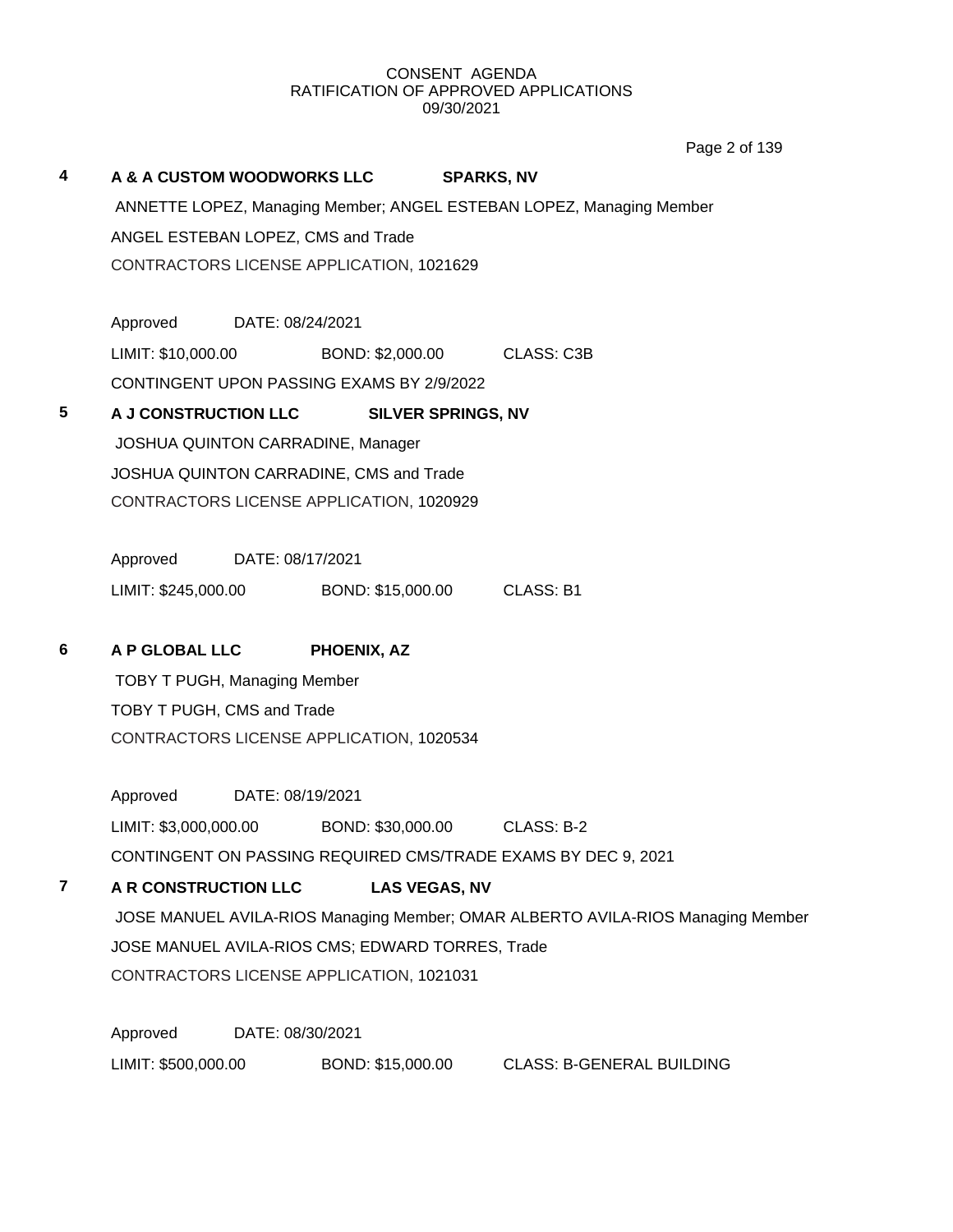Page 3 of 139

**8 A T W MECHANICAL LLC LAS VEGAS, NV** JOSE RAUL RODRIGUEZ Managing Member JOSE RAUL RODRIGUEZ CMS and Trade CONTRACTORS LICENSE APPLICATION, 1021243

> Approved DATE: 09/14/2021 LIMIT: \$150,000.00 BOND: \$10,000.00 CLASS: C21-REFRIGERATION AND AIR

CONDITIONING

**9 ACE PRO CORPORATION LAS VEGAS, NV** ACE PRO; ESTHER A GUY, President CHARLES LINCOLN GENTER, III CMS and Trade CONTRACTORS LICENSE APPLICATION, 1021941

Approved DATE: 09/14/2021 LIMIT: \$1,100,000.00 BOND: \$30,000.00 CLASS: C-1D PLUMBING CONTINGENT ON PASSING REQUIRED TRADE EXAM

## **10 ADDISON LANDSCAPING INC LAS VEGAS, NV** ADDISON ENOCH DURHAM President ADDISON ENOCH DURHAM CMS and Trade CONTRACTORS LICENSE APPLICATION, 1020434

Tabled DATE: 09/07/2021

LIMIT: \$0.00 BOND: \$0.00 CLASS: A-10A RESIDENTIAL POOLS PENDING RESOLUTION OF OPEN COMPLAINTS

## **11 ADRIANNAS FLOORING LLC LAS VEGAS, NV**

MARION ANGELA MYATT Managing Member; MARTIN CORTES CAMPOS, Managing Member MARION ANGELA MYATT CMS; MARTIN CORTES CAMPOS, Trade CONTRACTORS LICENSE APPLICATION, 1021582

Approved DATE: 09/13/2021 LIMIT: \$100,000.00 BOND: \$10,000.00 CLASS: C-16 CONTINGENT ON PASSING REQUIRED CMS EXAM BY FEB 9, 2022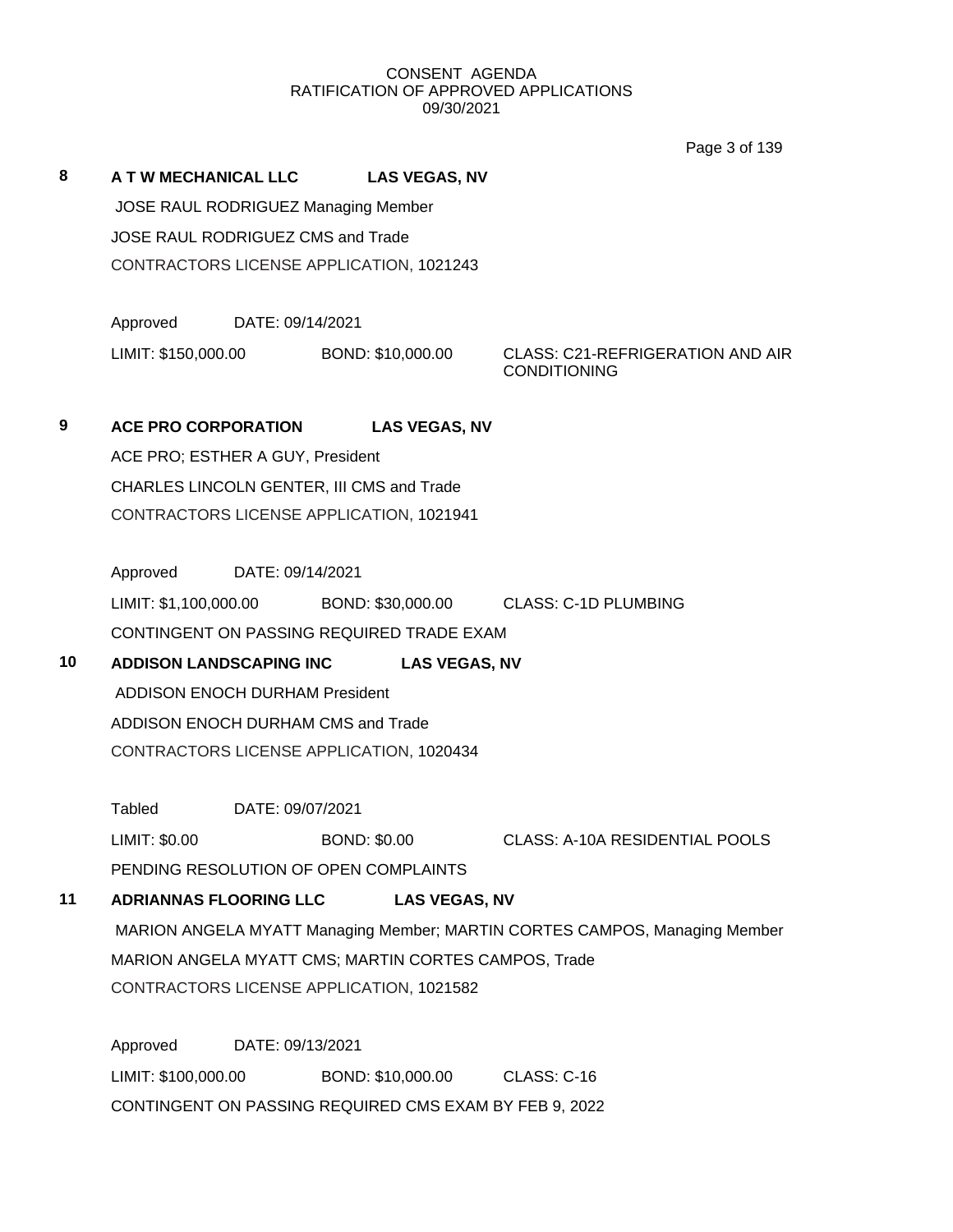Page 4 of 139

|    |                                 |                  |                                                 |                                                                                        | Page 4 or 139 |
|----|---------------------------------|------------------|-------------------------------------------------|----------------------------------------------------------------------------------------|---------------|
| 12 |                                 |                  | <b>ADVANCED CONSTRUCTION TECHNOLOGIES</b>       | <b>IRVINE, CA</b>                                                                      |               |
|    | DWYER SCOTT COLE, President     |                  |                                                 |                                                                                        |               |
|    | DWYER SCOTT COLE, CMS and Trade |                  |                                                 |                                                                                        |               |
|    |                                 |                  | CONTRACTORS LICENSE APPLICATION, 1021574        |                                                                                        |               |
|    |                                 |                  |                                                 |                                                                                        |               |
|    | Approved                        | DATE: 09/14/2021 |                                                 |                                                                                        |               |
|    | LIMIT: \$10,000.00              |                  | BOND: \$2,000.00                                | CLASS: A-9                                                                             |               |
| 13 | <b>AERO BRIDGEWORKS INC</b>     |                  | <b>MARIETTA, GA</b>                             |                                                                                        |               |
|    | <b>CARRUBA, Vice President</b>  |                  |                                                 | JOSEPH MICHAEL GRANTHAM, III President; ALVIN NEWTON ALLISON, Secretary; TIMMY DEWAYNE |               |
|    |                                 |                  | STEPHEN DAVID HENRY, CMS and Trade              |                                                                                        |               |
|    |                                 |                  | CONTRACTORS LICENSE APPLICATION, 1021290        |                                                                                        |               |
|    | Approved                        | DATE: 08/18/2021 |                                                 |                                                                                        |               |
|    | LIMIT: Unlimited                |                  | BOND: \$50,000.00                               | <b>CLASS: A-1 AIRPORTS</b>                                                             |               |
|    |                                 |                  | CONTINGENT ON PASSING REQUIRED CMS EXAM         |                                                                                        |               |
| 14 | <b>AIR CONDITION MAGIC LLC</b>  |                  | <b>PAHRUMP, NV</b>                              |                                                                                        |               |
|    |                                 |                  |                                                 | JEFFREY ALLEN FELESKI Managing Member; CORRY BRIAN PANTLE, Managing Member             |               |
|    |                                 |                  | JEFFREY ALLEN FELESKI CMS and Trade             |                                                                                        |               |
|    |                                 |                  | CONTRACTORS LICENSE APPLICATION, 1019917        |                                                                                        |               |
|    | Approved                        | DATE: 09/07/2021 |                                                 |                                                                                        |               |
|    | LIMIT: \$10,000.00              |                  | BOND: \$2,000.00                                | CLASS: C-21 REFRIGERATION AND AIR<br><b>CONDITIONING</b>                               |               |
| 15 | <b>ALIANZA ROOFING LLC</b>      |                  | <b>RENO, NV</b>                                 |                                                                                        |               |
|    |                                 |                  | CLAUDIA MORELOS Manager; JOEL P MORELOS Manager |                                                                                        |               |
|    |                                 |                  | CLAUDIA MORELOS CMS; JOEL P MORELOS Trade       |                                                                                        |               |
|    |                                 |                  | CONTRACTORS LICENSE APPLICATION, 1020505        |                                                                                        |               |
|    | Approved                        | DATE: 09/01/2021 |                                                 |                                                                                        |               |

LIMIT: \$10,000.00 BOND: \$2,000.00 CLASS: C15A-ROOFING CONTINGENT ON PASSING CMS/TRADE EXAMS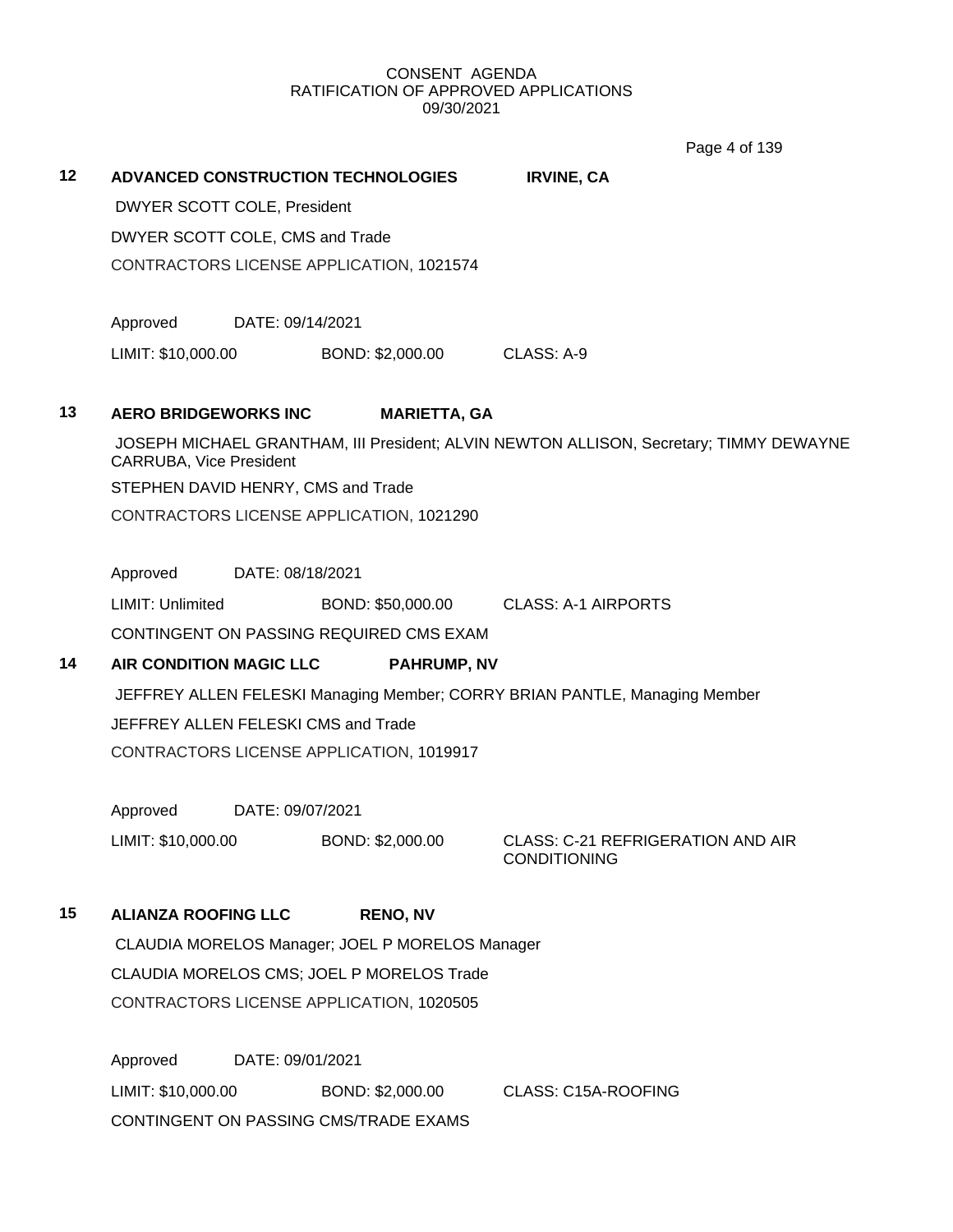Page 5 of 139

| 16 |                                   |                  | ALL COUNTIES REFRIGERATION LLC                        | <b>DAYTON, NV</b>                                               |
|----|-----------------------------------|------------------|-------------------------------------------------------|-----------------------------------------------------------------|
|    |                                   |                  | <b>KRAY STEVEN ROLAND, Managing Member</b>            |                                                                 |
|    | KRAY STEVEN ROLAND, CMS and Trade |                  |                                                       |                                                                 |
|    |                                   |                  | CONTRACTORS LICENSE APPLICATION, 1020856              |                                                                 |
|    |                                   |                  |                                                       |                                                                 |
|    | Approved                          | DATE: 08/11/2021 |                                                       |                                                                 |
|    |                                   |                  | LIMIT: \$90,000.00 BOND: \$10,000.00                  | <b>CLASS: C-21 REFRIGERATION AND AIR</b><br><b>CONDITIONING</b> |
|    |                                   |                  | CONTINGENT UPON PASSING C-21 TRADE EXAM BY 12/25/2021 |                                                                 |
| 17 | <b>ALL ELECTRIC SERVICE LLC</b>   |                  |                                                       | <b>HENDERSON, NV</b>                                            |
|    |                                   |                  | SARKIS AZAD BOGHOSIAN, Managing Member                |                                                                 |
|    |                                   |                  | SARKIS AZAD BOGHOSIAN, CMS and Trade                  |                                                                 |
|    |                                   |                  | CONTRACTORS LICENSE APPLICATION, 1021430              |                                                                 |
|    |                                   |                  |                                                       |                                                                 |
|    | Approved                          | DATE: 08/11/2021 |                                                       |                                                                 |
|    |                                   |                  |                                                       | LIMIT: \$245,000.00 BOND: \$15,000.00 CLASS: C-2 ELECTRICAL     |
|    |                                   |                  | CONTINGENT UPON PASSING C-2 EXAM BY 02/02/2022        |                                                                 |
| 18 |                                   |                  | ALL IN ONE PAINTING & DRYWALL LLC                     | <b>LAS VEGAS, NV</b>                                            |
|    |                                   |                  | ALBERTO JOSE LOPEZ, Managing Member                   |                                                                 |
|    | ALBERTO JOSE LOPEZ, CMS and Trade |                  |                                                       |                                                                 |
|    |                                   |                  | CONTRACTORS LICENSE APPLICATION, 1021296              |                                                                 |
|    | Approved                          | DATE: 09/08/2021 |                                                       |                                                                 |
|    |                                   |                  | LIMIT: \$100,000.00 BOND: \$10,000.00                 | <b>CLASS: C-4 A,C &amp; E</b>                                   |
| 19 | ALL SEASONS INSULATION INC        |                  |                                                       | <b>SAN BERNARDINO, CA</b>                                       |
|    |                                   |                  | DAVID MATTHEW LENAKER, Chairman of the Board          |                                                                 |
|    |                                   |                  | DAVID MATTHEW LENAKER, CMS and Trade                  |                                                                 |
|    |                                   |                  | CONTRACTORS LICENSE APPLICATION, 1019148              |                                                                 |
|    |                                   |                  |                                                       |                                                                 |
|    | Approved                          | DATE: 09/09/2021 |                                                       |                                                                 |
|    | LIMIT: \$1,500,000.00             |                  | BOND: \$30,000.00                                     | CLASS: C15A; C15C                                               |
|    |                                   |                  | CONTINGENT UPON PASSING EXAMS BY 10/21/2021           |                                                                 |
|    |                                   |                  |                                                       |                                                                 |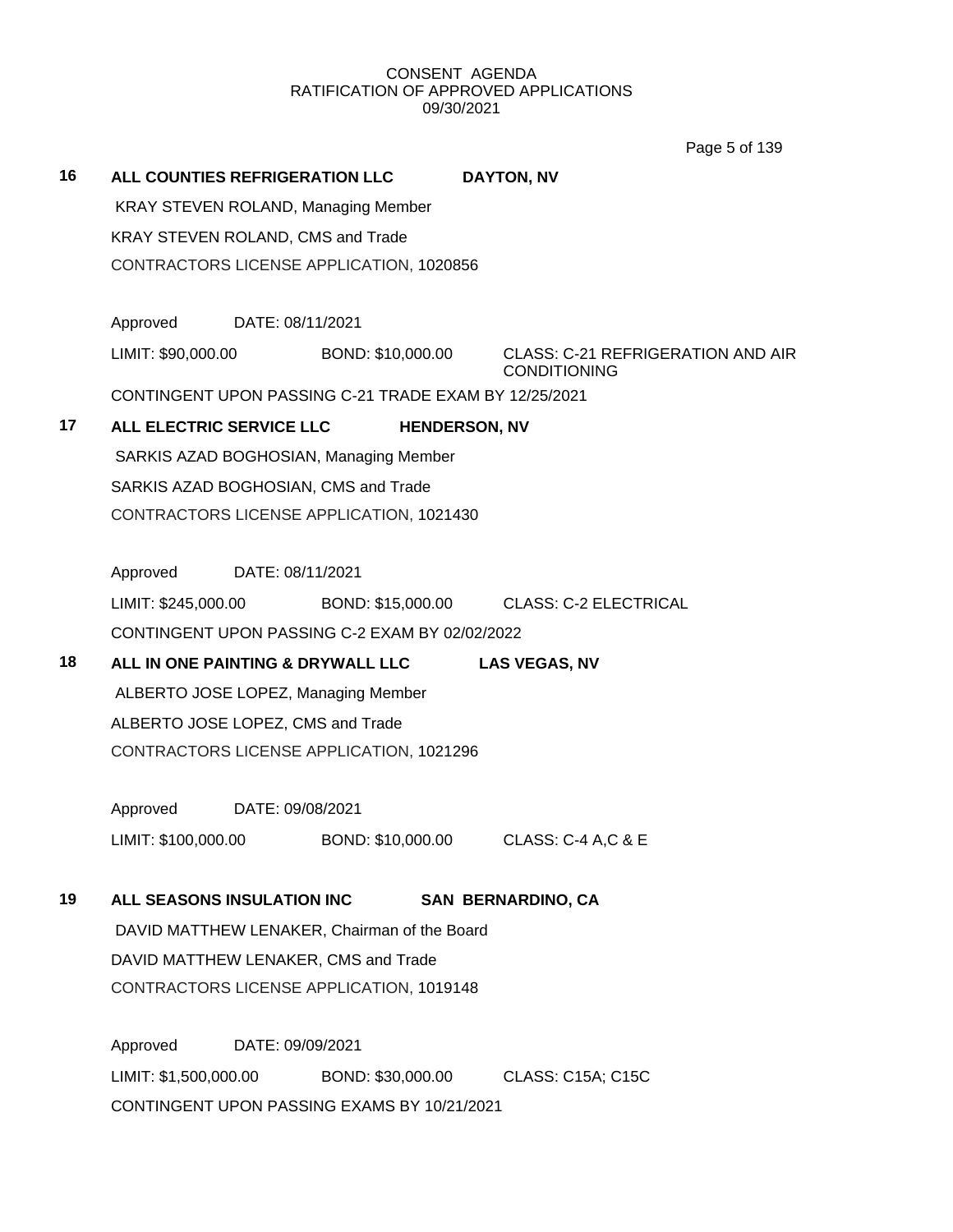Page 6 of 139

# **20 ALPINE DRILLING AND CONSTRUCTION LLC RENO, NV** ALAN CLAYTON ERVIN, Member; KRISANDRA ANN JONES, Member; STEVE MATTHEW JONES, Member ALAN CLAYTON ERVIN, Trade; STEVE MATTHEW JONES, CMS CONTRACTORS LICENSE APPLICATION, 1018144 Approved DATE: 08/09/2021 LIMIT: \$10,000.00 BOND: \$2,000.00 CLASS: A7; A9; A19C **21 APACHE INDUSTRIAL UNITED INC HOUSTON, TX** JEFFREY LEE VOSS President; IVAR RAMIRO GALILEA Treasurer; GARY JAMES RENKEN, Director CRAIG EDWARD NICHOLSON, JR CMS and Trade CONTRACTORS LICENSE APPLICATION, 1020610 Approved DATE: 08/20/2021 LIMIT: \$250,000.00 BOND: \$15,000.00 CLASS: C-24 CONTINGENT OF PASSING REQUIRED CMS EXAM BY DEC. 14, 2021 **22 ARGENTINO MANAGEMENT GROUP INC LAS VEGAS, NV** SEAN CHRISTOPHER ARGENTINO President SEAN CHRISTOPHER ARGENTINO CMS and Trade CONTRACTORS LICENSE APPLICATION, 1021360 Approved DATE: 08/12/2021 LIMIT: \$245,000.00 BOND: \$15,000.00 CLASS: B-2 RESIDENTIAL AND SMALL **COMMERCIAL** CONTINGENT ON PASSING REQUIRED CMS/TRADE EXAMS **23 ARVIN CONSTRUCTION INC LAS VEGAS, NV** AMIN ABDOLLAHI SANI Chief Executive Officer; PEDRAM GERAFIAN, Director AMIN ABDOLLAHI SANI CMS and Trade CONTRACTORS LICENSE APPLICATION, 1021587 Tabled DATE: 09/10/2021 LIMIT: \$0.00 BOND: \$0.00 CLASS: B2 RESOLUTION OF OPEN COMPLAINT ON NEVADA LICENSE #83423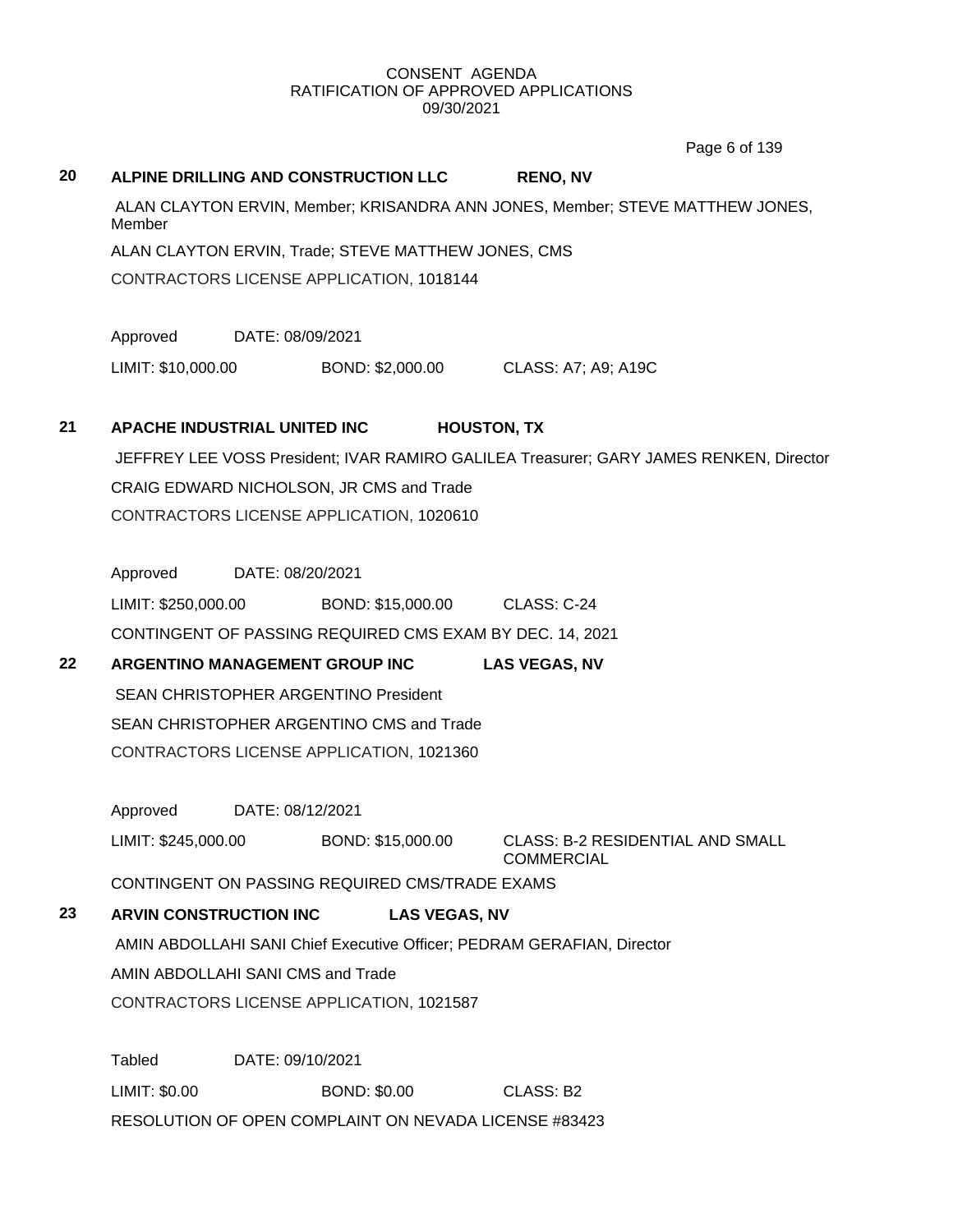Page 7 of 139

#### **24 ASPEN INSTALLATIONS LLC CARSON CITY, NV**

ALISHA RENNE ROBERTS, Managing Member; RICKY BOONE ROBERTS, Managing Member RICKY BOONE ROBERTS, CMS and Trade CONTRACTORS LICENSE APPLICATION, 1020039

Approved DATE: 08/24/2021

LIMIT: \$45,000.00 BOND: \$5,000.00 CLASS: C39

## **25 ASPHALT ARMOR LLC SALEM, OR**

DAVID GREGORY VOGT, Manager DAVID GREGORY VOGT, CMS and Trade CONTRACTORS LICENSE APPLICATION, 1021521

Approved DATE: 09/07/2021

LIMIT: \$245,000.00 BOND: \$15,000.00 CLASS: A-16 PAVING STREETS DRIVEWAYS & LOTS

CONTINGENT ON PASSING CMS/TRADE EXAMS BY FEB 5, 2022

## **26 AUSTIN TAYLOR HUGHES WINNEMUCCA, NV**

AUSTIN TAYLOR HUGHES, Owner AUSTIN TAYLOR HUGHES, Trade; JASMYNE ASHLEY HUGHES, CMS CONTRACTORS LICENSE APPLICATION, 1021283

Approved DATE: 09/09/2021 LIMIT: \$50,000.00 BOND: \$5,000.00 CLASS: C15A CONTINGENT UPON PASSING TRADE EXAM BY 1/22/2022

## **27 B K E R SERVICES LLC LAS VEGAS, NV**

BENJAMIN KEN VILLAMIN ROCKWELL, Managing Member BENJAMIN KEN VILLAMIN ROCKWELL, CMS and Trade CONTRACTORS LICENSE APPLICATION, 1021876

Approved DATE: 09/15/2021 LIMIT: \$20,000.00 BOND: \$5,000.00 CLASS: C-21B AIR CONDITIONING CONTINGENT ON PASSING REQUIRED TRADE EXAM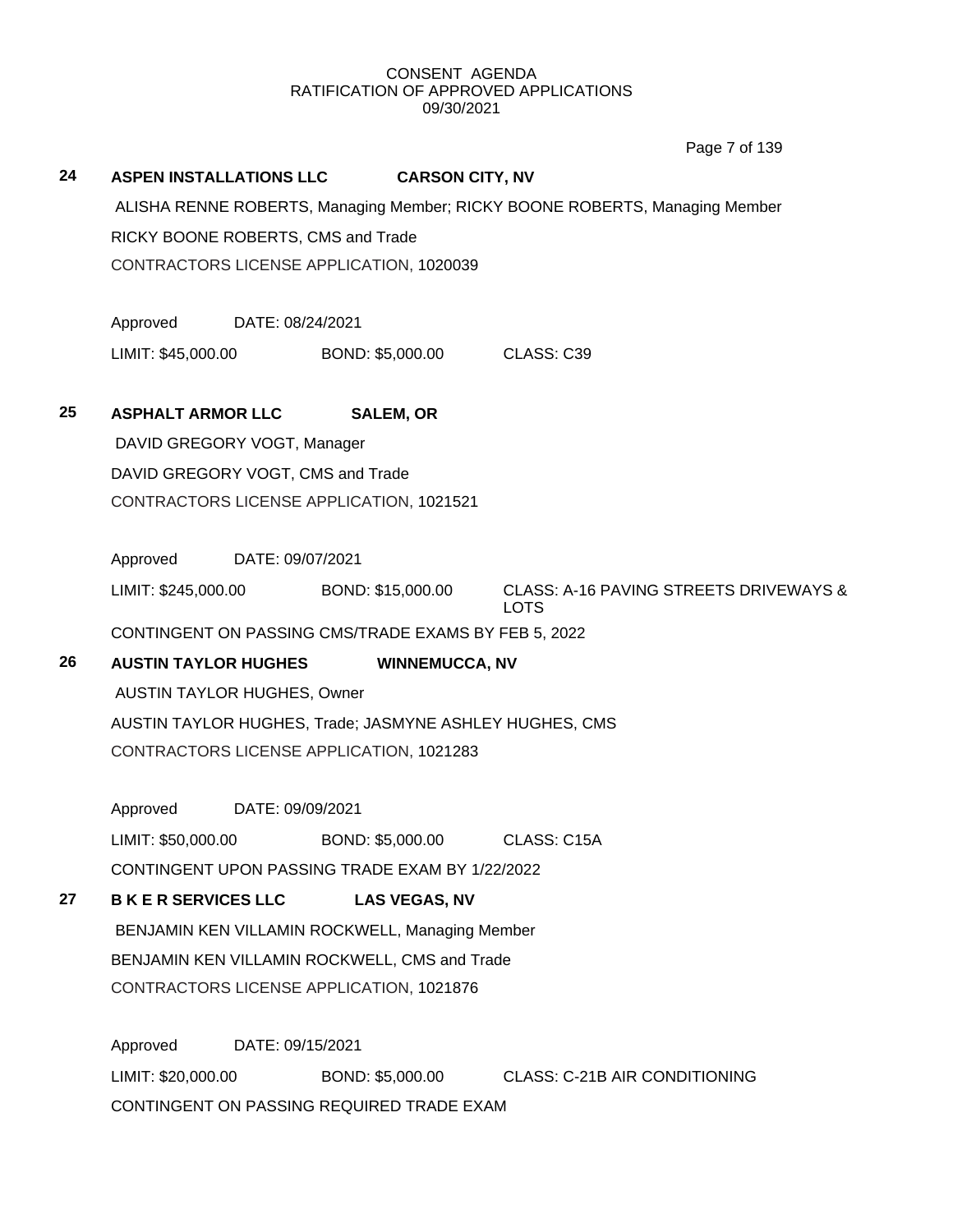Page 8 of 139

#### **28 BAY ALARM COMPANY CONCORD, CA**

MATTHEW CLARK WESTPHAL President; JONATHAN ROBERT SURRIDGE Treasurer; TIM BRADLEY WESTPHAL Director

SHANE MICHAEL CLARY CMS and Trade

CONTRACTORS LICENSE APPLICATION, 1019114

Approved DATE: 08/10/2021

LIMIT: \$10,000.00 BOND: \$2,000.00 CLASS: C-2C FIRE DETECTION; C-2D LOW

VOLTAGE

## **29 BENTLEY BUILDERS LLC WARWICK , RI**

PAUL M TIERNEY, Manager; JASON EDWIN PANNONE, Manager

PAUL M TIERNEY, CMS and Trade

CONTRACTORS LICENSE APPLICATION, 1019484

Approved DATE: 08/12/2021

LIMIT: \$9,000,000.00 BOND: \$50,000.00 CLASS: B2-RESIDENTIAL AND SMALL

**COMMERCIAL** 

### **30 BLUESCOPE CONSTRUCTION INC KANSAS CITY, MO**

JOSHUA MICHAEL WIGHT, President; MISHCA LUCILLE WALICZEK Secretary Assistant; KENNETH GERARD STROPE Vice President; ROBYN GAYLE EDMONDS, Vice President

JOSHUA JON POFAHL, CMS and Trade

CONTRACTORS LICENSE APPLICATION, 1020899

Approved DATE: 09/09/2021

LIMIT: \$10,000.00 BOND: \$2,000.00 CLASS: C-14 STEEL REINFORCING AND

**ERECTION**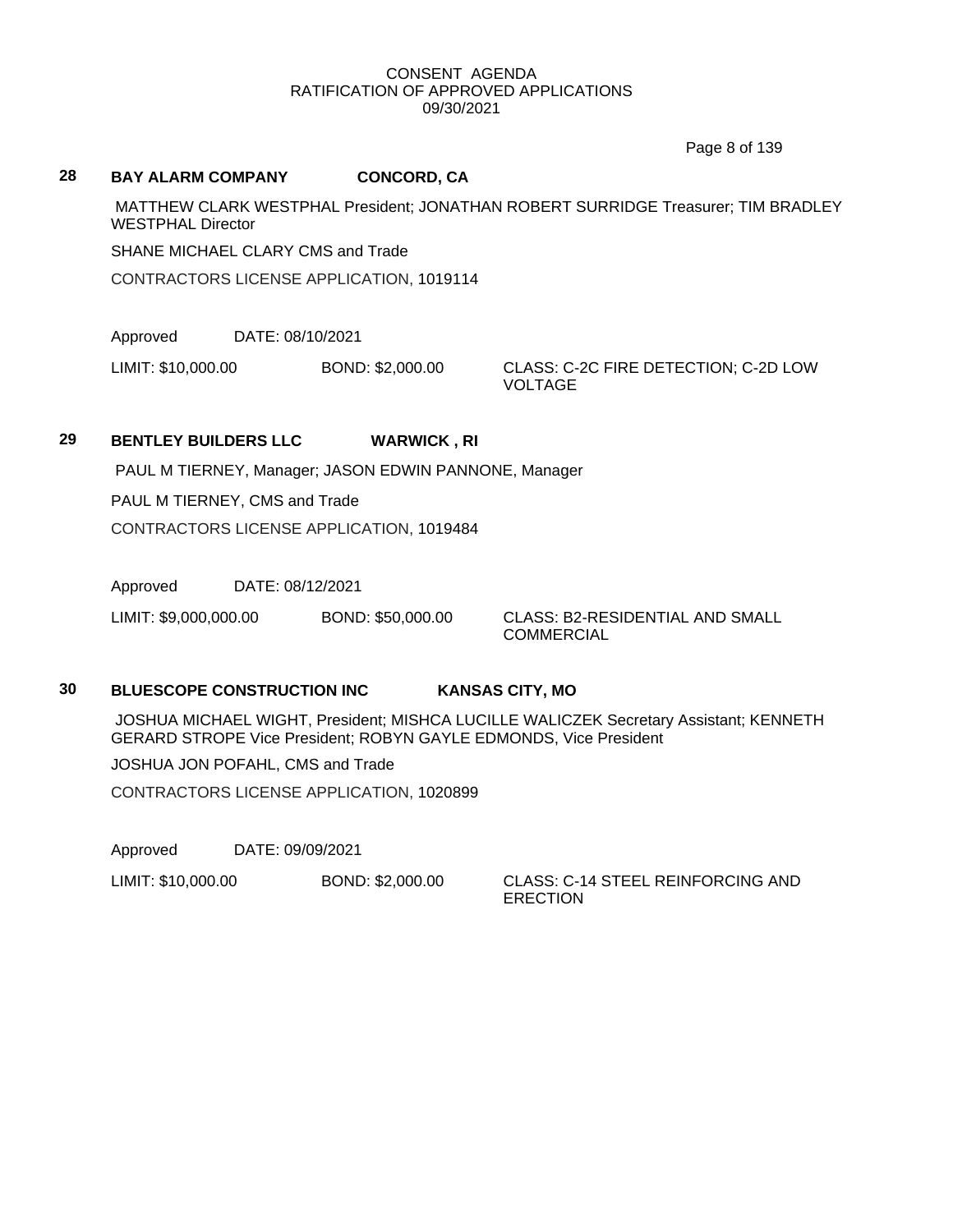Page 9 of 139

| 31 | <b>BROTHERS EXCAVATING &amp; GRADING LLC</b> |                  |                                                    | <b>NORTH LAS VEGAS, NV</b>                                                          |
|----|----------------------------------------------|------------------|----------------------------------------------------|-------------------------------------------------------------------------------------|
|    |                                              |                  | JAIME AGUILAR-ESQUIVEL, Managing Member            |                                                                                     |
|    |                                              |                  | JAIME AGUILAR-ESQUIVEL, CMS and Trade              |                                                                                     |
|    |                                              |                  | CONTRACTORS LICENSE APPLICATION, 1021168           |                                                                                     |
|    | Approved                                     | DATE: 09/16/2021 |                                                    |                                                                                     |
|    | LIMIT: \$10,000.00                           |                  |                                                    | BOND: \$2,000.00 CLASS: A7-EXCAVATING AND GRADING                                   |
|    |                                              |                  | CONTINGENT ON PASSING CMS/TRADE EXAMS              |                                                                                     |
| 32 | <b>BRUCE HENRY MCLEOD</b>                    |                  | <b>SPARKS, NV</b>                                  |                                                                                     |
|    |                                              |                  | SUMMITTEERS CONSTRUCTION; BRUCE HENRY MCLEOD Owner |                                                                                     |
|    | <b>BRUCE HENRY MCLEOD CMS and Trade</b>      |                  |                                                    |                                                                                     |
|    |                                              |                  | CONTRACTORS LICENSE APPLICATION, 1020658           |                                                                                     |
|    | Approved                                     | DATE: 08/24/2021 |                                                    |                                                                                     |
|    | LIMIT: \$200,000.00                          |                  | BOND: \$10,000.00                                  | CLASS: B2                                                                           |
|    |                                              |                  | CONTINGENT UPON PASSING CMS EXAM BY 12/16/2021     |                                                                                     |
| 33 | <b>BUSINESS LION LLC</b>                     |                  | <b>LAS VEGAS, NV</b>                               |                                                                                     |
|    |                                              |                  |                                                    |                                                                                     |
|    |                                              |                  |                                                    |                                                                                     |
|    |                                              |                  |                                                    | BROTHERS FAB SHOP; JESSE NATHANAEL MCFIE, Manager; BENJAMIN TAYLOR MCFIE, Manager   |
|    |                                              |                  |                                                    | JESSE NATHANAEL MCFIE, CMS and Trade; BENJAMIN TAYLOR MCFIE, CMS and Trade          |
|    |                                              |                  | CONTRACTORS LICENSE APPLICATION, 1020057           |                                                                                     |
|    | Approved                                     | DATE: 08/06/2021 |                                                    |                                                                                     |
|    | LIMIT: \$50,000.00                           |                  | BOND: \$5,000.00                                   | <b>CLASS: C-14 STEEL REINFORCING AND</b><br><b>ERECTION</b>                         |
|    |                                              |                  | CONTINGENT ON PASSING REQUIRED CMS/TRADE EXAMS     |                                                                                     |
| 34 | <b>C E G SOLUTIONS LLC</b>                   |                  | <b>ARLINGTON, VA</b>                               |                                                                                     |
|    |                                              |                  |                                                    | BRYON PAUL KRUG, Manager; ADAM DAVID BURTON, Manager; PHILIP ALCUIN COWLEY, Manager |
|    |                                              |                  | NICKOLAS LYLE JOHNSON, CMS and Trade               |                                                                                     |
|    |                                              |                  | CONTRACTORS LICENSE APPLICATION, 1020389           |                                                                                     |
|    | Approved                                     | DATE: 08/19/2021 |                                                    |                                                                                     |
|    | LIMIT: Unlimited                             |                  | BOND: \$50,000.00                                  | <b>CLASS: B GENERAL BUILDING</b>                                                    |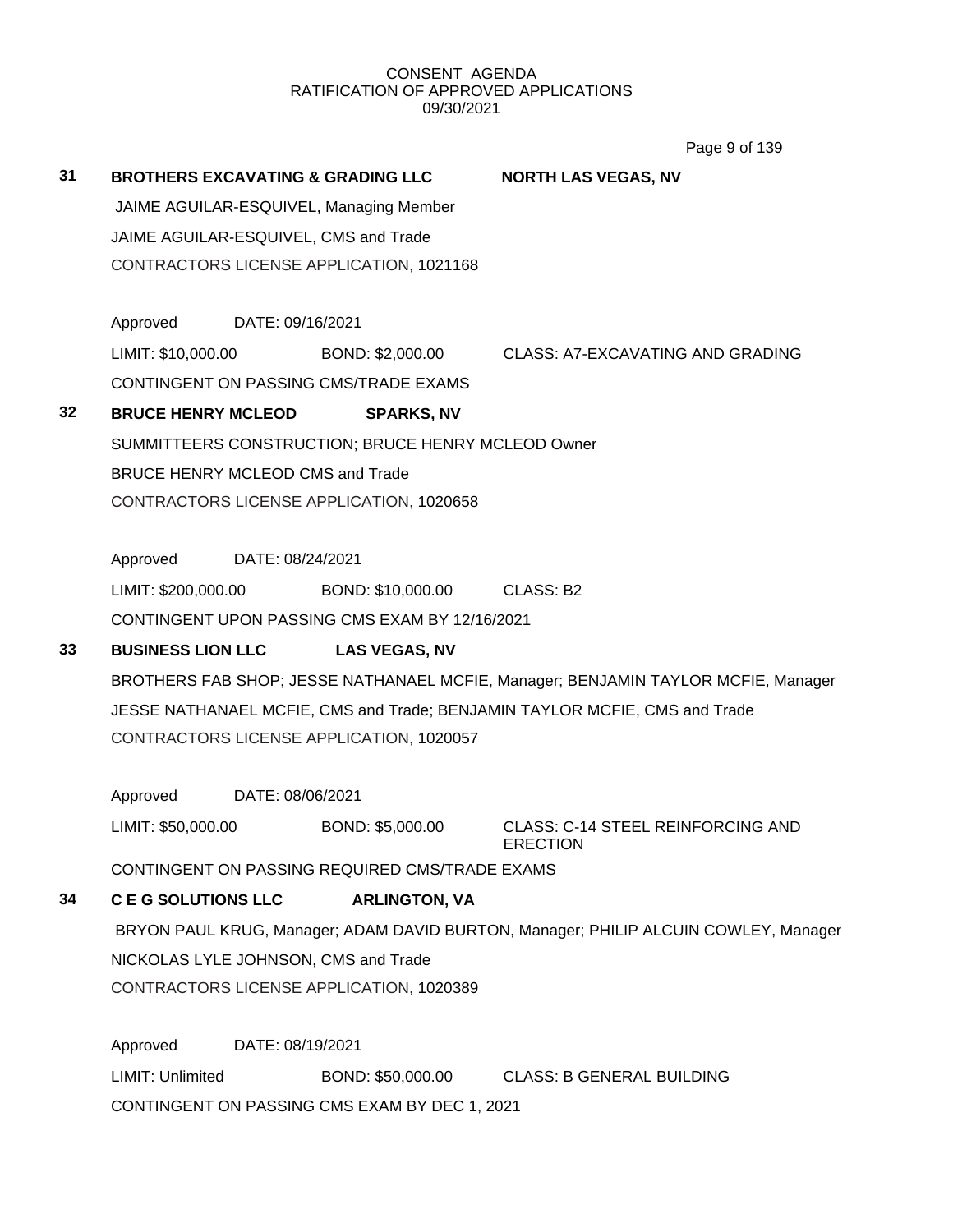Page 10 of 139

|    |                                       |                  |                                                          | Page 10 of 139                                                                          |
|----|---------------------------------------|------------------|----------------------------------------------------------|-----------------------------------------------------------------------------------------|
| 35 | <b>CHAMPION BUILDERS LLC</b>          |                  | <b>LAS VEGAS, NV</b>                                     |                                                                                         |
|    |                                       |                  | SEAN ROBERT BETTS, Manager; ERIC MICHAEL FORBES, Manager |                                                                                         |
|    |                                       |                  | SEAN ROBERT BETTS, Trade; ERIC MICHAEL FORBES, CMS       |                                                                                         |
|    |                                       |                  | CONTRACTORS LICENSE APPLICATION, 1021431                 |                                                                                         |
|    |                                       |                  |                                                          |                                                                                         |
|    | Approved                              | DATE: 09/14/2021 |                                                          |                                                                                         |
|    | LIMIT: \$200,000.00                   |                  | BOND: \$10,000.00                                        | <b>CLASS: B2-RESIDENTIAL AND SMALL</b><br><b>COMMERCIAL</b>                             |
|    | CONTINGENT ON PASSING TRADE EXAM      |                  |                                                          |                                                                                         |
| 36 | <b>CIMCO REFRIGERATION INC</b>        |                  | <b>MOBILE, AL</b>                                        |                                                                                         |
|    |                                       |                  |                                                          | PATRICK LEE LEDBETTER, President; KATHY HARVILLE, Secretary; RAYMOND W HOGUE, Treasurer |
|    | JOSEPH DANIEL MOORES, CMS and Trade   |                  |                                                          |                                                                                         |
|    |                                       |                  | CONTRACTORS LICENSE APPLICATION, 1020931                 |                                                                                         |
|    |                                       |                  |                                                          |                                                                                         |
|    | Approved                              | DATE: 08/06/2021 |                                                          |                                                                                         |
|    | LIMIT: Unlimited                      |                  | BOND: \$50,000.00                                        | <b>CLASS: C-21A REFRIGERATION</b>                                                       |
|    |                                       |                  | CONTINGENT ON PASSING REQUIRED TRADE EXAM                |                                                                                         |
| 37 | <b>CLAUSS CONSTRUCTION</b>            |                  | <b>LAKESIDE, CA</b>                                      |                                                                                         |
|    | <b>JOSHUA JOSEPH CLAUSS President</b> |                  |                                                          |                                                                                         |
|    | JOSHUA JOSEPH CLAUSS CMS and Trade    |                  |                                                          |                                                                                         |
|    |                                       |                  | CONTRACTORS LICENSE APPLICATION, 1021750                 |                                                                                         |
|    |                                       |                  |                                                          |                                                                                         |
|    | Approved                              | DATE: 08/31/2021 |                                                          |                                                                                         |
|    | LIMIT: Unlimited                      |                  | BOND: \$50,000.00                                        | CLASS: A-5; A-7; A-11; A-13; A-22 LIMITED TO<br>LEAD ABATEMENT & UNDERGROUND TANK       |
|    |                                       |                  |                                                          | <b>REMOVAL ONLY</b>                                                                     |
| 38 | <b>COLAS RAIL INC</b>                 |                  | <b>BREA, CA</b>                                          |                                                                                         |
|    | LEE RUSHBROOKE, President             |                  |                                                          |                                                                                         |
|    | LEE RUSHBROOKE, CMS and Trade         |                  |                                                          |                                                                                         |
|    |                                       |                  | CONTRACTORS LICENSE APPLICATION, 1020833                 |                                                                                         |

Approved DATE: 08/31/2021 LIMIT: Unlimited BOND: \$50,000.00 CLASS: A CONTINGENT UPON PASSING EXAMS BY 12/24/2021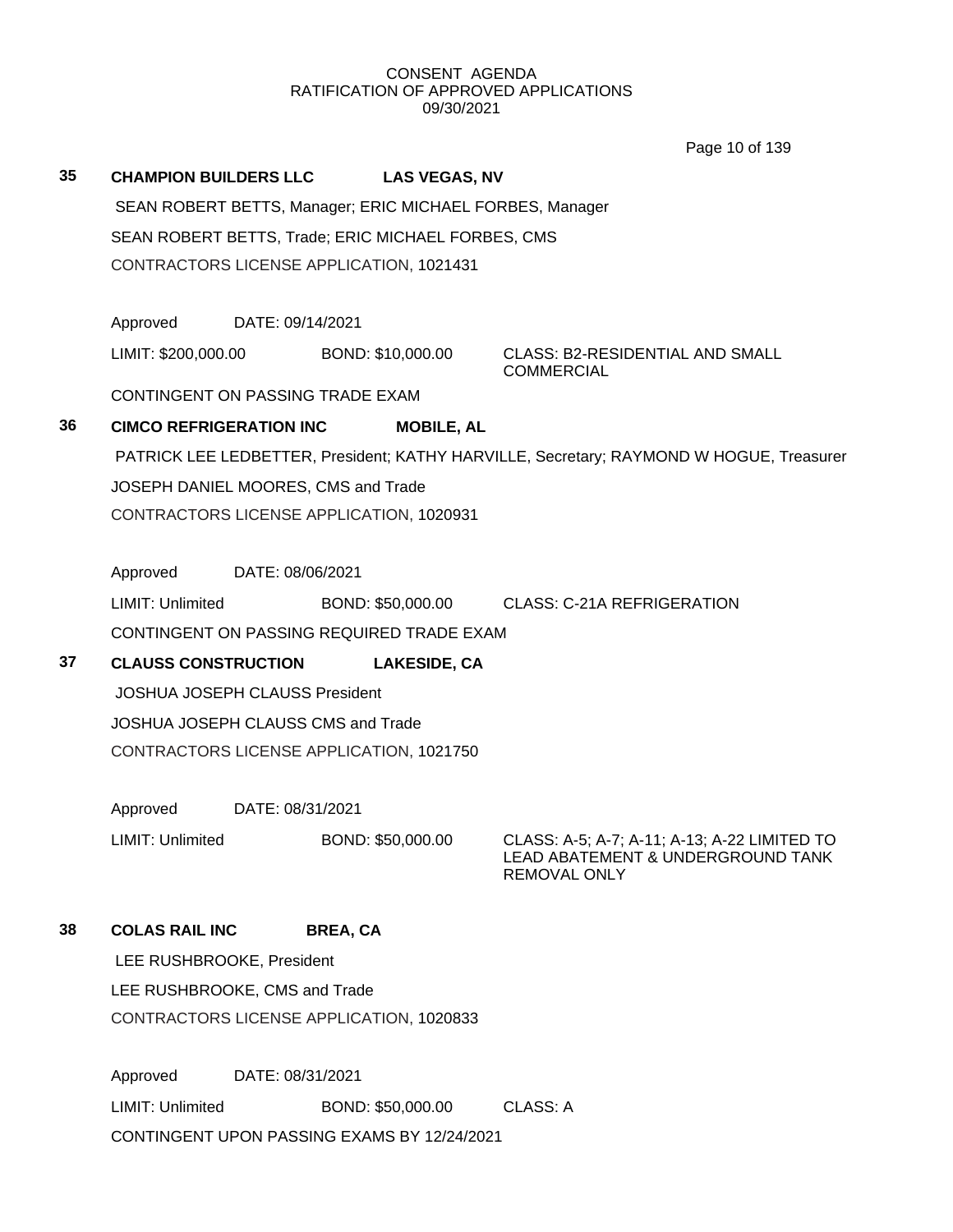Page 11 of 139

| 39 | <b>COMMNV LLC</b>                   |                                                                            | <b>SPARKS, NV</b>                                                                               |                      |                                         |  |
|----|-------------------------------------|----------------------------------------------------------------------------|-------------------------------------------------------------------------------------------------|----------------------|-----------------------------------------|--|
|    |                                     | ARIC PHILLIP HORNING Managing Member; RYAN FULTON HORNING, Managing Member |                                                                                                 |                      |                                         |  |
|    | RYAN FULTON HORNING, CMS and Trade  |                                                                            |                                                                                                 |                      |                                         |  |
|    |                                     |                                                                            | CONTRACTORS LICENSE APPLICATION, 1021336                                                        |                      |                                         |  |
|    |                                     |                                                                            |                                                                                                 |                      |                                         |  |
|    | Approved                            | DATE: 08/11/2021                                                           |                                                                                                 |                      |                                         |  |
|    |                                     |                                                                            | LIMIT: \$245,000.00 BOND: \$15,000.00                                                           | CLASS: A             |                                         |  |
|    |                                     |                                                                            |                                                                                                 |                      |                                         |  |
| 40 | <b>COMMNV LLC</b>                   |                                                                            | <b>SPARKS, NV</b>                                                                               |                      |                                         |  |
|    |                                     |                                                                            | ARIC PHILLIP HORNING Managing Member; RYAN FULTON HORNING, Managing Member                      |                      |                                         |  |
|    |                                     |                                                                            | ARIC PHILLIP HORNING Trade; RYAN FULTON HORNING, CMS                                            |                      |                                         |  |
|    |                                     |                                                                            | CONTRACTORS LICENSE APPLICATION, 1021734                                                        |                      |                                         |  |
|    |                                     |                                                                            |                                                                                                 |                      |                                         |  |
|    | Approved                            | DATE: 09/09/2021                                                           |                                                                                                 |                      |                                         |  |
|    |                                     |                                                                            | LIMIT: \$245,000.00 BOND: \$15,000.00                                                           | CLASS: C2D           |                                         |  |
|    |                                     |                                                                            | CONTINGENT UPON PASSING TRADE EXAM BY 2/16/2022                                                 |                      |                                         |  |
| 41 |                                     |                                                                            | <b>COMPLETE TEMPERATURE SERVICES LLC</b>                                                        | <b>HENDERSON, NV</b> |                                         |  |
|    | CHARLES DAVID GOLDSMITH, Manager    |                                                                            |                                                                                                 |                      |                                         |  |
|    |                                     |                                                                            | CHARLES DAVID GOLDSMITH, CMS and Trade                                                          |                      |                                         |  |
|    |                                     |                                                                            | CONTRACTORS LICENSE APPLICATION, 1021457                                                        |                      |                                         |  |
|    |                                     |                                                                            |                                                                                                 |                      |                                         |  |
|    | Approved                            | DATE: 09/14/2021                                                           |                                                                                                 |                      |                                         |  |
|    | LIMIT: \$25,000.00                  |                                                                            | BOND: \$5,000.00                                                                                |                      | <b>CLASS: C21-REFRIGERATION AND AIR</b> |  |
|    | CONTINGENT ON PASSING TRADE EXAM    |                                                                            |                                                                                                 | <b>CONDITIONING</b>  |                                         |  |
| 42 |                                     |                                                                            | <b>CORNERSTONE ENVIRONMENTAL CONTRACTORS INC</b>                                                |                      | <b>CONCORD, CA</b>                      |  |
|    | <b>RANDY LEWIS FOWLER President</b> |                                                                            |                                                                                                 |                      |                                         |  |
|    |                                     |                                                                            |                                                                                                 |                      |                                         |  |
|    |                                     |                                                                            | RANDY LEWIS FOWLER CMS; MICHAEL GLENN HARVEY, Trade<br>CONTRACTORS LICENSE APPLICATION, 1020725 |                      |                                         |  |
|    |                                     |                                                                            |                                                                                                 |                      |                                         |  |
|    | Approved                            | DATE: 07/21/2021                                                           |                                                                                                 |                      |                                         |  |
|    |                                     |                                                                            |                                                                                                 |                      |                                         |  |

LIMIT: \$1,000,000.00 BOND: \$30,000.00 CLASS: C2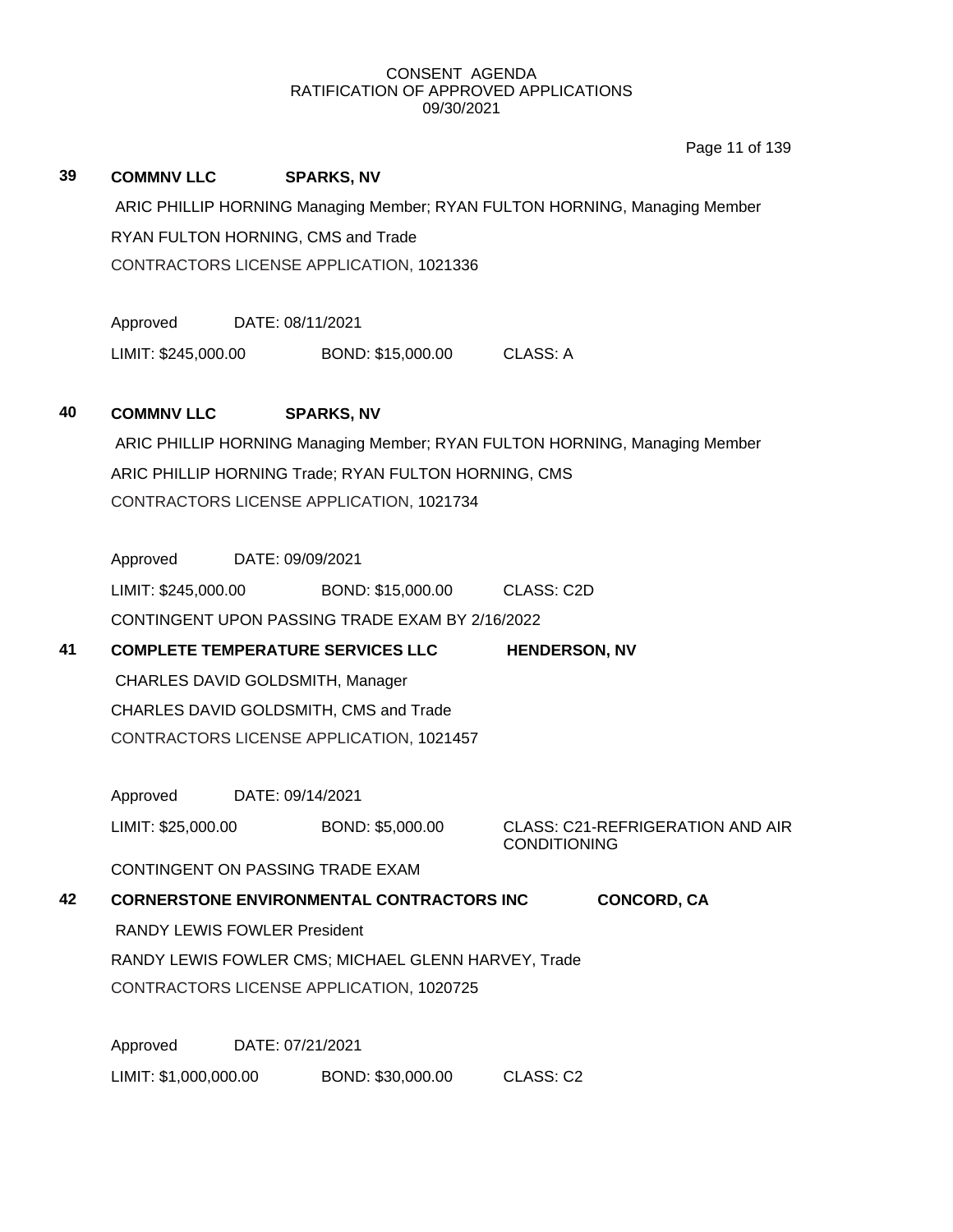Page 12 of 139

# **43 CREATIVE COMMERCIAL SERVICES LLC LAS VEGAS, NV** MIGUEL MARTINEZ BARBA, Manager; YASSER MARTIN PEREZ-ALARCON, Manager MIGUEL MARTINEZ BARBA, CMS and Trade CONTRACTORS LICENSE APPLICATION, 1021067 Approved DATE: 08/17/2021 LIMIT: \$10,000.00 BOND: \$2,000.00 CLASS: C-26A KITCHEN AND LABORATORY EQUIPMENT **44 CREATIVE EURO CABINETS LLC LAS VEGAS, NV** ASEN ASENOV Manager ASEN ASENOV CMS and Trade CONTRACTORS LICENSE APPLICATION, 1021337 Approved DATE: 09/07/2021 LIMIT: \$45,000.00 BOND: \$5,000.00 CLASS: C-3 B CONTINGENT ON PASSING CMS/TRADE BY JAN 26, 2021 **45 CROISETTE HOLDINGS LLC RENO, NV** DOUG CROISETTE ELECTRIC & DESIGN; DOUGLAS ANDREW CROISETTE, Manager; JENNY MARIE CROISETTE Manager DOUGLAS ANDREW CROISETTE, CMS and Trade CONTRACTORS LICENSE APPLICATION, 1019521 Approved DATE: 08/06/2021 LIMIT: \$45,000.00 BOND: \$5,000.00 CLASS: C-2 ELECTRICAL CONTINGENT ON PASSING REQUIRED CNS/TRADE EXAMS **46 CURB APPEAL COATINGS LLC HENDERSON, NV** ZACHARY RYAN SPENCER, Manager ZACHARY RYAN SPENCER, CMS and Trade CONTRACTORS LICENSE APPLICATION, 1021510

Approved DATE: 09/07/2021 LIMIT: \$10,000.00 BOND: \$2,000.00 CLASS: C-4A PAINTING CONTINGENT ON PASSING REQUIRED CMS EXAM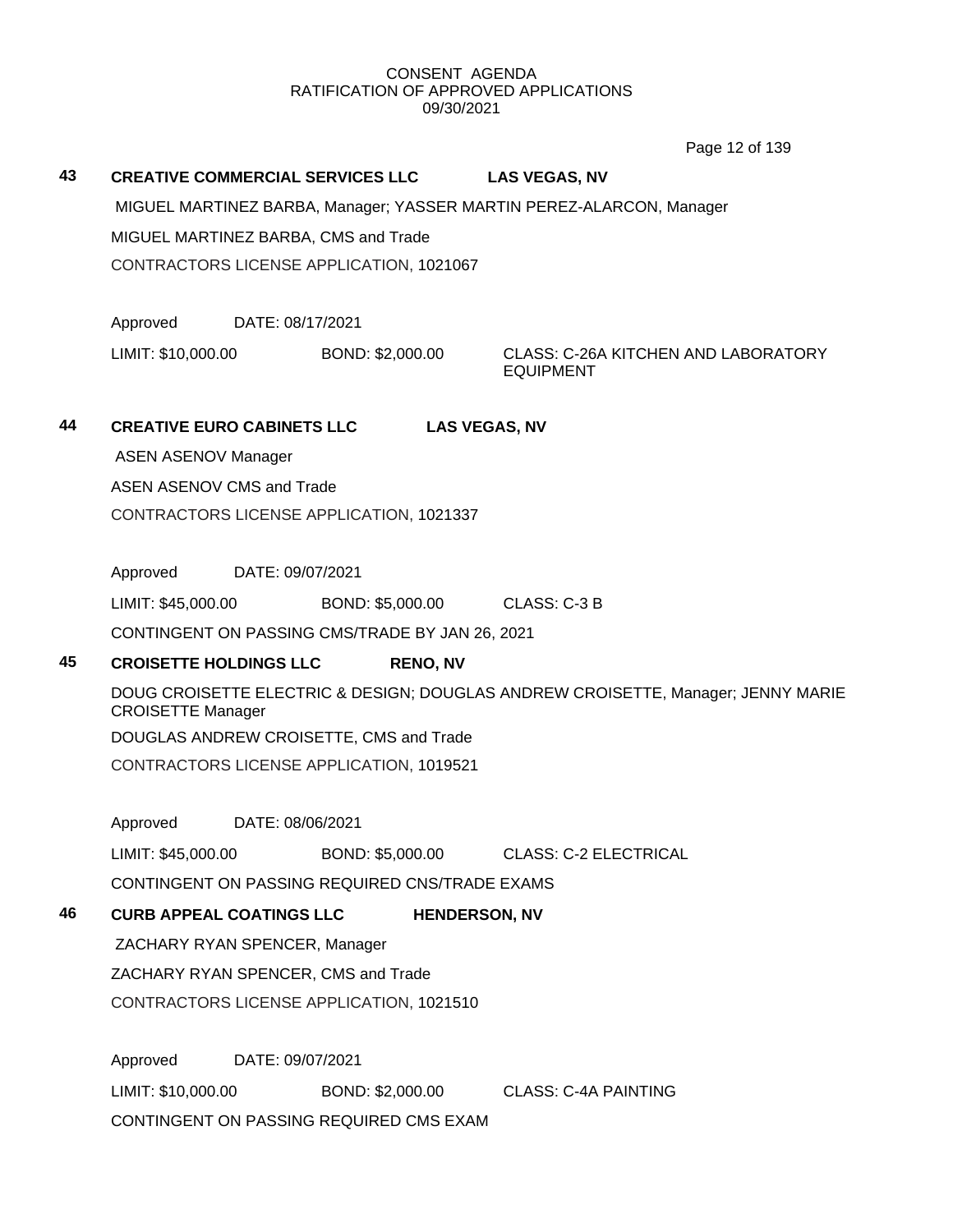Page 13 of 139

**47 CURB APPEAL COATINGS LLC HENDERSON, NV**

ZACHARY RYAN SPENCER, Manager ZACHARY RYAN SPENCER, CMS and Trade CONTRACTORS LICENSE APPLICATION, 1021511

Approved DATE: 09/09/2021

LIMIT: \$10,000.00 BOND: \$2,000.00 CLASS: C-5 CONCRETE CONTRACTING LIMITED TO EPOXY COATINGS ON CONCRETE SURFACES ONLY

## **48 D C L CONSTRUCTION, INC. NEW BADEN, IL**

KURT EUGENE LAUX, President KURT EUGENE LAUX, CMS; KYLE GENE LAUX, Trade CONTRACTORS LICENSE APPLICATION, 1021247

Approved DATE: 08/12/2021

LIMIT: \$245,000.00 BOND: \$15,000.00 CLASS: C-13 USING SHEET METAL CONTINGENT ON PASSING REQUIRED CMS/TRADE EXAMS

# **49 DARRYEL F HIGGINBOTHAM CONSTRUCTION LLC VERDI, NV**

DARRYEL FRANKLIN HIGGINBOTHAM Manager; STELLA LEE HIGGINBOTHAM, Manager DARRYEL FRANKLIN HIGGINBOTHAM CMS and Trade CONTRACTORS LICENSE APPLICATION, 1020984

Approved DATE: 08/09/2021 LIMIT: \$3,900,000.00 BOND: \$30,000.00 CLASS: B- GENERAL BUILDING CONTINGENT UPON SURRENDER OF LICENSE #0078072

**50 DECK PRO COATINGS LLC LAS VEGAS, NV**

CARLOS AGUILAR ALVAREZ Manager CARLOS AGUILAR ALVAREZ CMS and Trade CONTRACTORS LICENSE APPLICATION, 1020957

Approved DATE: 08/31/2021 LIMIT: \$10,000.00 BOND: \$2,000.00 CLASS: C-5 CONTINGENT UPON PASSING CMS & C-5 EXAMS BY 01/01/2022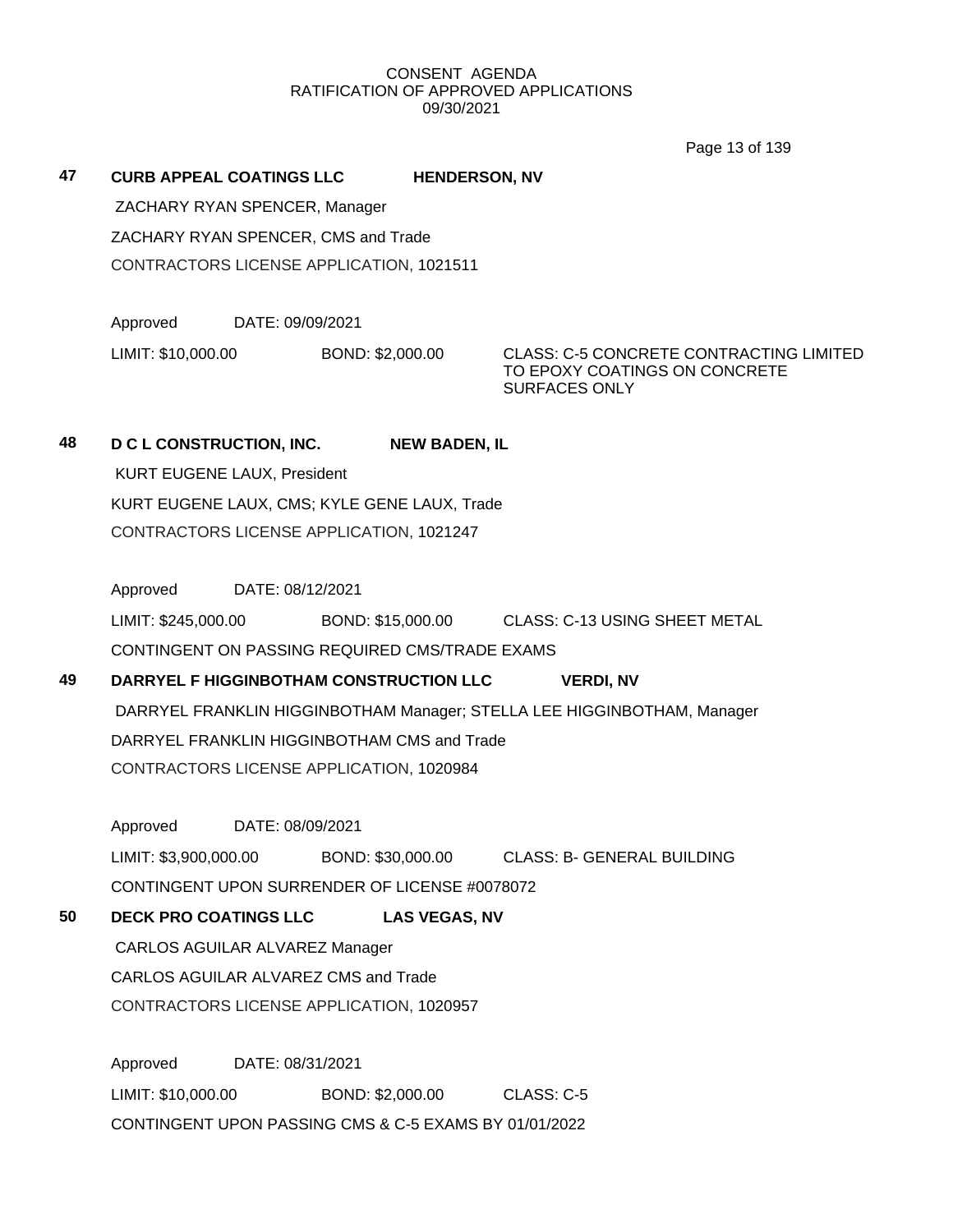Page 14 of 139

# **51 DECORATIVE DESIGN PATIO COVERS LLC SPARKS, NV** JACOB PAUL HOFFMAN, Managing Member; JAMIE NIKOLE WOODS, Managing Member JACOB PAUL HOFFMAN, CMS and Trade CONTRACTORS LICENSE APPLICATION, 1020187 Denied DATE: 08/17/2021 LIMIT: \$0.00 BOND: \$0.00 CLASS: C14H FAILURE TO DEMONSTRATE GOOD CHARACTER AS SET FORTH IN NRS 624.265 BASED ON CRIMINAL HISTORY **52 DESERT SHIELD PAINTING & DRYWALL LLC NORTH LAS VEGAS, NV** YECENIA CLARA GONZALEZ Managing Member; ISIAH DANIEL CALVILLO Managing Member YECENIA CLARA GONZALEZ CMS; ISIAH DANIEL CALVILLO Trade CONTRACTORS LICENSE APPLICATION, 1019751 Approved DATE: 09/07/2021 LIMIT: \$75,000.00 BOND: \$10,000.00 CLASS: CONTINGENT ON PASSING REQUIRED TRADE EXAM BY DEC 2, 2021 **53 DIRT ALLEY LLC CHEYENNE, WY** PHILLIP WAYNE REGESKI Manager; ALISHA SHAWN REGESKI Manager PHILLIP WAYNE REGESKI CMS and Trade CONTRACTORS LICENSE APPLICATION, 1021187 Approved DATE: 09/15/2021 LIMIT: \$10,000.00 BOND: \$2,000.00 CLASS: A12, EXCAVATING, GRADING, TRENCHING AND SURFACING **54 E & A ELECTRIC LLC LAS VEGAS, NV** ELECTRICAL SERVICES SPECIALIST; MUCIO ARREDONDO Managing Member

MUCIO ARREDONDO CMS; NESTOR ALONSO RAMIREZ-IBARRA, Trade CONTRACTORS LICENSE APPLICATION, 1021368

Approved DATE: 08/26/2021 LIMIT: \$100,000.00 BOND: \$10,000.00 CLASS: C-2F RESIDENTIAL WIRING CONTINGENT ON PASSING REQUIRED CMS/TRADE EXAMS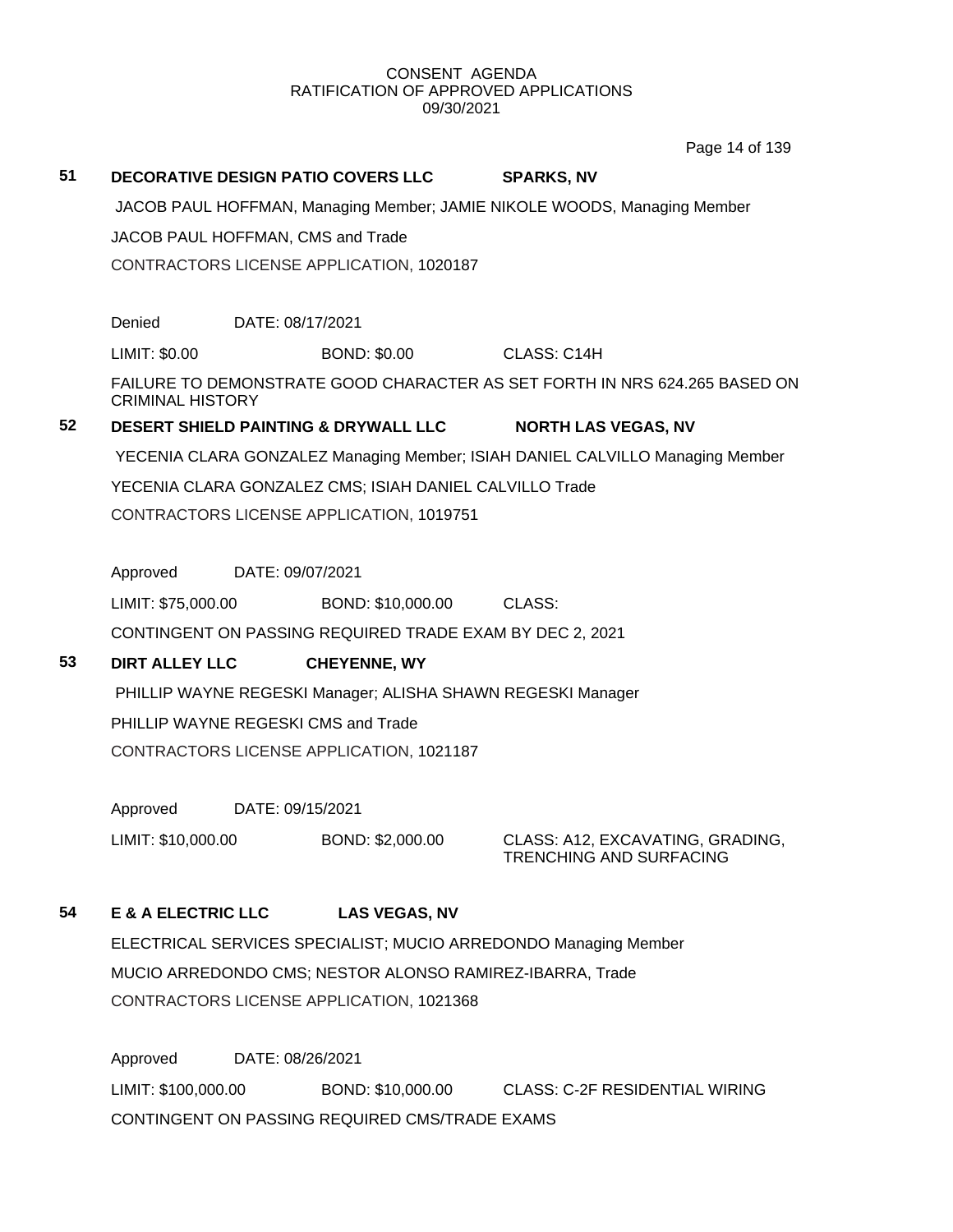Page 15 of 139

| 55 | <b>ELGELECTRICLLC</b>                    |                  | <b>LAS VEGAS, NV</b>                                |                                                                                 |
|----|------------------------------------------|------------------|-----------------------------------------------------|---------------------------------------------------------------------------------|
|    |                                          |                  | ERNESTO ALEXANDER DOMINGUEZ-FLORES, Managing Member |                                                                                 |
|    |                                          |                  | ERNESTO ALEXANDER DOMINGUEZ-FLORES, CMS and Trade   |                                                                                 |
|    |                                          |                  | CONTRACTORS LICENSE APPLICATION, 1021263            |                                                                                 |
|    | Approved                                 | DATE: 08/18/2021 |                                                     |                                                                                 |
|    | LIMIT: \$10,000.00                       |                  | BOND: \$2,000.00                                    | CLASS: C-2 ELECTRICAL                                                           |
|    |                                          |                  | CONTINGENT ON PASSING REQUIRED CMS/TRADE EXAMS      |                                                                                 |
| 56 |                                          |                  | <b>EMERALD CONSTRUCTION MANAGEMENT INC</b>          | <b>CENTENNIAL, CO</b>                                                           |
|    |                                          |                  | Secretary; CRISTINA LAWRENCE CULLENS, Treasurer     | EMERALD C M INC; CHARLES WESLEY CULLENS, President; CHRISTOPHER WESLEY CULLENS, |
|    |                                          |                  | CHARLES WESLEY CULLENS, CMS and Trade               |                                                                                 |
|    |                                          |                  | CONTRACTORS LICENSE APPLICATION, 1019488            |                                                                                 |
|    |                                          |                  |                                                     |                                                                                 |
|    | Approved                                 | DATE: 08/11/2021 |                                                     |                                                                                 |
|    | LIMIT: \$5,000,000.00                    |                  | BOND: \$50,000.00                                   | <b>CLASS: B-2 RESIDENTIAL AND SMALL</b><br><b>COMMERCIAL</b>                    |
|    |                                          |                  | CONTINGENT ON PASSING REQUIRED CMS/TRADE EXAMS      |                                                                                 |
| 57 | <b>EMPIRE FLOORS LLC</b>                 |                  | <b>RENO, NV</b>                                     |                                                                                 |
|    |                                          |                  |                                                     | RITO DE JESUS GARCIA-RAMIREZ, Managing Member; VERONICA GARCIA, Managing Member |
|    |                                          |                  | RITO DE JESUS GARCIA-RAMIREZ, CMS and Trade         |                                                                                 |
|    |                                          |                  | CONTRACTORS LICENSE APPLICATION, 1021908            |                                                                                 |
|    | Approved                                 | DATE: 09/14/2021 |                                                     |                                                                                 |
|    | LIMIT: \$10,000.00                       |                  | BOND: \$2,000.00                                    | CLASS: C3B LIMITED TO HARDWOOD FLOORING<br><b>ONLY</b>                          |
| 58 | <b>EMPIRE PAINTING &amp; DRYWALL LLC</b> |                  |                                                     | <b>LAS VEGAS, NV</b>                                                            |
|    | RUBEN VALDEZ, Managing Member            |                  |                                                     |                                                                                 |
|    | RUBEN VALDEZ, CMS and Trade              |                  |                                                     |                                                                                 |
|    |                                          |                  | CONTRACTORS LICENSE APPLICATION, 1020602            |                                                                                 |
|    | Approved                                 | DATE: 08/18/2021 |                                                     |                                                                                 |

LIMIT: \$200,000.00 BOND: \$10,000.00 CLASS: C-14 CONTINGENT ON PASSING CMS/TRADE EXAM BY DEC. 11, 2021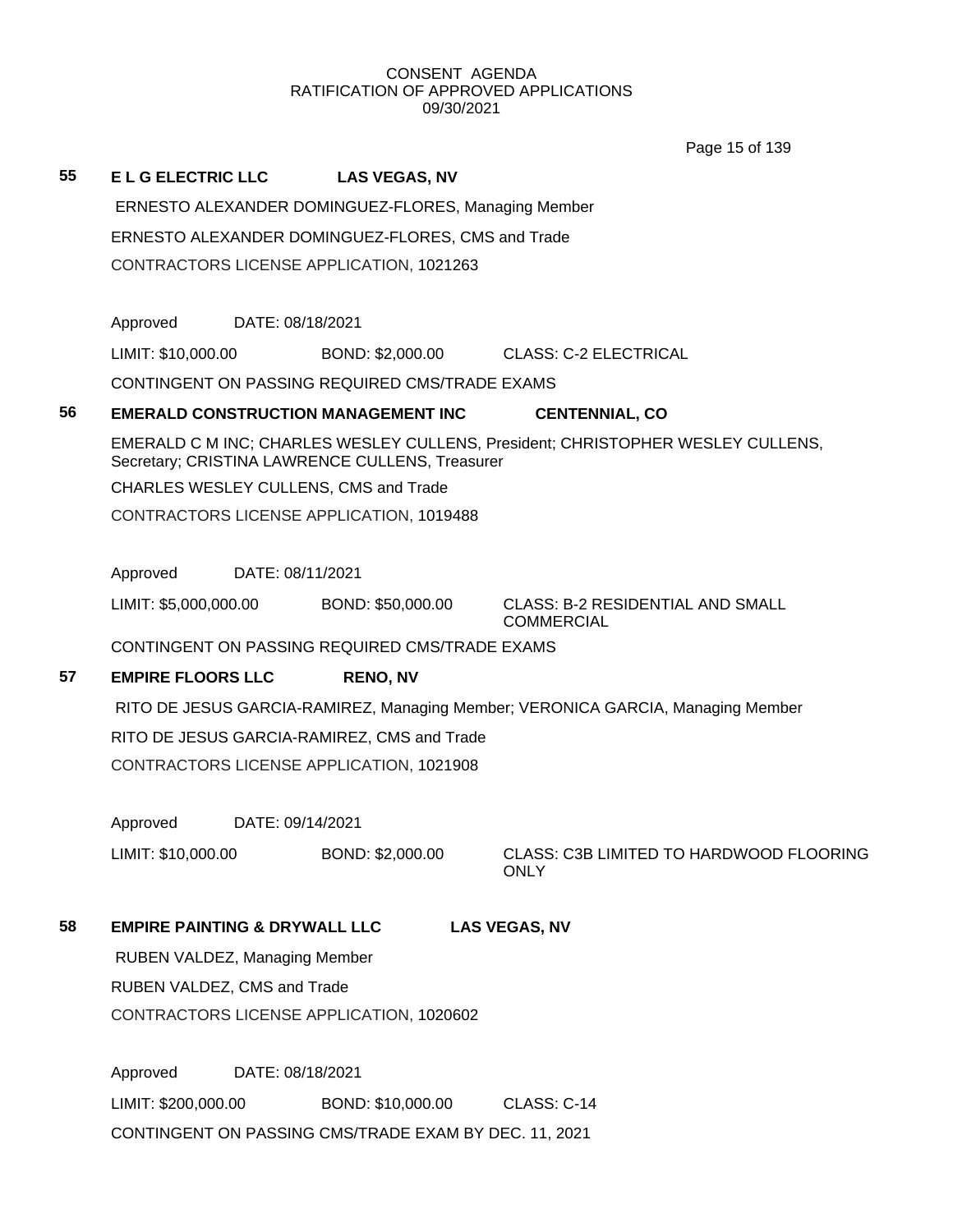Page 16 of 139

| 59 | <b>ERGEON INC</b>                  |                  | PALO ALTO, CA                                           |                                                             |
|----|------------------------------------|------------------|---------------------------------------------------------|-------------------------------------------------------------|
|    | JIAYUE HE, Chief Executive Officer |                  |                                                         |                                                             |
|    | JIAYUE HE, CMS and Trade           |                  |                                                         |                                                             |
|    |                                    |                  | CONTRACTORS LICENSE APPLICATION, 1020566                |                                                             |
|    | Approved                           | DATE: 09/14/2021 |                                                         |                                                             |
|    | LIMIT: \$10,000.00                 |                  | BOND: \$2,000.00                                        | <b>CLASS: C-10</b>                                          |
|    |                                    |                  | CONTINGENT UPON PASSING C-10 EXAM BY 01/07/2022         |                                                             |
|    |                                    |                  |                                                         |                                                             |
| 60 | <b>EVANS CUSTOM BUILDERS LLC</b>   |                  |                                                         | <b>MEQUITE, NV</b>                                          |
|    |                                    |                  | ROWDY RANDALL EVANS, Managing Member                    |                                                             |
|    |                                    |                  | ROWDY RANDALL EVANS, CMS and Trade                      |                                                             |
|    |                                    |                  | CONTRACTORS LICENSE APPLICATION, 1020116                |                                                             |
|    | Approved                           | DATE: 08/20/2021 |                                                         |                                                             |
|    | LIMIT: \$200,000.00                |                  | BOND: \$10,000.00                                       | <b>CLASS: B2-RESIDENTIAL AND SMALL</b><br><b>COMMERCIAL</b> |
|    |                                    |                  | CONTINGENT ON PASSING TRADE EXAM                        |                                                             |
| 61 |                                    |                  | FILLIS GARAGE DOORS & IRON WORKS LLC                    | <b>LAS VEGAS, NV</b>                                        |
|    |                                    |                  | FILMON DAWIT MESFUN, Managing Member                    |                                                             |
|    |                                    |                  | FILMON DAWIT MESFUN, CMS and Trade                      |                                                             |
|    |                                    |                  | CONTRACTORS LICENSE APPLICATION, 1021265                |                                                             |
|    | Approved                           | DATE: 09/09/2021 |                                                         |                                                             |
|    | LIMIT: \$10,000.00                 |                  | BOND: \$2,000.00                                        | CLASS: C-3 D OVERHEAD DOORS                                 |
|    |                                    |                  | CONTINGENT ON PASSING REQUIRED CMS EXAM BY JAN 21, 2022 |                                                             |
| 62 |                                    |                  | <b>FILLIS GARAGE DOORS &amp; IRON WORKS LLC</b>         | <b>LAS VEGAS, NV</b>                                        |
|    |                                    |                  | FILMON DAWIT MESFUN, Managing Member                    |                                                             |
|    |                                    |                  | FILMON DAWIT MESFUN, CMS and Trade                      |                                                             |
|    |                                    |                  | CONTRACTORS LICENSE APPLICATION, 1021267                |                                                             |
|    |                                    |                  |                                                         |                                                             |
|    | Approved                           | DATE: 09/09/2021 |                                                         |                                                             |
|    | LIMIT: \$10,000.00                 |                  | BOND: \$2,000.00                                        | CLASS: C-14C                                                |
|    |                                    |                  | CONTINGENT ON PASSING REQUIRED CMS EXAM BY JAN 21, 2022 |                                                             |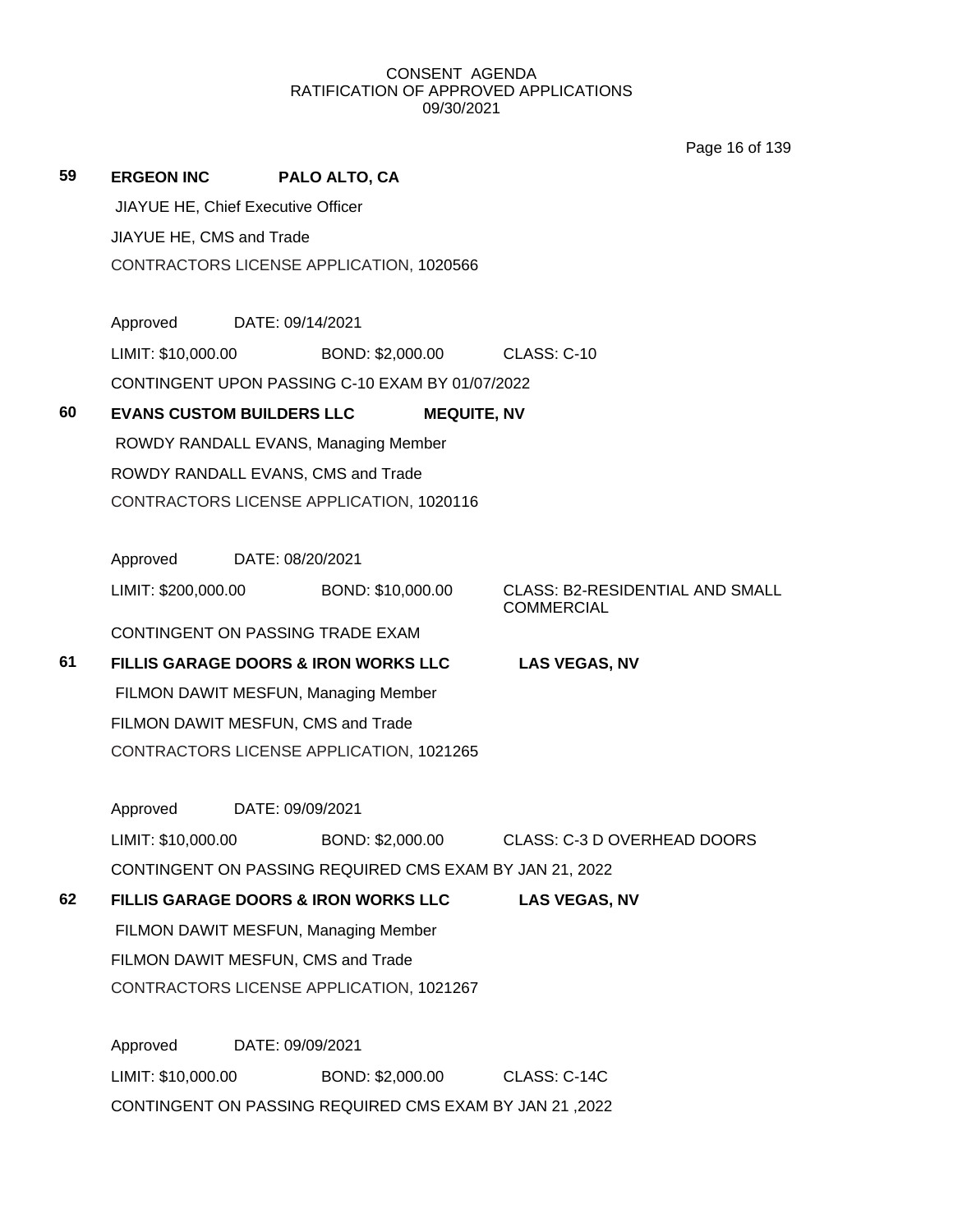Page 17 of 139

| 63 | <b>FOG CITY BUILDERS CORP</b>                |                  |  | <b>MINDEN, NV</b>                                    |                                                     |  |  |
|----|----------------------------------------------|------------------|--|------------------------------------------------------|-----------------------------------------------------|--|--|
|    | ROBERT ALLEN KELLER, President               |                  |  |                                                      |                                                     |  |  |
|    | ROBERT ALLEN KELLER, CMS and Trade           |                  |  |                                                      |                                                     |  |  |
|    | CONTRACTORS LICENSE APPLICATION, 1021666     |                  |  |                                                      |                                                     |  |  |
|    |                                              |                  |  |                                                      |                                                     |  |  |
|    | Approved DATE: 09/15/2021                    |                  |  |                                                      |                                                     |  |  |
|    | LIMIT: \$245,000.00                          |                  |  | BOND: \$15,000.00 CLASS: B                           |                                                     |  |  |
|    |                                              |                  |  | CONTINGENT UPON PASSING CMS EXAM BY 2/13/2022        |                                                     |  |  |
| 64 | <b>FRANKFUL FLOORING LLC</b>                 |                  |  | <b>RENO, NV</b>                                      |                                                     |  |  |
|    | <b>CHARLES LEONARD FRANK Managing Member</b> |                  |  |                                                      |                                                     |  |  |
|    | <b>CHARLES LEONARD FRANK CMS and Trade</b>   |                  |  |                                                      |                                                     |  |  |
|    | CONTRACTORS LICENSE APPLICATION, 1018696     |                  |  |                                                      |                                                     |  |  |
|    |                                              |                  |  |                                                      |                                                     |  |  |
|    | Denied                                       | DATE: 08/17/2021 |  |                                                      |                                                     |  |  |
|    | LIMIT: \$0.00                                |                  |  |                                                      | BOND: \$0.00 CLASS: C-16 FINISHING FLOORS           |  |  |
|    |                                              |                  |  | NRS 624.263 PRIOR REVOCATION; NRS 624.265 CHARACTER  |                                                     |  |  |
| 65 | <b>G &amp; C FLOORING PROS LLC</b>           |                  |  | <b>LAS VEGAS, NV</b>                                 |                                                     |  |  |
|    | CLAUDIA IVETT BENCOMO, Managing Member       |                  |  |                                                      |                                                     |  |  |
|    | CLAUDIA IVETT BENCOMO, CMS and Trade         |                  |  |                                                      |                                                     |  |  |
|    | CONTRACTORS LICENSE APPLICATION, 1021032     |                  |  |                                                      |                                                     |  |  |
|    | Approved DATE: 08/16/2021                    |                  |  |                                                      |                                                     |  |  |
|    | LIMIT: \$340,000.00                          |                  |  |                                                      | BOND: \$15,000.00 CLASS: C-20 TILING                |  |  |
|    |                                              |                  |  | CONTINGENT UPON PASSING CMS C-20 EXAMS BY 01/07/2022 |                                                     |  |  |
| 66 | <b>G &amp; C FLOORING PROS LLC</b>           |                  |  | <b>LAS VEGAS, NV</b>                                 |                                                     |  |  |
|    | CLAUDIA IVETT BENCOMO, Managing Member       |                  |  |                                                      |                                                     |  |  |
|    | CLAUDIA IVETT BENCOMO, CMS and Trade         |                  |  |                                                      |                                                     |  |  |
|    | CONTRACTORS LICENSE APPLICATION, 1021034     |                  |  |                                                      |                                                     |  |  |
|    |                                              |                  |  |                                                      |                                                     |  |  |
|    | Approved                                     | DATE: 08/16/2021 |  |                                                      |                                                     |  |  |
|    | LIMIT: \$340,000.00                          |                  |  | BOND: \$15,000.00                                    | CLASS: C-19 INSTALLING TERAZZO AND<br><b>MARBLE</b> |  |  |
|    |                                              |                  |  | CONTINGENT UPON PASSING CMS EXAM BY 01/07/2022       |                                                     |  |  |
|    |                                              |                  |  |                                                      |                                                     |  |  |
|    |                                              |                  |  |                                                      |                                                     |  |  |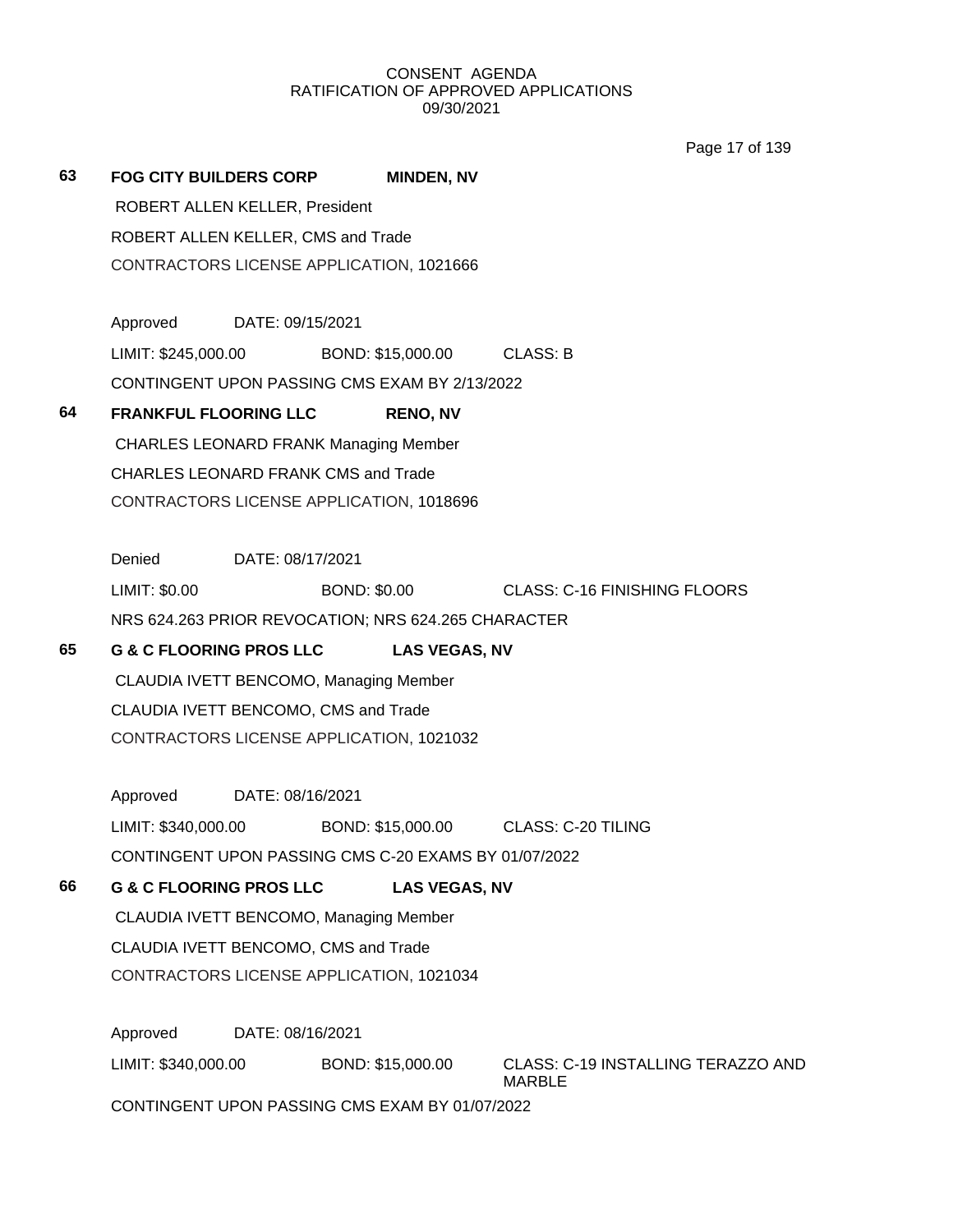Page 18 of 139

# **67 G & C FLOORING PROS LLC LAS VEGAS, NV** CLAUDIA IVETT BENCOMO, Managing Member CLAUDIA IVETT BENCOMO, CMS and Trade CONTRACTORS LICENSE APPLICATION, 1021035 Approved DATE: 08/16/2021 LIMIT: \$340,000.00 BOND: \$15,000.00 CLASS: C-16 FINISHING FLOORS CONTINGENT UPON PASSING CMS EXAM BY 01/07/2022 **68 GIOMI PLUMBING LLC GARDNERVILLE, NV** JAYSEN MICHAEL GIOMI, Managing Member; SHELLY RENEE GIOMI, Managing Member JAYSEN MICHAEL GIOMI, CMS and Trade CONTRACTORS LICENSE APPLICATION, 1021672 Approved DATE: 09/15/2021 LIMIT: \$225,000.00 BOND: \$15,000.00 CLASS: C1D CONTINGENT UPON PASSING EXAMS BY 2/12/2022 **69 GLACIER PEAK CONSTRUCTION GROUP LLC RENO, NV** CREATIVE HOMES INVESTMENT GROUP LLC Manager; STEVEN ROBERT LOPEZ, Manager; JOHN CHRISTOPHER AVILA, Manager STEVEN ROBERT LOPEZ, Trade; JOHN CHRISTOPHER AVILA, CMS CONTRACTORS LICENSE APPLICATION, 1020938 Approved DATE: 08/16/2021 LIMIT: \$325,000.00 BOND: \$15,000.00 CLASS: C3 **70 GLACIER PEAK CONSTRUCTION GROUP LLC RENO, NV** CREATIVE HOMES INVESTMENT GROUP LLC Manager; STEVEN ROBERT LOPEZ, Manager; JOHN CHRISTOPHER AVILA, Manager STEVEN ROBERT LOPEZ, Trade; JOHN CHRISTOPHER AVILA, CMS CONTRACTORS LICENSE APPLICATION, 1021306 Approved DATE: 08/16/2021 LIMIT: \$325,000.00 BOND: \$15,000.00 CLASS: B2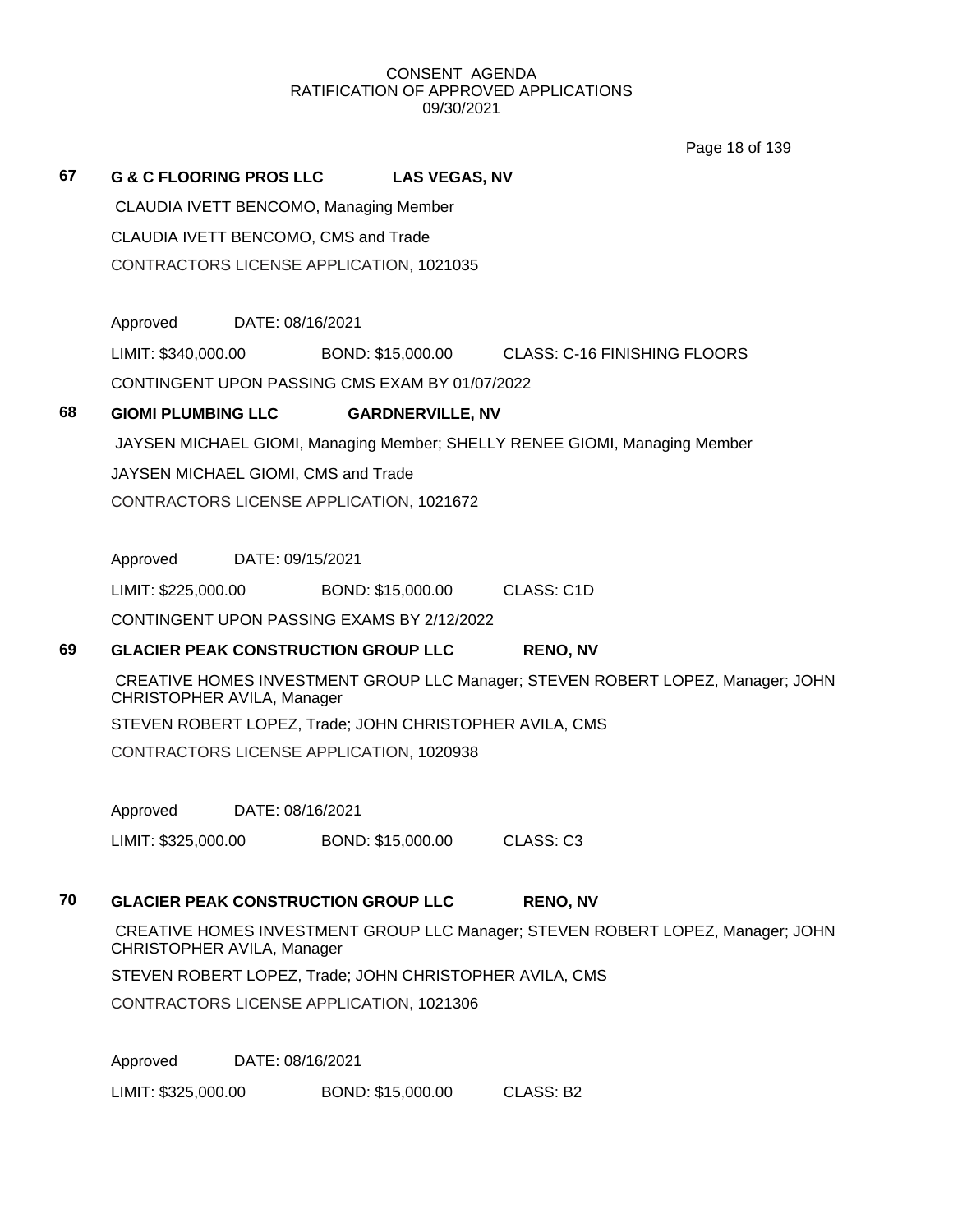Page 19 of 139

#### **71 GLACIER PEAK CONSTRUCTION GROUP LLC RENO, NV**

CREATIVE HOMES INVESTMENT GROUP LLC Manager; STEVEN ROBERT LOPEZ, Manager; JOHN CHRISTOPHER AVILA, Manager

JOHN CHRISTOPHER AVILA, CMS and Trade

CONTRACTORS LICENSE APPLICATION, 1021307

Approved DATE: 08/16/2021

LIMIT: \$325,000.00 BOND: \$15,000.00 CLASS: C4A

## **72 GREEN TECH HVAC LLC NORTH LAS VEGAS, NV**

JUAN MARTIN SARABIA-ANGELES, Managing Member; BEATRIZ ACOSTA SARABIA, Managing Member SALVADOR LEON FALS CMS and Trade CONTRACTORS LICENSE APPLICATION, 1021215

Approved DATE: 08/31/2021

LIMIT: \$75,000.00 BOND: \$10,000.00 CLASS: C-21 REFRIGERATION AND AIR

CONDITIONING

**73 HI WATT ELECTRIC LLC LOGAN, UT** SCOTT CHRISTIAN HANSEN, Managing Member SCOTT CHRISTIAN HANSEN, CMS and Trade CONTRACTORS LICENSE APPLICATION, 1021696

> Approved DATE: 09/07/2021 LIMIT: \$10,000.00 BOND: \$2,000.00 CLASS: C-2 ELECTRICAL CONTINGENT ON PASSING REQUIRED CMS/TRADE EXAMS

**74 HIGH 5 BUILDERS INC LIVERMORE, CA**

DERRICK ALLEN HIGH, President

DERRICK ALLEN HIGH, CMS and Trade

CONTRACTORS LICENSE APPLICATION, 1020465

Approved DATE: 08/24/2021 LIMIT: \$3,400,000.00 BOND: \$30,000.00 CLASS: B2 CONTINGENT UPON PASSING EXAMS BY 12/4/2021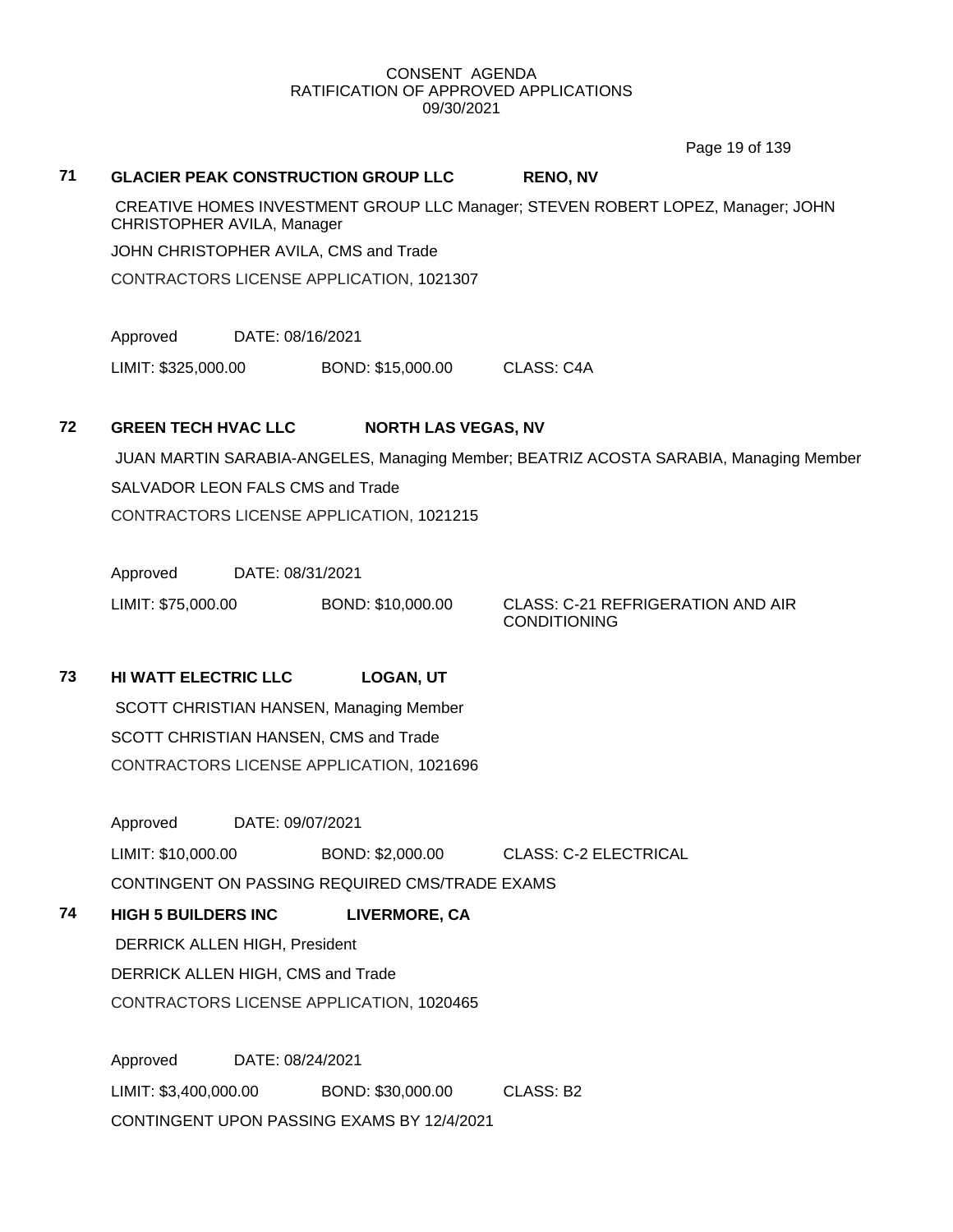Page 20 of 139

| 75 | <b>HIGHLY FAVORED CONTRACTING LLC</b> |                                 |                                                       | <b>HENDERSON, NV</b>                           |  |  |  |  |
|----|---------------------------------------|---------------------------------|-------------------------------------------------------|------------------------------------------------|--|--|--|--|
|    | <b>MARTIN ANTHONY GREEN, Manager</b>  |                                 |                                                       |                                                |  |  |  |  |
|    |                                       |                                 | MARTIN ANTHONY GREEN, CMS and Trade                   |                                                |  |  |  |  |
|    |                                       |                                 | CONTRACTORS LICENSE APPLICATION, 1018868              |                                                |  |  |  |  |
|    | Approved                              | DATE: 09/15/2021                |                                                       |                                                |  |  |  |  |
|    | LIMIT: \$1,100,000.00                 |                                 |                                                       | BOND: \$30,000.00 CLASS: A GENERAL ENGINEERING |  |  |  |  |
| 76 | <b>HILLS CONSTRUCTION</b>             |                                 | <b>CARSON CITY, NV</b>                                |                                                |  |  |  |  |
|    |                                       |                                 | PAUL ANDREW HILLS President; BRYON DEAN AXT, Director |                                                |  |  |  |  |
|    | PAUL ANDREW HILLS CMS and Trade       |                                 |                                                       |                                                |  |  |  |  |
|    |                                       |                                 | CONTRACTORS LICENSE APPLICATION, 1020828              |                                                |  |  |  |  |
|    | Approved                              | DATE: 08/31/2021                |                                                       |                                                |  |  |  |  |
|    | LIMIT: \$0.00                         |                                 | BOND: \$50,000.00 CLASS: B-2                          |                                                |  |  |  |  |
|    |                                       |                                 | CONTINGENT UPON PASSING CMS & B-2 EXAMS BY 12/24/2021 |                                                |  |  |  |  |
| 77 | <b>HOLM ELECTRIC LV LLC</b>           |                                 | <b>INCLINE VILLAGE, NV</b>                            |                                                |  |  |  |  |
|    | <b>KEVIN GENE HOLM Manager</b>        |                                 |                                                       |                                                |  |  |  |  |
|    | <b>KEVIN GENE HOLM CMS and Trade</b>  |                                 |                                                       |                                                |  |  |  |  |
|    |                                       |                                 | CONTRACTORS LICENSE APPLICATION, 1021266              |                                                |  |  |  |  |
|    | Approved                              | DATE: 09/10/2021                |                                                       |                                                |  |  |  |  |
|    | LIMIT: \$5,400,000.00                 |                                 | BOND: \$50,000.00                                     | <b>CLASS: C2-ELECTRICAL CONTRACTING</b>        |  |  |  |  |
| 78 |                                       |                                 | <b>IMMEDIATE RESPONSE ELECTRIC LLC</b>                | <b>LAS VEGAS, NV</b>                           |  |  |  |  |
|    | <b>TREVOR ALLEN BELL Manager</b>      |                                 |                                                       |                                                |  |  |  |  |
|    |                                       | TREVOR ALLEN BELL CMS and Trade |                                                       |                                                |  |  |  |  |
|    |                                       |                                 | CONTRACTORS LICENSE APPLICATION, 1021108              |                                                |  |  |  |  |
|    | Approved                              | DATE: 09/10/2021                |                                                       |                                                |  |  |  |  |
|    | LIMIT: \$10,000.00                    |                                 | BOND: \$2,000.00                                      | <b>CLASS: C-2 ELECTRICAL</b>                   |  |  |  |  |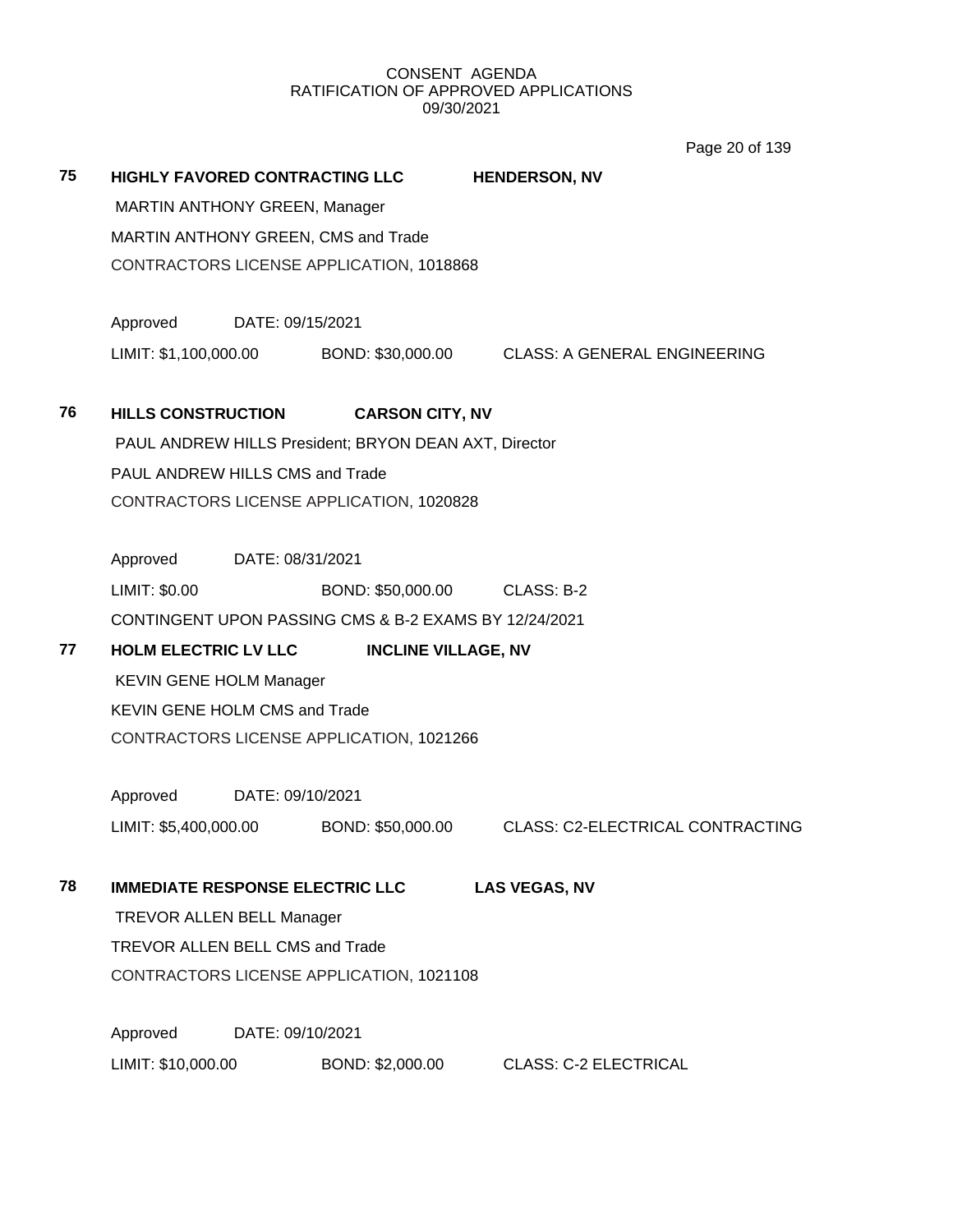Page 21 of 139

#### **79 INDUE SALES AND SERVICES INCORPORATED HUDSON, WI**

THOMAS JOHN SCANLAN, President; BENJAMIN JACOB KANTACK, Vice President; TODD JOSEPH KWASNY Vice President

TODD JOSEPH KWASNY CMS; BENJAMIN JACOB KANTACK, Trade

CONTRACTORS LICENSE APPLICATION, 1021386

Approved DATE: 08/24/2021

LIMIT: Unlimited BOND: \$50,000.00 CLASS: C36

CONTINGENT UPON PASSING CMS EXAM BY 1/29/2022

## **80 INNVANTAGE GROUP INC WAUKEGAN, IL**

DEAN THEO, President; JAMES DEAN STIVERS, Treasurer JAMES DEAN STIVERS, CMS and Trade CONTRACTORS LICENSE APPLICATION, 1020862

Approved DATE: 09/14/2021

LIMIT: \$40,000.00 BOND: \$5,000.00 CLASS: C-3B

CONTINGENT ON PASSING REQUIRED CMS/TRADE EXAMS BY DEC. 25, 2021

## **81 INTELEC LLC SPRING CREEK, NV**

THOMAS RON TOLBERT Manager; STEVEN WADE WILCOX, Manager THOMAS RON TOLBERT CMS and Trade CONTRACTORS LICENSE APPLICATION, 1021298

Approved DATE: 09/14/2021 LIMIT: \$10,000.00 BOND: \$2,000.00 CLASS: C2 CONTINGENT UPON PASSING CMS EXAM BY 1/23/2022

## **82 ISLAND CABINETS LLC LAS VEGAS, NV**

GREG BLUE CRUMP Other GREG BLUE CRUMP CMS and Trade

CONTRACTORS LICENSE APPLICATION, 1020843

Approved DATE: 09/10/2021 LIMIT: \$700,000.00 BOND: \$20,000.00 CLASS: C-3B FINISH CARPENTRY CONTINGENT UPON PASSING CMS & C-3B EXAMS BY 02/10/2022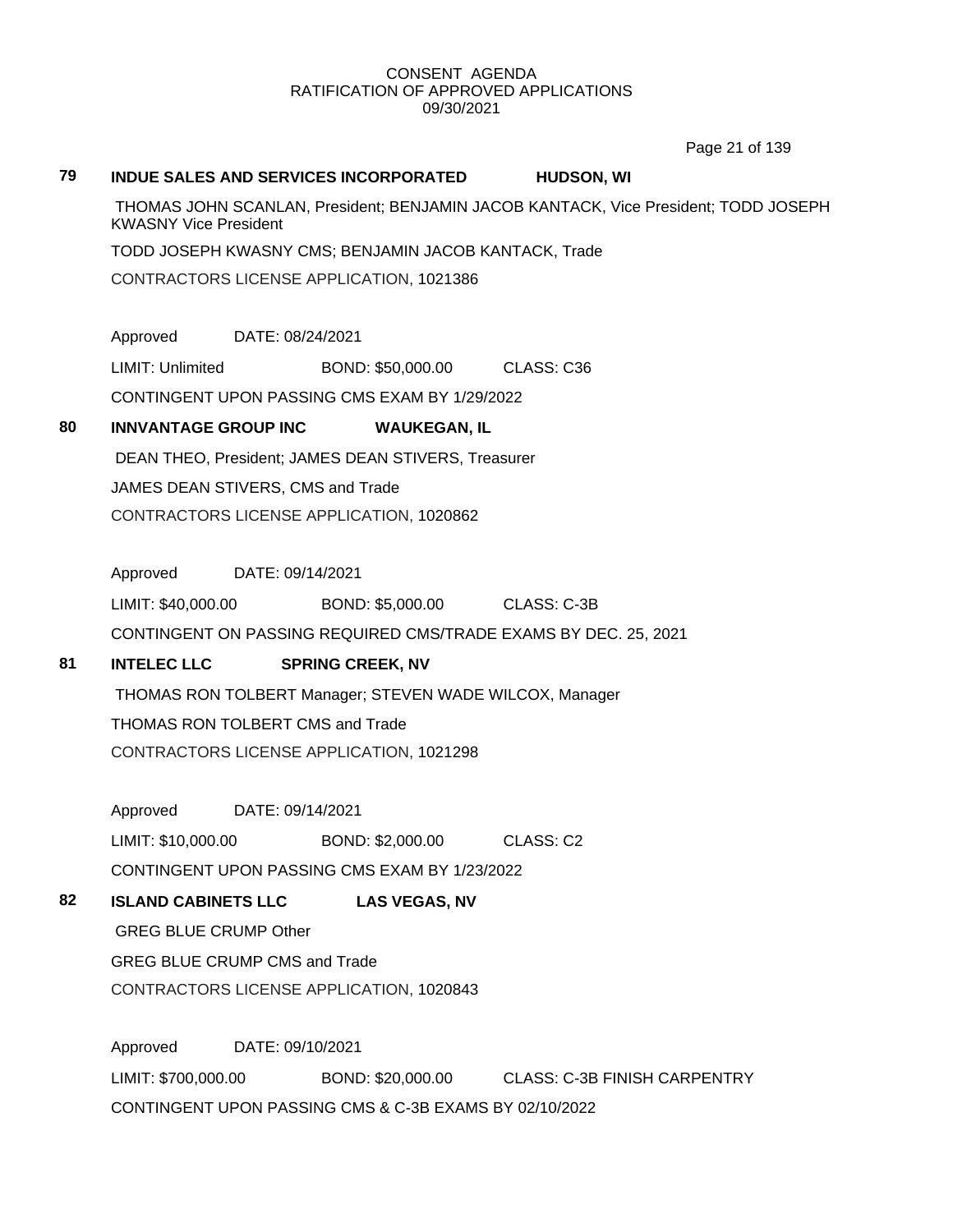Page 22 of 139

## **83 J & F GLASS LLC RENO, NV** JOSE DE JESUS LOPEZ CASTILLO, Manager; JESUS ESLI VILLAGOMEZ LOPEZ, Manager JOSE DE JESUS LOPEZ CASTILLO, Trade; JESUS ESLI VILLAGOMEZ LOPEZ, CMS CONTRACTORS LICENSE APPLICATION, 1021964 Approved DATE: 09/14/2021 LIMIT: \$10,000.00 BOND: \$2,000.00 CLASS: C8 CONTINGENT UPON PASSING CMS EXAM BY 2/26/2022 **84 J & J ROBINSON PLUMBING LLC FALLON, NV** JACOB LEE ROBINSON, Other JACOB LEE ROBINSON, CMS and Trade CONTRACTORS LICENSE APPLICATION, 1018613 Denied DATE: 08/17/2021 LIMIT: \$0.00 BOND: \$0.00 CLASS: C1D FAILURE TO DEMONSTRATE GOOD CHARACTER AS SET FORTH IN NRS 624.265 BASED ON CRIMINAL HISTORY **85 J N J POOLS LLC GILBERT, AZ** JASON BRANDT GOODWIN, Managing Member; JENNIFER ASHLEY GOODWIN, Managing Member JASON BRANDT GOODWIN, CMS and Trade CONTRACTORS LICENSE APPLICATION, 1021151 Approved DATE: 08/24/2021 LIMIT: \$10,000.00 BOND: \$2,000.00 CLASS: A10E CONTINGENT UPON SURRENDER OF NEVADA LICENSE NUMBER 86314 AND RECEIPT OF \$10,000 CONSUMER PROTECTION BOND **86 J P M SERVICES INC LAS VEGAS, NV** DANUBE CONSTRUCTION BY J P M ; ZHULIYAN GEORGIEV MADZHAROV President; JAVIER ANTONIO BURROLA-REYES, Secretary ZHULIYAN GEORGIEV MADZHAROV CMS and Trade

CONTRACTORS LICENSE APPLICATION, 1021479

Approved DATE: 09/16/2021

LIMIT: \$900,000.00 BOND: \$20,000.00 CLASS: A-13 WRECKING BUILDINGS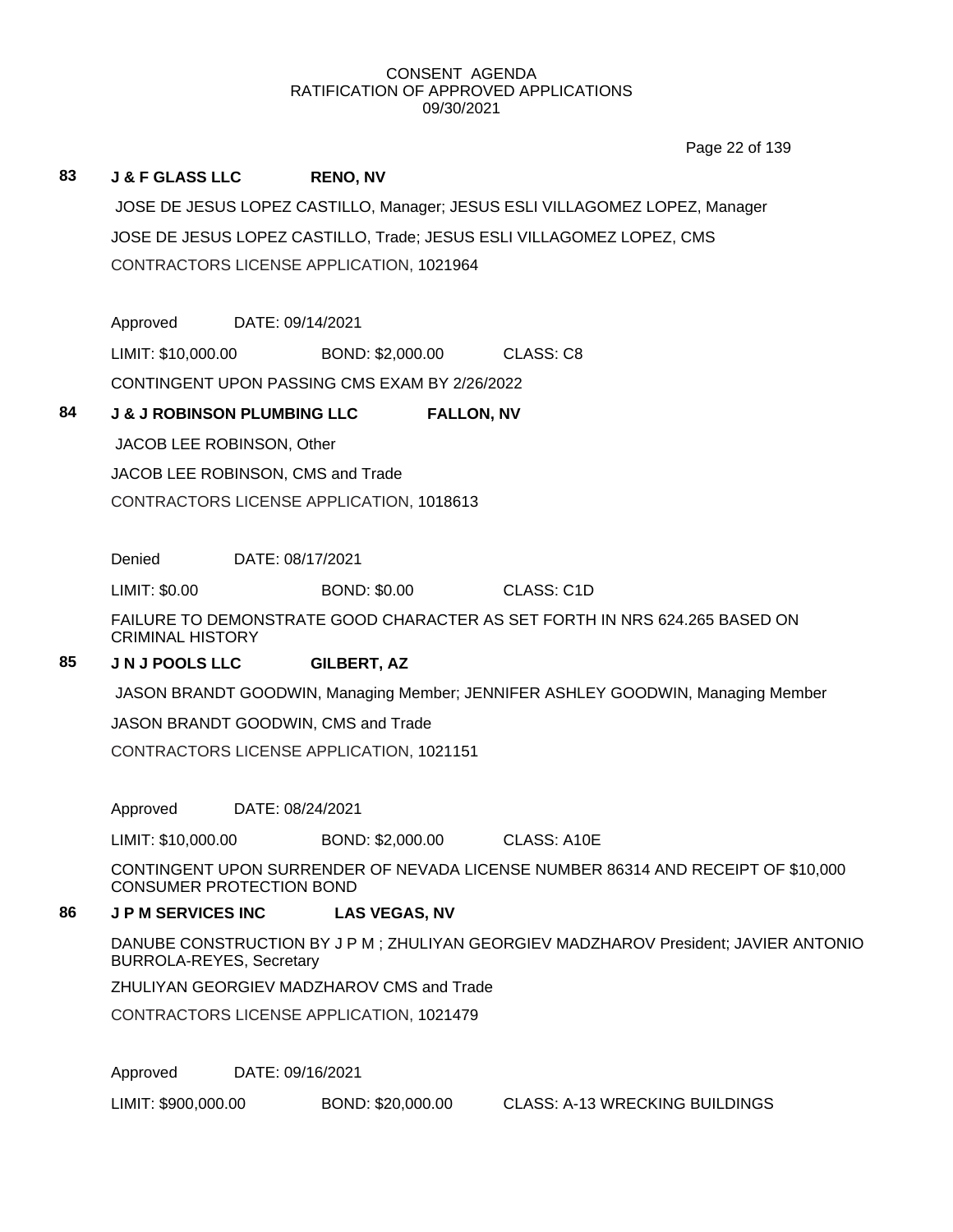Page 23 of 139

| 87 | <b>J S PRO AIR CONDITIONING LLC</b>                                  |                  |                  | <b>LAS VEGAS, NV</b> |                             |                      |  |
|----|----------------------------------------------------------------------|------------------|------------------|----------------------|-----------------------------|----------------------|--|
|    | JAVIER SOLIS Managing Member                                         |                  |                  |                      |                             |                      |  |
|    | JAVIER SOLIS CMS and Trade                                           |                  |                  |                      |                             |                      |  |
|    | CONTRACTORS LICENSE APPLICATION, 1020531                             |                  |                  |                      |                             |                      |  |
|    | Approved DATE: 08/16/2021                                            |                  |                  |                      |                             |                      |  |
|    |                                                                      |                  |                  |                      |                             |                      |  |
|    | LIMIT: \$10,000.00 BOND: \$2,000.00 CLASS: C 21 B, D                 |                  |                  |                      |                             |                      |  |
|    | CONTINGENT ON PASSING CMS/TRADE EXAMS BY DEC 24, 2021                |                  |                  |                      |                             |                      |  |
| 88 | J T B PROPERTY BEAUTIFICATION LANDSCAPE DESIGN                       |                  |                  |                      |                             | <b>LAS VEGAS, NV</b> |  |
|    | <b>JON THOMAS BANNING President</b>                                  |                  |                  |                      |                             |                      |  |
|    | JON THOMAS BANNING CMS and Trade                                     |                  |                  |                      |                             |                      |  |
|    | CONTRACTORS LICENSE APPLICATION, 1020347                             |                  |                  |                      |                             |                      |  |
|    | Approved DATE: 08/10/2021                                            |                  |                  |                      |                             |                      |  |
|    | LIMIT: \$25,000.00 BOND: \$5,000.00 CLASS: C-14H AWNINGS AND LOUVRES |                  |                  |                      |                             |                      |  |
| 89 |                                                                      |                  |                  |                      |                             |                      |  |
|    | JAVI AIR LLC NORTH LAS VEGAS, NV                                     |                  |                  |                      |                             |                      |  |
|    | JAVIER LOPEZ Managing Member                                         |                  |                  |                      |                             |                      |  |
|    | JAVIER LOPEZ CMS and Trade                                           |                  |                  |                      |                             |                      |  |
|    | CONTRACTORS LICENSE APPLICATION, 1021618                             |                  |                  |                      |                             |                      |  |
|    | Approved                                                             | DATE: 09/09/2021 |                  |                      |                             |                      |  |
|    | LIMIT: \$25,000.00 BOND: \$5,000.00 CLASS: C-21B AIR CONDITIONING    |                  |                  |                      |                             |                      |  |
|    | CONTINGENT ON PASSING REQUIRED CMS/TRADE EXAMS                       |                  |                  |                      |                             |                      |  |
| 90 | <b>JOHN BREWSTER HAYNES</b>                                          |                  |                  | <b>LAS VEGAS, NV</b> |                             |                      |  |
|    | PAINTING & COATING SYSTEMS; JOHN BREWSTER HAYNES, Owner              |                  |                  |                      |                             |                      |  |
|    | JOHN BREWSTER HAYNES, CMS and Trade                                  |                  |                  |                      |                             |                      |  |
|    | CONTRACTORS LICENSE APPLICATION, 1020621                             |                  |                  |                      |                             |                      |  |
|    | Approved                                                             | DATE: 08/06/2021 |                  |                      |                             |                      |  |
|    | LIMIT: \$10,000.00                                                   |                  | BOND: \$2,000.00 |                      | <b>CLASS: C-4A PAINTING</b> |                      |  |
|    | CONTINGENT ON PASSING REQUIRED CMS/TRADE EXAMS                       |                  |                  |                      |                             |                      |  |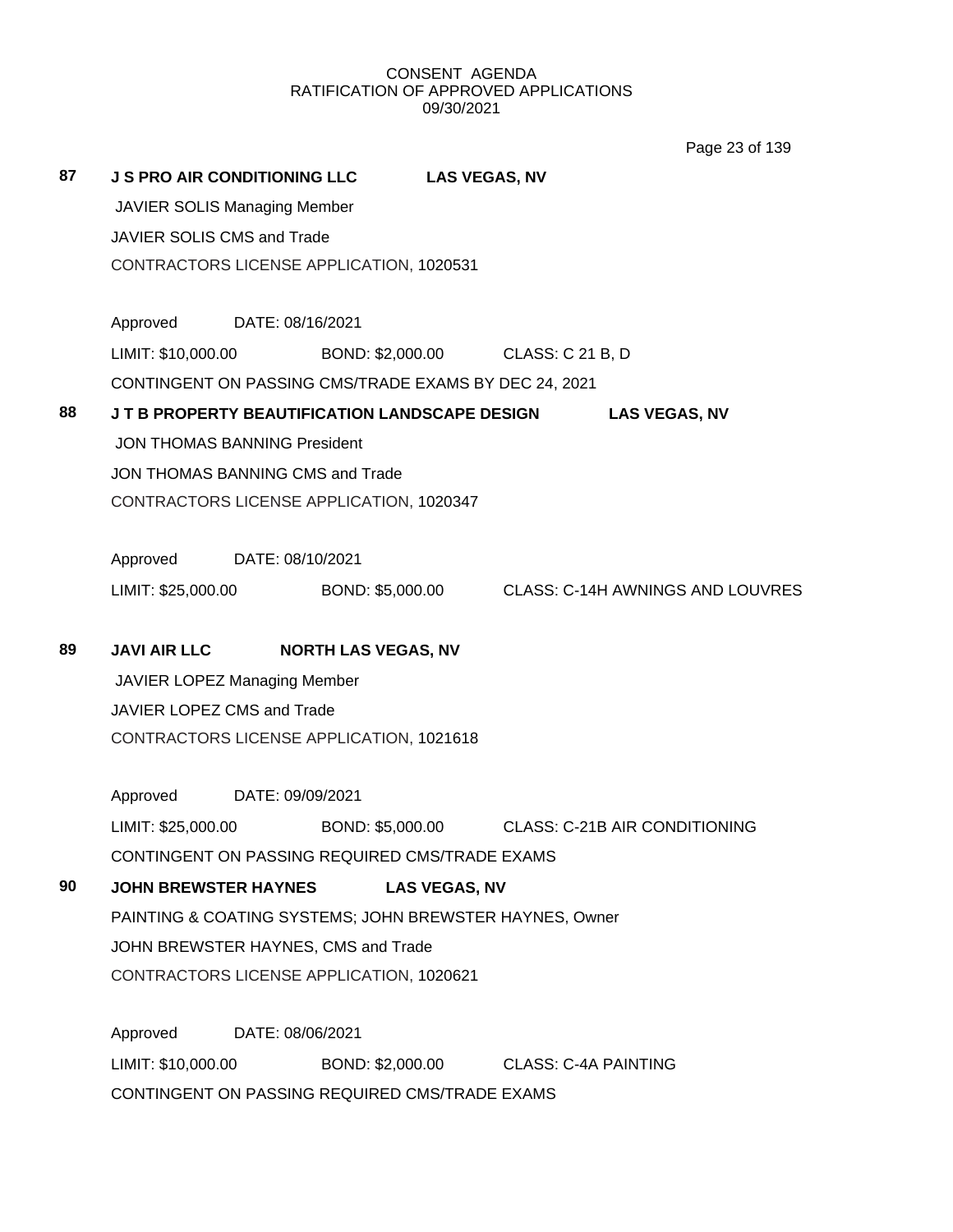Page 24 of 139

|    |                                               |                  |                   |                       | Page 24 of 139                                                                           |
|----|-----------------------------------------------|------------------|-------------------|-----------------------|------------------------------------------------------------------------------------------|
| 91 | <b>JOHN ROCKY FINOCCHIARO</b>                 |                  |                   | <b>RENO, NV</b>       |                                                                                          |
|    |                                               |                  |                   |                       | J R FINOCCHIARO CONSTRUCTION; JOHN ROCKY FINOCCHIARO, Owner                              |
|    | JOHN ROCKY FINOCCHIARO, CMS and Trade         |                  |                   |                       |                                                                                          |
|    | CONTRACTORS LICENSE APPLICATION, 1020526      |                  |                   |                       |                                                                                          |
|    |                                               |                  |                   |                       |                                                                                          |
|    | Approved                                      | DATE: 08/09/2021 |                   |                       |                                                                                          |
|    | LIMIT: \$200,000.00                           |                  | BOND: \$10,000.00 |                       | <b>CLASS: B</b>                                                                          |
|    |                                               |                  |                   |                       |                                                                                          |
| 92 | <b>K M M TELECOMMUNICATION</b>                |                  |                   | <b>LEWISVILLE, TX</b> |                                                                                          |
|    |                                               |                  |                   |                       | NICHOLAS GIRJA SHANKER President; KOFI BADU Treasurer; KATHERINE M MCCONVEY Other        |
|    | ROBERT CALABRESE, JR CMS and Trade            |                  |                   |                       |                                                                                          |
|    | CONTRACTORS LICENSE APPLICATION, 1020730      |                  |                   |                       |                                                                                          |
|    |                                               |                  |                   |                       |                                                                                          |
|    | Approved                                      | DATE: 08/26/2021 |                   |                       |                                                                                          |
|    | LIMIT: \$500,000.00                           |                  | BOND: \$15,000.00 |                       | <b>CLASS: A25-TELECOMMUNICATION TOWERS</b>                                               |
|    |                                               |                  |                   |                       |                                                                                          |
| 93 | <b>KAJIMA BUILDING &amp; DESIGN GROUP INC</b> |                  |                   |                       | <b>ATLANTA, GA</b>                                                                       |
|    | JAMES ALBERT GOODWIN, Vice President          |                  |                   |                       | JEFF HAROLD STINER, President; ADAM HISAO WILSON, Secretary; BONA KING ALLEN, Treasurer; |
|    | JAMES ALBERT GOODWIN, CMS and Trade           |                  |                   |                       |                                                                                          |
|    | CONTRACTORS LICENSE APPLICATION, 1020735      |                  |                   |                       |                                                                                          |
|    |                                               |                  |                   |                       |                                                                                          |
|    | Approved                                      | DATE: 08/06/2021 |                   |                       |                                                                                          |
|    | LIMIT: Unlimited                              |                  | BOND: \$50,000.00 |                       | <b>CLASS: B GENERAL BUILDING</b>                                                         |
|    | CONTINGENT ON PASSING REQUIRED CMS EXAM       |                  |                   |                       |                                                                                          |
| 94 | <b>KEN DAVIS CONSTRUCTION LLC</b>             |                  |                   | <b>RENO, NV</b>       |                                                                                          |
|    | KENNETH ALAN DAVIS, Managing Member           |                  |                   |                       |                                                                                          |
|    | KENNETH ALAN DAVIS, CMS and Trade             |                  |                   |                       |                                                                                          |
|    | CONTRACTORS LICENSE APPLICATION, 1021082      |                  |                   |                       |                                                                                          |
|    |                                               |                  |                   |                       |                                                                                          |
|    | Approved                                      | DATE: 08/13/2021 |                   |                       |                                                                                          |
|    |                                               |                  |                   |                       |                                                                                          |

LIMIT: \$245,000.00 BOND: \$15,000.00 CLASS: B2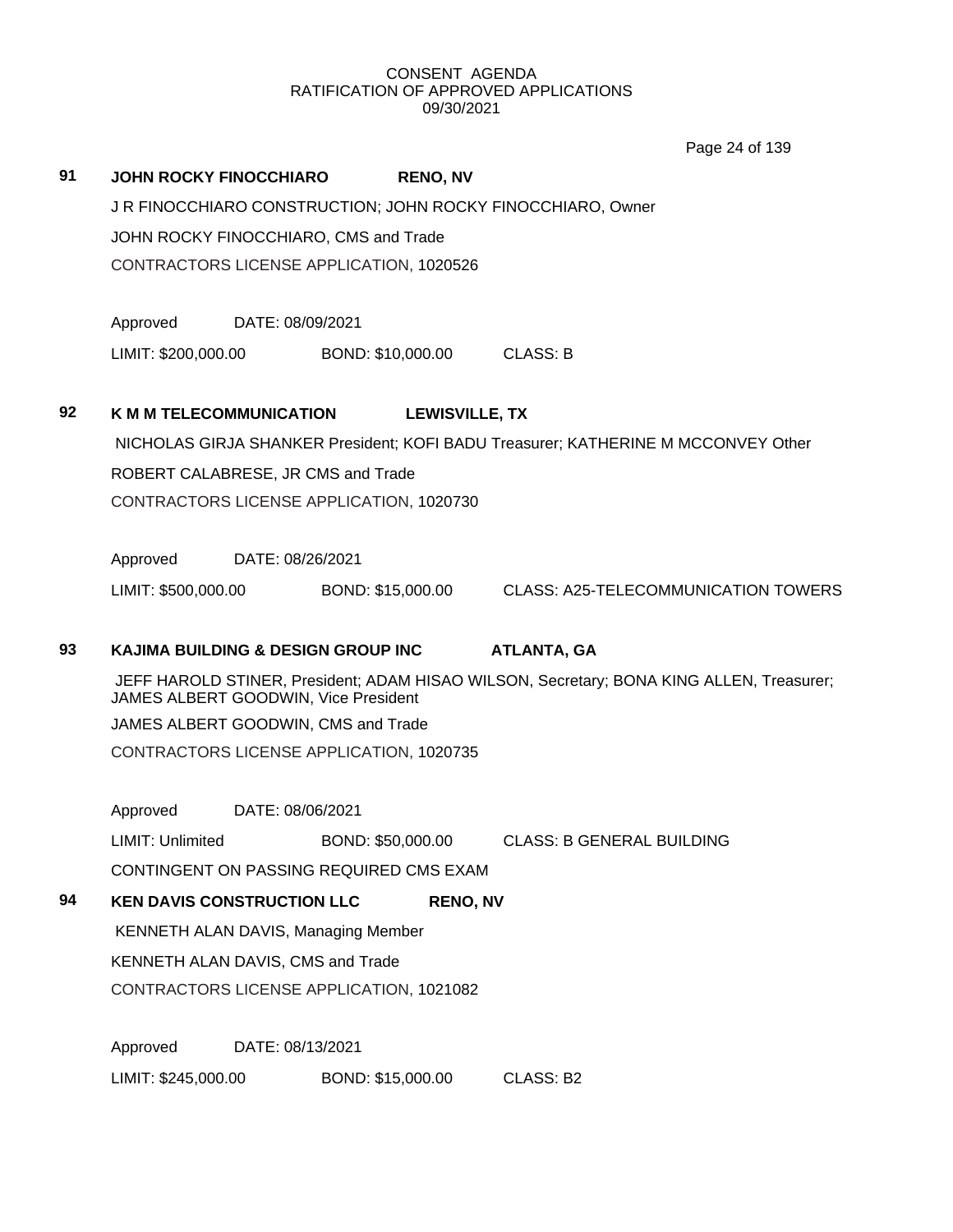|    |                                                                                                             |                  |                                                   | Page 25 of 139                             |  |  |  |
|----|-------------------------------------------------------------------------------------------------------------|------------------|---------------------------------------------------|--------------------------------------------|--|--|--|
| 95 | <b>KEVIN P SULLIVAN BUILDERS INC</b><br><b>ARCADIA, IN</b>                                                  |                  |                                                   |                                            |  |  |  |
|    | K P S COMMERCIAL CONSTRUCTION; KEVIN PAUL SULLIVAN President                                                |                  |                                                   |                                            |  |  |  |
|    | <b>KEVIN PAUL SULLIVAN CMS and Trade</b>                                                                    |                  |                                                   |                                            |  |  |  |
|    | CONTRACTORS LICENSE APPLICATION, 1021192                                                                    |                  |                                                   |                                            |  |  |  |
|    |                                                                                                             |                  |                                                   |                                            |  |  |  |
|    | Approved                                                                                                    | DATE: 08/09/2021 |                                                   |                                            |  |  |  |
|    |                                                                                                             |                  | LIMIT: \$3,500,000.00 BOND: \$30,000.00 CLASS: B2 |                                            |  |  |  |
|    | CONTINGENT UPON PASSING CMS EXAM BY 1/16/2022                                                               |                  |                                                   |                                            |  |  |  |
| 96 | <b>LTELLC</b>                                                                                               |                  | <b>HENDERSON, NV</b>                              |                                            |  |  |  |
|    | ALAN NORMAN AYERDIS Managing Member; LISA LUISE LEICHNER, Managing Member                                   |                  |                                                   |                                            |  |  |  |
|    | ALAN NORMAN AYERDIS CMS and Trade                                                                           |                  |                                                   |                                            |  |  |  |
|    | CONTRACTORS LICENSE APPLICATION, 1020889                                                                    |                  |                                                   |                                            |  |  |  |
|    |                                                                                                             |                  |                                                   |                                            |  |  |  |
|    | Approved                                                                                                    | DATE: 08/19/2021 |                                                   |                                            |  |  |  |
|    |                                                                                                             |                  | LIMIT: \$200,000.00 BOND: \$10,000.00             | CLASS: B-2                                 |  |  |  |
| 97 |                                                                                                             |                  |                                                   | <b>SAN DIEGO, CA</b>                       |  |  |  |
|    | L T S MANAGED TECHNICAL SERVICES LLC<br>JIMMY DON BYRD Manager; THOMAS JAMES LOFARO Manager                 |                  |                                                   |                                            |  |  |  |
|    | JAN D SUMMARELL CMS; FRANKLIN RAY BAKER, Trade                                                              |                  |                                                   |                                            |  |  |  |
|    | CONTRACTORS LICENSE APPLICATION, 1021049                                                                    |                  |                                                   |                                            |  |  |  |
|    |                                                                                                             |                  |                                                   |                                            |  |  |  |
|    | Approved                                                                                                    | DATE: 08/06/2021 |                                                   |                                            |  |  |  |
|    | <b>LIMIT: Unlimited</b>                                                                                     |                  | BOND: \$50,000.00                                 | <b>CLASS: A-19C ELECTRICAL CONDUIT FOR</b> |  |  |  |
|    |                                                                                                             |                  |                                                   | UNDERGROUND TRANSMISSION                   |  |  |  |
| 98 |                                                                                                             |                  |                                                   |                                            |  |  |  |
|    | <b>LAS VEGAS CUSTOM SIGNS LLC</b><br><b>NORTH LAS VEGAS, NV</b><br>STEVEN JERRY LIVINGSTON, Managing Member |                  |                                                   |                                            |  |  |  |
|    | STEVEN JERRY LIVINGSTON, CMS; EPHRAIM CHARLES HATCH, Trade                                                  |                  |                                                   |                                            |  |  |  |
|    | CONTRACTORS LICENSE APPLICATION, 1020239                                                                    |                  |                                                   |                                            |  |  |  |
|    |                                                                                                             |                  |                                                   |                                            |  |  |  |
|    | Approved                                                                                                    |                  | DATE: 08/19/2021                                  |                                            |  |  |  |
|    | LIMIT: \$10,000.00                                                                                          |                  | BOND: \$2,000.00                                  | CLASS: C-6 A,C                             |  |  |  |

CONTINGENT ON PASSING CMS EXAM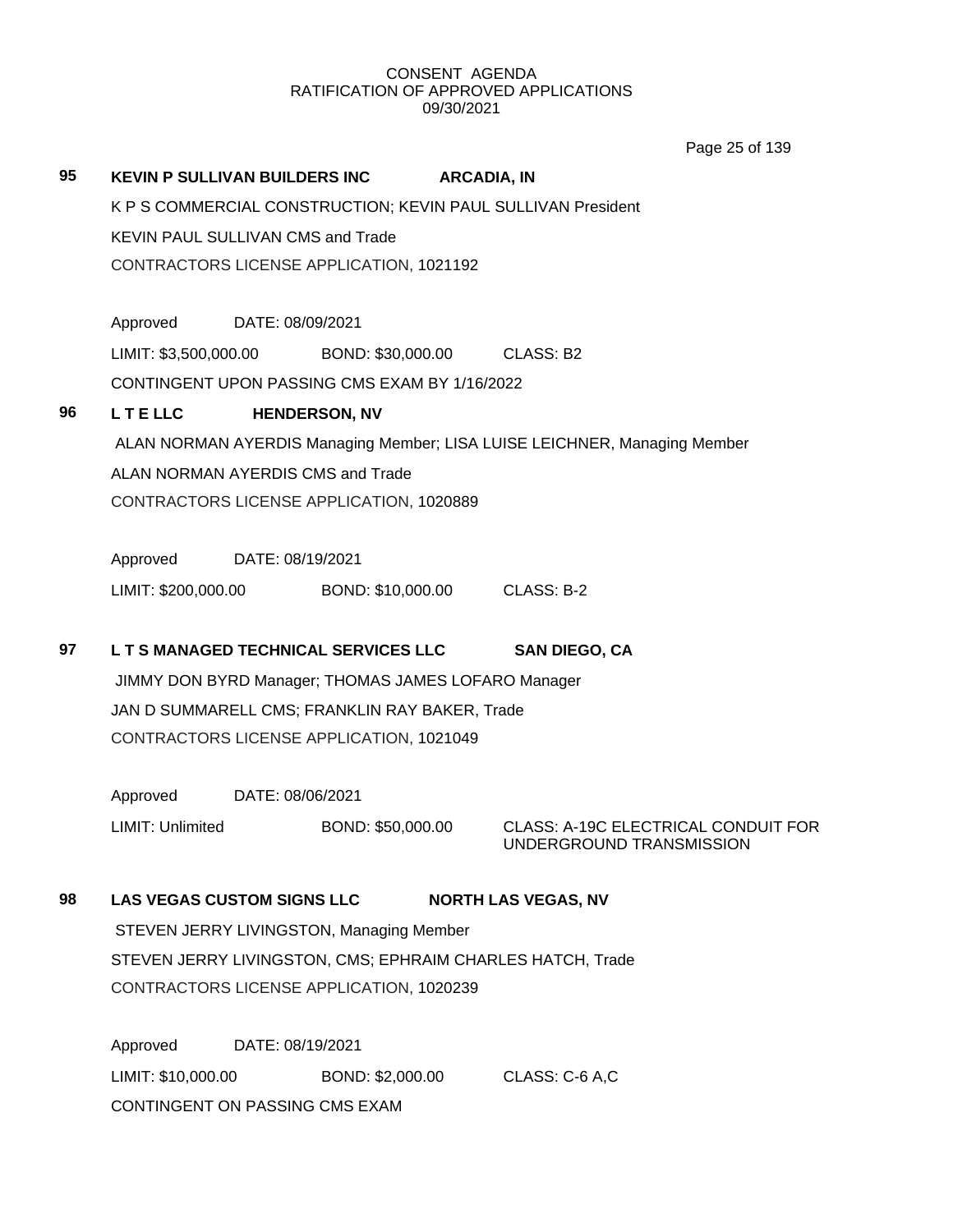Page 26 of 139

| 99  | <b>LAS VEGAS WOOD ARTS LLC</b>                                              | <b>LAS VEGAS, NV</b><br>MINA ELIZABETH HOPE CMS; NASIR NASIR KHALIQ Trade<br>CONTRACTORS LICENSE APPLICATION, 1021554 | MINA ELIZABETH HOPE Managing Member; NASIR NASIR KHALIQ Managing Member                                   |  |  |  |  |
|-----|-----------------------------------------------------------------------------|-----------------------------------------------------------------------------------------------------------------------|-----------------------------------------------------------------------------------------------------------|--|--|--|--|
|     | Approved                                                                    | DATE: 09/13/2021                                                                                                      |                                                                                                           |  |  |  |  |
|     | LIMIT: \$10,000.00                                                          |                                                                                                                       | BOND: \$2,000.00 CLASS: C-3 CARPENTRY                                                                     |  |  |  |  |
| 100 | <b>LEBEL ROOFING INC</b><br><b>JAMES ROLAND LEBEL President</b>             | <b>SPARKS, NV</b>                                                                                                     |                                                                                                           |  |  |  |  |
|     | JAMES ROLAND LEBEL CMS and Trade                                            |                                                                                                                       |                                                                                                           |  |  |  |  |
|     | CONTRACTORS LICENSE APPLICATION, 1021766                                    |                                                                                                                       |                                                                                                           |  |  |  |  |
|     | Approved<br>DATE: 09/14/2021                                                |                                                                                                                       |                                                                                                           |  |  |  |  |
|     |                                                                             | LIMIT: \$1,000,000.00 BOND: \$30,000.00 CLASS: C-15A ROOFING                                                          |                                                                                                           |  |  |  |  |
|     |                                                                             |                                                                                                                       |                                                                                                           |  |  |  |  |
| 101 | <b>LEGACY SEALING AND STRIPING LLC</b>                                      | <b>FALLON, NV</b>                                                                                                     |                                                                                                           |  |  |  |  |
|     | <b>GLENN ALLEN ROBARDS, Managing Member</b>                                 |                                                                                                                       |                                                                                                           |  |  |  |  |
|     |                                                                             | GLENN ALLEN ROBARDS, CMS and Trade                                                                                    |                                                                                                           |  |  |  |  |
|     | CONTRACTORS LICENSE APPLICATION, 1021481                                    |                                                                                                                       |                                                                                                           |  |  |  |  |
|     | Approved                                                                    | DATE: 08/31/2021                                                                                                      |                                                                                                           |  |  |  |  |
|     | LIMIT: \$20,000.00                                                          | BOND: \$5,000.00                                                                                                      | CLASS: A8                                                                                                 |  |  |  |  |
|     | CONTINGENT UPON PASSING CMS EXAM BY 2/4/2022                                |                                                                                                                       |                                                                                                           |  |  |  |  |
| 102 | <b>LOMBARDOS PAINTING &amp; COATING SYSTEMS LLC</b><br><b>HENDERSON, NV</b> |                                                                                                                       |                                                                                                           |  |  |  |  |
|     | JULISSA PIZARRO-TAVAREZ, Managing Member                                    |                                                                                                                       |                                                                                                           |  |  |  |  |
|     | JULISSA PIZARRO-TAVAREZ, CMS and Trade                                      |                                                                                                                       |                                                                                                           |  |  |  |  |
|     | CONTRACTORS LICENSE APPLICATION, 1020478                                    |                                                                                                                       |                                                                                                           |  |  |  |  |
|     | Approved                                                                    | DATE: 08/06/2021                                                                                                      |                                                                                                           |  |  |  |  |
|     | LIMIT: \$10,000.00                                                          | BOND: \$2,000.00                                                                                                      | CLASS: C-4A PAINTING, C-4B WALLCOVERING,<br>C-4C TAPING AND FINISHING, C-4D<br>SANDBLASTING, C-4E DRYWALL |  |  |  |  |

CONTINGENT ON PASSING REQUIRED CMS/TRADE EXAMS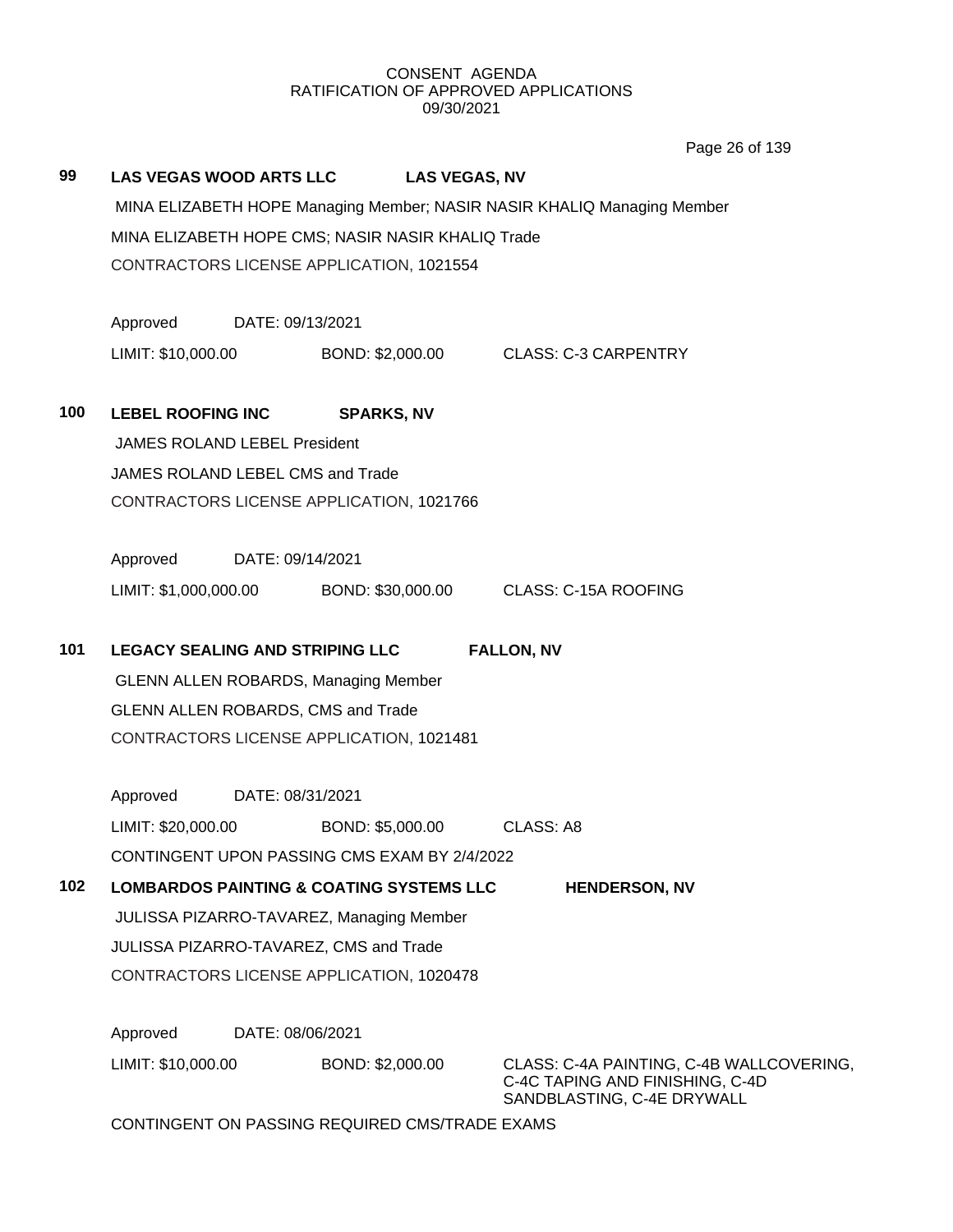Page 27 of 139

**103 LOVEJOY BUILD LLC CARSON CITY, NV** JESSE RYAN LOVEJOY, Managing Member

> JESSE RYAN LOVEJOY, CMS and Trade CONTRACTORS LICENSE APPLICATION, 1018497

Approved DATE: 08/09/2021

LIMIT: \$175,000.00 BOND: \$10,000.00 CLASS: C3

CONTINGENT UPON PASSING TRADE EXAM BY 8/19/2021

## **104 M & M GRANITE LLC GARDNERVILLE, NV**

MICHAEL ANDREW MOORE, Manager; MATTHEW BERNARD STARR, Manager MICHAEL ANDREW MOORE, Trade; MATTHEW BERNARD STARR, CMS CONTRACTORS LICENSE APPLICATION, 1020623

Approved DATE: 08/09/2021

LIMIT: \$40,000.00 BOND: \$5,000.00 CLASS: C-19 INSTALLING TERRAZZO AND

MARBLE

CONTINGENT UPON PASSING CMS EXAM BY 12/14/2021

## **105 M & M GRANITE LLC GARDNERVILLE, NV**

MICHAEL ANDREW MOORE, Manager; MATTHEW BERNARD STARR, Manager MICHAEL ANDREW MOORE, Trade; MATTHEW BERNARD STARR, CMS CONTRACTORS LICENSE APPLICATION, 1020625

Approved DATE: 08/09/2021

LIMIT: \$40,000.00 BOND: \$5,000.00 CLASS: C-20 TILING

CONTINGENT UPON PASSING CMS & C-20 EXAMS BY 12/14/2021

## **106 M J WELDING LLC MESQUITE, NV**

JUAN RAMON SOTO-FABELA Managing Member

JUAN RAMON SOTO-FABELA CMS and Trade

CONTRACTORS LICENSE APPLICATION, 1021255

Approved DATE: 09/09/2021 LIMIT: \$10,000.00 BOND: \$2,000.00 CLASS: C-14C ORNAMENTAL METAL CONTINGENT ON PASSING REQUIRED CMS EXAM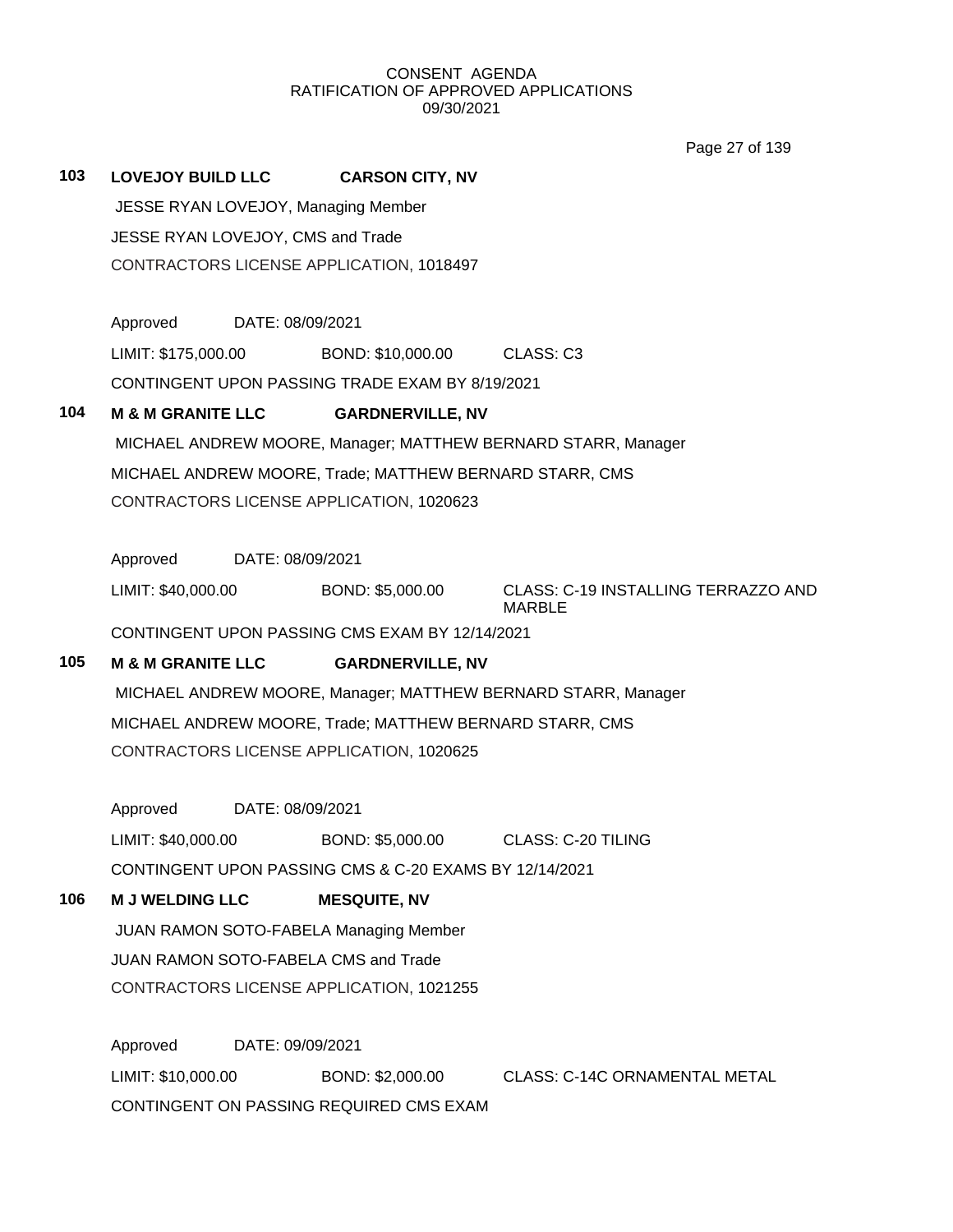Page 28 of 139

**107 M L E MERCHANDISING & SIGN SOLUTIONS INC ELMHURST, IL** MICHAEL FRANCIS LOFTUS, President; DEBORAH LYNN CZORNIAK, Treasurer RYAN PATRICK CARAHER, CMS and Trade CONTRACTORS LICENSE APPLICATION, 1019067 Approved DATE: 08/11/2021 LIMIT: \$200,000.00 BOND: \$10,000.00 CLASS: B-2 RESIDENTIAL AND SMALL **COMMERCIAL 108 M O C INCORPORATED BAKERSFIELD, CA** MATT BUREN OWENS, President; JASON JAMES MAURER, Secretary MATT BUREN OWENS, CMS and Trade CONTRACTORS LICENSE APPLICATION, 1021289 Approved DATE: 08/11/2021 LIMIT: \$1,800,000.00 BOND: \$30,000.00 CLASS: A GENERAL ENGINEERING CONTINGENT ON PASSING REQUIRED CMS EXAM **109 M T T J S CONSTRUCTION LLC FRISCO, TX** THOMAS JOHN SCHAFFER, Managing Member; MICHAEL THOMAS SCHAFFER, Managing Member DANIEL THOMAS TRACHT, CMS and Trade CONTRACTORS LICENSE APPLICATION, 1020591 Approved DATE: 08/12/2021 LIMIT: Unlimited BOND: \$50,000.00 CLASS: B2-RESIDENTIAL AND SMALL COMMERCIAL **110 MADERO ENGINEERS & CONSTRUCTORS LLC RENO, NV** FRANK MADERO, Manager FRANK MADERO, CMS and Trade CONTRACTORS LICENSE APPLICATION, 1020729 Approved DATE: 08/26/2021

LIMIT: \$245,000.00 BOND: \$15,000.00 CLASS: C-4 CONTINGENT ON PASSING CMS/TRADE EXAM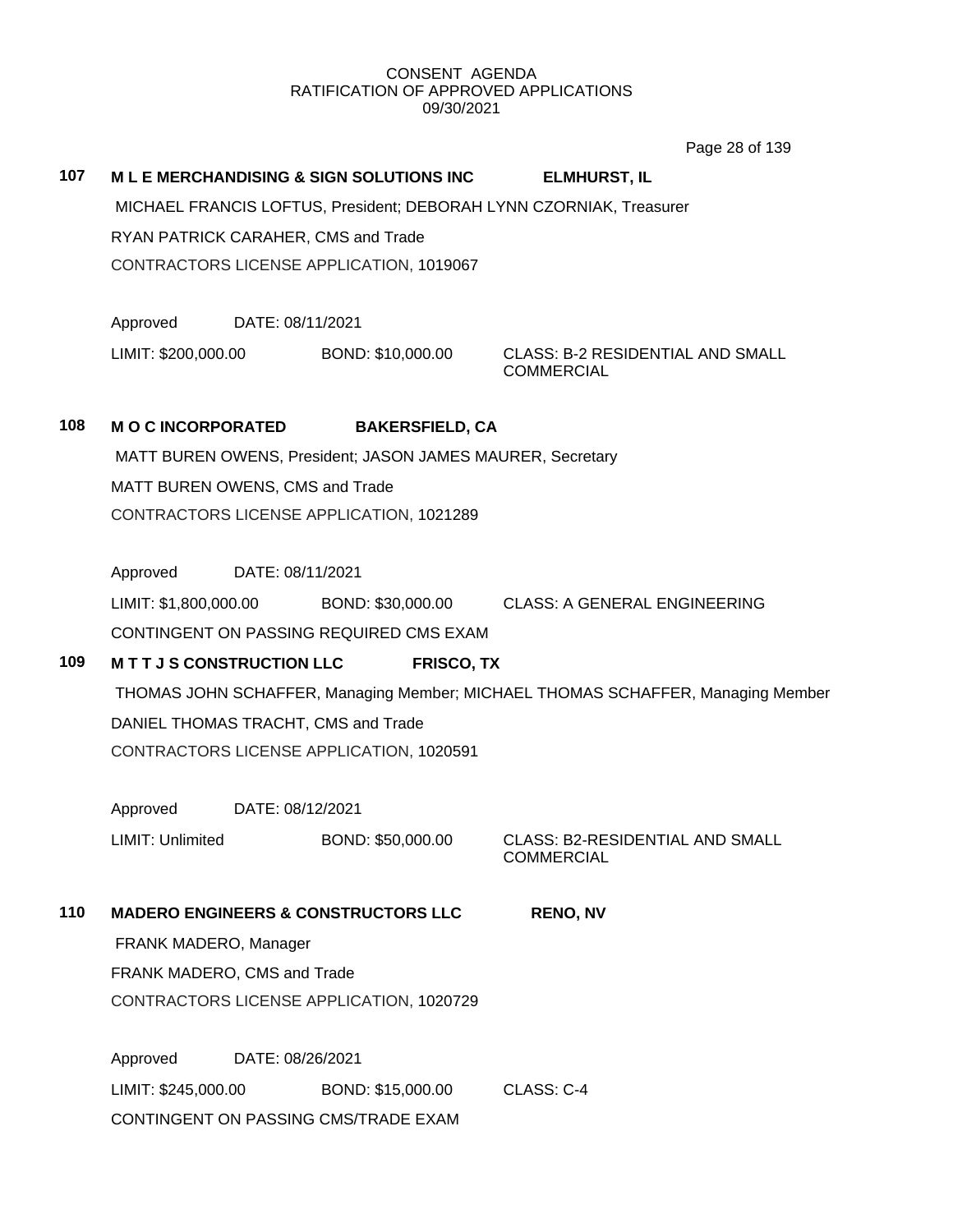Page 29 of 139

| 111 | <b>MAGIC FLOORING LLC</b>                               |                  | <b>RENO, NV</b>  |                                           |  |  |  |
|-----|---------------------------------------------------------|------------------|------------------|-------------------------------------------|--|--|--|
|     | CARLOS ALBERTO RODRIGUEZ HERRERA Managing Member        |                  |                  |                                           |  |  |  |
|     | CARLOS ALBERTO RODRIGUEZ HERRERA CMS and Trade          |                  |                  |                                           |  |  |  |
|     | CONTRACTORS LICENSE APPLICATION, 1021583                |                  |                  |                                           |  |  |  |
|     |                                                         |                  |                  |                                           |  |  |  |
|     | Approved                                                | DATE: 09/14/2021 |                  |                                           |  |  |  |
|     | LIMIT: \$10,000.00                                      |                  | BOND: \$2,000.00 | <b>CLASS: C-16</b>                        |  |  |  |
|     | CONTINGENT UPON PASSING CMS EXAM BY 02/09/2022          |                  |                  |                                           |  |  |  |
| 112 | <b>MAJESTIC PAINTING LLC</b><br><b>LAS VEGAS, NV</b>    |                  |                  |                                           |  |  |  |
|     | SAMUEL RICHARD JORDAN Manager                           |                  |                  |                                           |  |  |  |
|     | SAMUEL RICHARD JORDAN CMS and Trade                     |                  |                  |                                           |  |  |  |
|     | CONTRACTORS LICENSE APPLICATION, 1020824                |                  |                  |                                           |  |  |  |
|     | Approved<br>DATE: 08/26/2021                            |                  |                  |                                           |  |  |  |
|     | LIMIT: \$50,000.00                                      |                  | BOND: \$5,000.00 | <b>CLASS: C-4 PAINTING AND DECORATING</b> |  |  |  |
|     |                                                         |                  |                  |                                           |  |  |  |
| 113 | <b>MANSFIELD PLUMBING LLC</b><br><b>SPARKS, NV</b>      |                  |                  |                                           |  |  |  |
|     | MICHAEL BARRY MANSFIELD, Managing Member                |                  |                  |                                           |  |  |  |
|     | MICHAEL BARRY MANSFIELD, CMS and Trade                  |                  |                  |                                           |  |  |  |
|     | CONTRACTORS LICENSE APPLICATION, 1021466                |                  |                  |                                           |  |  |  |
|     | Approved                                                | DATE: 09/14/2021 |                  |                                           |  |  |  |
|     | LIMIT: \$10,000.00                                      |                  | BOND: \$2,000.00 | CLASS: C-1D                               |  |  |  |
|     | CONTINGENT UPON PASSING CMS & C-1D EXAMS BY 02/03/2022  |                  |                  |                                           |  |  |  |
| 114 | <b>MANZANO LANDSCAPE LLC</b><br><b>RENO, NV</b>         |                  |                  |                                           |  |  |  |
|     | MARIBEL MANZANO RUIZ Manager                            |                  |                  |                                           |  |  |  |
|     | MARIBEL MANZANO RUIZ CMS; SAUL MANZANO HERNANDEZ, Trade |                  |                  |                                           |  |  |  |
|     | CONTRACTORS LICENSE APPLICATION, 1020068                |                  |                  |                                           |  |  |  |
|     | Approved                                                |                  | DATE: 08/12/2021 |                                           |  |  |  |
|     | LIMIT: \$10,000.00                                      |                  | BOND: \$2,000.00 | <b>CLASS: C10-LANDSCAPE CONTRACTING</b>   |  |  |  |
|     | CONTINGENT ON PASSING CMS/TRADE EXAMS                   |                  |                  |                                           |  |  |  |
|     |                                                         |                  |                  |                                           |  |  |  |
|     |                                                         |                  |                  |                                           |  |  |  |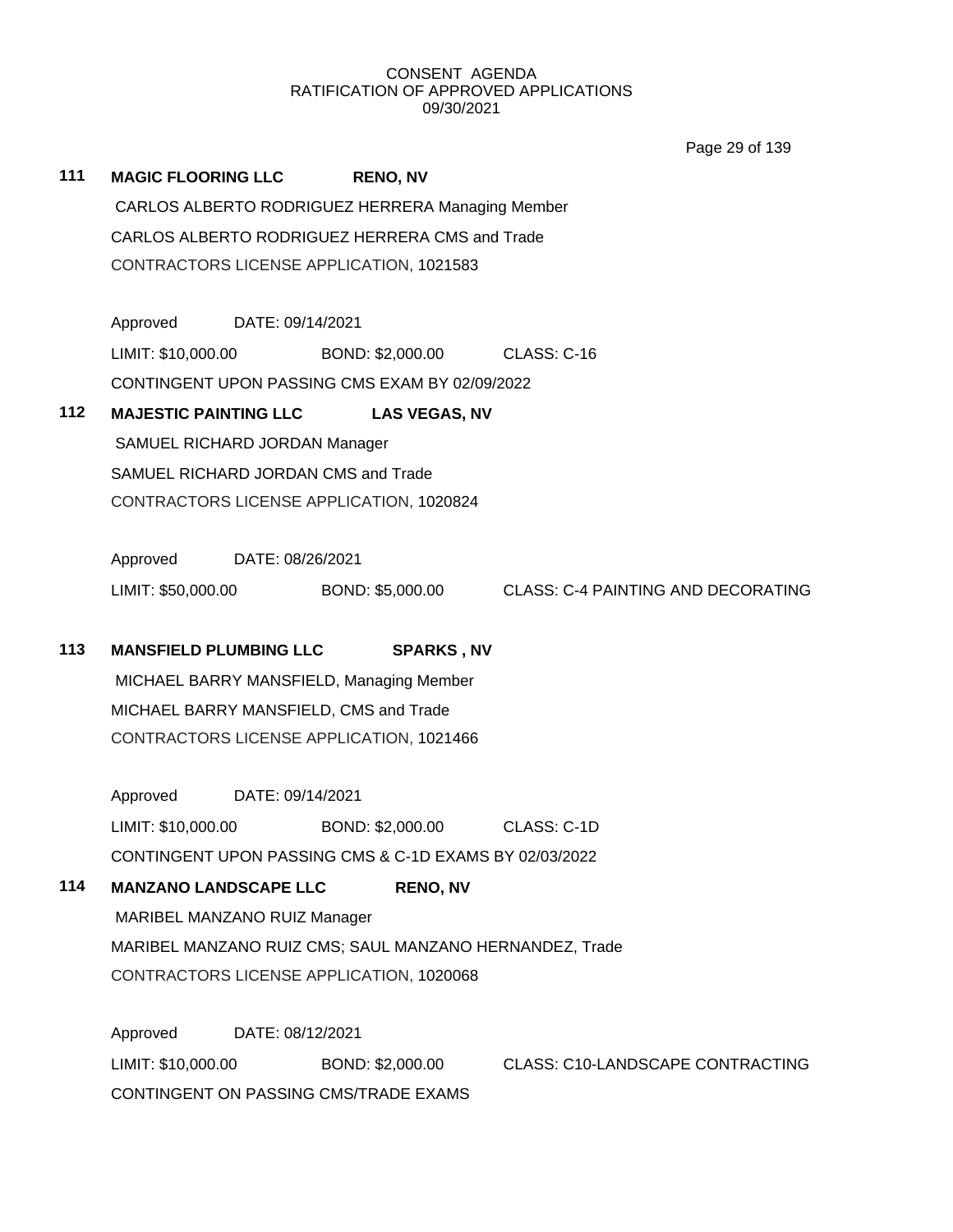**115 MARTIS VALLEY PLUMBING INC TRUCKEE, CA** JEFFREY EDWIN PEET, President; KAREN ANNETTE PEET, Treasurer JEFFREY EDWIN PEET, CMS and Trade CONTRACTORS LICENSE APPLICATION, 1021078 Approved DATE: 09/14/2021 LIMIT: \$225,000.00 BOND: \$15,000.00 CLASS: C-1D PLUMBING; C-1H WATER HEATERS CONTINGENT UPON PASSING CMS, C-1D & C-1H EXAMS BY 01/09/2022 **116 MASTER FRAMING & DRYWALL LLC LAS VEGAS, NV** VENUS ESTRELLA SUAZO Managing Member VENUS ESTRELLA SUAZO CMS and Trade CONTRACTORS LICENSE APPLICATION, 1021262 Approved DATE: 09/14/2021 LIMIT: Unlimited BOND: \$50,000.00 CLASS: C-4 CONTINGENT ON PASSING REQUIRED TRADE EXAM BY JAN 21, 2021 **117 MATRIX CONTRACTORS INCORPORATED RENO, NV** VESA MATTI JACKKO KAUNISMAKI President; DAVID LARRY BAKKE Secretary VESA MATTI JACKKO KAUNISMAKI CMS and Trade CONTRACTORS LICENSE APPLICATION, 1021760 Approved DATE: 08/31/2021 LIMIT: \$800,000.00 BOND: \$20,000.00 CLASS: B2 **118 MATTCON GENERAL CONTRACTORS, INC INDIANAPOLIS, IN** PETER HAYDEN MATTINGLY, President PETER HAYDEN MATTINGLY, CMS and Trade CONTRACTORS LICENSE APPLICATION, 1019159 Approved DATE: 09/07/2021 LIMIT: Unlimited BOND: \$50,000.00 CLASS: B2-RESIDENTIAL AND SMALL **COMMERCIAL** Page 30 of 139

CONTINGENT ON PASSING CMS EXAM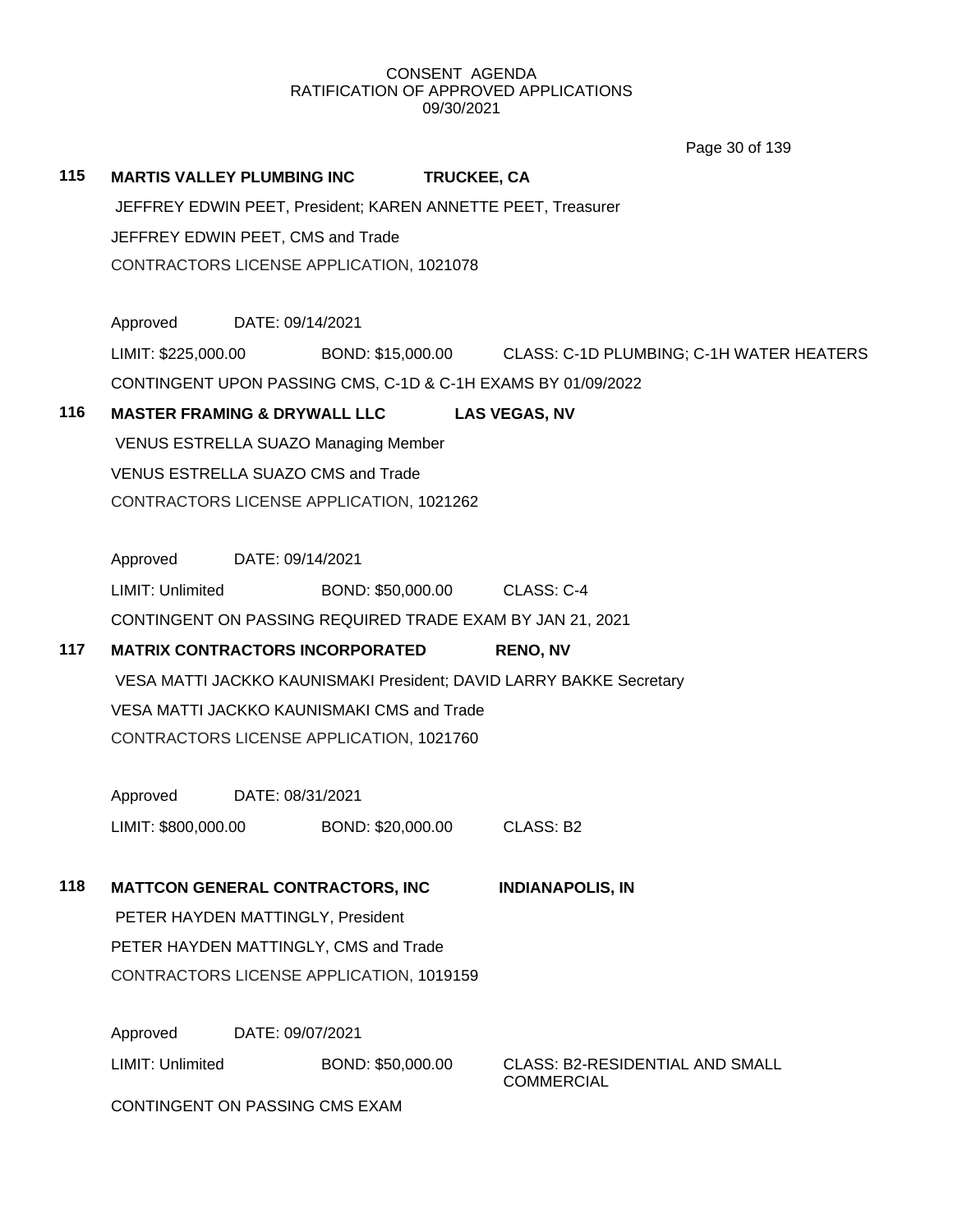Page 31 of 139

### **119 MCCLOSKEY MECHANICAL CONTRACTORS INC BLACKWOOD , NJ**

DAVID JOHN MCCLOSKEY, JR President; DAVID JOHN MCCLOSKEY, SR Chief Executive Officer

DAVID JOHN MCCLOSKEY, JR CMS and Trade

CONTRACTORS LICENSE APPLICATION, 1021639

Approved DATE: 09/14/2021

LIMIT: Unlimited BOND: \$50,000.00 CLASS: C21

CONTINGENT UPON PASSING CMS EXAM BY 2/11/2022

### **120 MCGRATH RENTCORP LIVERMORE, CA**

JOSEPH FREDERICK HANNA, President; MELODIE KATHERINE CRAFT, Secretary; KEITH EDGAR PRATT, Chief Financial Officer

PAUL EUGENE CRABTREE, CMS and Trade

CONTRACTORS LICENSE APPLICATION, 1020884

Approved DATE: 08/06/2021

LIMIT: \$3,000,000.00 BOND: \$30,000.00 CLASS: B GENERAL BUILDING CONTINGENT ON PASSING REQUIRED CMS EXAM

## **121 MCNEIL BUILT LLC RENO, NV**

MCNEIL BUILT; JONATHAN ALLEN MCNEIL, Manager JONATHAN ALLEN MCNEIL, CMS and Trade CONTRACTORS LICENSE APPLICATION, 1021562

Approved DATE: 08/26/2021

LIMIT: \$245,000.00 BOND: \$15,000.00 CLASS: B GENERAL BUILDING

### **122 MICHELS PACIFIC ENERGY INC BROWNSVILLE, WI**

BENJAMIN GREGORY NELSON President; ELIZABETH KATHRYN MICHELS, Secretary; JILL ANN LARONGE, Treasurer

BENJAMIN GREGORY NELSON CMS and Trade

CONTRACTORS LICENSE APPLICATION, 1020795

Approved DATE: 09/10/2021

LIMIT: Unlimited BOND: \$50,000.00 CLASS: A-GENERAL ENGINEERING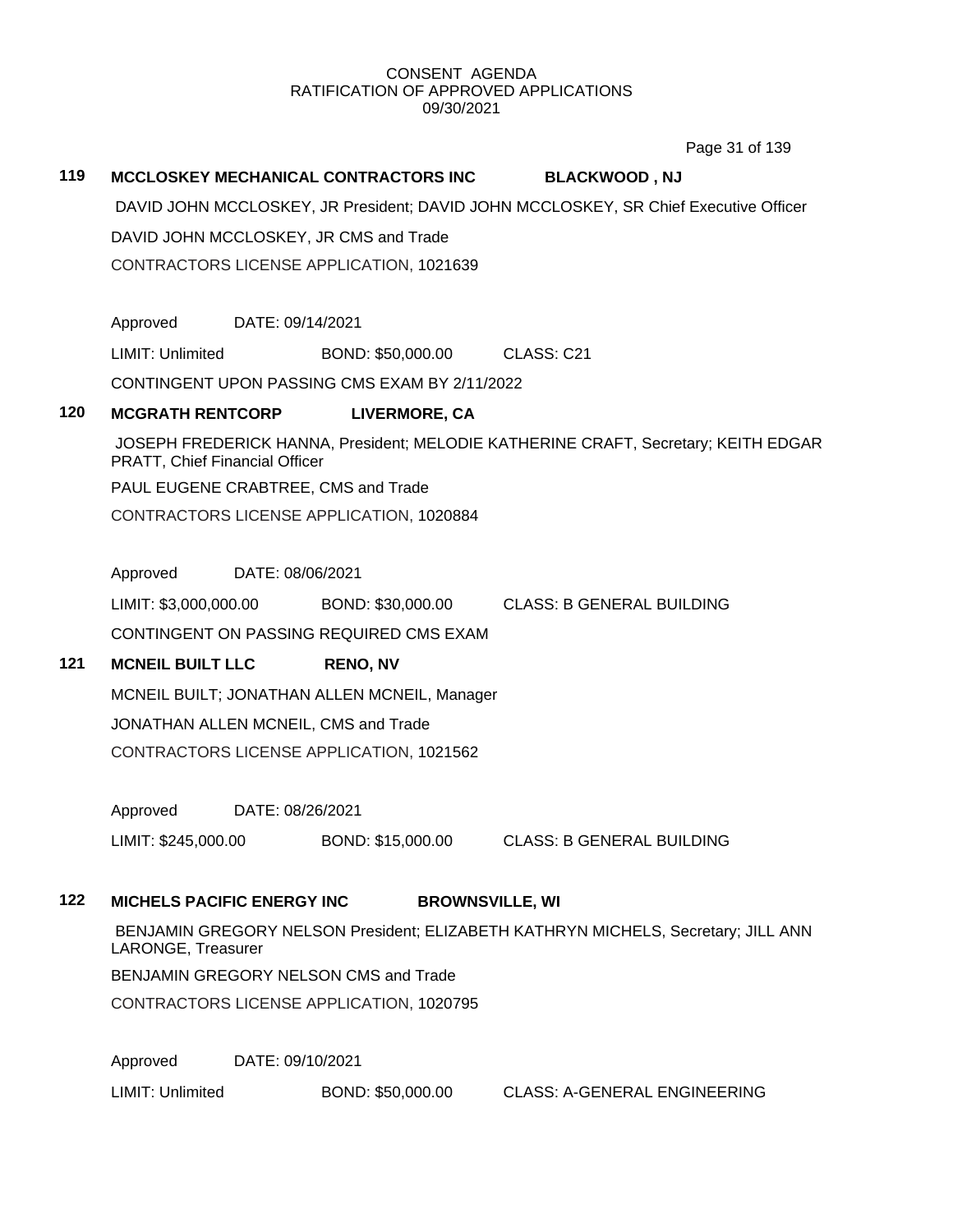Page 32 of 139

#### **123 MICHELS PACIFIC ENERGY INC BROWNSVILLE, WI**

BENJAMIN GREGORY NELSON President; ELIZABETH KATHRYN MICHELS, Secretary; JILL ANN LARONGE, Treasurer

DANIEL LAWRENCE RASPOTNIK, CMS and Trade

CONTRACTORS LICENSE APPLICATION, 1020906

Approved DATE: 09/07/2021

LIMIT: Unlimited BOND: \$50,000.00 CLASS: C2-ELECTRICAL

CONTINGENT ON PASSING CMS/TRADE EXAMS

#### **124 MICHELS PIPELINE INC BROWNSVILLE, WI**

JOHN FRANCIS SCHROEDER President; ARTHUR DAVID STEGEMAN, Secretary; JASON ROBERT KOZELEK, Treasurer

PAUL MORAN MALLORY CMS and Trade

CONTRACTORS LICENSE APPLICATION, 1020796

Approved DATE: 08/26/2021

LIMIT: Unlimited BOND: \$50,000.00 CLASS: A-GENERAL ENGINEERING

## **125 MICHELS POWER INC BROWNSVILLE, WI**

JOHN FRANCIS SCHROEDER President; ARTHUR DAVID STEGEMAN, Secretary ZEBULAN TRAVIS GREEN, CMS and Trade

CONTRACTORS LICENSE APPLICATION, 1020850

Approved DATE: 08/26/2021

LIMIT: Unlimited BOND: \$50,000.00 CLASS: C2-ELECTRICAL CONTRACTING

## **126 MIER CHAVEZ MASONRY LLC CARSON CITY, NV**

DANIEL MIER, Managing Member DANIEL MIER, CMS and Trade CONTRACTORS LICENSE APPLICATION, 1022059

Approved DATE: 09/15/2021 LIMIT: \$100,000.00 BOND: \$10,000.00 CLASS: C18 CONTINGENT UPON PASSING EXAMS BY 3/1/2022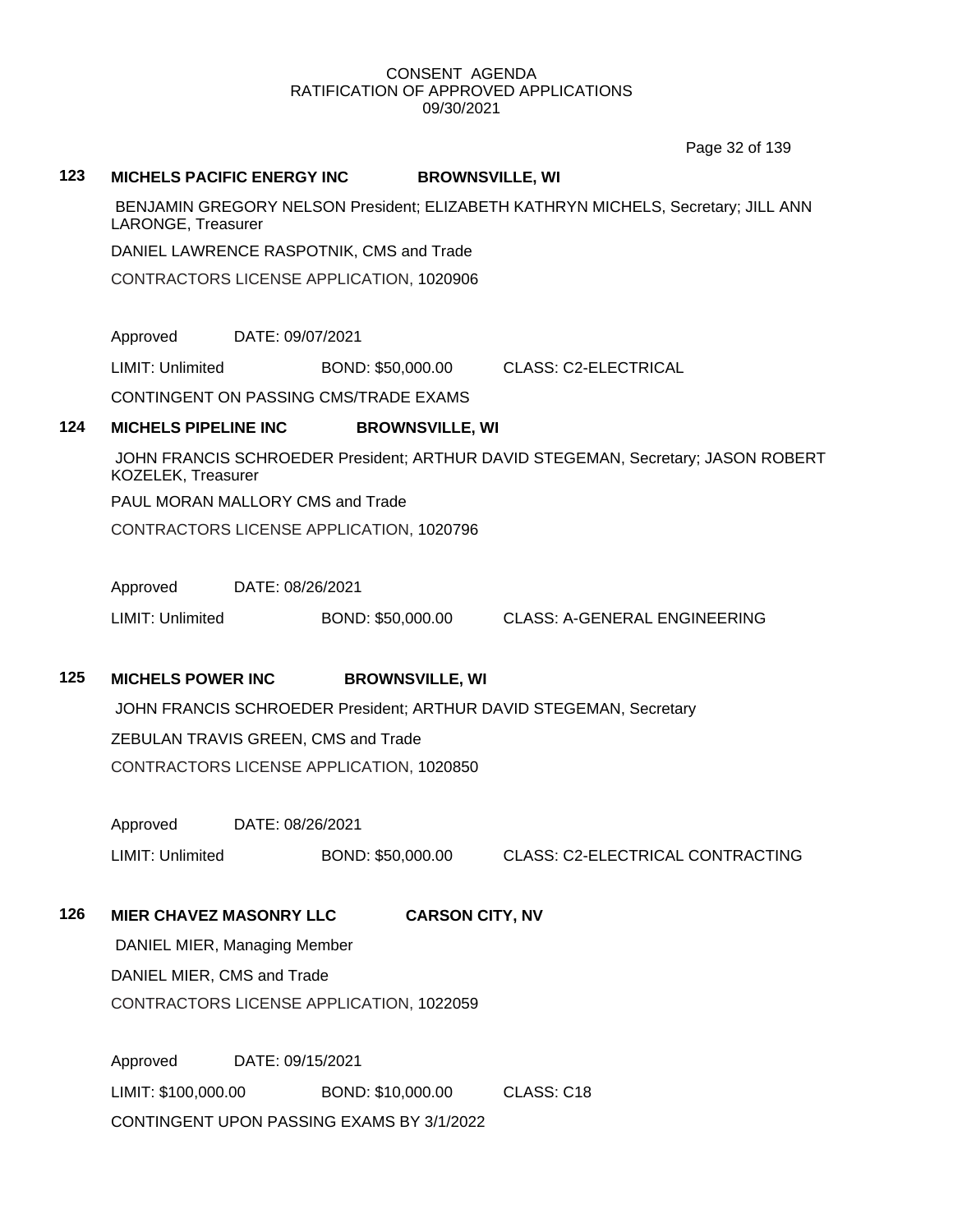Page 33 of 139

#### **127 MIKE OWEN FABRICATION INC BAKERSFIELD, CA**

JOHN HASKEL WOOD, President; TERESA ANN WOOD RUIZ, Secretary; MICHAEL CHARLES OWEN, **Treasurer** 

MICHAEL CHARLES OWEN, CMS and Trade

CONTRACTORS LICENSE APPLICATION, 1019860

Approved DATE: 09/07/2021

LIMIT: \$3,000,000.00 BOND: \$30,000.00 CLASS: C14B-STRUCTURAL STEEL C14C-

ORNAMENTAL METAL

CONTINGENT ON PASSING CMS EXAM

## **128 MODERN COMPANIES LLC LAS VEGAS, NV**

MODERN GLASS; RICHARD WILLIAM JONES, II Manager

RICHARD WILLIAM JONES, II CMS and Trade

CONTRACTORS LICENSE APPLICATION, 1021068

Approved DATE: 09/10/2021

LIMIT: \$10,000.00 BOND: \$2,000.00 CLASS: C8-GLASS AND GLAZING

### **129 MOUNTAIN G ENTERPRISES INC FOLSOM, CA**

MOUNTAIN G ENGINEERING; MARCOS ANTONIO GOMEZ, President; RAUL GOMEZ, JR Secretary; JUAN PEDRO GOMEZ, Treasurer

TIMOTHY EVAN PESSIN CMS and Trade

CONTRACTORS LICENSE APPLICATION, 1020927

Approved DATE: 09/15/2021

LIMIT: \$1,000,000.00 BOND: \$30,000.00 CLASS: A

## **130 MOUNTAIN G ENTERPRISES INC FOLSOM, CA**

MOUNTAIN G ENGINEERING; MARCOS ANTONIO GOMEZ, President; RAUL GOMEZ, JR Secretary; JUAN PEDRO GOMEZ, Treasurer

TIMOTHY EVAN PESSIN CMS and Trade

CONTRACTORS LICENSE APPLICATION, 1020928

Approved DATE: 09/15/2021

LIMIT: \$1,000,000.00 BOND: \$30,000.00 CLASS: C-2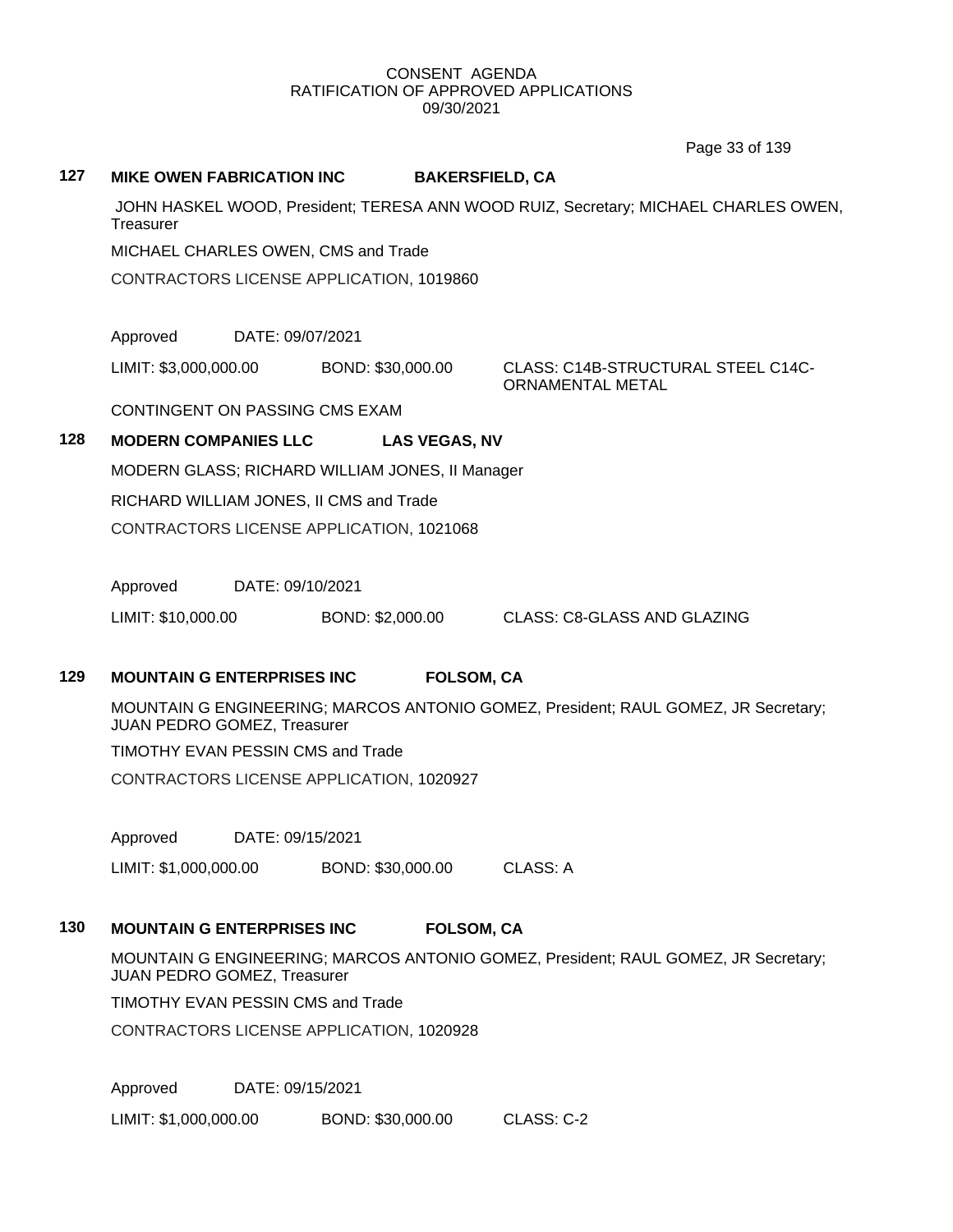Page 34 of 139

# **131 MUDSLINGERS DRYWALL INC TAHOE VISTA, CA**

KYLE PATRICK RAILTON President KYLE PATRICK RAILTON CMS and Trade CONTRACTORS LICENSE APPLICATION, 1021385

Approved DATE: 08/11/2021 LIMIT: \$500,000.00 BOND: \$15,000.00 CLASS: C-3E DRYWALL CONTINGENT UPON SURRENDERING LICENSE #0078818

# 132 **MUNOZ CONSTRUCTION LLC** SILVER SPRINGS, NV

JOSE ROBERTO MUNOZ-MUNOZ, Managing Member JOSE ROBERTO MUNOZ-MUNOZ, CMS and Trade CONTRACTORS LICENSE APPLICATION, 1021692

Approved DATE: 09/10/2021

LIMIT: \$245,000.00 BOND: \$20,000.00 CLASS: C-3A CARPENTRY AND REPARIS CONTINGENT UPON PASSING CMS & C-3A EXAMS BY 02/13/2022

# **133 MY GUY INC LAS VEGAS, NV**

DOUGLAS IRA BROWN President; SHON LEE MITCHELL Treasurer; JOHN AUGUST ELLIS Director SHON LEE MITCHELL CMS; JOHN AUGUST ELLIS Trade CONTRACTORS LICENSE APPLICATION, 1020760

Approved DATE: 08/18/2021

LIMIT: \$875,000.00 BOND: \$20,000.00 CLASS: C1D-PLUMBING

# **134 MY GUY INC LAS VEGAS, NV**

DOUGLAS IRA BROWN President; SHON LEE MITCHELL Treasurer; JOHN AUGUST ELLIS Director SHON LEE MITCHELL CMS; DOUGLAS IRA BROWN Trade CONTRACTORS LICENSE APPLICATION, 1020762

Approved DATE: 08/18/2021 LIMIT: \$875,000.00 BOND: \$20,000.00 CLASS: C21-REFRIGERATION AND AIR

CONDITIONING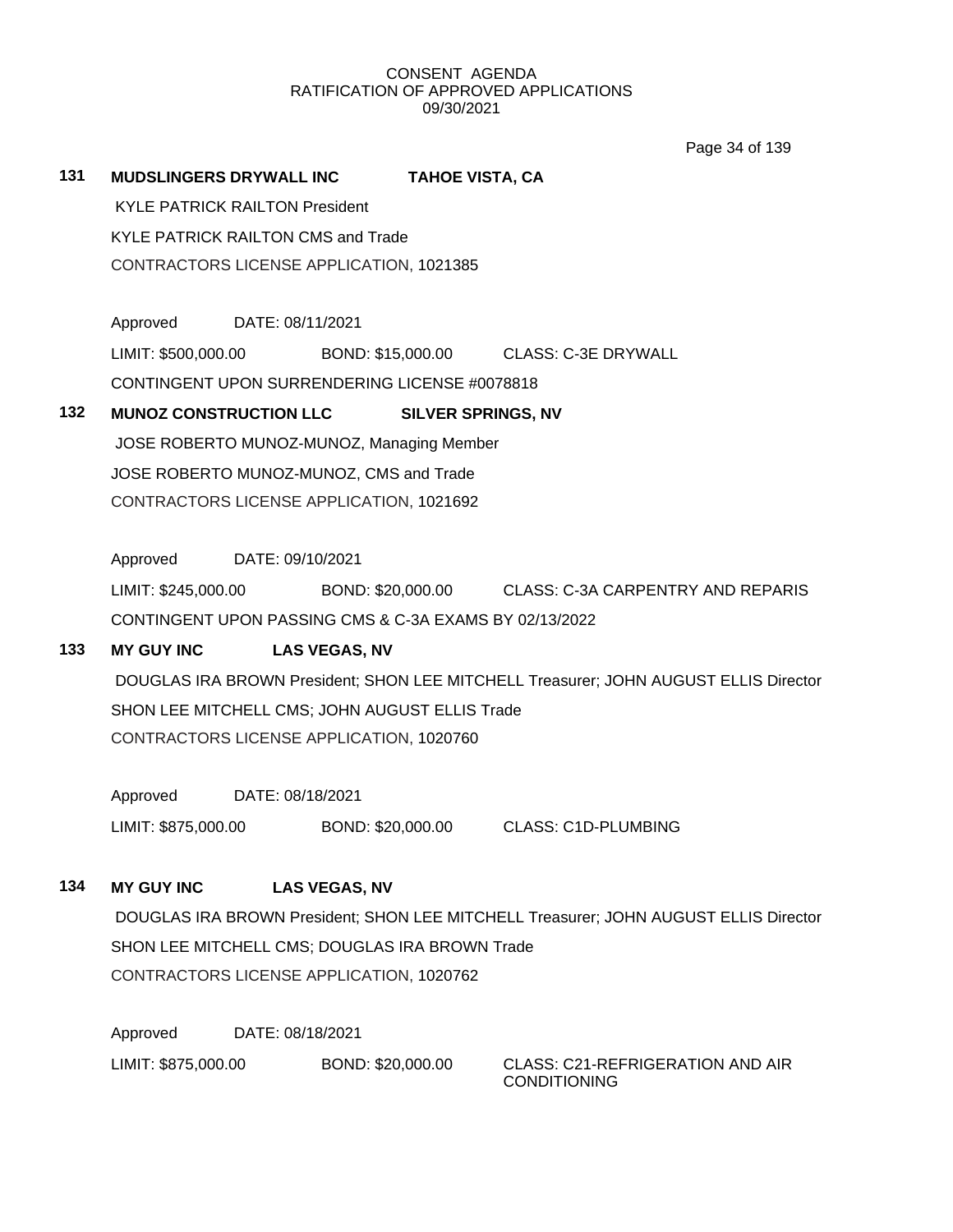Page 35 of 139

**135 N X LEVEL LANDSCAPING LLC HENDERSON, NV** CRAIG LEE FULLER Manager CRAIG LEE FULLER CMS and Trade CONTRACTORS LICENSE APPLICATION, 1020209 Approved DATE: 08/26/2021 LIMIT: \$10,000.00 BOND: \$2,000.00 CLASS: C-18 MASONRY LIMITED TO THE INSTALLATION OF PAVERS ONLY **136 NATIONAL CONDUCTOR CONSTRUCTORS LLC BRAINERD, MN** ENERGY INVESTMENTS INC Managing Member; TYLER SCOTT ZAHN, Other ANTHONY TODD FARGO, CMS and Trade CONTRACTORS LICENSE APPLICATION, 1019823 Approved DATE: 08/20/2021 LIMIT: \$5,000,000.00 BOND: \$50,000.00 CLASS: A17-LINES TO TRANSMIT ELECTRICITY CONTINGENT ON PASSING TRADE EXAM **137 NATIONAL DEVELOPMENT SERVICES INC BULVERDE, TX** MARY RACHEL PARHAM, President; RHONDA LOUISE JENKINS, Secretary; MARY ELDREDGE PARHAM, Treasurer JAMES HAYWOOD BURNEY, CMS and Trade CONTRACTORS LICENSE APPLICATION, 1020616 Approved DATE: 08/26/2021

LIMIT: \$1,300,000.00 BOND: \$30,000.00 CLASS: B2-RESIDENTIAL AND SMALL

COMMERCIAL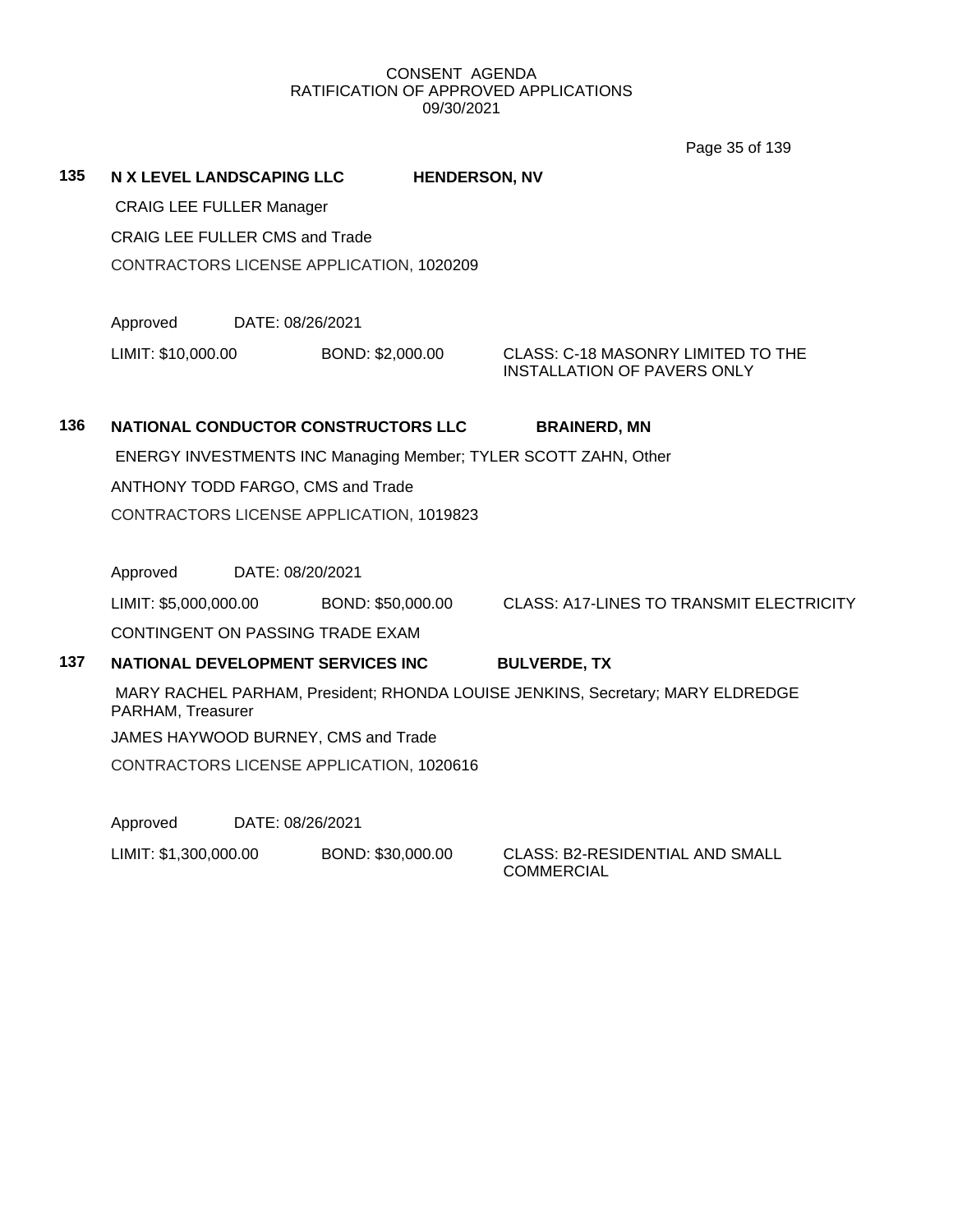Page 36 of 139

#### **138 NEWFIELDS RENEWABLE ENERGY & TECHNICAL SERVICES LLC TUCSON, AZ**

NEWFIELDS COMPANY LLC Manager; BARTOSZ WALDEMAR BRANSKI, Other; DARRYL JOHN GREGOIRE, Other; FRANK NICHOLAS ELIOPOULOS, Other; JOHNNY ADOLPH TRUJILLO, Other; JOSEPH DARREL CASS, Other; TED HARPER GARRETT Other

TED HARPER GARRETT CMS and Trade

CONTRACTORS LICENSE APPLICATION, 1020094

Approved DATE: 09/07/2021

LIMIT: \$700,000.00 BOND: \$20,000.00 CLASS: A-GENERAL ENGINEERING

CONTINGENT ON PASSING CMS EXAM

# **139 NORMAN ROOFING AND CONSTRUCTION INC GRAPEVINE, TX**

MICHAEL NORMAN BASLER, President; ZIOLA GONZALEZ BASLER Secretary

MICHAEL NORMAN BASLER, CMS and Trade

CONTRACTORS LICENSE APPLICATION, 1020489

Approved DATE: 08/06/2021

LIMIT: \$200,000.00 BOND: \$10,000.00 CLASS: B GENERAL BUILDING

CONTINGENT ON PASSING REQUIRED CMS EXAM

# **140 NU LINE TECHNOLOGIES LLC ENCINITAS, CA**

DOMINIC JOSEPH BURTECH, Managing Member; JULIE JOHNSTON BURTECH, Managing Member; SALVADOR SIOSON AQUINO, Member; FRANK JAVIER DURAZO, Member

DOMINIC JOSEPH BURTECH, CMS and Trade

CONTRACTORS LICENSE APPLICATION, 1021019

Approved DATE: 08/06/2021

LIMIT: \$1,000,000.00 BOND: \$30,000.00 CLASS: A GENERAL ENFINEERING

CONTINGENT ON PASSING REQUIRED CMS/TRADE EXAMS

# **141 ORANJE IN VEGAS LAS VEGAS, NV**

KITCHEN TUNE UP; MARCO DE WIT, President

PAUL ANDREW CLIMER CMS and Trade

CONTRACTORS LICENSE APPLICATION, 1021119

Approved DATE: 09/14/2021

LIMIT: \$45,000.00 BOND: \$5,000.00 CLASS: C-3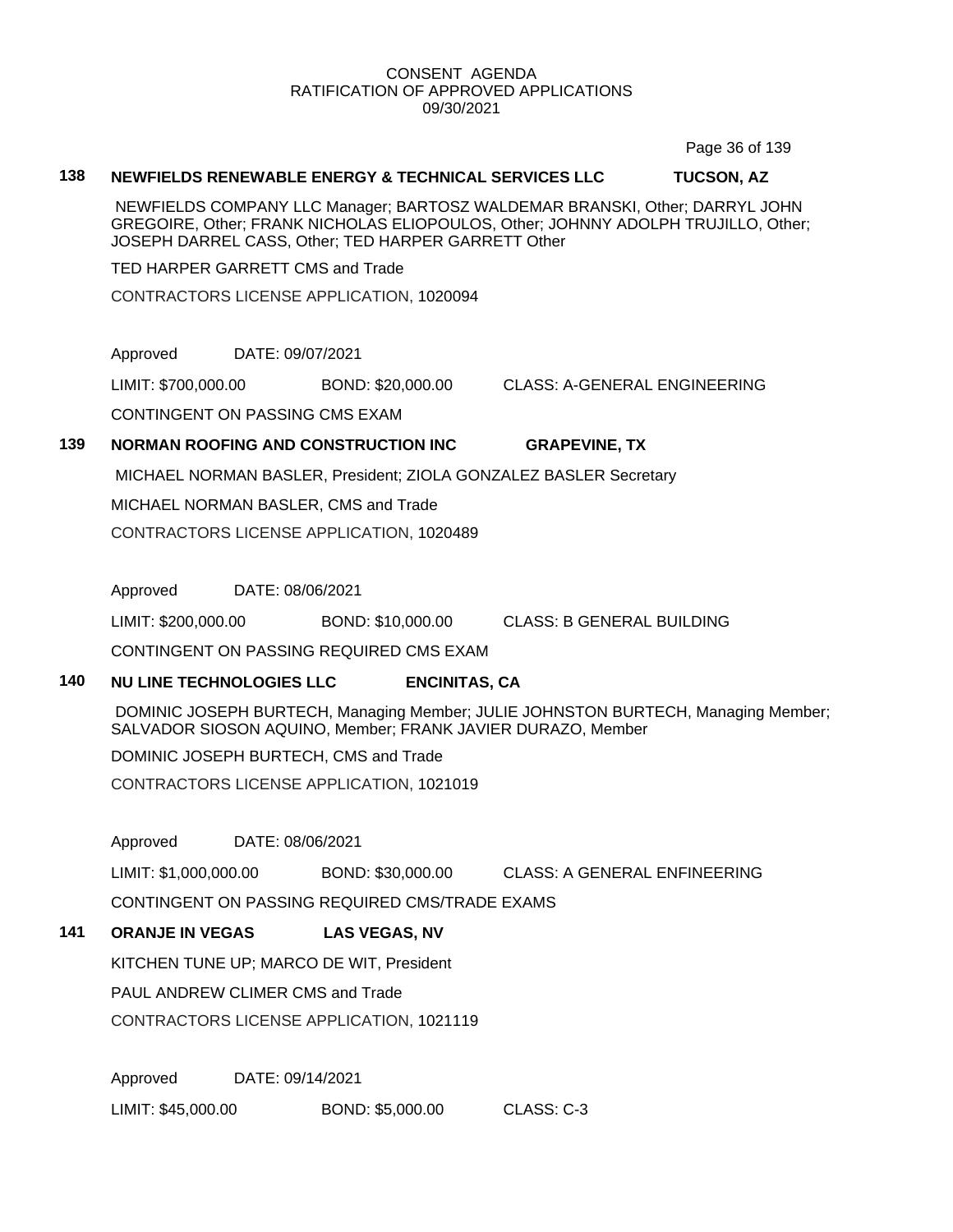Page 37 of 139

| 142 |                                               | <b>PARADISE PAINTING LLC</b>                    | <b>LAS VEGAS, NV</b> |                                                                 |  |
|-----|-----------------------------------------------|-------------------------------------------------|----------------------|-----------------------------------------------------------------|--|
|     |                                               | <b>CHARLES JOHNSTON STEWART Managing Member</b> |                      |                                                                 |  |
|     | <b>CHARLES JOHNSTON STEWART CMS and Trade</b> |                                                 |                      |                                                                 |  |
|     |                                               | CONTRACTORS LICENSE APPLICATION, 1021380        |                      |                                                                 |  |
|     | Approved                                      | DATE: 08/19/2021                                |                      |                                                                 |  |
|     | LIMIT: \$10,000.00                            |                                                 |                      | BOND: \$2,000.00 CLASS: C-4A PAINTING                           |  |
| 143 |                                               | <b>PATRIOT ENTERPRISES INC</b>                  | <b>HENDERSON, NV</b> |                                                                 |  |
|     |                                               | MICHELE ROCCO DORSI, President                  |                      |                                                                 |  |
|     |                                               | <b>KEVIN MICHAEL STOEHR CMS and Trade</b>       |                      |                                                                 |  |
|     |                                               | CONTRACTORS LICENSE APPLICATION, 1020575        |                      |                                                                 |  |
|     | Denied                                        | DATE: 08/10/2021                                |                      |                                                                 |  |
|     | LIMIT: \$0.00                                 |                                                 | <b>BOND: \$0.00</b>  | <b>CLASS: B GENERAL BUILDING</b>                                |  |
|     |                                               | NRS 624.254-NAME SIMILARITY                     |                      |                                                                 |  |
| 144 |                                               | <b>PATRIOT ENTERPRISES INC</b>                  | <b>HENDERSON, NV</b> |                                                                 |  |
|     | MICHELE ROCCO DORSI, President                |                                                 |                      |                                                                 |  |
|     |                                               | KEVIN MICHAEL STOEHR CMS and Trade              |                      |                                                                 |  |
|     | CONTRACTORS LICENSE APPLICATION, 1020576      |                                                 |                      |                                                                 |  |
|     | Denied                                        | DATE: 08/10/2021                                |                      |                                                                 |  |
|     | LIMIT: \$0.00                                 |                                                 | <b>BOND: \$0.00</b>  | <b>CLASS: C11-SPRAYING MIXTURES CONTAINING</b><br><b>CEMENT</b> |  |
|     |                                               | NRS 624.254-NAME SIMILARITY                     |                      |                                                                 |  |
| 145 |                                               | <b>PATRIOT ENTERPRISES INC</b>                  | <b>HENDERSON, NV</b> |                                                                 |  |
|     | MICHELE ROCCO DORSI, President                |                                                 |                      |                                                                 |  |
|     | KEVIN MICHAEL STOEHR CMS and Trade            |                                                 |                      |                                                                 |  |
|     | CONTRACTORS LICENSE APPLICATION, 1020577      |                                                 |                      |                                                                 |  |
|     | Denied                                        | DATE: 08/10/2021                                |                      |                                                                 |  |
|     | LIMIT: \$0.00                                 |                                                 | <b>BOND: \$0.00</b>  | <b>CLASS: C-5 CONCRETE</b>                                      |  |
|     | NRS 624.254-NAME SIMILARITY                   |                                                 |                      |                                                                 |  |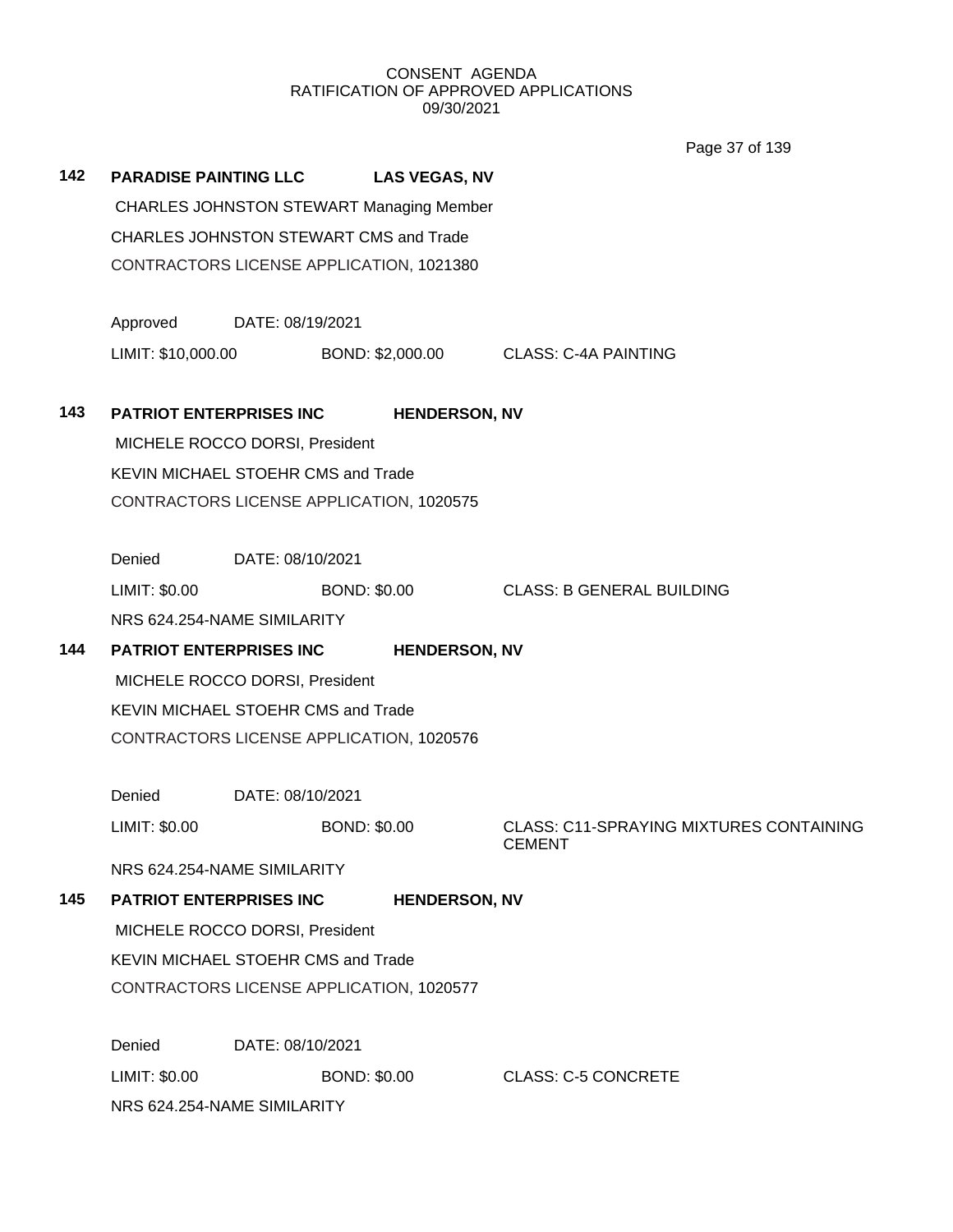Page 38 of 139

#### **146 PERFECT AIRFLOW LLC LAS VEGAS, NV**

VICTOR PAUL BRIAN RANCOUR, Managing Member; WILLIAM JOHN PULTE, Managing Member VICTOR PAUL BRIAN RANCOUR, CMS and Trade CONTRACTORS LICENSE APPLICATION, 1021269

Approved DATE: 08/26/2021

LIMIT: \$45,000.00 BOND: \$5,000.00 CLASS: C-21B AIR CONDITIONING CONTINGENT ON PASSING REQUIRED CMS/TRADE EXAMS

# **147 PRECISE FLOORING LLC NORTH LAS VEGAS, NV**

ERIK JOVANY ZUNIGA-MANZO, Managing Member ERIK JOVANY ZUNIGA-MANZO, CMS and Trade CONTRACTORS LICENSE APPLICATION, 1021285

Approved DATE: 08/10/2021

LIMIT: \$10,000.00 BOND: \$2,000.00 CLASS: C-16A FINISHING FLOORS

CONTINGENT ON PASSING REQUIRED CMS EXAM

## **148 PRECISION HVAC INC LAS VEGAS, NV**

LV PRECISION AIR; EARNEY MAX GAEDE President; GINA RENEE SWART Secretary; DAVID THOMAS GAEDE Treasurer JOSEPH RYAN GATEWOOD, CMS and Trade CONTRACTORS LICENSE APPLICATION, 1020479

Approved DATE: 09/09/2021

LIMIT: \$245,000.00 BOND: \$15,000.00 CLASS: C-2

CONTINGENT ON PASSING REQUIRED CMS/TRADE EXAM BY DEC 4, 2021

# **149 PRESTIGE PAINTING AND DRYWALL LLC LAS VEGAS, NV**

PEDRO RODRIGUEZ, Managing Member PEDRO RODRIGUEZ, CMS and Trade CONTRACTORS LICENSE APPLICATION, 1020755

Approved DATE: 09/09/2021 LIMIT: \$10,000.00 BOND: \$2,000.00 CLASS: C-4 PAINTING AND DECORATING CONTINGENT ON PASSING REQUIRED CMS/TRADE EXAMS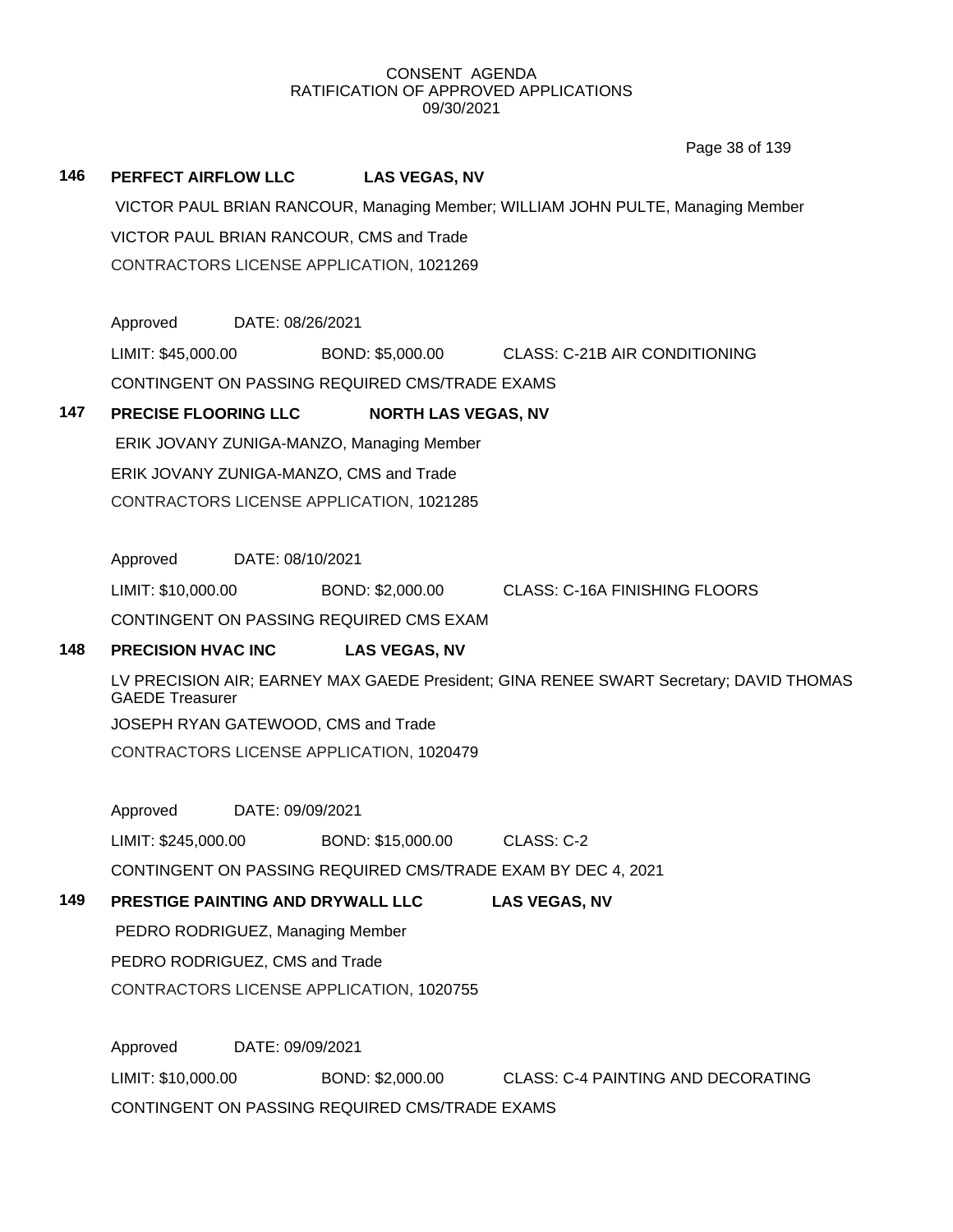# **150 PRISM RESPONSE LLC EXPORT, PA** ALLOY; SHAWN PAUL REGAN, Managing Member; NICOLA BATTAGLIA, Chief Financial Officer GARY ALAN SKUBA, CMS and Trade CONTRACTORS LICENSE APPLICATION, 1021408 Approved DATE: 09/14/2021 LIMIT: Unlimited BOND: \$50,000.00 CLASS: A23 CONTINGENT UPON PASSING EXAMS BY 1/30/2022 **151 PROWEST LLC MESA, AZ** MATTHEW ONOTRIETTI, Manager MATTHEW ONOTRIETTI, CMS and Trade CONTRACTORS LICENSE APPLICATION, 1019326 Approved DATE: 08/12/2021 LIMIT: \$10,000.00 BOND: \$2,000.00 CLASS: C15-ROOFING AND SIDING CONTINGENT ON PASSING CMS/TRADE EXAMS **152 PURE TURF U S A LLC LAS VEGAS, NV** ROI DAVID AMRAM, Manager ROI DAVID AMRAM, CMS and Trade CONTRACTORS LICENSE APPLICATION, 1021454 Approved DATE: 08/10/2021 LIMIT: \$10,000.00 BOND: \$2,000.00 CLASS: C-10 LANDSCAPE CONTRACTING CONTINGENT ON PASSING THE REQUIRED CMS/TRADE EXAMS **153 QUALITY REFRIGERATION LLC STAGECOACH, NV** ULISES MANUEL MARTINEZ, Manager ULISES MANUEL MARTINEZ, CMS and Trade CONTRACTORS LICENSE APPLICATION, 1021381 Approved DATE: 09/14/2021 Page 39 of 139

LIMIT: \$150,000.00 BOND: \$10,000.00 CLASS: C21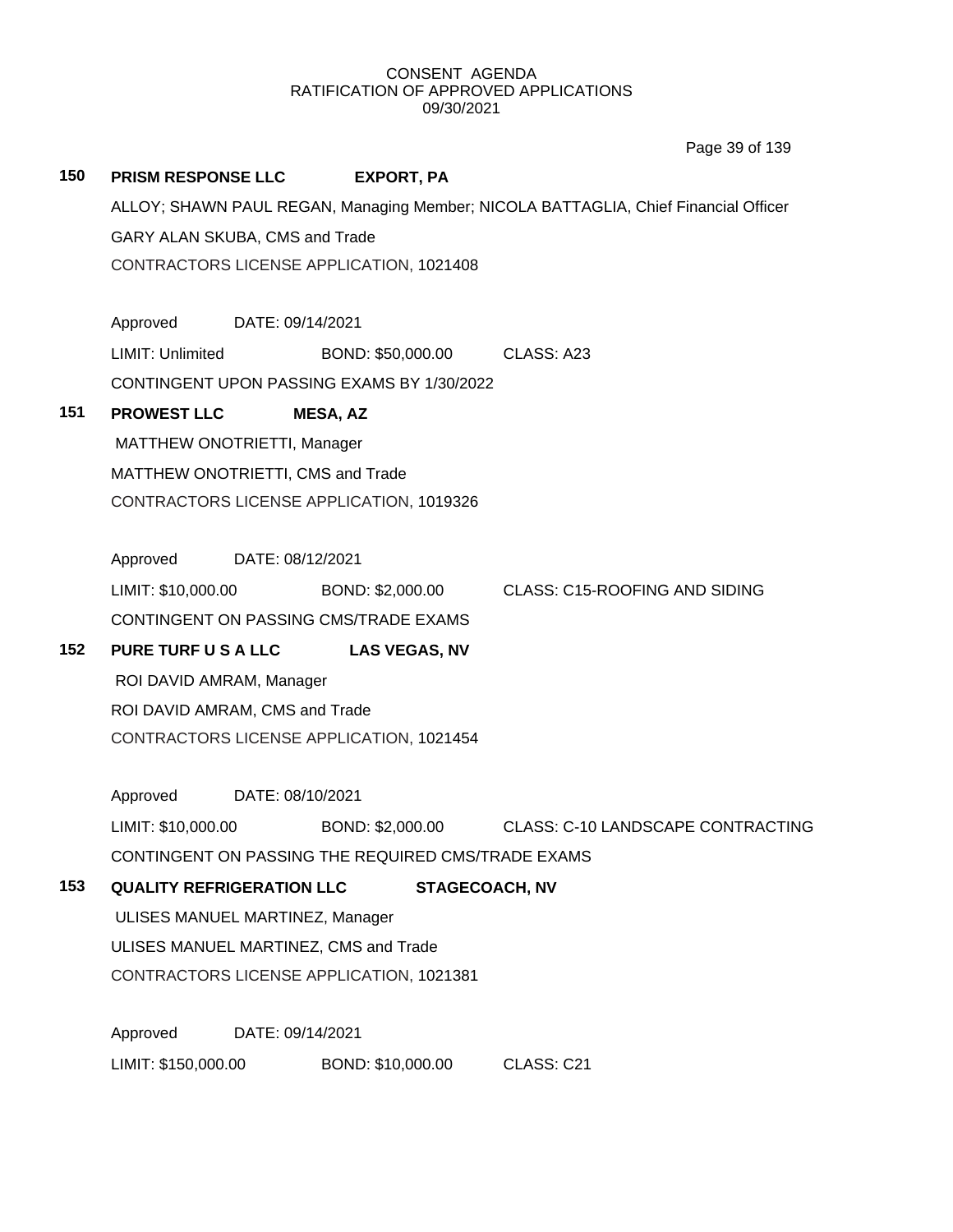Page 40 of 139

# **154 R J DAILEY CONSTRUCTION CO LOS ALTOS, CA** ROBERT JACKMAN DAILEY, President; CHRISTINE DAILEY, Secretary MICHAEL PATRICK CRAIG, CMS and Trade CONTRACTORS LICENSE APPLICATION, 1021361 Approved DATE: 09/14/2021 LIMIT: Unlimited BOND: \$50,000.00 CLASS: B2 **155 RAKESH KUMAR SACRAMENTO, CA** C & K BUILDERS; RAKESH KUMAR, Owner RAKESH KUMAR, CMS and Trade CONTRACTORS LICENSE APPLICATION, 1021547 Approved DATE: 09/10/2021 LIMIT: \$1,500,000.00 BOND: \$30,000.00 CLASS: B- GENERAL BUILDING CONTINGENT UPON PASSING CMS EXAM BY 02/06/2022 **156 RAMIRO RUIZ VERDI, NV** THE PAINT DOCTOR; RAMIRO RUIZ, Owner RAMIRO RUIZ, CMS and Trade CONTRACTORS LICENSE APPLICATION, 1021301 Approved DATE: 09/14/2021 LIMIT: \$10,000.00 BOND: \$2,000.00 CLASS: C4A CONTINGENT UPON PASSING CMS EXAM BY 1/23/2022 **157 REDMOND VISUAL ADVERTISING LLC PAROWAN, UT** REDMOND VISUAL ADVERTISING; DAVID ROSS REDMOND Managing Member DAVID ROSS REDMOND CMS and Trade CONTRACTORS LICENSE APPLICATION, 1021640 Approved DATE: 09/14/2021 LIMIT: \$10,000.00 BOND: \$2,000.00 CLASS: C-6B ELECTRICAL SIGNS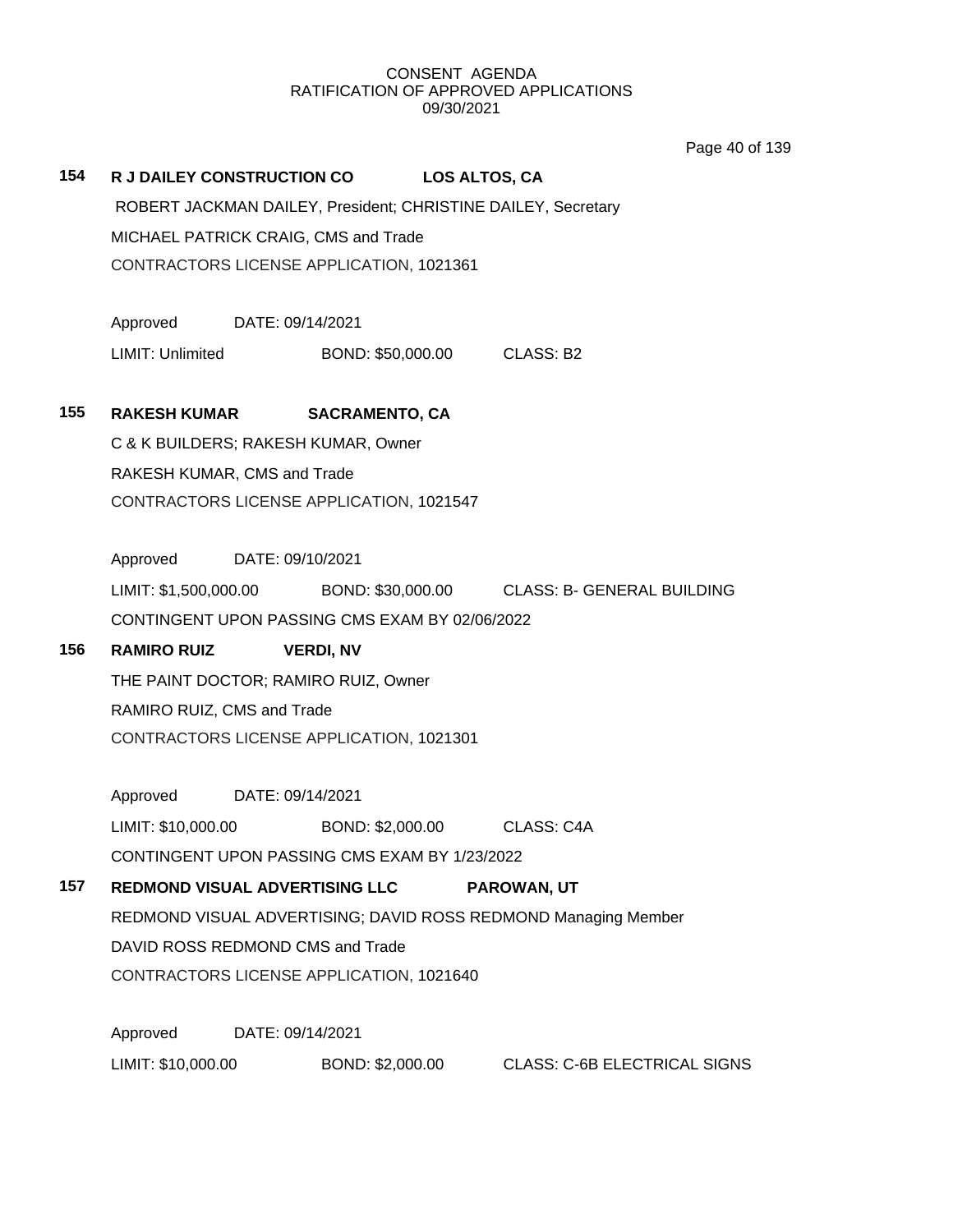Page 41 of 139

# **158 REED ILLINOIS CORPORATION CHICAGO, IL**

BRYAN DOUGLAS KREUGER, President; WILLIAM TERRELL BIRCK, Chief Executive Officer

BRYAN DOUGLAS KREUGER, CMS and Trade

CONTRACTORS LICENSE APPLICATION, 1020886

Approved DATE: 08/27/2021

LIMIT: Unlimited BOND: \$50,000.00 CLASS: B2-RESIDENTIAL AND SMALL

**COMMERCIAL** 

CONTINGENT ON PASSING CMS/TRADE EXAMS

# **159 RIMKUS CONSULTING GROUP INC HOUSTON, TX**

ROBERT P KOCHER, President; DAVID M BURDICK, Secretary; JONATHAN E HIGGINS, Director; CURTIS R BROWN, Chairman of the Board

DANIEL SCOTT GRANT, CMS and Trade

CONTRACTORS LICENSE APPLICATION, 1020740

Approved DATE: 08/27/2021

LIMIT: \$250,000.00 BOND: \$15,000.00 CLASS: B GENERAL BUILDING

CONTINGENT ON PASSING THE CMS EXAM BY DEC 21, 2021

# **160 RIPTEK LLC NEOLA, UT**

KARSON MCKALE BERTOCH, Managing Member; DIRK LOYD OLSEN, Managing Member KARSON MCKALE BERTOCH, CMS and Trade; DIRK LOYD OLSEN, CMS and Trade CONTRACTORS LICENSE APPLICATION, 1021189

Approved DATE: 08/09/2021

LIMIT: \$10,000.00 BOND: \$2,000.00 CLASS: A12; A19C

CONTINGENT UPON PASSING EXAMS BY 1/16/2022

# **161 RIPTEK LLC NEOLA, UT**

KARSON MCKALE BERTOCH, Managing Member; DIRK LOYD OLSEN, Managing Member DIRK LOYD OLSEN, CMS and Trade CONTRACTORS LICENSE APPLICATION, 1021190

Approved DATE: 08/09/2021 LIMIT: \$10,000.00 BOND: \$2,000.00 CLASS: C2D CONTINGENT UPON PASSING EXAMS BY 1/16/2022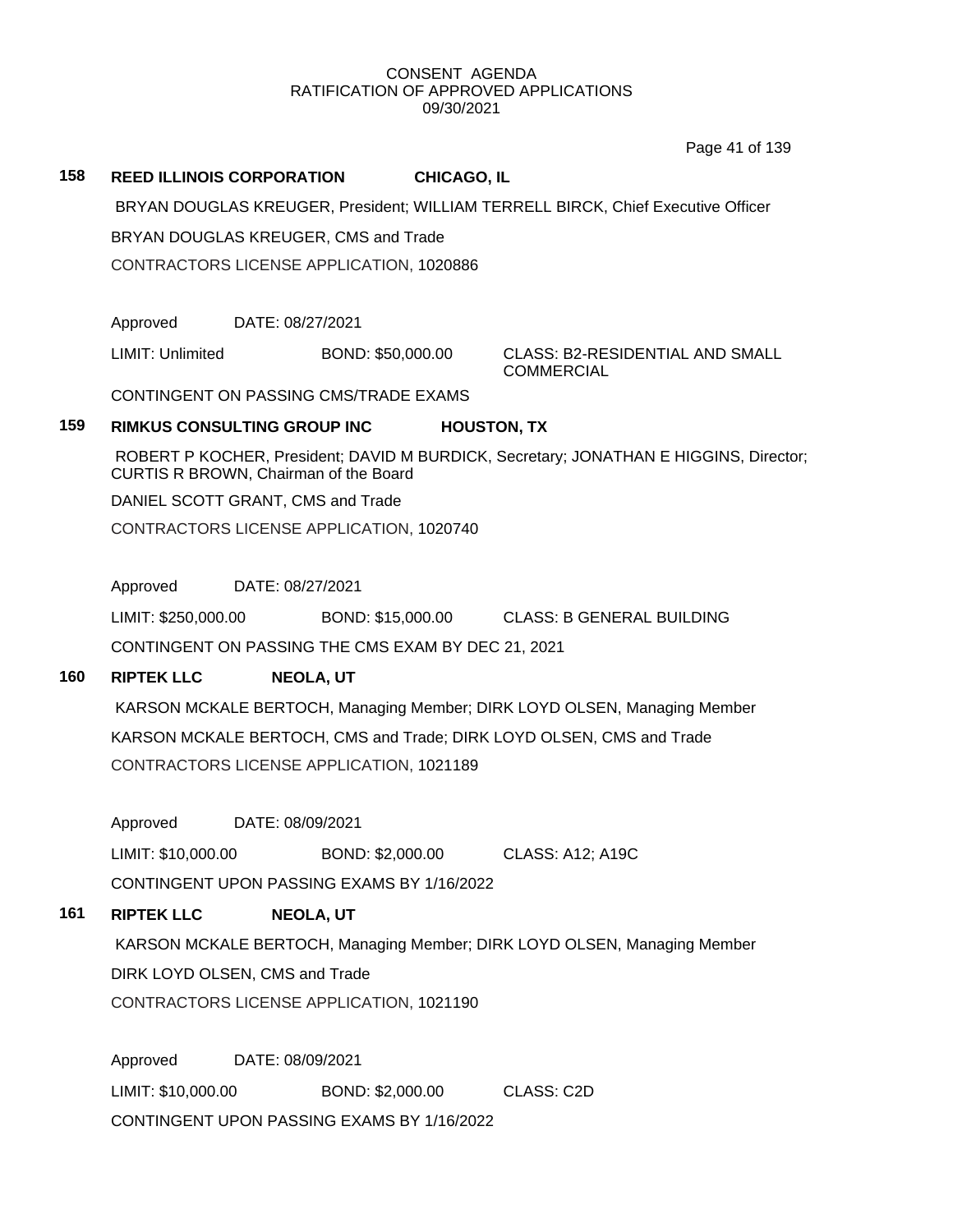Page 42 of 139

| 162 | <b>RUSSELL A KNUDTSON</b>                                                                                        |                  | <b>SPARKS, NV</b>                              |                                                                         |  |
|-----|------------------------------------------------------------------------------------------------------------------|------------------|------------------------------------------------|-------------------------------------------------------------------------|--|
|     | R A KNUDTSON CONSTRUCTION; RUSSELL ALLEN KNUDTSON, Owner                                                         |                  |                                                |                                                                         |  |
|     |                                                                                                                  |                  | RUSSELL ALLEN KNUDTSON, CMS and Trade          |                                                                         |  |
|     |                                                                                                                  |                  | CONTRACTORS LICENSE APPLICATION, 1019415       |                                                                         |  |
|     |                                                                                                                  |                  |                                                |                                                                         |  |
|     | Approved                                                                                                         | DATE: 09/14/2021 |                                                |                                                                         |  |
|     | LIMIT: \$2,000,000.00                                                                                            |                  | BOND: \$30,000.00                              | CLASS: B-2                                                              |  |
|     |                                                                                                                  |                  |                                                |                                                                         |  |
| 163 | <b>S F LANDSCAPING LLC</b>                                                                                       |                  | <b>LAS VEGAS, NV</b>                           |                                                                         |  |
|     | <b>JUSTIN OCHOSI FUENTES, Manager</b>                                                                            |                  |                                                |                                                                         |  |
|     | JUSTIN OCHOSI FUENTES, CMS and Trade                                                                             |                  |                                                |                                                                         |  |
|     |                                                                                                                  |                  | CONTRACTORS LICENSE APPLICATION, 1020721       |                                                                         |  |
|     |                                                                                                                  |                  |                                                |                                                                         |  |
|     | Approved                                                                                                         | DATE: 08/10/2021 |                                                |                                                                         |  |
|     | LIMIT: \$45,000.00                                                                                               |                  |                                                | BOND: \$5,000.00 CLASS: C-10 LANDSCAPE CONTRACTING                      |  |
|     |                                                                                                                  |                  | CONTINGENT ON PASSING REQUIRED CMS/TRADE EXAMS |                                                                         |  |
| 164 | <b>SME CABINETRY INC</b>                                                                                         |                  | <b>PAHRUMP, NV</b>                             |                                                                         |  |
|     | SHARON ANN WHALEN, President; ERIC DANIEL GAVAN Secretary; MARK WHALEN Director                                  |                  |                                                |                                                                         |  |
|     | ERIC DANIEL GAVAN CMS and Trade                                                                                  |                  |                                                |                                                                         |  |
|     | CONTRACTORS LICENSE APPLICATION, 1019988                                                                         |                  |                                                |                                                                         |  |
|     |                                                                                                                  |                  |                                                |                                                                         |  |
|     | Approved                                                                                                         | DATE: 09/07/2021 |                                                |                                                                         |  |
|     | LIMIT: \$50,000.00                                                                                               |                  | BOND: \$5,000.00                               | CLASS: C-3A CARPENTRY AND REPAIRS, C-3C<br>INSULATIN & WEATHERSTRIPPING |  |
|     |                                                                                                                  |                  |                                                |                                                                         |  |
| 165 |                                                                                                                  |                  | <b>SANDERS AND WOHRMAN CORPORATION</b>         | ORANGE, CA                                                              |  |
|     | JOHN THOMAS WOHRMAN, President<br>JOHN THOMAS WOHRMAN, CMS and Trade<br>CONTRACTORS LICENSE APPLICATION, 1020702 |                  |                                                |                                                                         |  |
|     |                                                                                                                  |                  |                                                |                                                                         |  |
|     |                                                                                                                  |                  |                                                |                                                                         |  |
|     |                                                                                                                  |                  |                                                |                                                                         |  |
|     | Approved<br>DATE: 08/11/2021                                                                                     |                  |                                                |                                                                         |  |
|     | LIMIT: \$45,000.00                                                                                               |                  | BOND: \$5,000.00                               | CLASS: C-4A PAINTING C-4B WALLCOVERING                                  |  |

CONTINGENT ON PASSING REQUIRED CMS/TRADE EXAMS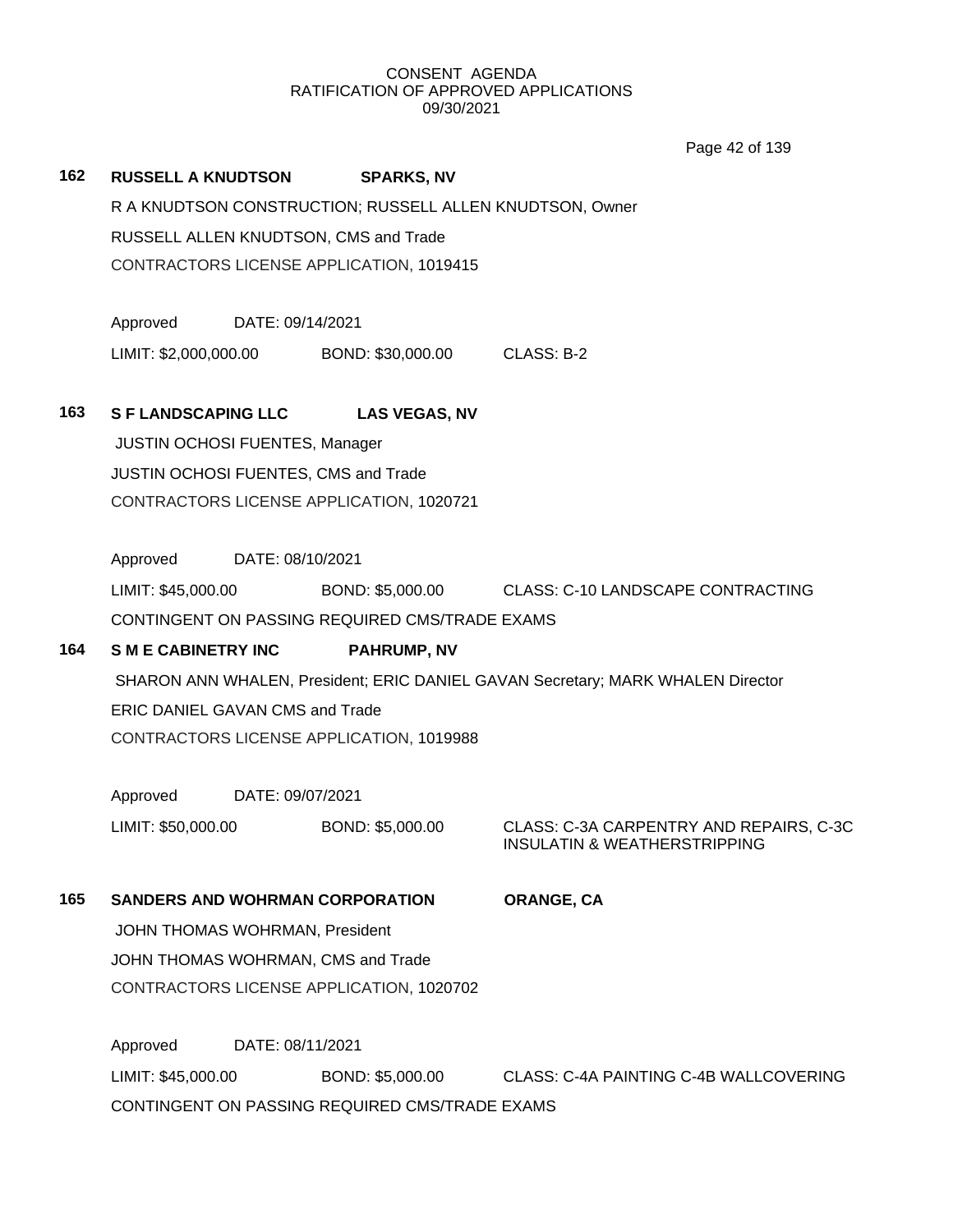Page 43 of 139

# **166 SANSI NEVADA LLC NEW YORK, NY**

SANSI NORTH AMERICA, LLC Manager; DENNIS JOHN HICKEY, Managing Member

JAMIN PAUL JOHNSON, CMS and Trade

CONTRACTORS LICENSE APPLICATION, 1021239

Approved DATE: 08/20/2021

LIMIT: Unlimited BOND: \$50,000.00 CLASS: C-6B

CONTINGENT ON PASSING TRADE EXAM BY JAN 21 2022

#### **167 SCHUFF STEEL COMPANY PHOENIX, AZ**

ROBERT NEAL WALDREP President; JAMES RUSTIN ROACH CEO; SCOTT DOUGLAS SHERMAN Vice President; MICHAEL RAY HILL Vice President

JAMES LEE LINYARD, CMS and Trade

CONTRACTORS LICENSE APPLICATION, 1020719

Approved DATE: 08/24/2021

LIMIT: Unlimited BOND: \$50,000.00 CLASS: B- GENERAL BUILDING

# **168 SCORPIO DECKING LLC LAS VEGAS, NV**

LUIS UBALDO ARANDA-PAEZ Managing Member; BIANET UBALDO ARANDA-CARRILLO, Managing Member LUIS UBALDO ARANDA-PAEZ CMS; BIANET UBALDO ARANDA-CARRILLO, Trade CONTRACTORS LICENSE APPLICATION, 1019986

Approved DATE: 08/26/2021

LIMIT: \$10,000.00 BOND: \$2,000.00 CLASS: C5-CONCRETE CONTINGENT ON PASSING TRADE EXAM

# **169 SHEAR FORCE CONSTRUCTION INC CUPERTINO, CA** ROY STEVEN FELLOM, III President ROY STEVEN FELLOM, III CMS and Trade

CONTRACTORS LICENSE APPLICATION, 1021631

Approved DATE: 09/15/2021 LIMIT: \$380,000.00 BOND: \$15,000.00 CLASS: B CONTINGENT UPON PASSING CMS EXAM BY 02/10/2022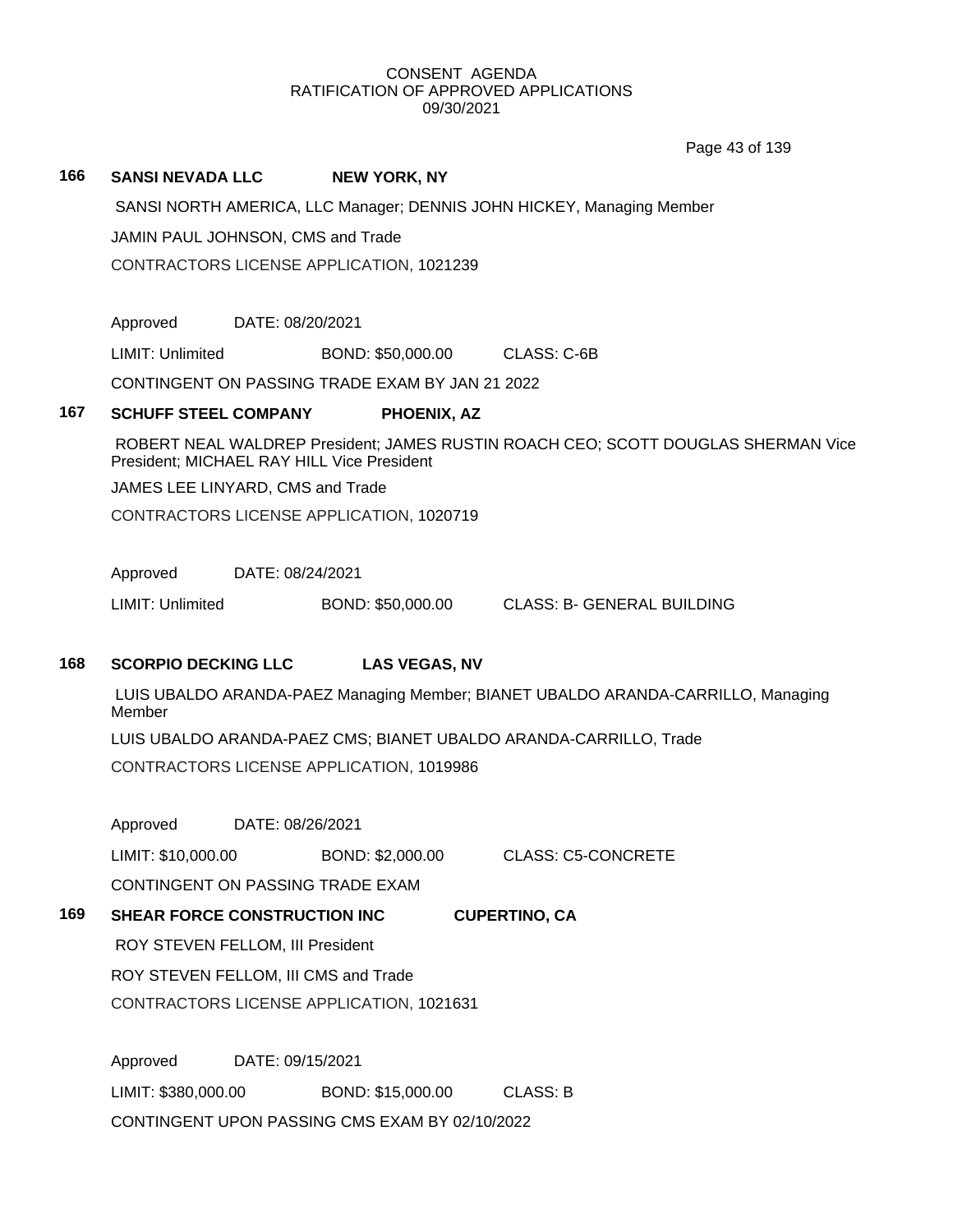Page 44 of 139

#### **170 SIEMENS MOBILITY INC NEW YORK, NY**

SHAWN MARCUS FRIEDMAN, Secretary; MARSHA SMITH, Chief Financial Officer; NATHANIEL MARC BUNCHER, Chief Executive Officer

MICHAEL DAVID MARTY, CMS and Trade

CONTRACTORS LICENSE APPLICATION, 1020215

Approved DATE: 08/10/2021

LIMIT: Unlimited BOND: \$50,000.00 CLASS: C-2 ELECTRICAL

CONTINGENT UPON PASSING REQUIRED TRADE EXAM

# **171 SIGNALS AUDIO VIDEO INC LAS VEGAS, NV**

TODD ORAZIO DEANGELIS, President; MARIE CHRISTINE HOWE, Secretary; JESSE J HARDING HOWE, Chief Executive Officer

JESSE J HARDING HOWE, CMS and Trade

CONTRACTORS LICENSE APPLICATION, 1020913

Approved DATE: 08/10/2021

LIMIT: \$1,700,000.00 BOND: \$30,000.00 CLASS: C2D-LOW VOLTAGE

# **172 SILVER DRYWALL & PAINT LLC LAS VEGAS, NV**

JESUS MIRELES-RAMIREZ, Managing Member JESUS MIRELES-RAMIREZ, CMS and Trade CONTRACTORS LICENSE APPLICATION, 1021106

Approved DATE: 08/17/2021

LIMIT: \$10,000.00 BOND: \$2,000.00 CLASS: C-4 PAINTING AND DECORATING CONTINGENT UPON PASSING CMS & C-4 EXAMS BY 01/12/2022

# **173 SOUTHWEST WINDOW REPLACEMENT LLC LAS VEGAS, NV**

ERIC JAY RADCLIFFE, Managing Member

ERIC JAY RADCLIFFE, CMS and Trade

CONTRACTORS LICENSE APPLICATION, 1021721

Approved DATE: 09/15/2021 LIMIT: \$100,000.00 BOND: \$10,000.00 CLASS: C3A CONTINGENT UPON PASSING EXAMS BY 2/26/2022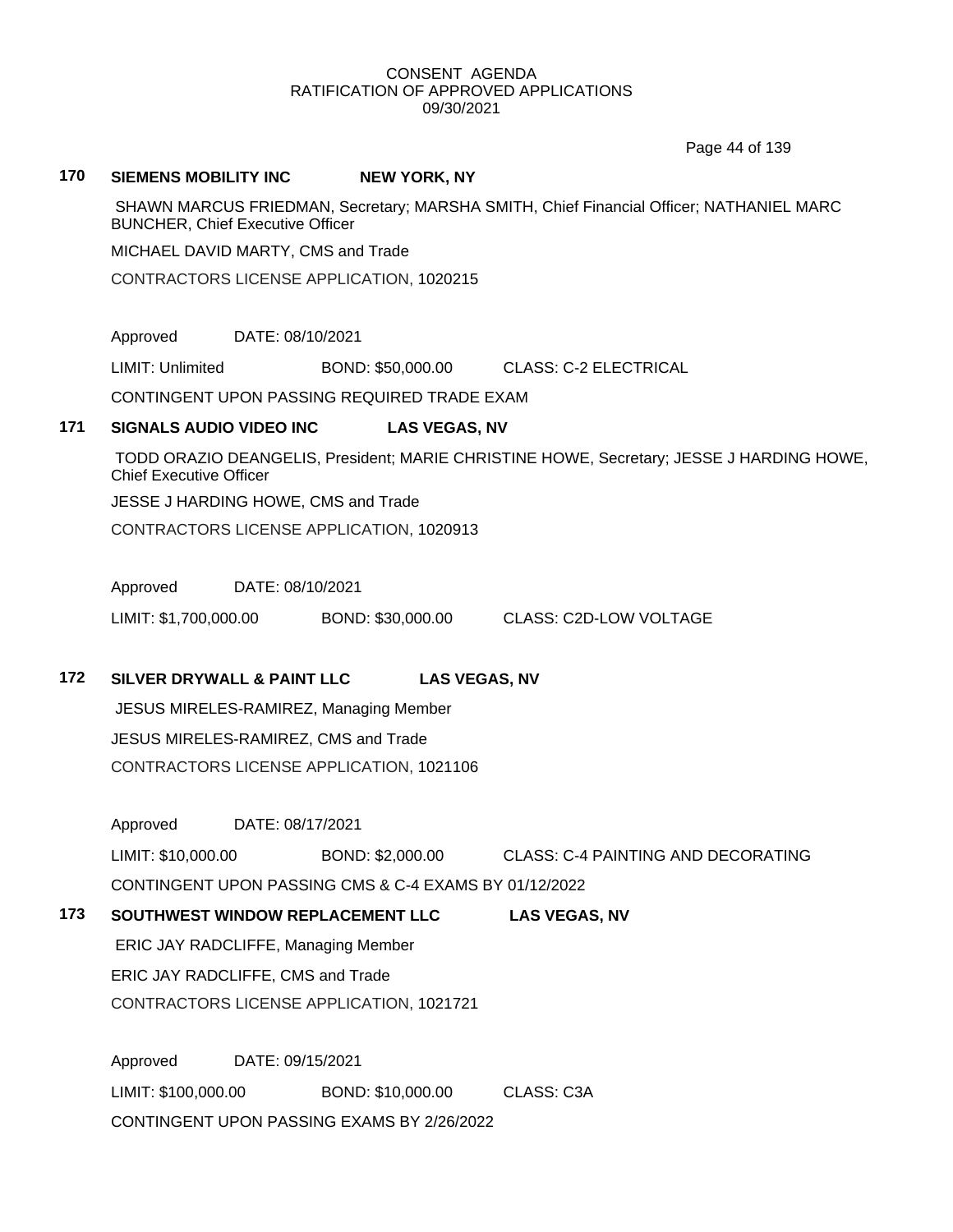Page 45 of 139

| 174                              | <b>STANZ LLC</b>                                                                  | <b>CARSON CITY, NV</b>                   |                                                        |                                                             |  |  |
|----------------------------------|-----------------------------------------------------------------------------------|------------------------------------------|--------------------------------------------------------|-------------------------------------------------------------|--|--|
|                                  | STAN WAYNE SMOKEY, Manager                                                        |                                          |                                                        |                                                             |  |  |
| STAN WAYNE SMOKEY, CMS and Trade |                                                                                   |                                          |                                                        |                                                             |  |  |
|                                  | CONTRACTORS LICENSE APPLICATION, 1019725                                          |                                          |                                                        |                                                             |  |  |
|                                  |                                                                                   |                                          |                                                        |                                                             |  |  |
|                                  | Approved                                                                          | DATE: 08/17/2021                         |                                                        |                                                             |  |  |
|                                  | LIMIT: \$10,000.00                                                                |                                          |                                                        | BOND: \$2,000.00 CLASS: C-3B FINISH CARPETNRY               |  |  |
|                                  |                                                                                   |                                          | CONTINGENT UPON PASSING CMS & C-3B EXAMS BY 10/23/2021 |                                                             |  |  |
| 175                              | <b>STRATUS UNLIMITED LLC</b>                                                      |                                          | <b>MENTOR, OH</b>                                      |                                                             |  |  |
|                                  |                                                                                   |                                          |                                                        | ROBERT BRIAN RAY, Manager; TIMOTHY DOUGLAS EIPPERT, Manager |  |  |
|                                  |                                                                                   | JAMES ALAN RYMARCSUK, CMS and Trade      |                                                        |                                                             |  |  |
|                                  |                                                                                   | CONTRACTORS LICENSE APPLICATION, 1019733 |                                                        |                                                             |  |  |
|                                  |                                                                                   |                                          |                                                        |                                                             |  |  |
|                                  | Tabled                                                                            | DATE: 08/20/2021                         |                                                        |                                                             |  |  |
|                                  | LIMIT: \$0.00                                                                     |                                          | <b>BOND: \$0.00</b>                                    | <b>CLASS: B2-RESIDENTIAL AND SMALL</b><br><b>COMMERCIAL</b> |  |  |
|                                  |                                                                                   | PENDING OUTCOME OF OSHA INVESTIGATION    |                                                        |                                                             |  |  |
| 176                              |                                                                                   | <b>SUPREME MILLWORK LLC</b>              | <b>LAS VEGAS, NV</b>                                   |                                                             |  |  |
|                                  | <b>BRIAN WILLIAM ARMSTRONG Manager</b>                                            |                                          |                                                        |                                                             |  |  |
|                                  | BRIAN WILLIAM ARMSTRONG CMS and Trade<br>CONTRACTORS LICENSE APPLICATION, 1020423 |                                          |                                                        |                                                             |  |  |
|                                  |                                                                                   |                                          |                                                        |                                                             |  |  |
|                                  |                                                                                   |                                          |                                                        |                                                             |  |  |
|                                  | Approved                                                                          | DATE: 09/10/2021                         |                                                        |                                                             |  |  |
|                                  | LIMIT: \$150,000.00                                                               |                                          | BOND: \$10,000.00                                      | CLASS: C3-CARPENTRY, MAINTENANCE &<br><b>MINOR REPAIR</b>   |  |  |
| 177                              | T A S HOME CARE LLC                                                               |                                          | <b>SPARKS, NV</b>                                      |                                                             |  |  |
|                                  | TIMOTHY ALLEN SMITH, Managing Member; ANDREA THERESA SMITH, Managing Member       |                                          |                                                        |                                                             |  |  |
|                                  | TIMOTHY ALLEN SMITH, CMS and Trade                                                |                                          |                                                        |                                                             |  |  |
|                                  |                                                                                   | CONTRACTORS LICENSE APPLICATION, 1020962 |                                                        |                                                             |  |  |
|                                  |                                                                                   |                                          |                                                        |                                                             |  |  |
|                                  | Approved<br>DATE: 09/09/2021                                                      |                                          |                                                        |                                                             |  |  |

LIMIT: \$545,000.00 BOND: \$20,000.00 CLASS: C-3 CARPENTRY, MAINTENANCE AND

MINOR REPAIRS

CONTINGENT UPON PASSING CMS & C-3 EXAMS BY 01/01/2022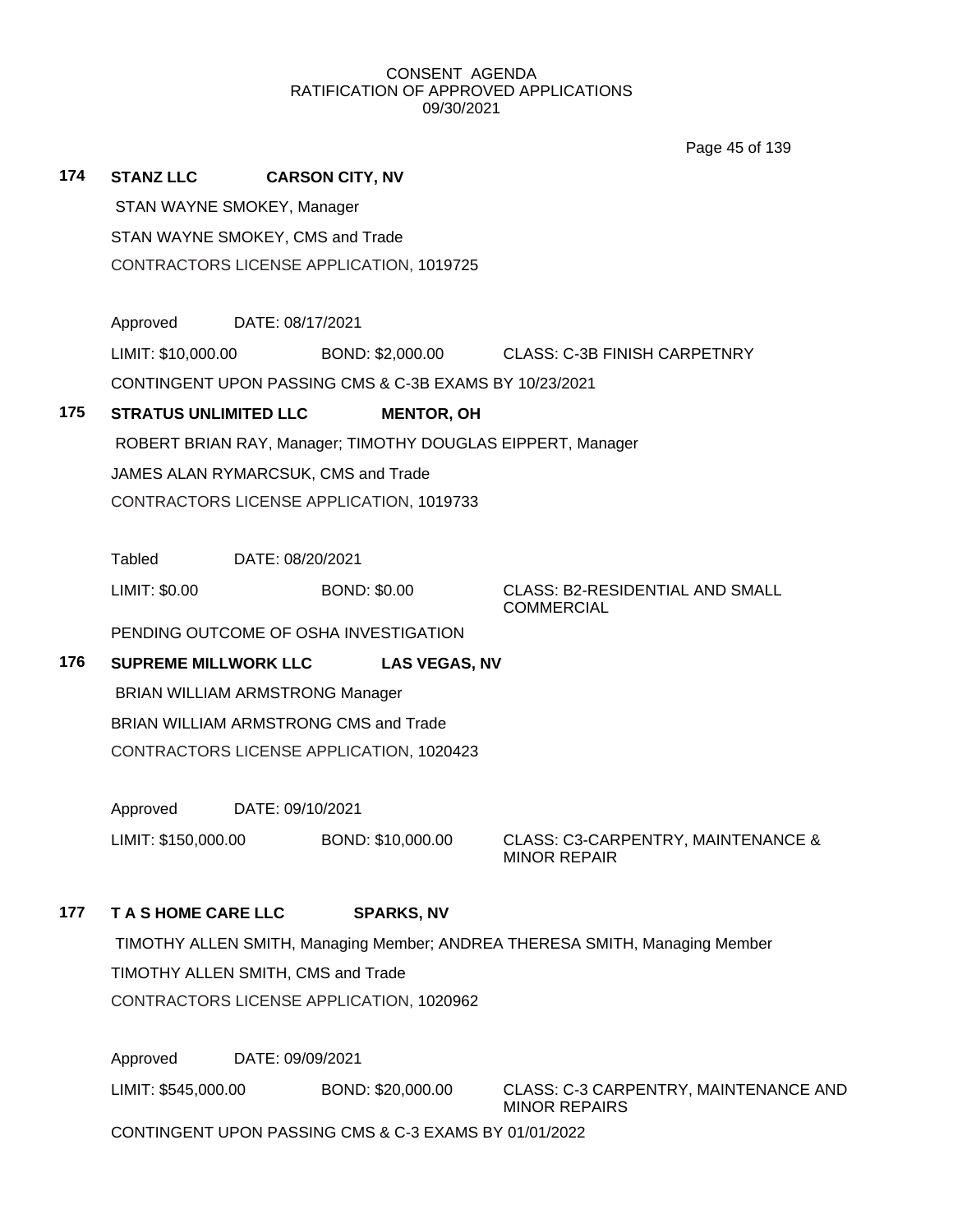Page 46 of 139

#### **178 T B CONSTRUCTION LAS VEGAS, NV**

IRVIN DELGADO, President

IRVIN DELGADO, CMS and Trade

CONTRACTORS LICENSE APPLICATION, 1020688

Approved DATE: 09/07/2021

LIMIT: \$245,000.00 BOND: \$15,000.00 CLASS: A-5, A-12, A-13, A-15, A-19

CONTINGENT ON PASSING REQUIRED CMS/TRADE EXAMS

# **179 T G CONSTRUCTION LLC LAS VEGAS, NV**

TOBIAS MAGANA-GODINEZ, Manager; JUDITH ZAMORA, Manager TOBIAS MAGANA-GODINEZ, Trade; JUDITH ZAMORA, CMS CONTRACTORS LICENSE APPLICATION, 1021177

Approved DATE: 09/14/2021

LIMIT: \$125,000.00 BOND: \$10,000.00 CLASS: C-5 CONCRETE CONTRACTING CONTINGENT ON PASSING REQUIRED TRADE EXAM

# **180 THE ELEVATION GROUP INC SPARKS, NV**

POWELL HEATING AND AIR CONDITIONING; STEVEN ROBERT LITT, President; MICHAEL CARL MEINERT, Secretary MICHAEL CARL MEINERT, CMS and Trade CONTRACTORS LICENSE APPLICATION, 1020764

Approved DATE: 09/14/2021

LIMIT: \$200,000.00 BOND: \$10,000.00 CLASS: C1

CONTINGENT UPON PASSING TRADE EXAM BY 12/21/2021

# **181 THE ELEVATION GROUP INC SPARKS, NV**

STEVEN ROBERT LITT, President; MICHAEL CARL MEINERT, Secretary MICHAEL CARL MEINERT, CMS and Trade CONTRACTORS LICENSE APPLICATION, 1020765

Approved DATE: 08/13/2021 LIMIT: \$200,000.00 BOND: \$10,000.00 CLASS: C21 CONTINGENT UPON PASSING EXAMS BY 12/21/2021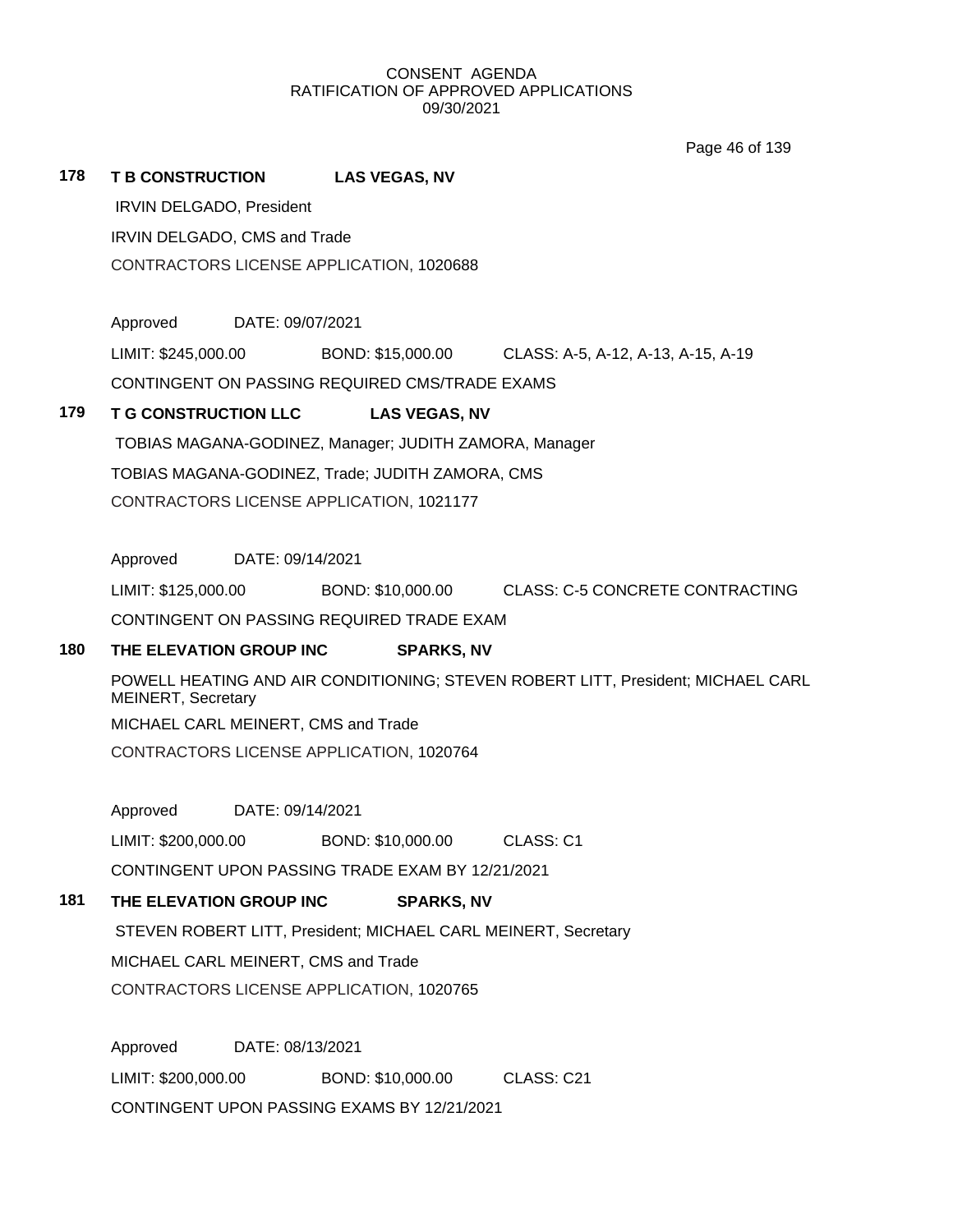Page 47 of 139

#### **182 THE ELEVATION GROUP INC SPARKS, NV**

POWELL HEATING AND AIR CONDITIONING; STEVEN ROBERT LITT, President; MICHAEL CARL MEINERT, Secretary MICHAEL CARL MEINERT, CMS and Trade CONTRACTORS LICENSE APPLICATION, 1020766

Approved DATE: 09/14/2021

LIMIT: \$200,000.00 BOND: \$10,000.00 CLASS: C3C; C3E

# **183 THE LIONS HEAD GROUP RENO, NV**

LOERAS LANDSCAPE & DESIGN; GEORGE ARTHUR LOERA-GUTIERREZ, President GEORGE ARTHUR LOERA-GUTIERREZ, CMS and Trade CONTRACTORS LICENSE APPLICATION, 1020971

Approved DATE: 09/15/2021

LIMIT: \$45,000.00 BOND: \$5,000.00 CLASS: C-10 CONTINGENT UPON PASSING C-10 EXAM BY 01/01/2022

# **184 THE REAL DEAL COMMUNICATIONS LLC LAS VEGAS, NV**

T R D COMM; EDWARD NOEL KITCHEN Managing Member EDWARD NOEL KITCHEN CMS and Trade CONTRACTORS LICENSE APPLICATION, 1020845

Approved DATE: 09/01/2021 LIMIT: \$10,000.00 BOND: \$2,000.00 CLASS: C-2 D LOW VOLTAGE

**185 THE TILE GUY LLC WASHOE VALLEY, NV**

KALEY ELIZABETH DAVENPORT, Manager BRETT JEFFREY DAVENPORT, CMS and Trade CONTRACTORS LICENSE APPLICATION, 1021084

Approved DATE: 08/17/2021 LIMIT: \$10,000.00 BOND: \$2,000.00 CLASS: C-20 TILING CONTINGENT UPON PASSING CMS & C-20 EXAMS BY 01/09/2022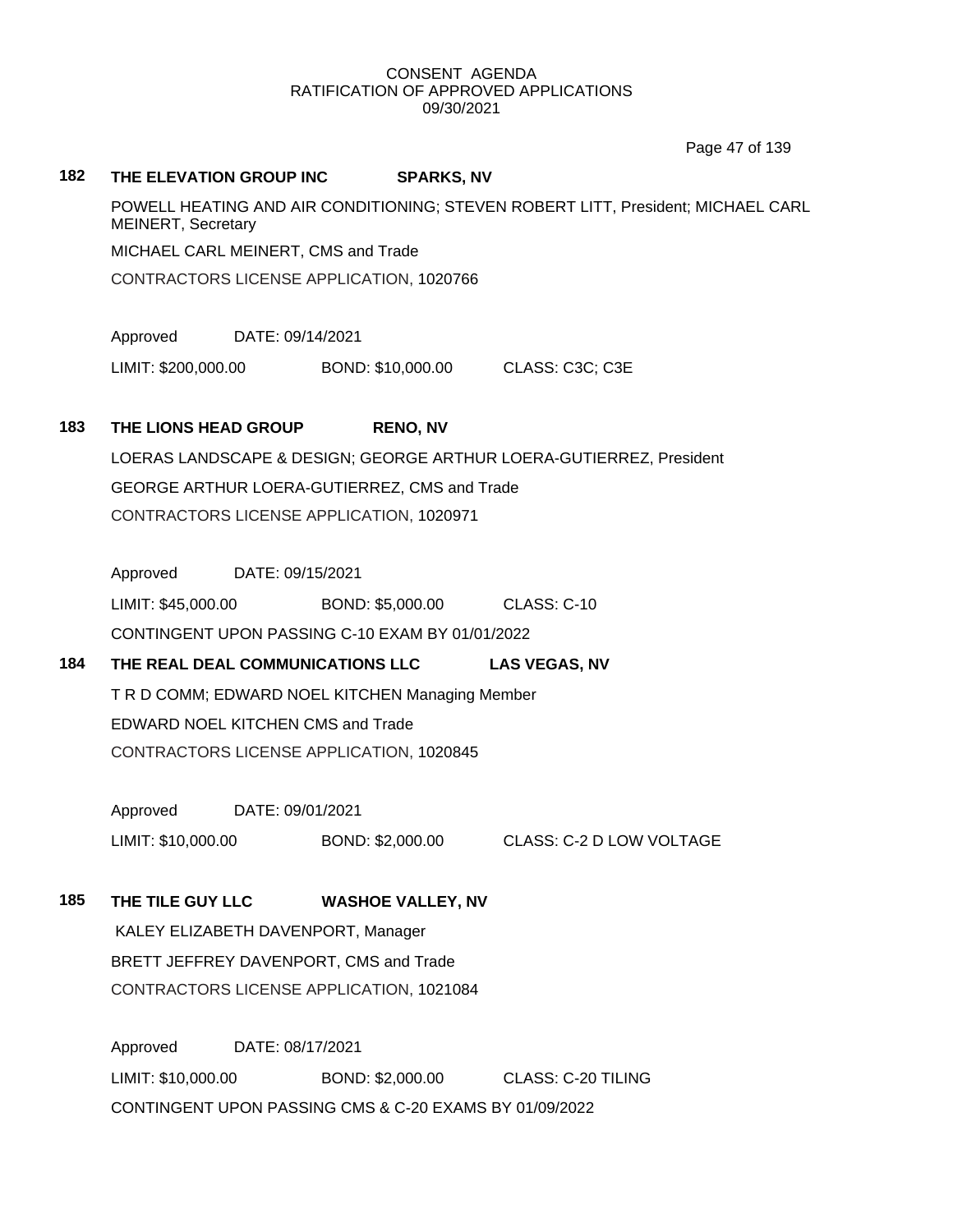Page 48 of 139

# **186 THEODORE F HIGGINBOTHAM VERDI, NV** THEODORE EXCAVATION; THEODORE FRANKLIN HIGGINBOTHAM, Owner THEODORE FRANKLIN HIGGINBOTHAM, CMS and Trade CONTRACTORS LICENSE APPLICATION, 1021300

Approved DATE: 08/24/2021 LIMIT: \$245,000.00 BOND: \$15,000.00 CLASS: A-7; A-9; A-15; A-19 CONTINGENT UPON PASSING A-7, A-15 & A-19 EXAMS BY 01/23/2022

# **187 TOP FLIGHT STEEL INC RHOME, TX**

JAIME TARANGO CHACON President JAIME TARANGO CHACON CMS and Trade CONTRACTORS LICENSE APPLICATION, 1020216

Approved DATE: 09/14/2021

LIMIT: \$2,500,000.00 BOND: \$30,000.00 CLASS: C14B

# **188 TOP QUALITY CONSTRUCTION LLC LAS VEGAS, NV**

KERY DENNIS LOUKS Managing Member; BARNEY JOSEPH NEMIROFF Managing Member; JOHNATHAN PAUL LOUKS Managing Member

KERY DENNIS LOUKS CMS and Trade

CONTRACTORS LICENSE APPLICATION, 1019864

Approved DATE: 08/17/2021

LIMIT: \$1,250,000.00 BOND: \$30,000.00 CLASS: B-2 RESIDENTIAL AND SMALL

**COMMERCIAL** 

# **189 TOP QUALITY CONSTRUCTION LLC LAS VEGAS, NV**

KERY DENNIS LOUKS Managing Member; BARNEY JOSEPH NEMIROFF Managing Member; JOHNATHAN PAUL LOUKS Managing Member

KERY DENNIS LOUKS CMS and Trade

CONTRACTORS LICENSE APPLICATION, 1019865

Approved DATE: 08/17/2021

LIMIT: \$250,000.00 BOND: \$15,000.00 CLASS: C-8 GLASS AND GLAZING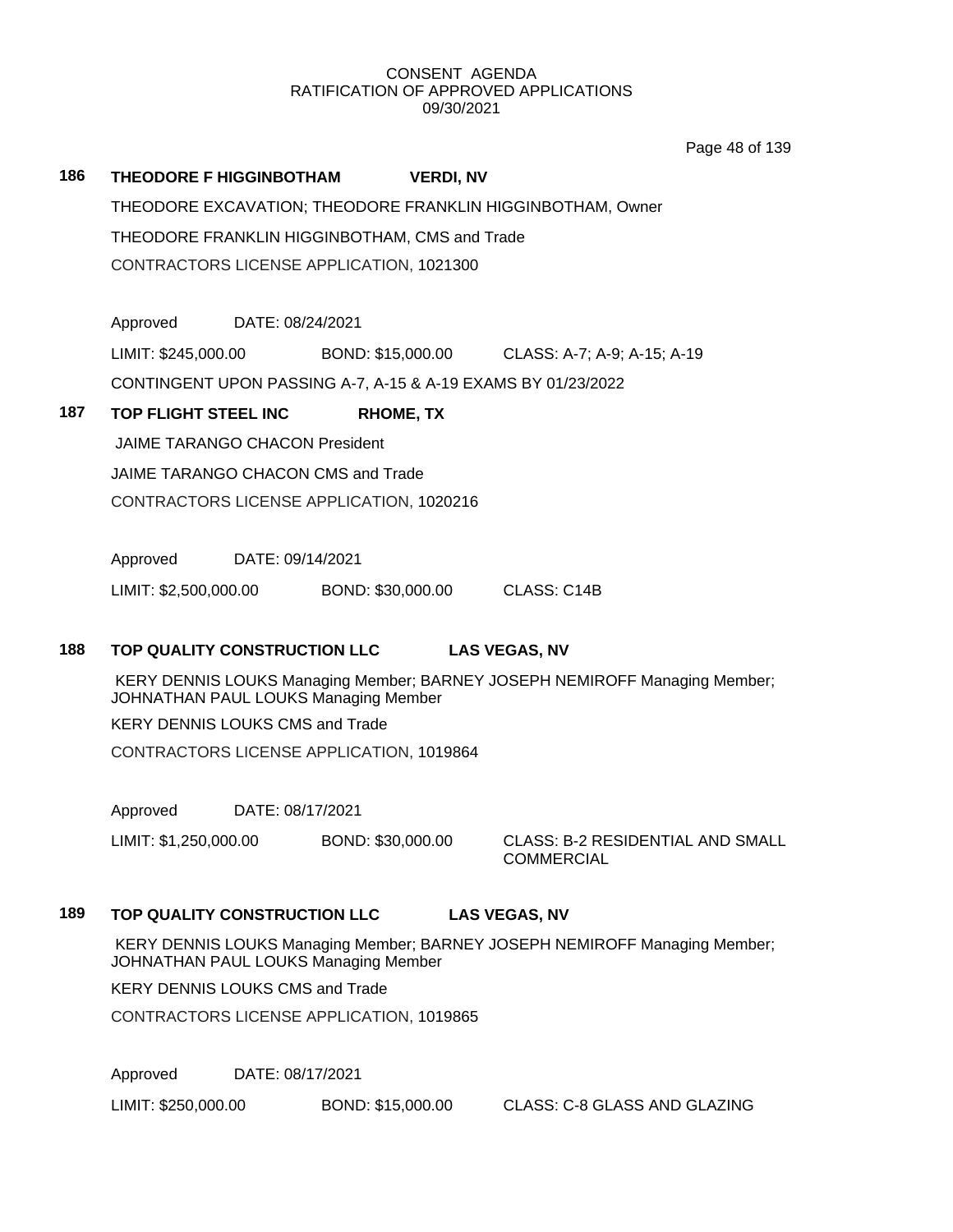Page 49 of 139

#### **190 TOP QUALITY CONSTRUCTION LLC LAS VEGAS, NV**

KERY DENNIS LOUKS Managing Member; BARNEY JOSEPH NEMIROFF Managing Member; JOHNATHAN PAUL LOUKS Managing Member

KERY DENNIS LOUKS CMS and Trade

CONTRACTORS LICENSE APPLICATION, 1019867

Approved DATE: 08/17/2021

LIMIT: \$250,000.00 BOND: \$15,000.00 CLASS: C-3 CARPENTRY MAINTENANCE AND

MINOR REPAIRS

# **191 TOVE CONSTRUCTION LLC NORTH LAS VEGAS, NV**

YOUNG MIN YOO, Managing Member YOUNG MIN YOO, CMS and Trade CONTRACTORS LICENSE APPLICATION, 1022049

Approved DATE: 09/09/2021

LIMIT: \$10,000.00 BOND: \$2,000.00 CLASS: A GENERAL ENGINEERING

CONTINGENT ON PASSING REQUIRED CMS EXAM

# **192 V CONCRETE AND PUMPING CORPORATION RENO, NV**

BLANCA FABIOLA VILLARRUEL, President; JAVIER VILLARRUEL LOPEZ, Treasurer JAVIER VILLARRUEL LOPEZ, Trade; BLANCA FABIOLA VILLARRUEL, CMS CONTRACTORS LICENSE APPLICATION, 1021264

Approved DATE: 08/11/2021

LIMIT: \$10,000.00 BOND: \$2,000.00 CLASS: C5 CONTINGENT UPON PASSING TRADE EXAM BY 1/21/2022

**193 VALLEY STUCCO INC SUN VALLEY, NV**

ARMANDO DE JESUS ORTIZ RIOS, President ARMANDO DE JESUS ORTIZ RIOS, CMS and Trade CONTRACTORS LICENSE APPLICATION, 1020769

Approved DATE: 09/09/2021 LIMIT: \$10,000.00 BOND: \$2,000.00 CLASS: C17 CONTINGENT UPON PASSING TRADE EXAM BY 12/21/2021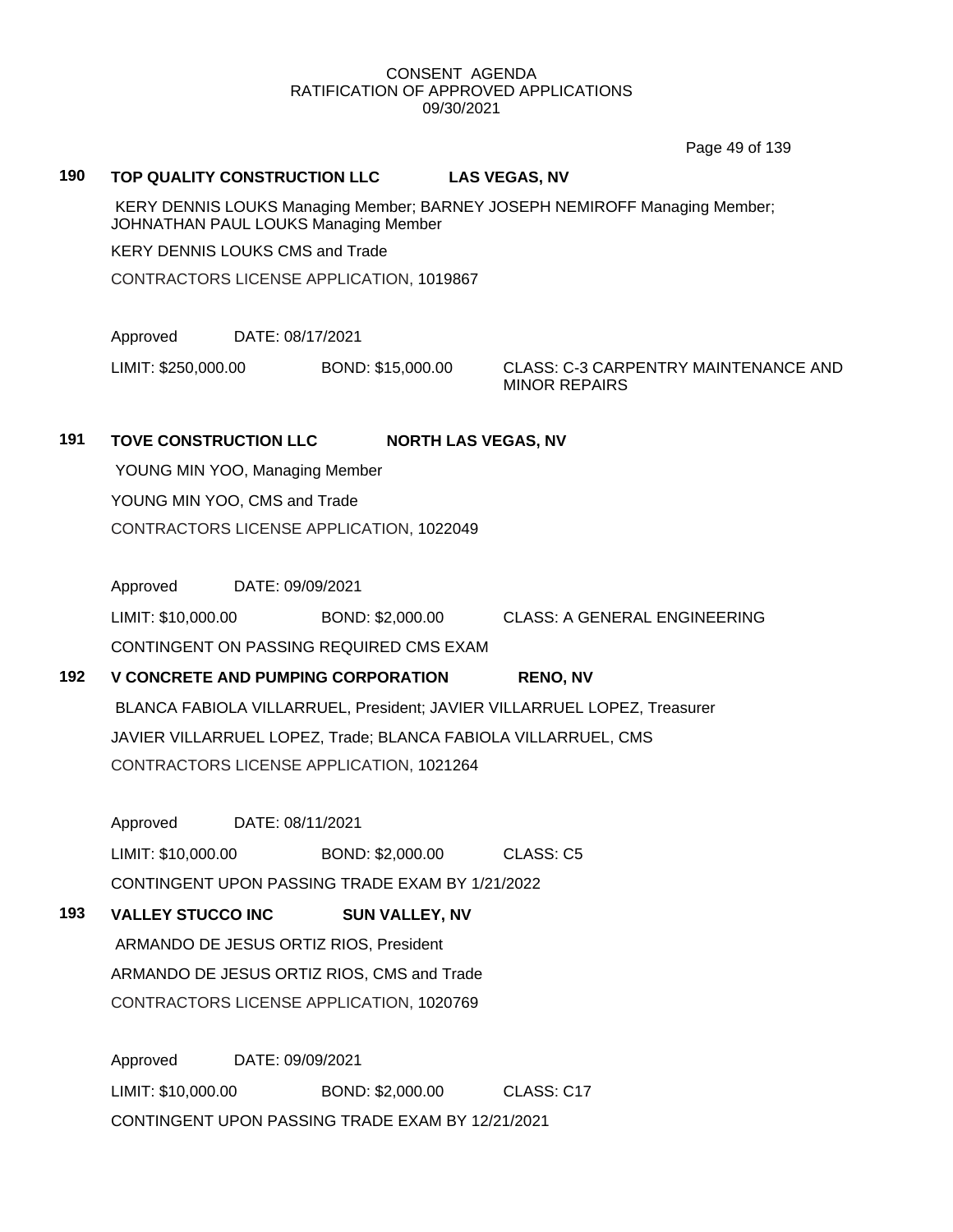Page 50 of 139

| 194                 | <b>VAZQUEZ TEAM REMODELERS LLC</b><br><b>SPARKS, NV</b>                                                        |                   |                                                       |                      |                                                                |  |
|---------------------|----------------------------------------------------------------------------------------------------------------|-------------------|-------------------------------------------------------|----------------------|----------------------------------------------------------------|--|
|                     | BERNARDO G VAZQUEZ, Managing Member; EVELYN KARINA VAZQUEZ, Managing Member                                    |                   |                                                       |                      |                                                                |  |
|                     |                                                                                                                |                   | BERNARDO G VAZQUEZ, Trade; EVELYN KARINA VAZQUEZ, CMS |                      |                                                                |  |
|                     |                                                                                                                |                   | CONTRACTORS LICENSE APPLICATION, 1019632              |                      |                                                                |  |
|                     |                                                                                                                |                   |                                                       |                      |                                                                |  |
|                     | Approved                                                                                                       | DATE: 09/10/2021  |                                                       |                      |                                                                |  |
|                     | LIMIT: \$80,000.00                                                                                             |                   | BOND: \$10,000.00                                     |                      | <b>CLASS: C-3A CARPENTRY AND REPAIRS</b>                       |  |
|                     |                                                                                                                |                   |                                                       |                      |                                                                |  |
| 195                 | <b>VEGAS VALLEY HEATING &amp; COOLING LLC</b>                                                                  |                   |                                                       | <b>LAS VEGAS, NV</b> |                                                                |  |
|                     |                                                                                                                |                   | RYAN CHARLES WHITE Managing Member                    |                      |                                                                |  |
|                     | RYAN CHARLES WHITE CMS and Trade                                                                               |                   |                                                       |                      |                                                                |  |
|                     |                                                                                                                |                   | CONTRACTORS LICENSE APPLICATION, 1020970              |                      |                                                                |  |
|                     | Approved                                                                                                       | DATE: 08/27/2021  |                                                       |                      |                                                                |  |
|                     | LIMIT: \$100,000.00                                                                                            |                   | BOND: \$10,000.00                                     |                      | <b>CLASS: C21-REFRIGERATION AND AIR</b><br><b>CONDITIONING</b> |  |
|                     |                                                                                                                |                   | CONTINGENT ON PASSING CMS/TRADE EXAMS                 |                      |                                                                |  |
| 196                 | <b>WEST COAST CONCRETE INC</b>                                                                                 |                   | <b>LAS VEGAS, NV</b>                                  |                      |                                                                |  |
|                     | JOSHUA WAYNE SMITH President; BRENDA LYNN SMITH Secretary                                                      |                   |                                                       |                      |                                                                |  |
|                     | JOSHUA WAYNE SMITH CMS and Trade                                                                               |                   |                                                       |                      |                                                                |  |
|                     | CONTRACTORS LICENSE APPLICATION, 1021343                                                                       |                   |                                                       |                      |                                                                |  |
|                     |                                                                                                                |                   |                                                       |                      |                                                                |  |
|                     | Approved<br>DATE: 08/11/2021                                                                                   |                   |                                                       |                      |                                                                |  |
| LIMIT: \$245,000.00 |                                                                                                                | BOND: \$15,000.00 | <b>CLASS: B-2 RESIDENTIAL AND SMALL</b><br>COMMERCIAL |                      |                                                                |  |
|                     | CONTINGENT ON PASSING REQUIRED TRADE EXAM                                                                      |                   |                                                       |                      |                                                                |  |
| 197                 | <b>XPRESS AUTO SERVICES INC</b>                                                                                |                   |                                                       |                      | <b>SACRAMENTO, CA</b>                                          |  |
|                     | C W T SERVICES; LOREN YORK, President<br>LOREN YORK, CMS and Trade<br>CONTRACTORS LICENSE APPLICATION, 1020600 |                   |                                                       |                      |                                                                |  |
|                     |                                                                                                                |                   |                                                       |                      |                                                                |  |
|                     |                                                                                                                |                   |                                                       |                      |                                                                |  |
|                     | Approved<br>DATE: 09/09/2021                                                                                   |                   |                                                       |                      |                                                                |  |
|                     | LIMIT: \$10,000.00                                                                                             |                   | BOND: \$2,000.00                                      |                      | <b>CLASS: C-33 INSTALLING INDUSTRIAL</b><br><b>MACHINERY</b>   |  |
|                     | CONTINGENT ON PASSING REQUIRED CMS EXAM                                                                        |                   |                                                       |                      |                                                                |  |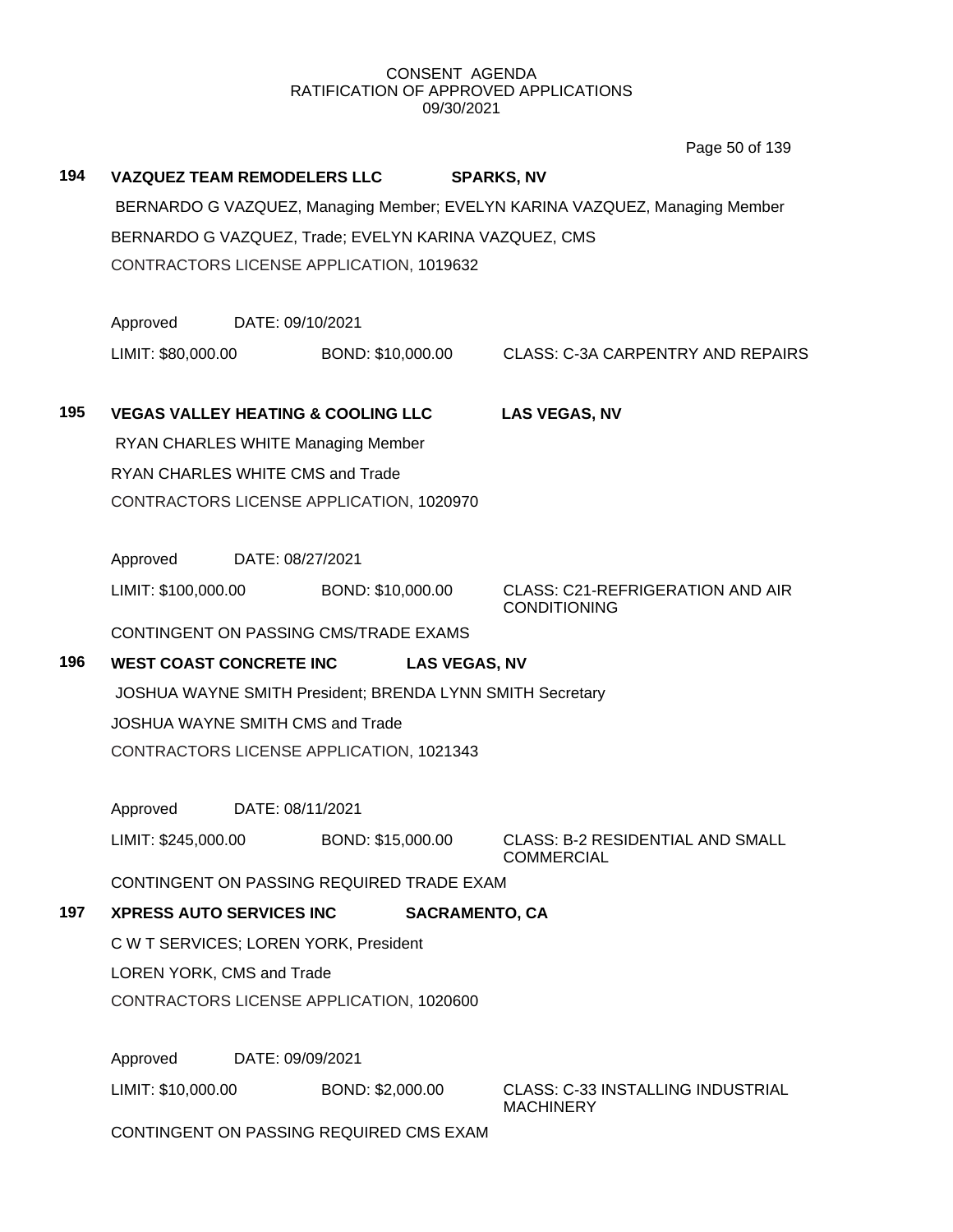Page 51 of 139

# **BROADENING OF CLASSIFICATION APPLICATION**

#### **198 ESSENCE SURFACES LLC HENDERSON, NV**

0080780; MARSHALL JOSEPH BLODGETT, Managing Member; ANGELA BAYLE BLODGETT, Managing Member

MARSHALL JOSEPH BLODGETT, CMS and Trade(C-3B Finish Carpentry C3B IS LIMITED TO HARDWOOD FLOORING ONLY) BROADENING OF CLASSIFICATION, 1021642

Approved DATE: 08/24/2021 CLASS: C-3B, FINISH CARPENTRY

MARSHALL JOSEPH BLODGETT, MANAGING MEMBER, QI/CMS/TRADE CONTINGENT UPON PASSING THE (C-3B) TRADE EXAM BY 02/11/2022.

#### **199 MONTIS CONSTRUCTION LLC CARSON CITY, NV**

0087682; CHRISTOPHER ALAN BACON, Manager; DEVANG MAHESH DESAI, Manager; SRIKANT REGANTI, Manager

CHRISTOPHER ALAN BACON, CMS; GREGORY JOHN TRUJILLO, , Trade(B General Building)

BROADENING OF CLASSIFICATION, 1021753

Approved DATE: 09/15/2021 CLASS: B, GENERAL BUILDING

GREGORY JOHN TRUJILLO, QI/TRADE

#### **200 PREMIERTEK SOLUTIONS LLC HENDERSON, NV**

0084446; MYNOR JONATHAN CHAVEZ, , Manager; NELIDA ESPINOZA, , Manager MYNOR JONATHAN CHAVEZ, , Trade; NELIDA ESPINOZA, , CMS(C-2D Low Voltage) BROADENING OF CLASSIFICATION, 1021774

Approved **DATE: 09/14/2021** CLASS: C-2C, FIRE DETECTION

MYNOR JONATHAN CHAVEZ, MANAGER, QI/TRADE CONTINGENT UPON PASSING THE (C-2C) TRADE EXAM BY 02/18/2022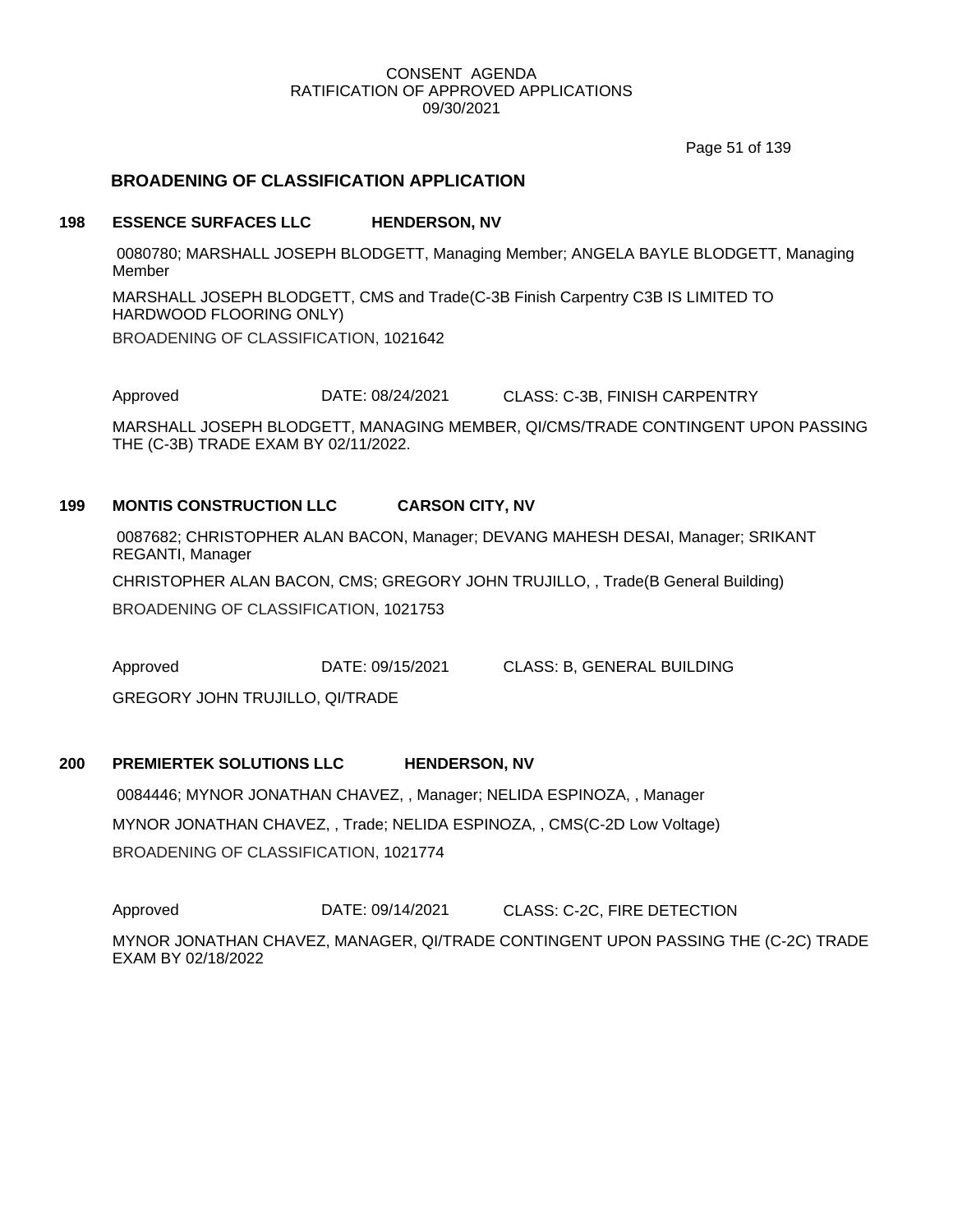Page 52 of 139

#### **201 PRIDE COMMUNICATION INC NORTH LAS VEGAS, NV**

0088467; CRAIG ANDREW LUSK, President

CRAIG ANDREW LUSK, CMS and Trade(A-12 Excavating, Grading, Trenching and Surfacing; A-13 Wrecking Buildings; A-19C Electrical Conduits for Underground Transmission) BROADENING OF CLASSIFICATION, 1021972

Approved DATE: 09/15/2021 CLASS: A-13, WRECKING BUILDINGS CRAIG ANDREW LUSK, PRESIDENT, QI/CMS/TRADE

#### **202 PROFESSIONAL ELECTRICAL CONSTRUCTION SERVICES INC RANCHO CUCAMONGA, CA**

P E C S INC; 0078661; DIANE LOUISE CASEY, President; ROBERT WILLIAM CASEY, Treasurer ROBERT WILLIAM CASEY, CMS; MARK EUGENE SIMMONS, Trade(A-17 Lines to Transmit Electricity) BROADENING OF CLASSIFICATION, 1021637

Approved **DATE: 08/31/2021** CLASS: A, GENERAL ENGINEERING

MARK EUGENE SIMMONS, TRADE CONTINGENT UPON PASSING THE (A) TRADE EXAM BY 02/11/2022.

# **203 S & Y NEVADA CORPORATION LAS VEGAS, NV**

SUN CITY GENERAL CONTRACTING; 0086421; SUN Q SONG, President SUN Q SONG, CMS and Trade(B-2 Residential and Small Commercial; B-6 Commercial Remodeling) BROADENING OF CLASSIFICATION, 1021609

Approved DATE: 09/15/2021 CLASS: B-2, RESIDENTIAL AND SMALL COMMERCIAL BUILDING SUN Q SONG, PRESIDENT/SECRETARY/TREASURER, QI/CMS/TRADE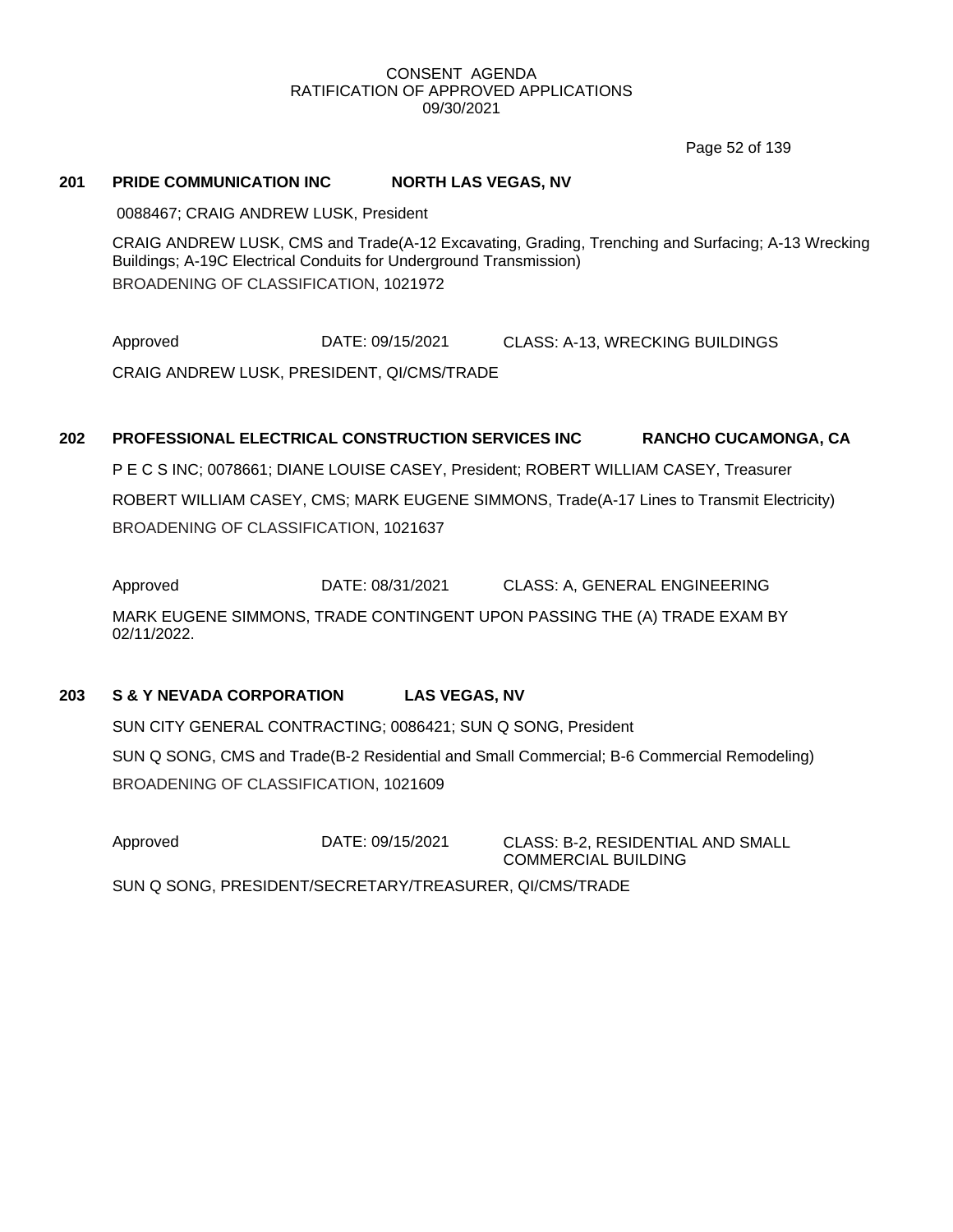Page 53 of 139

#### **204 WOODS CONSTRUCTION INC STERLING HEIGHTS, MI**

0045015; JOHN FRANCIS BODARY, President; DEBRA JO WILLIAMS, Vice President; MICHELLE SUZANNE BODARY, Assistant Secretary

JOHN FRANCIS BODARY, CMS and Trade(B General Building)

BROADENING OF CLASSIFICATION, 1021270

Approved DATE: 08/12/2021 CLASS: B, GENERAL BUILDING

JOHN FRANCIS BODARY, PRESIDENT,QI/CMS/TRADE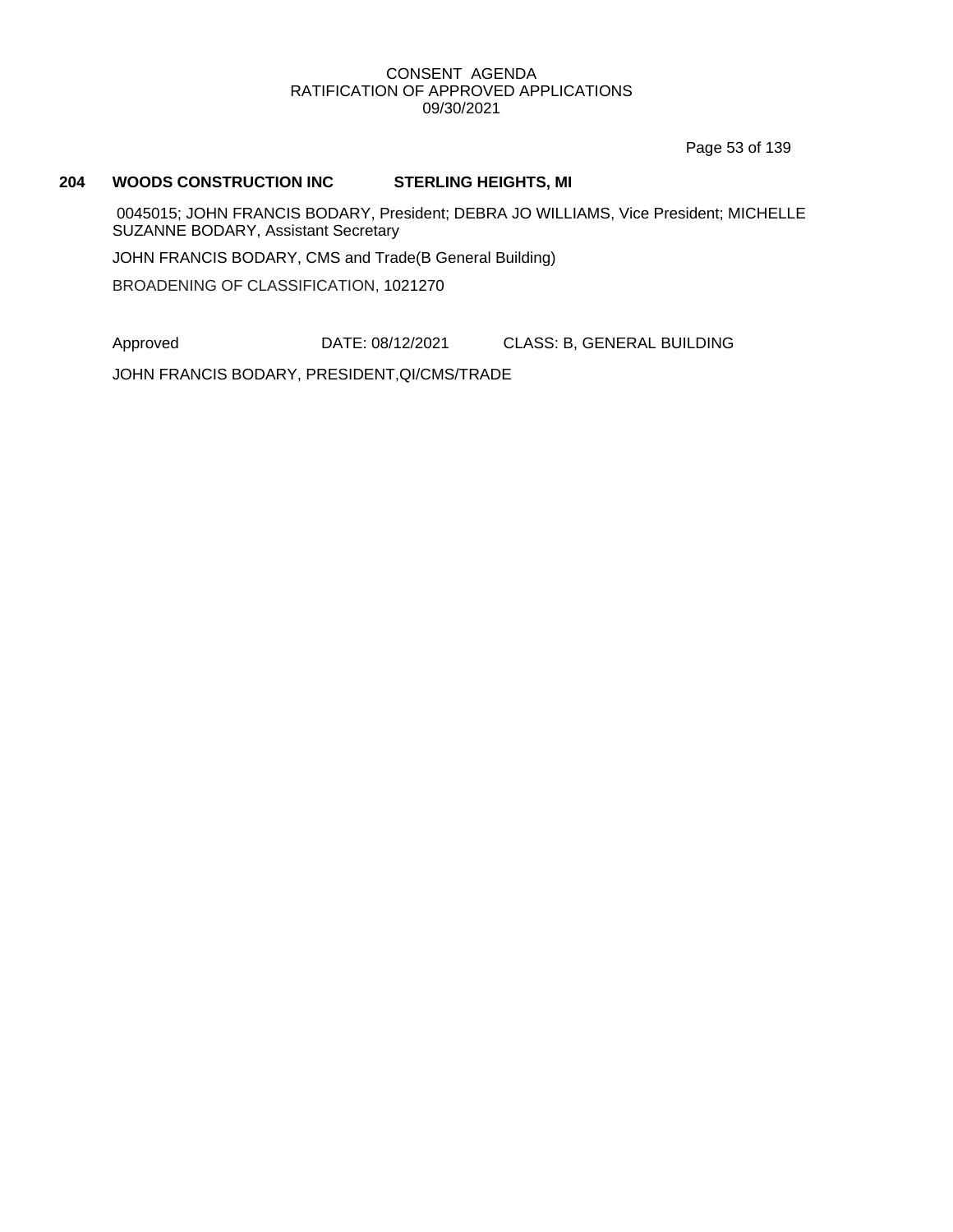Page 54 of 139

#### **CHANGE OF OFFICER/MEMBER/MANAGER**

# **205 20 20 PLUMBING & HEATING INC LAS VEGAS, NV**

0080030; 0080032; MICHAEL ALLEN MAHONY, President; CHARLES CONAWAY COCKEY, , Secretary; VINCENT JAMES FRENCH, , Treasurer THOMAS LEW BAKER, CMS and Trade; STEVEN WILLIAM VEGA, , CMS and Trade CHANGE OF OFFICER/MEMBER/MANAGER, 1021611

Approved DATE: 09/09/2021

# **206 4 WALL ENTERTAINMENT INC LAS VEGAS, NV**

0082519; WESLEY LEE BAILEY, , President SHAUN MICHAEL BALLEW, CMS and Trade CHANGE OF OFFICER/MEMBER/MANAGER, 1020427

Approved DATE: 08/16/2021

# **207 ABLE INC LAS VEGAS, NV**

0087279; JEFFREY DAVID FOUTZ, President; SERGIO MAURICIO TOPETE, , Secretary JEFFREY DAVID FOUTZ, CMS and Trade; SERGIO MAURICIO TOPETE, , Trade CHANGE OF OFFICER/MEMBER/MANAGER, 1021759

Approved DATE: 08/30/2021

# **208 ANACONDA FOUNDRY FABRICATION COMPANY INC ANACONDA, MT**

AFFCO 0073443; ANACONDA FOUNDRY FABRICATION COMPANY INC 0045089; JAMES ALAN LIEBETRAU, President; VIRGIL DON CLARK, Vice President; RONALD DENNIS VETTER, Secretary/Treasurer; KEVIN MICHAEL KOVACICH, , Vice President

JAMES ALAN LIEBETRAU, CMS and Trade; JAMES ALAN LIEBETRAU, CMS and Trade

CHANGE OF OFFICER/MEMBER/MANAGER, 1020773

Approved DATE: 08/16/2021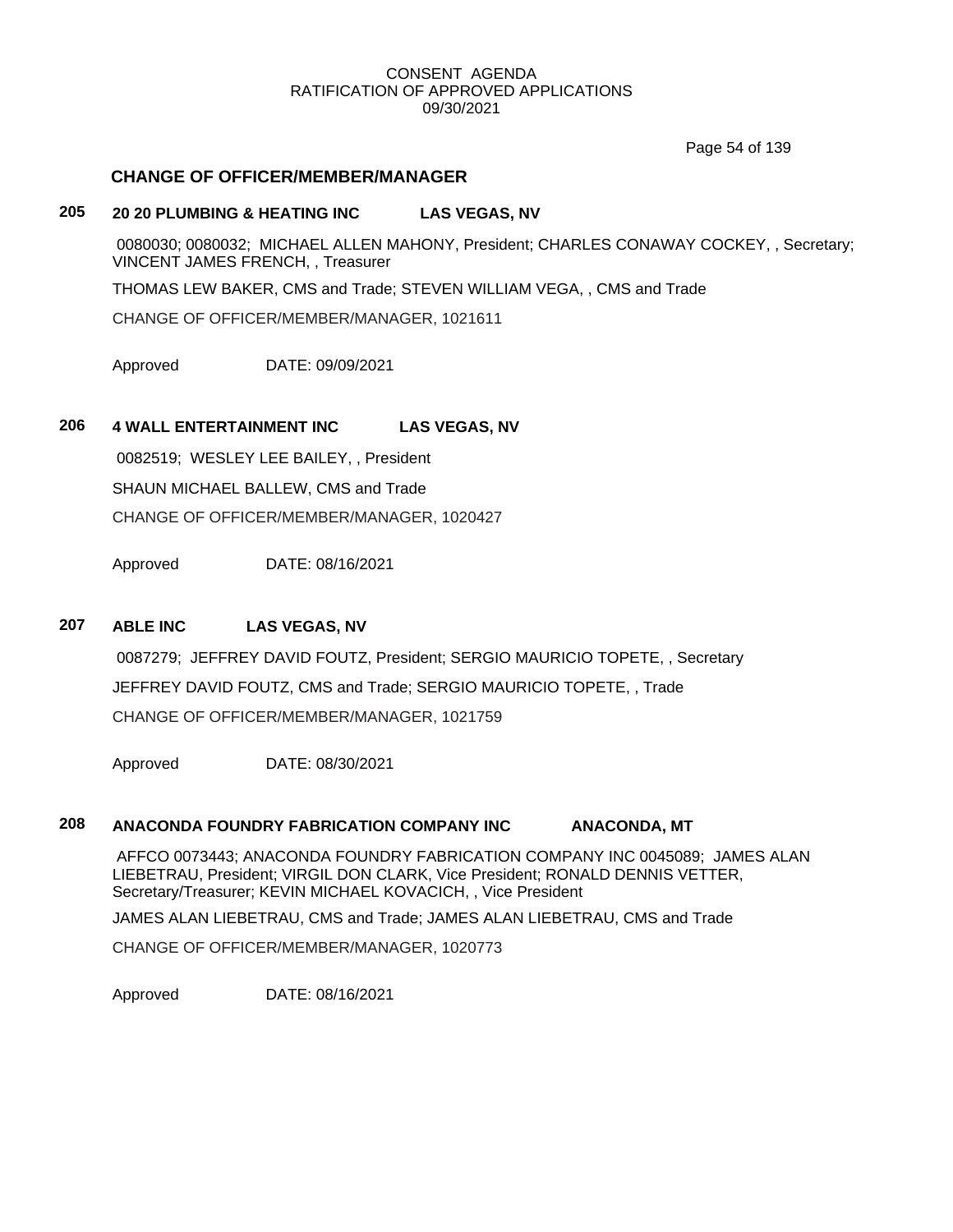Page 55 of 139

# **209 ARES MECHANICAL LLC LAS VEGAS, NV**

0081825; CHARLES GLENN OVERBEY, Managing Member; CARLOS C GONZALEZ, Managing Member CHARLES GLENN OVERBEY, CMS and Trade; CARLOS C GONZALEZ, CMS

CHANGE OF OFFICER/MEMBER/MANAGER, 1021997

Approved DATE: 09/09/2021

# **210 ARIZONA PIPELINE COMPANY HESPERIA, CA**

0017072; DAVID DUANE SYFRIG, President; ALEJANDRO JOFFROY, , Treasurer; LOWELL DUANE MOYERS, COB; NINA LYNN MOYERS, Vice President; JOHN WILLIAM GULZOW, Vice President; ARNE UWE GRANT, Vice President; FRED ERNEST BERNARD, Vice President; KEVIN DONOVAN SENART, Vice President

LOWELL DUANE MOYERS, CMS and Trade; DAVID DUANE SYFRIG, CMS and Trade

CHANGE OF OFFICER/MEMBER/MANAGER, 1021010

Approved DATE: 08/06/2021

# **211 ARRAY CONSTRUCTION LLC SACRAMENTO, CA**

0080390; RICHARD WILLIAM LAVEZZO, Manager; RICHARD LAVEZZO, Manager

CHANGE OF OFFICER/MEMBER/MANAGER, 1021916

Approved DATE: 09/09/2021

# **212 ASCENT CONSTRUCTION INC FARMINGTON, UT**

0051153; BRADLEY LEWIS KNOWLTON, President

BRADLEY LEWIS KNOWLTON, CMS and Trade

CHANGE OF OFFICER/MEMBER/MANAGER, 1014939

Approved DATE: 09/10/2021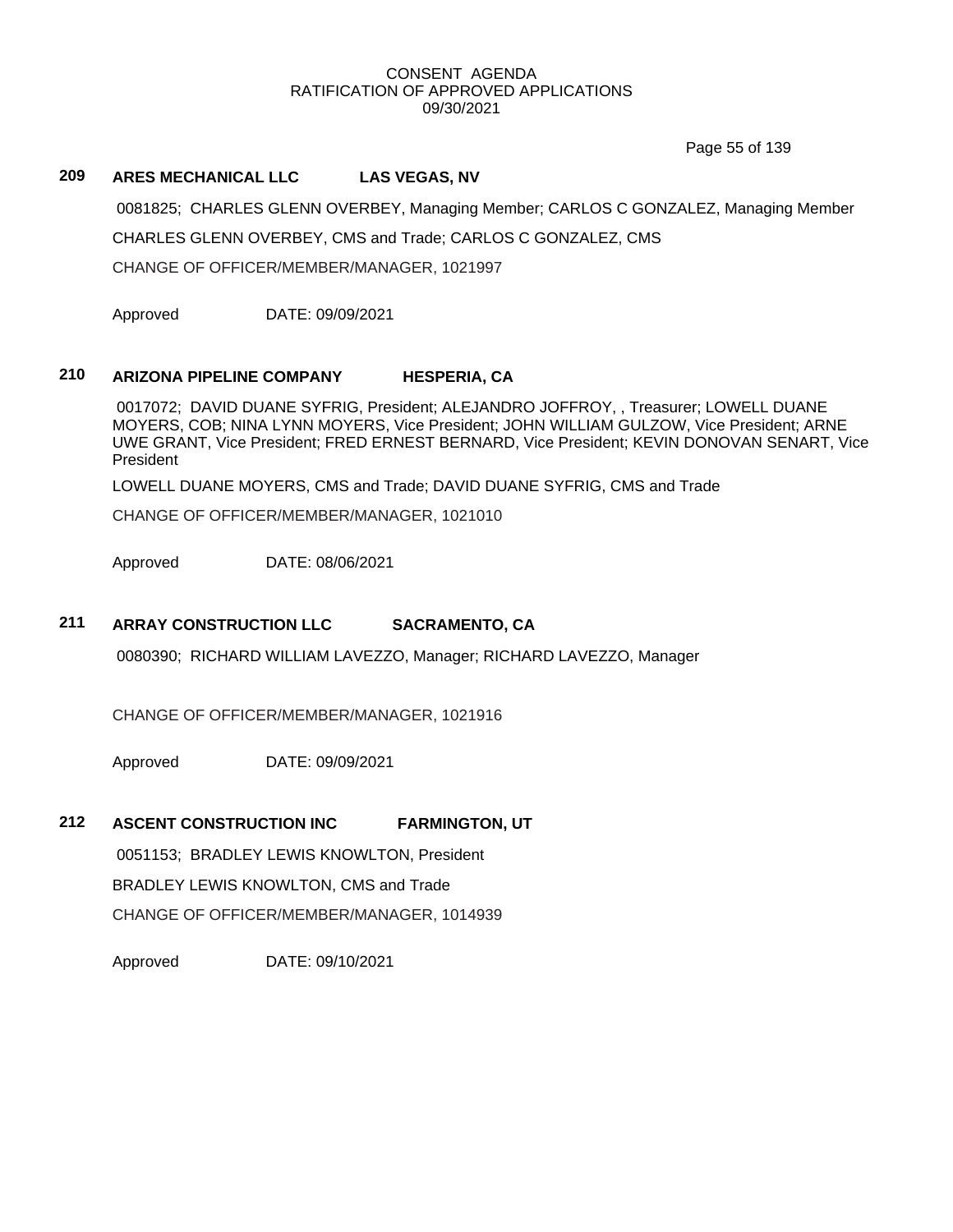Page 56 of 139

# **213 BOLDT COMPANY (THE) APPLETON, WI**

0053626; DAVID M KIEVET, , President; RANDALL A HAAK, Secretary; DONNA MAE VAN DYKE, , Treasurer; THOMAS JOHN BOLDT, CEO; STACY LYNN ROBBEN, , Vice President; JACOB ADAM RUATTI, , Chief Financial Officer; NATHAN CHARLES JOHNSON, , Secretary Assistant

NATHAN NELS JACOBSON, , CMS and Trade

CHANGE OF OFFICER/MEMBER/MANAGER, 1020741

Approved DATE: 08/20/2021

# **214 CAMATIC SEATING INC FARMERS BRANCH, TX**

0085812; DAVID JOHN FISHER, , President; GLENN ANDREW GAMBETTA, , Secretary KENNETH NEIL GRIFFITHS, , CMS and Trade

CHANGE OF OFFICER/MEMBER/MANAGER, 1021218

Approved DATE: 08/24/2021

# **215 DYNAMIC ROCK SOLUTIONS LLC SALOME, AZ**

0086081; JASON RAY ALLEN, , Managing Member JASON RAY ALLEN, , CMS and Trade CHANGE OF OFFICER/MEMBER/MANAGER, 1022027

Approved DATE: 09/14/2021

# **216 EFFICIENCY BUILDERS LLC LAS VEGAS, NV**

0085495; STEVEN CASEY PARRY, Managing Member; EMIL KHALILI, , Other HAMID MORADI, CMS and Trade CHANGE OF OFFICER/MEMBER/MANAGER, 1021382

Approved DATE: 08/06/2021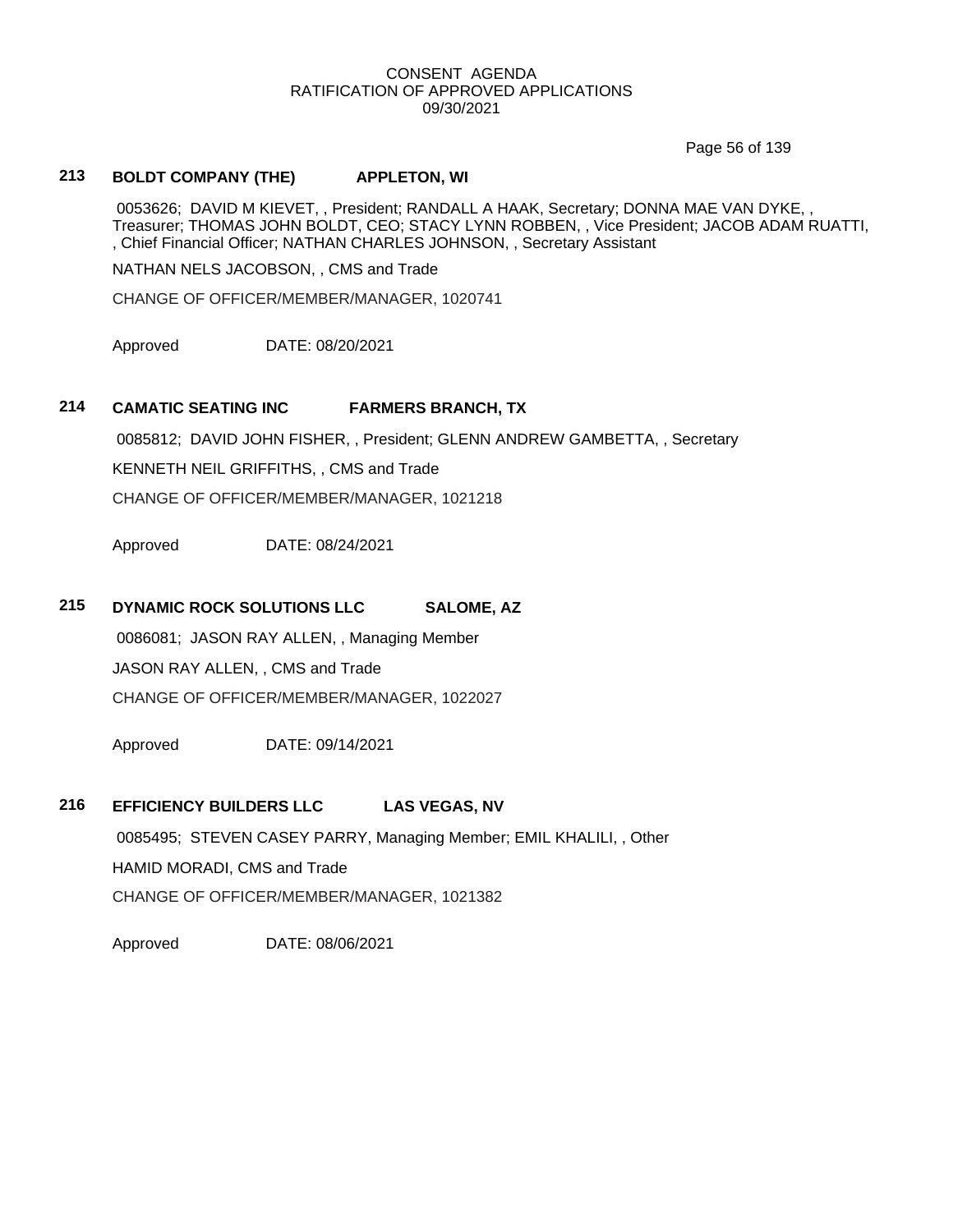Page 57 of 139

### **217 ELECTRICAL PROFESSIONAL SERVICES INCORPORATED ROSEBURG, OR**

0073644; STEPHEN MARK DILL, President; GARY RAYMOND SWANSON, Secretary

PERRY LEE MURRAY, CMS and Trade

CHANGE OF OFFICER/MEMBER/MANAGER, 1022018

Approved DATE: 09/15/2021

# **218 ETHOSENERGY FIELD SERVICES LLC SANTE FE SPRINGS, CA**

0056883; 0057262; ETHOSENERGY GTS HOLDINGS US LLC , Managing Member; ERIC ROBERT SIELAFF, , Vice President; TERRENCE MICHAEL SCHOENBORN, , Vice President; EDWIN DALE MOORE, Vice President

MICHAEL DONALD FIELDHOUSE, CMS and Trade; EDWARD CHARLES BURKE, , CMS and Trade

CHANGE OF OFFICER/MEMBER/MANAGER, 1021533

Approved DATE: 09/09/2021

#### **219 FRESH DESIGNS CONSTRUCTION LLC LAS VEGAS, NV**

0081662; RAYMOND RALPH PATSCHECK, Manager; RICARDO ROMERO, , Managing Member

RAYMOND RALPH PATSCHECK, CMS and Trade

CHANGE OF OFFICER/MEMBER/MANAGER, 1020989

Approved DATE: 09/08/2021

# **220 G S GENERAL CONTRACTORS LLC LAS VEGAS, NV**

LIGHTHOUSE CONSTRUCTION 0085706; FRANK SUN KON HO, Manager; ALBERTO S RAMOS, , Manager; XUE LIANG CHEN, , Managing Member

FRANK SUN KON HO, CMS and Trade

CHANGE OF OFFICER/MEMBER/MANAGER, 1020464

Approved DATE: 08/12/2021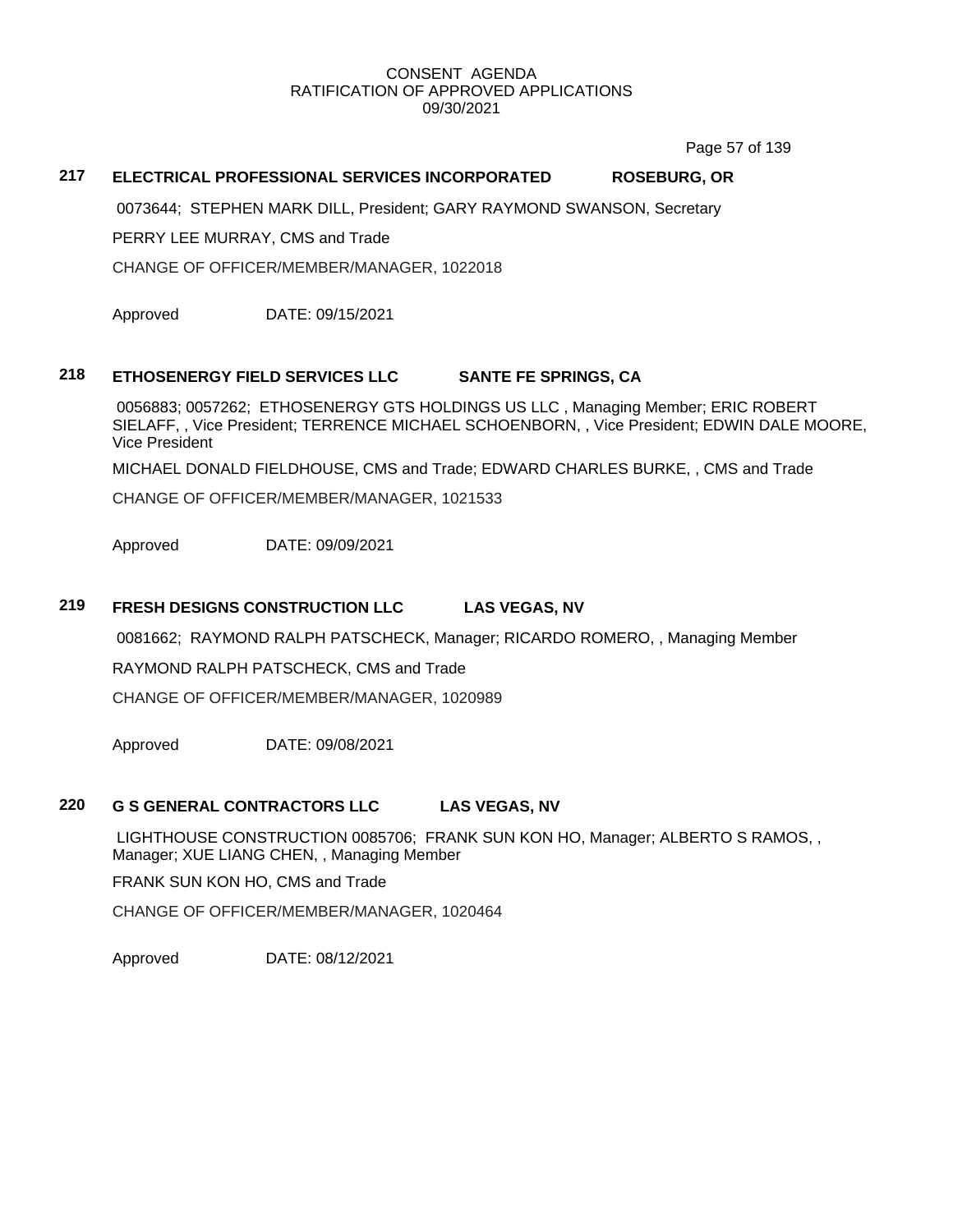Page 58 of 139

# **221 GLOBAL AGENCY LLC LAS VEGAS, NV**

COMFORT & COOL A C & HEATING REPAIR 0080877; COMFORT & COOL A C & HEATING REPAIR 0080878; BILLY HOANG, Member; WEI KUEN CHAN, Manager

WEI KUEN CHAN, CMS and Trade; WEI KUEN CHAN, CMS and Trade

CHANGE OF OFFICER/MEMBER/MANAGER, 1021162

Approved DATE: 08/06/2021

#### **222 HARDISON DOWNEY CONSTRUCTION INC PHOENIX, AZ**

0029603; DAVID EDWARD KOVAL, Secretary; JAMES THOMAS SWANSON, VP/Treasurer; HEATHER LEA MARIN, , Vice President

CHANGE OF OFFICER/MEMBER/MANAGER, 1020335

Approved DATE: 08/09/2021

#### **223 HENDERSON FLOOR COVERINGS INC LAS VEGAS, NV**

CLOUD CARPET ONE FLOOR & HOME 0036052; CLOUD CARPET ONE FLOOR & HOME 0036222; CLOUD CARPET ONE FLOOR & HOME 0036223; CLOUD CARPET ONE FLOOR & HOME 0038642; ROY LAWSON SHELTON, President; GAYLE KATHLEEN SHELTON, President; GRANT ALLEN SELLE, **Secretary** 

MARSHALL JOSEPH BLODGETT, CMS and Trade; MARSHALL JOSEPH BLODGETT, CMS and Trade; MARSHALL JOSEPH BLODGETT, CMS and Trade; GAYLE KATHLEEN SHELTON, CMS; GAYLE KATHLEEN SHELTON, CMS; GAYLE KATHLEEN SHELTON, CMS; GAYLE KATHLEEN SHELTON, CMS

CHANGE OF OFFICER/MEMBER/MANAGER, 1021641

Approved DATE: 08/30/2021

# **224 HERM HUGHES & SONS INC CENTERVILLE, UT**

0034549; GLENN ELLERY HUGHES, President

GLENN ELLERY HUGHES, Trade; JOSEPH D MCALLISTER, , CMS

CHANGE OF OFFICER/MEMBER/MANAGER, 1021771

Approved DATE: 08/30/2021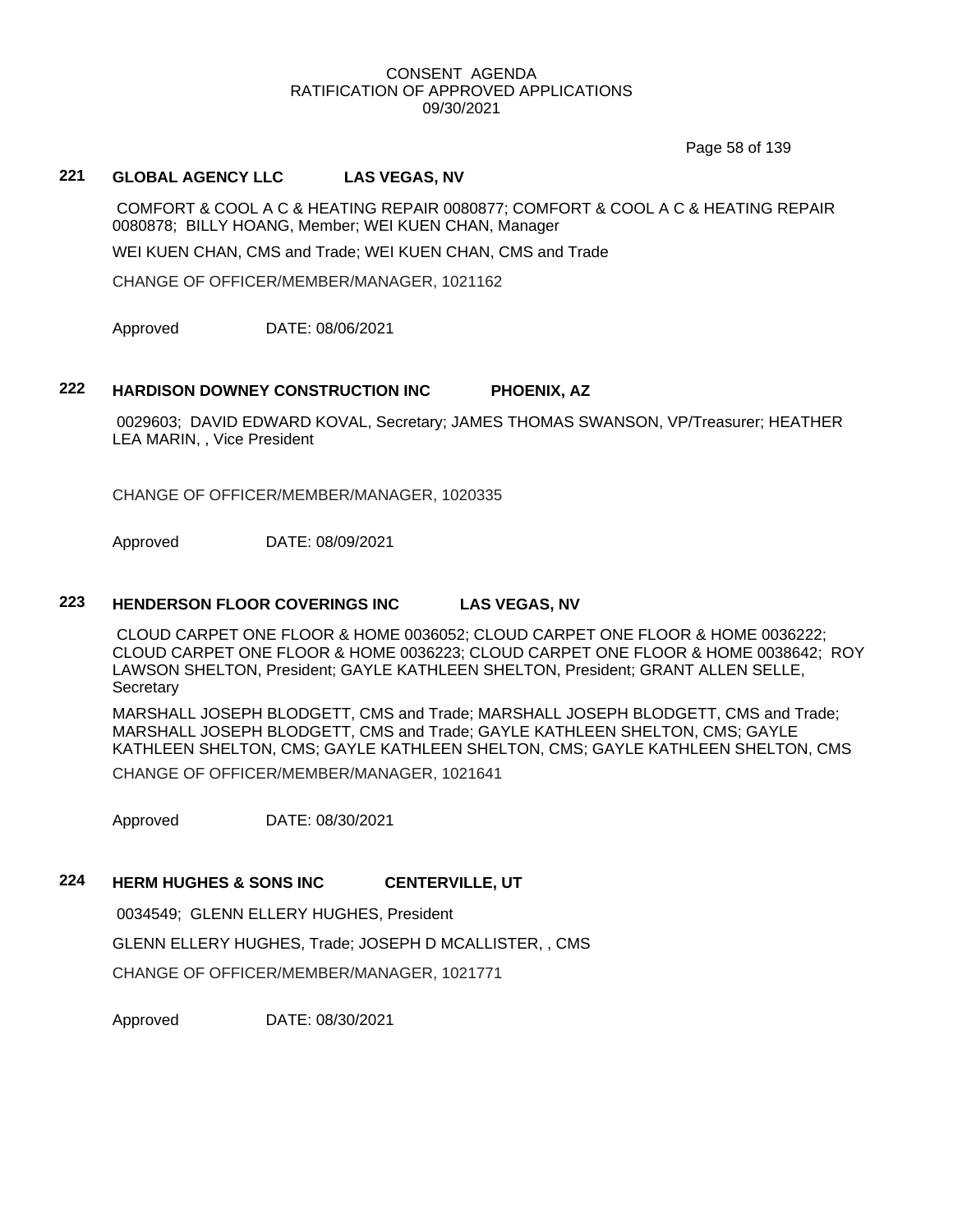Page 59 of 139

# **225 HIGH DESERT PLUMBING LLC SPARKS, NV**

JOHNSON PLUMBING 0070119; JOSEPH ROBERT AMOS, Managing Member; STEPHEN ROBERT AMOS, Managing Member

JOSEPH ROBERT AMOS, CMS and Trade

CHANGE OF OFFICER/MEMBER/MANAGER, 1021257

Approved DATE: 08/18/2021

# **226 J & Y CONSTRUCTION COMPANY LAS VEGAS, NV**

0081302; 0081384; 0081385; YVETTE MARIE SANCHEZ, President; MARCUS HOUSE, Vice President MARCUS HOUSE, CMS and Trade; MARCUS HOUSE, CMS and Trade; MARCUS HOUSE, CMS and Trade CHANGE OF OFFICER/MEMBER/MANAGER, 1021529

Approved DATE: 08/26/2021

# **227 J B SECURITY INC LAS VEGAS, NV**

IN THE SKY 0080334; RONNY ADLER, President RONNY ADLER, CMS and Trade CHANGE OF OFFICER/MEMBER/MANAGER, 1021898

Approved DATE: 09/09/2021

# **228 J C COMPANIES LLC LAS VEGAS, NV**

0079225; 0080977; 0083710; 0086531; JOSE CAMARENA, Manager; JOSE JESUS CAMARENA, , Manager

JOSE CAMARENA, CMS and Trade; JOSE CAMARENA, CMS and Trade; JOSE CAMARENA, CMS and Trade; JOSE CAMARENA, CMS and Trade

CHANGE OF OFFICER/MEMBER/MANAGER, 1022101

Approved DATE: 09/16/2021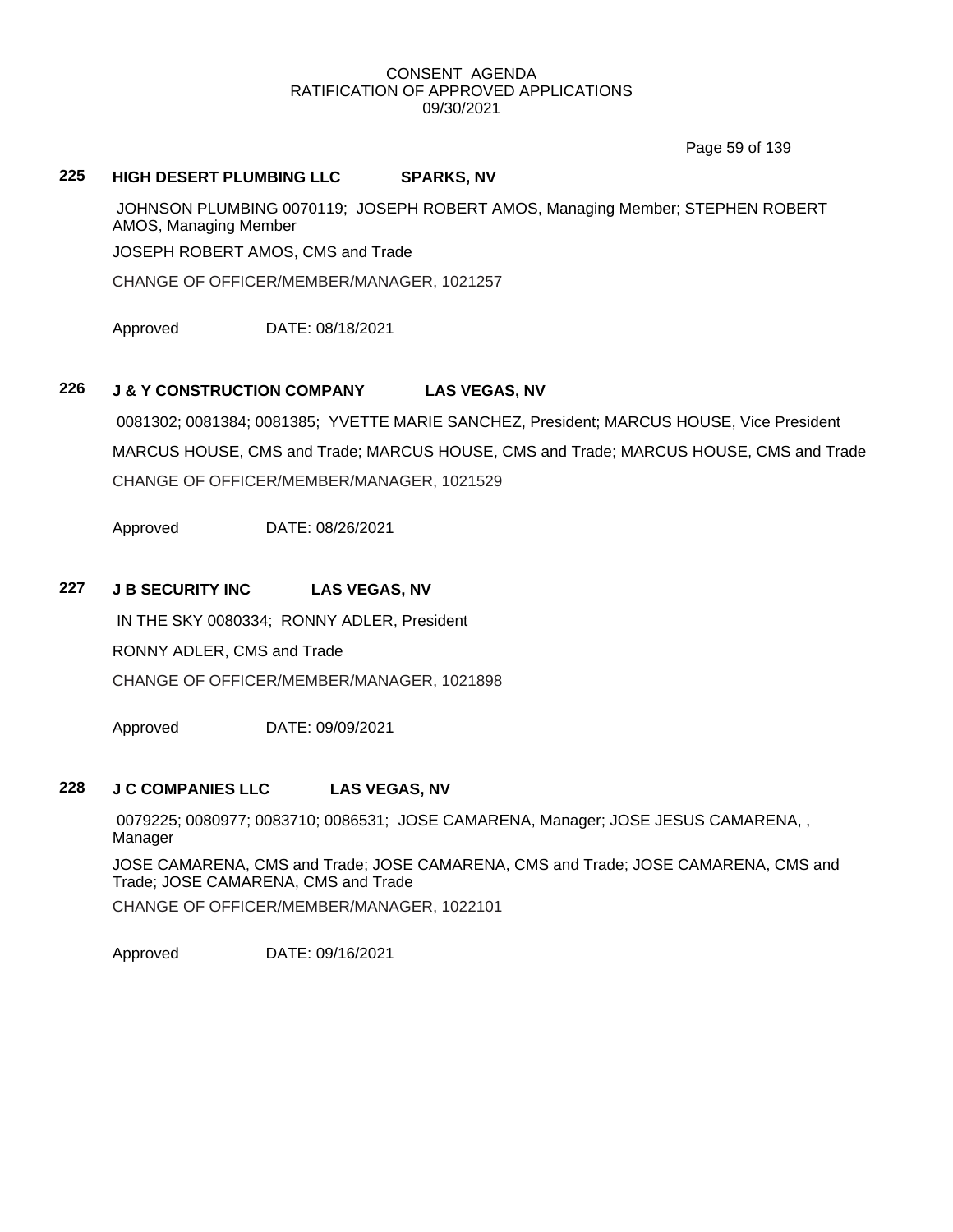Page 60 of 139

#### **229 JACOBS PROJECT MANAGEMENT CO DALLAS, TX**

0073838; 0087039; JUSTIN CHADWICK JOHNSON, Secretary; MICHAEL JAMES CARLIN, , Treasurer; SCOTT BLAIR MCCALISTER, Vice President

SCOTT BLAIR MCCALISTER, CMS and Trade; SCOTT BLAIR MCCALISTER, CMS and Trade

CHANGE OF OFFICER/MEMBER/MANAGER, 1021747

Approved DATE: 09/16/2021

# **230 KELLER INDUSTRIAL INC Hanover, MD**

0069738; 0076288; THOMAS J TUOZZOLO, , President; DAVID TIMOTHY PEITSCH, Secretary; STEPHEN JAY HOPE, , Treasurer; PAUL CHRISTIAN SCHMALL, Vice President; GREGORY T ZIEGLER, , Vice President; JAMES E KIERNAN, , Other

KENNETH EDWARD WIGG, CMS and Trade; KENNETH EDWARD WIGG, CMS and Trade

CHANGE OF OFFICER/MEMBER/MANAGER, 1022037

Approved DATE: 09/14/2021

#### **231 KLINE BROTHERS POOLS LLC LAS VEGAS, NV**

0088179; JON THOMAS BANNING, Managing Member; JOHN E KLINE, , Managing Member; JOSHUA J KLINE, , Managing Member

JOHN E KLINE, , CMS and Trade

CHANGE OF OFFICER/MEMBER/MANAGER, 1020568

Approved DATE: 08/06/2021

#### **232 KNOBLOCK AND SONS PUMP AND WELL SERVICE INC SPARKS, NV**

0049162A; CHRISTOPHER JONATHAN KNOBLOCK, President; SABRINA N KNOBLOCK, , Secretary; WILLIAM EDGAR KNOBLOCK, Treasurer

WILLIAM EDGAR KNOBLOCK, CMS and Trade

CHANGE OF OFFICER/MEMBER/MANAGER, 1021762

Approved DATE: 09/14/2021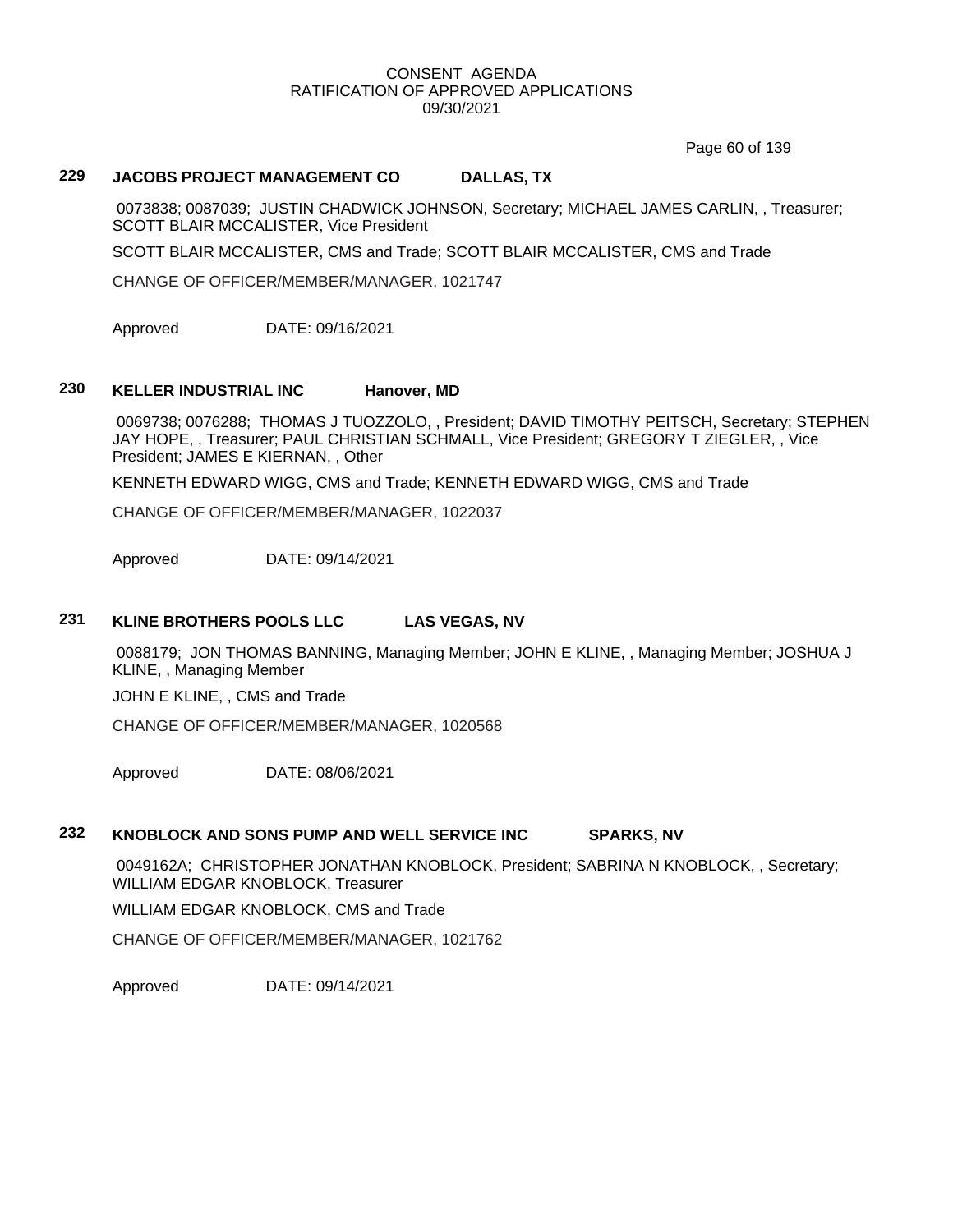Page 61 of 139

### **233 L V RESTORATION & PLUMBING INC LAS VEGAS, NV**

0074159; 0078898; 0081606; JOSEPH PAUL DILEO, President; DONALD JAMES FAGAN, Vice President

GARY LYNN HARRINGTON, CMS and Trade; DONALD JAMES FAGAN, CMS and Trade; SERGIO FRANCISCO SABBADINI, CMS and Trade CHANGE OF OFFICER/MEMBER/MANAGER, 1021251

Approved DATE: 08/06/2021

# **234 LANE CONSTRUCTION CORPORATION (THE) CHESHIRE, CT**

0035782; MARK ANDREW SCHILLER, , President JAMES GREGORY WARD, CMS and Trade CHANGE OF OFFICER/MEMBER/MANAGER, 1021817

Approved DATE: 09/07/2021

#### **235 LAYNE CHRISTENSEN COMPANY The Woodlands, TX**

0019101; AARON CHRISTOPHER STORM, , Secretary; KYLE TORIN LARKIN, Director

LAWRENCE G KRALL, CMS; TODD ALAN HOWARD, CMS and Trade; PERRY JAMES MCMAHON, , CMS and Trade

CHANGE OF OFFICER/MEMBER/MANAGER, 1022035

Approved DATE: 09/14/2021

#### **236 M 3 ENGINEERING & CONSTRUCTION INC TUCSON, AZ**

0039803; DANIEL HANSEN NEFF, President; ALBERTO BENNETT, , Vice President; JOHN WILLIAM WOODSON, , Vice President

DANIEL HANSEN NEFF, CMS and Trade

CHANGE OF OFFICER/MEMBER/MANAGER, 1021373

Approved DATE: 08/26/2021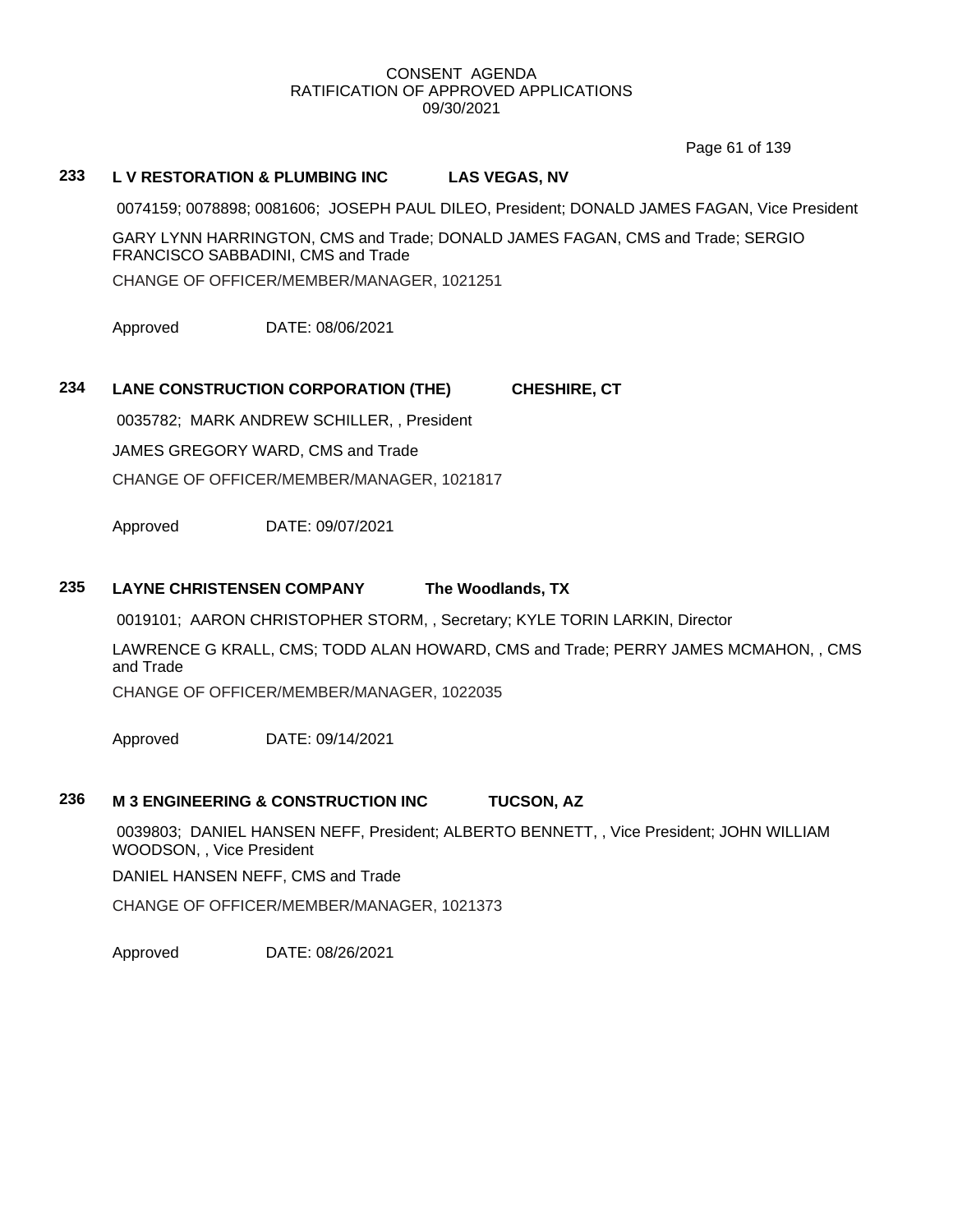Page 62 of 139

# **237 M K HOUSE CONSTRUCTION INC LAS VEGAS, NV**

PROLINE ROOFING 0077464; KATHRYN ALINE HOUSE, President

CHANGE OF OFFICER/MEMBER/MANAGER, 1021414

Approved DATE: 08/10/2021

#### **238 M K HOUSE CONSULTING INC LAS VEGAS, NV**

0071558; 0075815; 0075817; 0075818; 0076423; 0076574; SUN SOURCE INSTALLATIONS 0078562; KATHRYN ALINE HOUSE, President

CARLOS ALBERTO CODARINI, CMS and Trade; LUCIANO ROMAN CODARINI, CMS and Trade; STEPHEN NICHOLAS PELLINO, , CMS and Trade CHANGE OF OFFICER/MEMBER/MANAGER, 1021415

Approved DATE: 08/10/2021

## **239 MEEDER EQUIPMENT COMPANY RANCHO CUCAMONGA, CA**

0065435; JEFFREY DALE VERTZ, President; ANGREST MAURICE HARRIS, Vice President

JOHN HOWARD COGDILL, , CMS and Trade

CHANGE OF OFFICER/MEMBER/MANAGER, 1021396

Approved DATE: 08/09/2021

#### **240 MKA INTERNATIONAL INC LAS VEGAS, NV**

0054156; MICHAEL BISCHOF, , President; CRAIG IAN COOKE, , Treasurer; KEVIN MICHAEL MCMAHON, , Vice President

JESSICA LOUISE DENORIO, CMS; JESSICA LOUISE DENORIO, Trade; MICHELLE JAN ROBBINS, CMS and Trade; ASHLEY SKYLAR ALLARD, , CMS

CHANGE OF OFFICER/MEMBER/MANAGER, 1021850

Approved DATE: 09/09/2021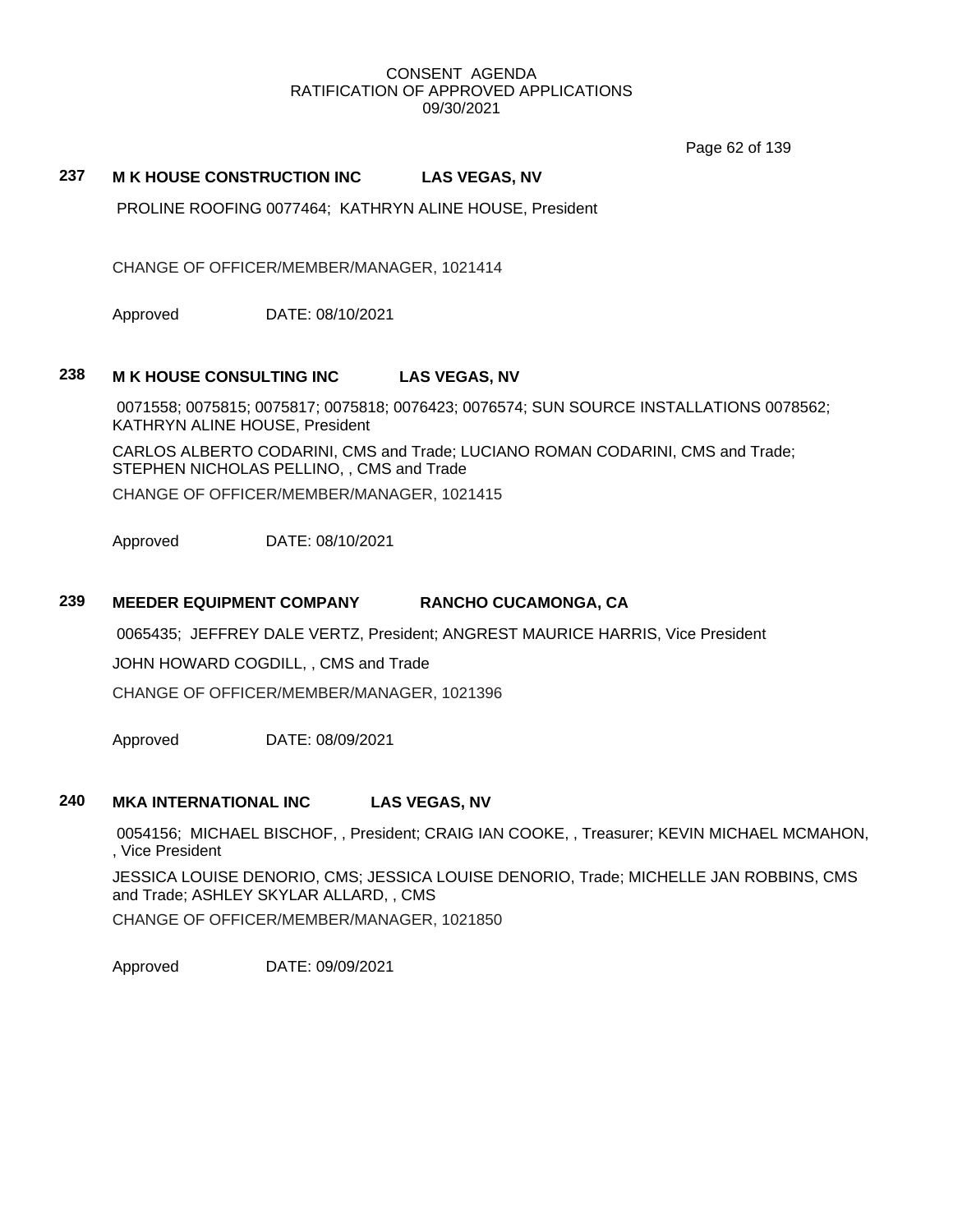Page 63 of 139

# **241 MOHAVE ELECTRIC CO LAS VEGAS, NV**

0022471; DENNIS FRED NELSON, President; DENISE JEAN NELSON, , Treasurer; TROY ROBERT NELSON, Vice President

DENNIS FRED NELSON, CMS and Trade

CHANGE OF OFFICER/MEMBER/MANAGER, 1021103

Approved DATE: 08/26/2021

#### **242 NEW CENTURY HOMES LLC LAS VEGAS, NV**

0084826; JOSEPH DANIEL CROSLAND, Manager; DANIEL MATUS, , Manager; DIANA PAOLA CROSLAND, Manager

JOSEPH DANIEL CROSLAND, CMS and Trade

CHANGE OF OFFICER/MEMBER/MANAGER, 1021357

Approved DATE: 08/06/2021

#### **243 NORTH WIND CONSTRUCTION SERVICES LLC IDAHO FALLS, ID**

0078153; CIRI DEVELOPMENT CORPORATION (CDC) DBA NORTH WIND GROUP , Managing Member; BRENTWOOD TODD BROOKS, President

KEVIN MICHAEL REDMOND, CMS and Trade

CHANGE OF OFFICER/MEMBER/MANAGER, 1021240

Approved DATE: 08/09/2021

# **244 OASIS STAGE WERKS INC SALT LAKE CITY, UT**

0032613; GARY K JUSTESEN, President; TIMOTHY PATRICK HANSEN, , Secretary; REBEKAH A JUSTESEN, Vice President

CHANGE OF OFFICER/MEMBER/MANAGER, 1021333

Approved DATE: 09/10/2021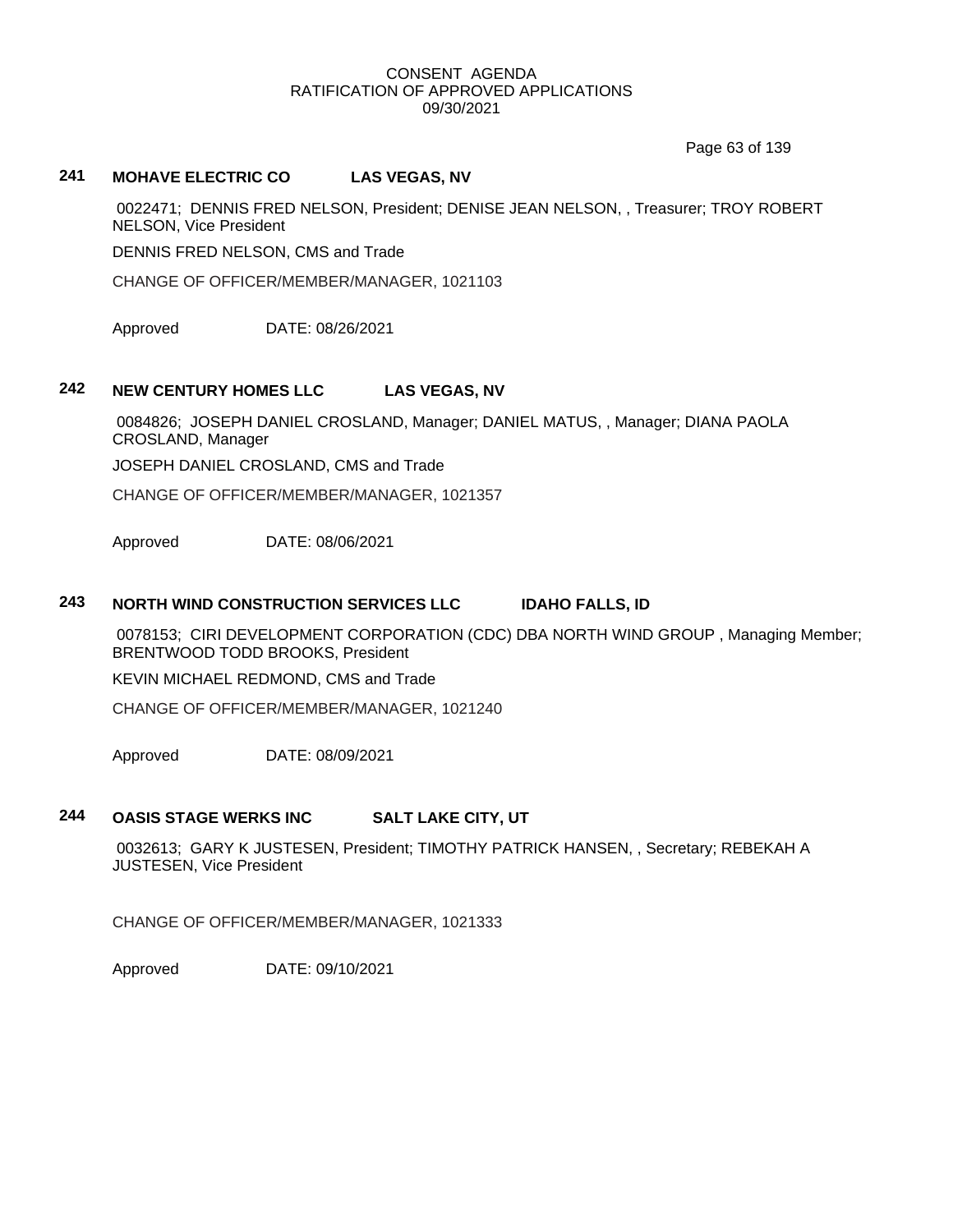Page 64 of 139

# **245 OSCAR RENDA CONTRACTING INC Grapevine, TX**

0070555; FRANKIE SCOTT RENDA, President

RUDOLPH VINCENT RENDA, CMS and Trade; WALTER TIMOTHY WINN, CMS

CHANGE OF OFFICER/MEMBER/MANAGER, 1021524

Approved DATE: 08/13/2021

# **246 OSMOSE UTILITIES SERVICES INC PEACHTREE CITY, GA**

0057258; JOHN GARLAND RIGNEY, Secretary; KEVIN ROBERT BRENNAN, , Treasurer

JOSHUA LEE ROGERS, , CMS and Trade

CHANGE OF OFFICER/MEMBER/MANAGER, 1021005

Approved DATE: 08/30/2021

# **247 PACIFIC BORING INCORPORATED CARUTHERS, CA**

0042398; STEVEN JAMES GALLYER, , President; JAMES L GARDNER, Secretary; DAVID G CLINE, Chief Executive Officer

DAVID G CLINE, CMS and Trade

CHANGE OF OFFICER/MEMBER/MANAGER, 1021628

Approved DATE: 09/08/2021

# **248 PARSONS CONSTRUCTION GROUP INC Westminster, CO**

0078403; THOMAS JOSEPH TOPOLSKI, , President; MICHAEL RICHARD KOLLOWAY, Secretary; GEORGE LESTER BALL, Vice President

ELIE HABIB HOMSI, CMS and Trade

CHANGE OF OFFICER/MEMBER/MANAGER, 1021347

Approved DATE: 08/16/2021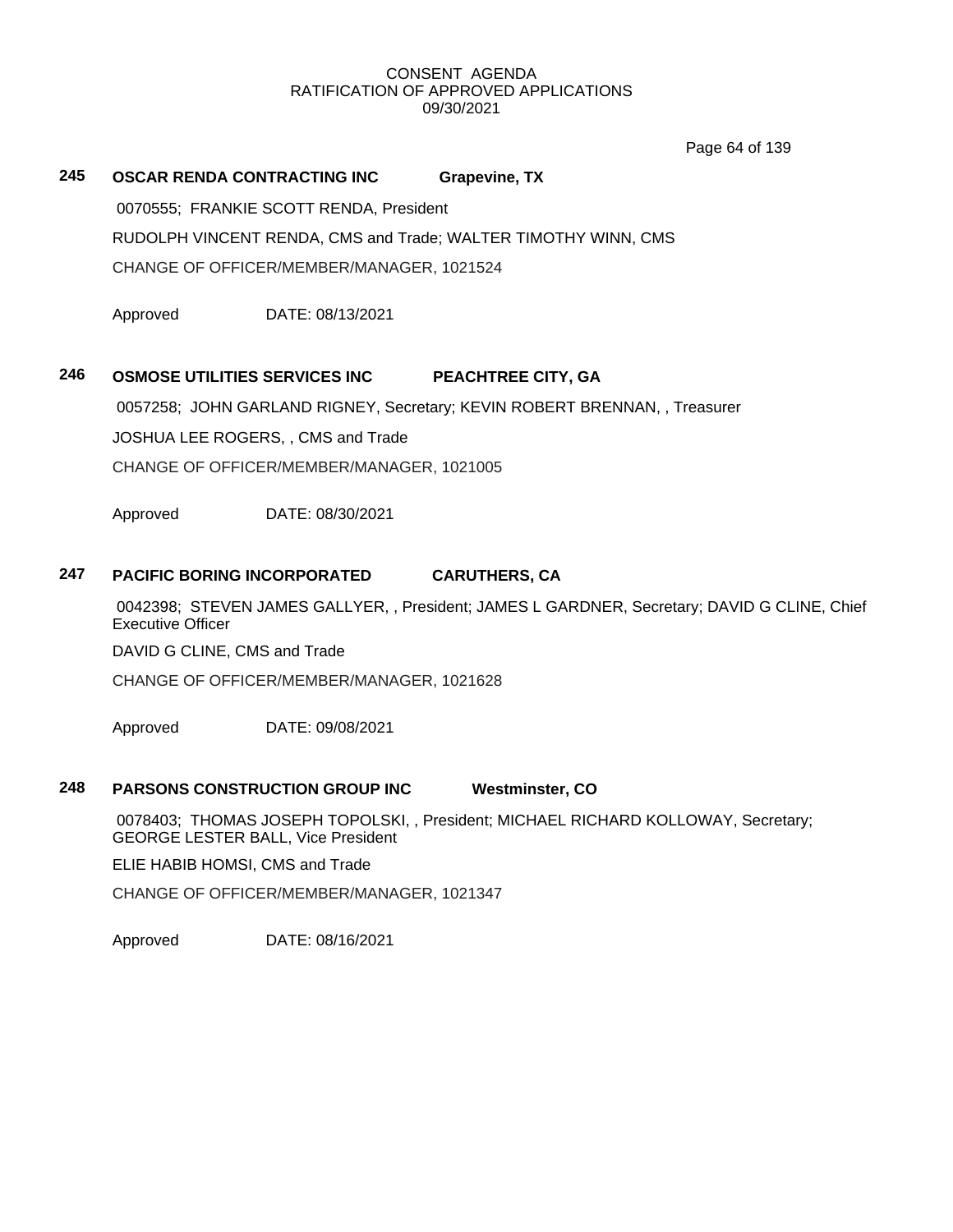Page 65 of 139

# **249 PARSONS TRANSPORTATION GROUP INC WASHINGTON, DC**

0064525; 0074275; THOMAS JOSEPH TOPOLSKI, , President; MICHAEL RICHARD KOLLOWAY, Secretary; SHELLEY DIANE GREEN, Treasurer

KEVIN WAYNE ULREY, CMS and Trade; KEVIN WAYNE ULREY, CMS and Trade

CHANGE OF OFFICER/MEMBER/MANAGER, 1021348

Approved DATE: 08/16/2021

#### **250 PAULS PLUMBING & HEATING INC RENO, NV**

0042042; 0042043; 0042044; 0053450; JAMES LEE DIEHL, , President; MICHAEL SHAWN KEIFE, **Secretary** 

MICHAEL SHAWN KEIFE, CMS and Trade; MICHAEL SHAWN KEIFE, CMS and Trade; MICHAEL SHAWN KEIFE, CMS and Trade; MICHAEL SHAWN KEIFE, CMS and Trade

CHANGE OF OFFICER/MEMBER/MANAGER, 1021799

Approved DATE: 09/01/2021

# **251 PAVEMENT RECYCLING SYSTEMS INC JURUPA VALLEY, CA**

0036228; STEPHEN JAMES CONCANNON, President; NATHAN LAMONT BEYLER, Treasurer

STEPHEN JAMES CONCANNON, CMS and Trade

CHANGE OF OFFICER/MEMBER/MANAGER, 1021374

Approved DATE: 08/09/2021

#### **252 PERFORMANCE CONTRACTING INC LENEXA, KS**

0023894; 0023895; 0031136; 0042118; 0057400; 0067734; 0079757; 0080116; 0080126; JASON SCOTT HENDRICKS, President; RODNEY LEE EISENHAUER, Secretary; ROBERT ALAN CLAYTON, , Vice President; RICKY KENT SUTPHIN, Vice President; PATRICK SHAWN ROTH, Vice President

STEVEN DAVID HULL, CMS and Trade; STEVEN DAVID HULL, CMS and Trade; ADAM CARL BARISICH, CMS and Trade; ADAM CARL BARISICH, CMS and Trade; ADAM CARL BARISICH, CMS and Trade; STEPHEN LOUIS KERBER, CMS and Trade; STEPHEN LOUIS KERBER, CMS and Trade; MICHAEL WAYNE THOMPSON, JR, CMS and Trade

CHANGE OF OFFICER/MEMBER/MANAGER, 1021693

Approved DATE: 09/01/2021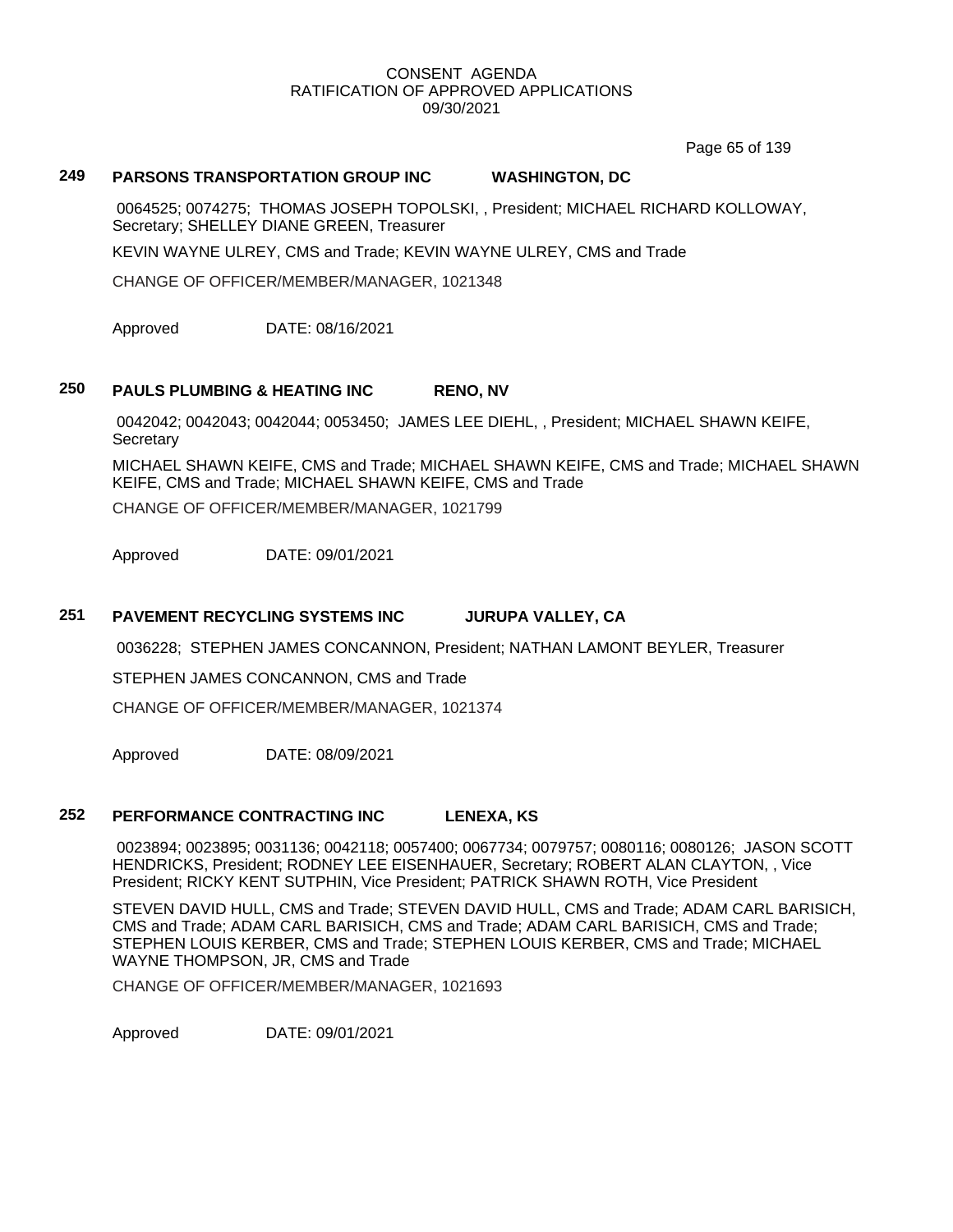Page 66 of 139

#### **253 PFEIFER STRUCTURES AMERICA LLC Dallas, TX**

0064154; P & E HOLDING LLC , Managing Member; CHRISTIAN JOHANN SCHLOEGL, Manager; WILLIAM SCOTT SCHMIDT, , Vice President; ADAM EUGENE AUTEN, , Manager; THOMAS JOHN WUERCH, , Chief Executive Officer

CLAUDE FRANCOIS CENTNER, CMS and Trade

CHANGE OF OFFICER/MEMBER/MANAGER, 1021939

Approved DATE: 09/14/2021

#### **254 PLENIUM BUILDERS SPARKS, NV**

0076482; TOBIN DANIEL BASTA, President; CHRISTOPHER ANTHONY DIANDA, Secretary; MICHAEL PERRY DIANDA, Treasurer

TOBIN DANIEL BASTA, CMS and Trade

CHANGE OF OFFICER/MEMBER/MANAGER, 1021682

Approved DATE: 09/10/2021

#### **255 PROTECTION DEVICES INC RENO, NV**

P D I SECURITY SYSTEMS 0034803; CHRIS ROBERT BURKE, President

CHRIS ROBERT BURKE, CMS and Trade

CHANGE OF OFFICER/MEMBER/MANAGER, 1021670

Approved DATE: 08/18/2021

#### **256 PULLMAN POWER LLC Kansas City, MO**

0066284; 0083456; STRUCTURAL GROUP INC , Managing Member; PULLMAN HOLDINGS LLC , Managing Member; DANIEL CARL FANGIO, Other; PETER HARRISON EMMONS, Other; ROBERT ALAN CHARLES, Manager

PERRY J CARLSON, CMS and Trade; PERRY J CARLSON, CMS and Trade

CHANGE OF OFFICER/MEMBER/MANAGER, 1021909

Approved DATE: 09/07/2021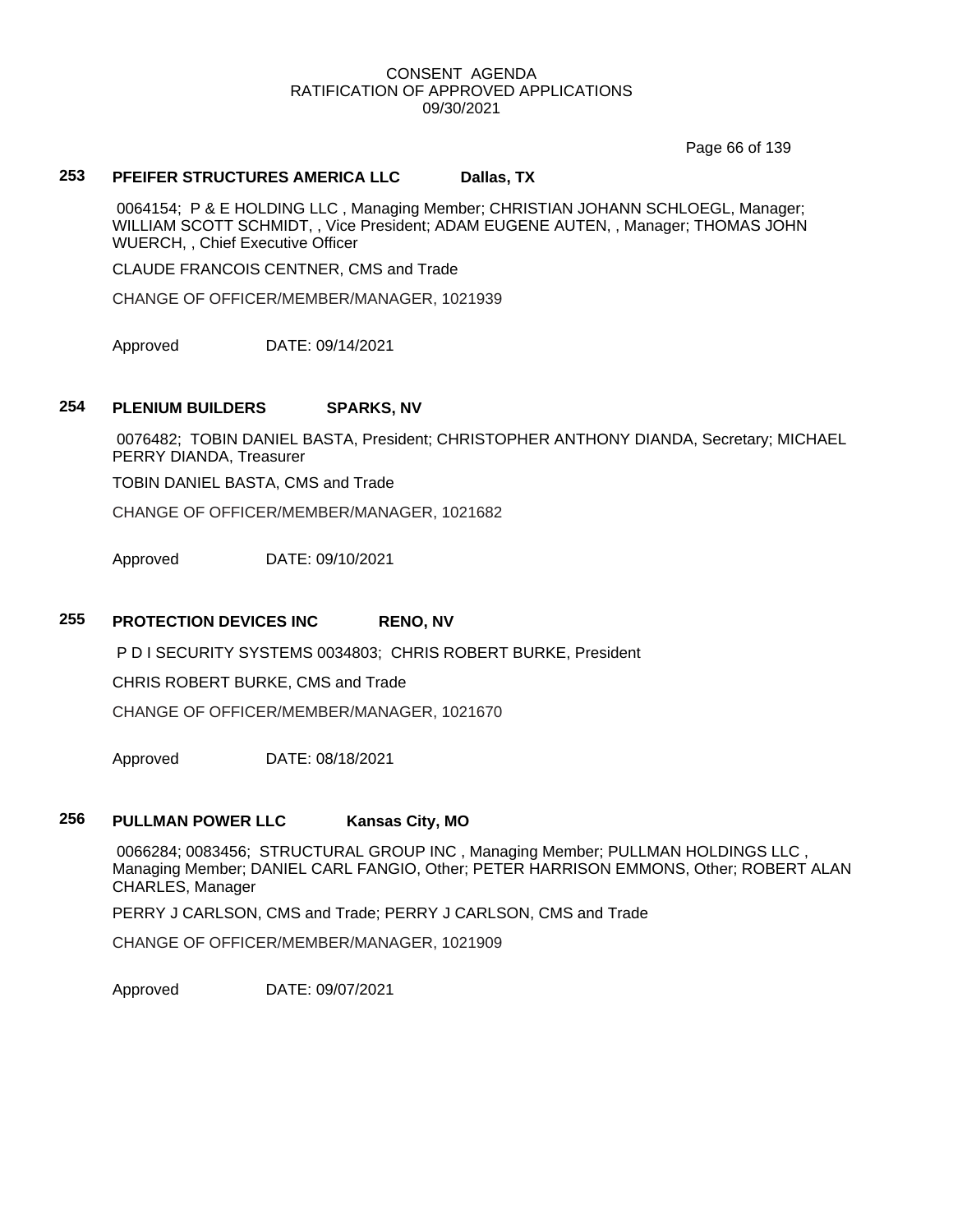Page 67 of 139

# **257 REMEDIAL CONSTRUCTION SERVICES LP HOUSTON, TX**

0082708; RECON GP, LLC , General Partner; JAMES WILLIAM HIND, , President; DAVID TIMOTHY PEITSCH, Secretary; STEPHEN JAY HOPE, , Treasurer; PATRICIA BURNS IRION, Other

DALE WILBER EVANS, CMS and Trade

CHANGE OF OFFICER/MEMBER/MANAGER, 1022039

Approved DATE: 09/14/2021

#### **258 SECURTECH LLC LAS VEGAS, NV**

NEXTGEN MONITORING 0047640; JOSEPH ANTHONY MURPHY, III, Manager; MICHAEL LYNN FRYE, Manager

JOSEPH ANTHONY MURPHY, III, CMS and Trade

CHANGE OF OFFICER/MEMBER/MANAGER, 1021545

Approved DATE: 08/26/2021

#### **259 SOURCE 4 INDUSTRIES INC N LAS VEGAS, NV**

0039091; 0084699; 0084700; ALLYN DAVID SCHLAUDER, President; DEWAYNE EDDIE GARLICK, Secretary; LINDA COLLEEN SCHLAUDER, , Director

ALLYN DAVID SCHLAUDER, CMS; ALLYN DAVID SCHLAUDER, CMS; ALLYN DAVID SCHLAUDER, CMS and Trade; JAMIE ALLEN RENSHAW, , Trade; JAMIE ALLEN RENSHAW, , Trade CHANGE OF OFFICER/MEMBER/MANAGER, 1021278

Approved DATE: 08/06/2021

# **260 SOUTHLAND CONTRACTING INC Grapevine, TX**

0069851; WALTER TIMOTHY WINN, President; CODY JAMES GALLARDA, , Treasurer; FRANKIE SCOTT RENDA, Vice President

FRANKIE SCOTT RENDA, CMS and Trade

CHANGE OF OFFICER/MEMBER/MANAGER, 1020822

Approved DATE: 09/08/2021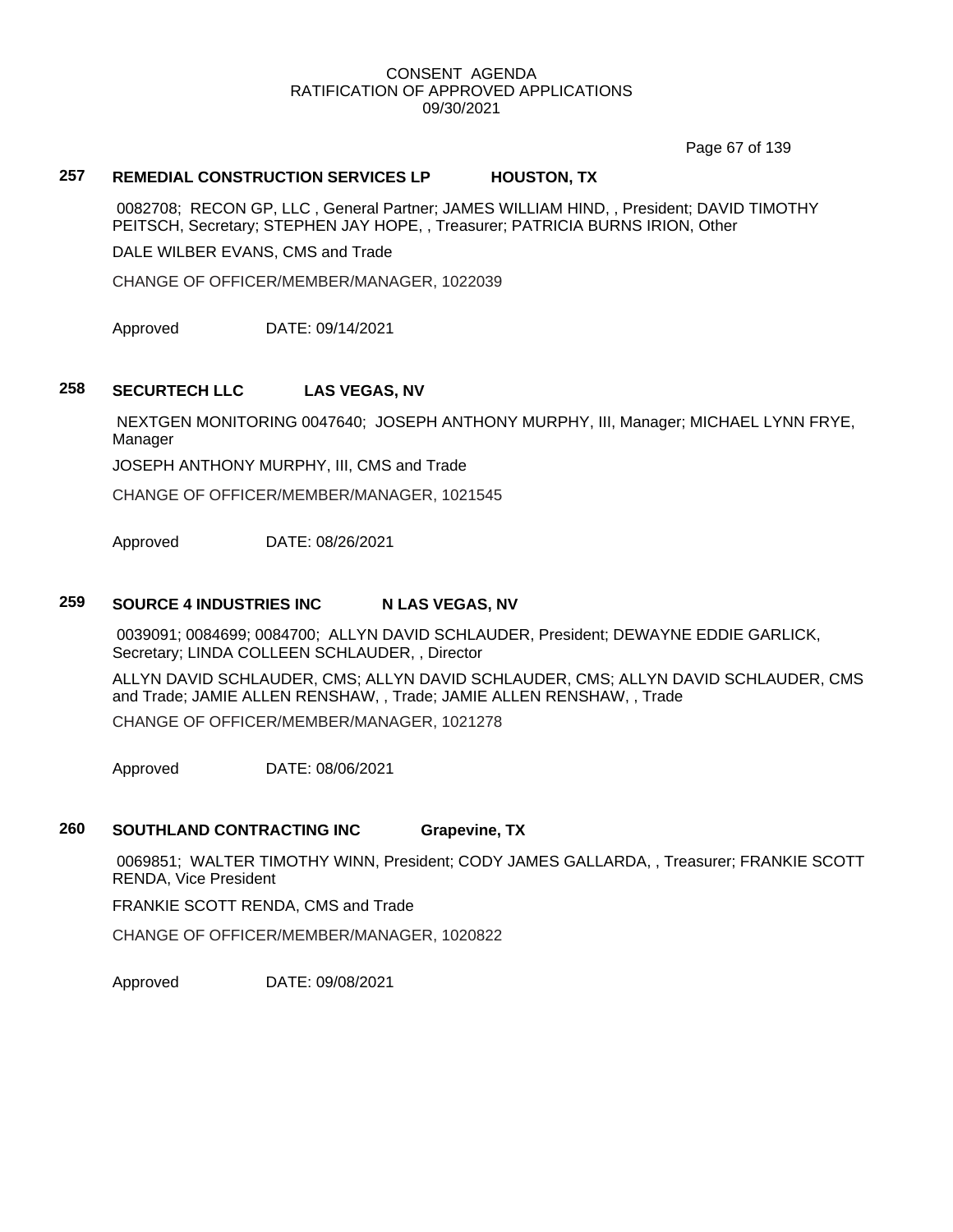Page 68 of 139

# **261 STATE ROOFING SYSTEMS INC SAN LEANDRO, CA**

0065327; KEITH CARL SYMONS, President

KEITH CARL SYMONS, CMS and Trade

CHANGE OF OFFICER/MEMBER/MANAGER, 1021254

Approved DATE: 08/09/2021

#### **262 STEEL ENCOUNTERS INC SALT LAKE CITY, UT**

0059598; THOMAS GEORGE JACKSON, President; SHAUNA JEAN DAVIS, Secretary; DAN GEORGE TIBBITTS, Treasurer

THOMAS GEORGE JACKSON, CMS and Trade

CHANGE OF OFFICER/MEMBER/MANAGER, 1021392

Approved DATE: 08/06/2021

# **263 SUNTREK INDUSTRIES INC LAS VEGAS, NV**

0039030; 0070340; ETHAN GARRETT HEINE, , President; ROY ALAN HEINE, Director ROY ALAN HEINE, CMS and Trade; ROY ALAN HEINE, CMS and Trade CHANGE OF OFFICER/MEMBER/MANAGER, 1021522

Approved DATE: 08/17/2021

#### **264 TECH STEEL INC CLEARFIELD, UT**

0012578; STEVEN DOUGLAS ROWLEY, , President; EARL MICHAEL SUTTON, , Secretary; QUIN STERLING HARMON, , Treasurer; SCOTT A ROSENLOF, Vice President

CHANGE OF OFFICER/MEMBER/MANAGER, 1020363

Approved DATE: 09/01/2021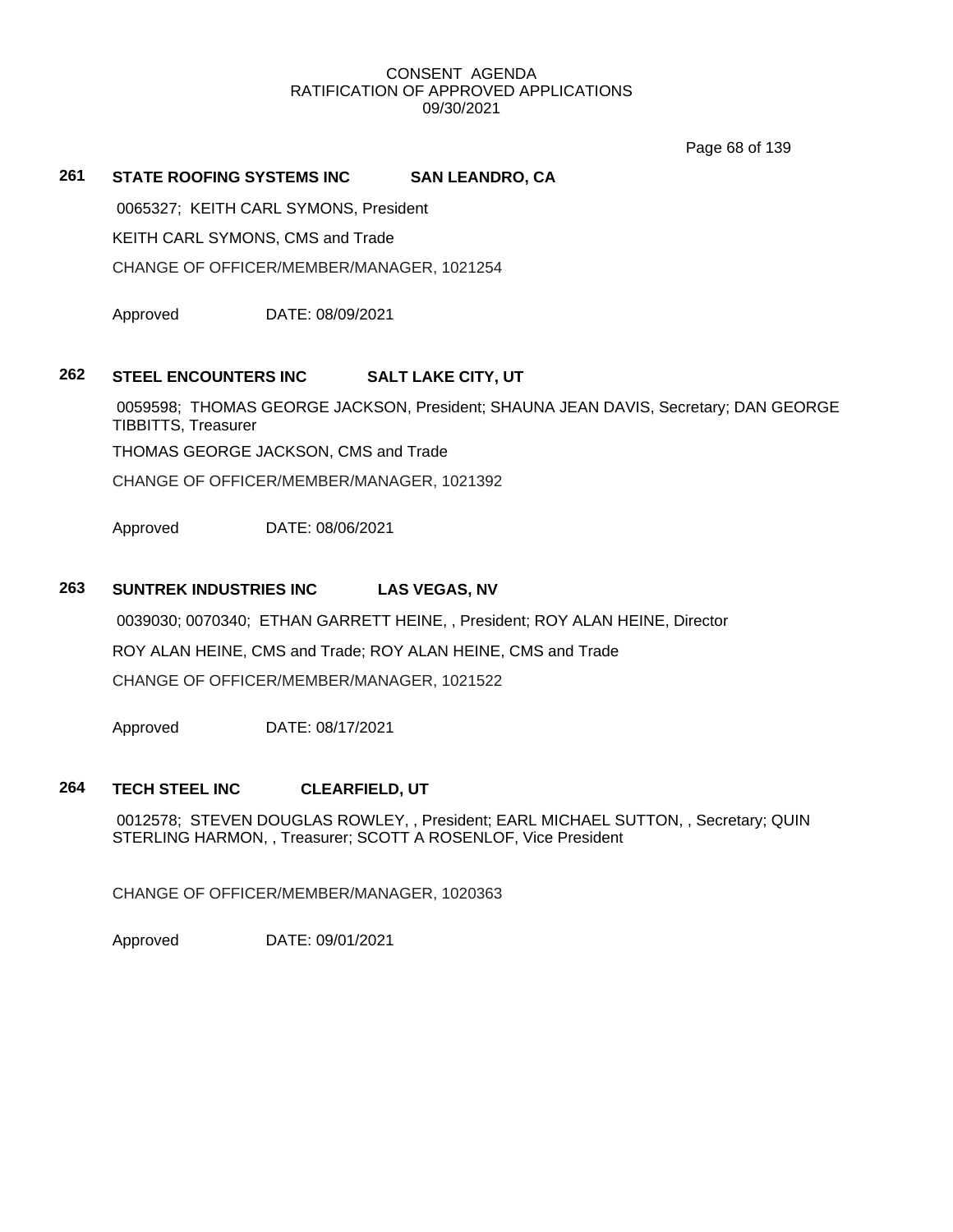Page 69 of 139

# **265 THOMSON ELECTRIC INC LOGAN, UT**

TEC ELECTRIC CO 0060178; CHRISTOPHER SCOTT THOMSON, President; DANIELLE GROVER, Treasurer; HOLLY B THOMSON, Vice President; THEO WOODRUFF THOMSON, Director; MATTHEW STEWART WOOD, Director

THEO WOODRUFF THOMSON, CMS and Trade

CHANGE OF OFFICER/MEMBER/MANAGER, 1021204

Approved DATE: 08/16/2021

#### **266 TITAN STAIRS & TRIM INC LAS VEGAS, NV**

0029013A; BRENDAN THOMAS RICCOBENE, President; SHANNON LYN OVERCASH, Secretary; BRIAN KEITH OBRIEN, , Treasurer; NICKLAS PATRICK SNYDER, , Vice President

MICHAEL E ROBERTSON, CMS and Trade

CHANGE OF OFFICER/MEMBER/MANAGER, 1020813

Approved DATE: 09/09/2021

#### **267 TRIDENT POOL PLASTER & RENOVATION LLC LAS VEGAS, NV**

0085409; 0085410; RONALD KIM MECHAM, Managing Member; GREGORY SCOTT WALKER, , Managing Member

RONALD KIM MECHAM, CMS and Trade; RONALD KIM MECHAM, CMS and Trade

CHANGE OF OFFICER/MEMBER/MANAGER, 1021229

Approved DATE: 08/16/2021

#### **268 V S S INTERNATIONAL INC W SACRAMENTO, CA**

0014802A; JEFFREY RANDOLPH REED, President; JORDAN XAVIER REED, Treasurer; JEFF EDWARD ROBERTS, Vice President; MARGERET ROSE REED, Director

JEFFREY RANDOLPH REED, CMS and Trade

CHANGE OF OFFICER/MEMBER/MANAGER, 1021256

Approved DATE: 08/11/2021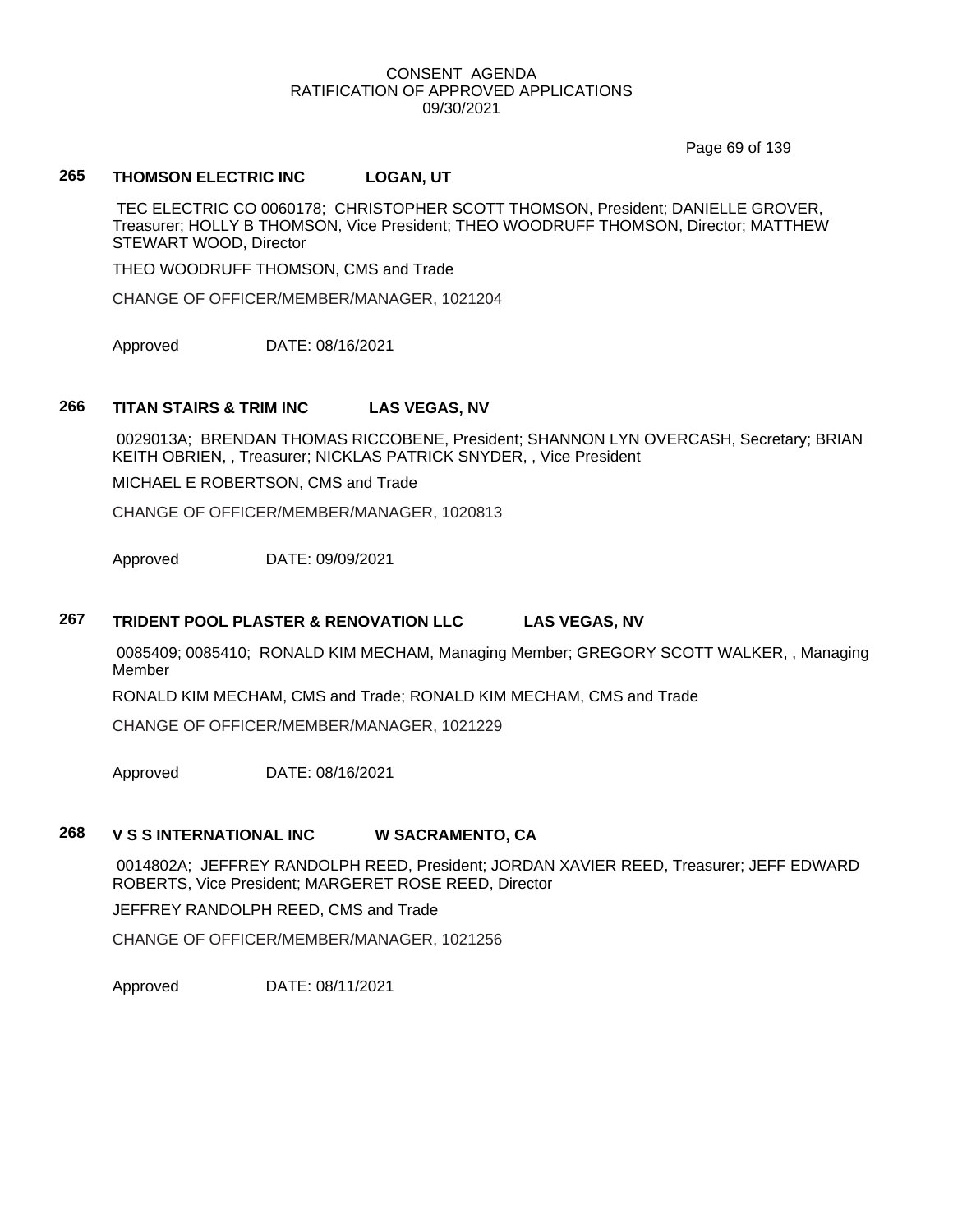Page 70 of 139

# **269 VISION SIGN INC LAS VEGAS, NV**

0042776; JEFFREY SCOTT QUINTANA, President; LISA RUTH JONES, , Secretary

JEFFREY SCOTT QUINTANA, CMS and Trade

CHANGE OF OFFICER/MEMBER/MANAGER, 1021665

Approved DATE: 09/09/2021

#### **270 VIVINT INC PROVO, UT**

0062684; KENT WILLIAM HANSEN, , Secretary; TODD RICHARD PEDERSEN, Director; DAVID HAROLD BYWATER, Chief Executive Officer

JASON EARLE LINDQUIST, CMS and Trade

CHANGE OF OFFICER/MEMBER/MANAGER, 1021112

Approved DATE: 08/11/2021

# **271 W W CLYDE & CO OREM, UT**

0027503; DUSTIN LEE OLSON, , President; BRANDON ALLRED HALE, , Secretary; IAN ROBERT MCDONALD, , Treasurer; JOHN KARL THOMPSON, Vice President

JOHN KARL THOMPSON, CMS and Trade

CHANGE OF OFFICER/MEMBER/MANAGER, 1021671

Approved DATE: 09/09/2021

#### **272 WALTERS & WOLF FREMONT, CA**

0016322; WALTERS & WOLF 0039086; RANDALL ALAN WOLF, CEO; CHRISTOPHER MICHAEL WOLF, , Vice President; MICHAEL JAMES GROSS, Vice President

RANDALL ALAN WOLF, CMS and Trade; RANDALL ALAN WOLF, CMS and Trade

CHANGE OF OFFICER/MEMBER/MANAGER, 1021052

Approved DATE: 08/30/2021

APPROVED ON LICENSE 0016322 AND 0039086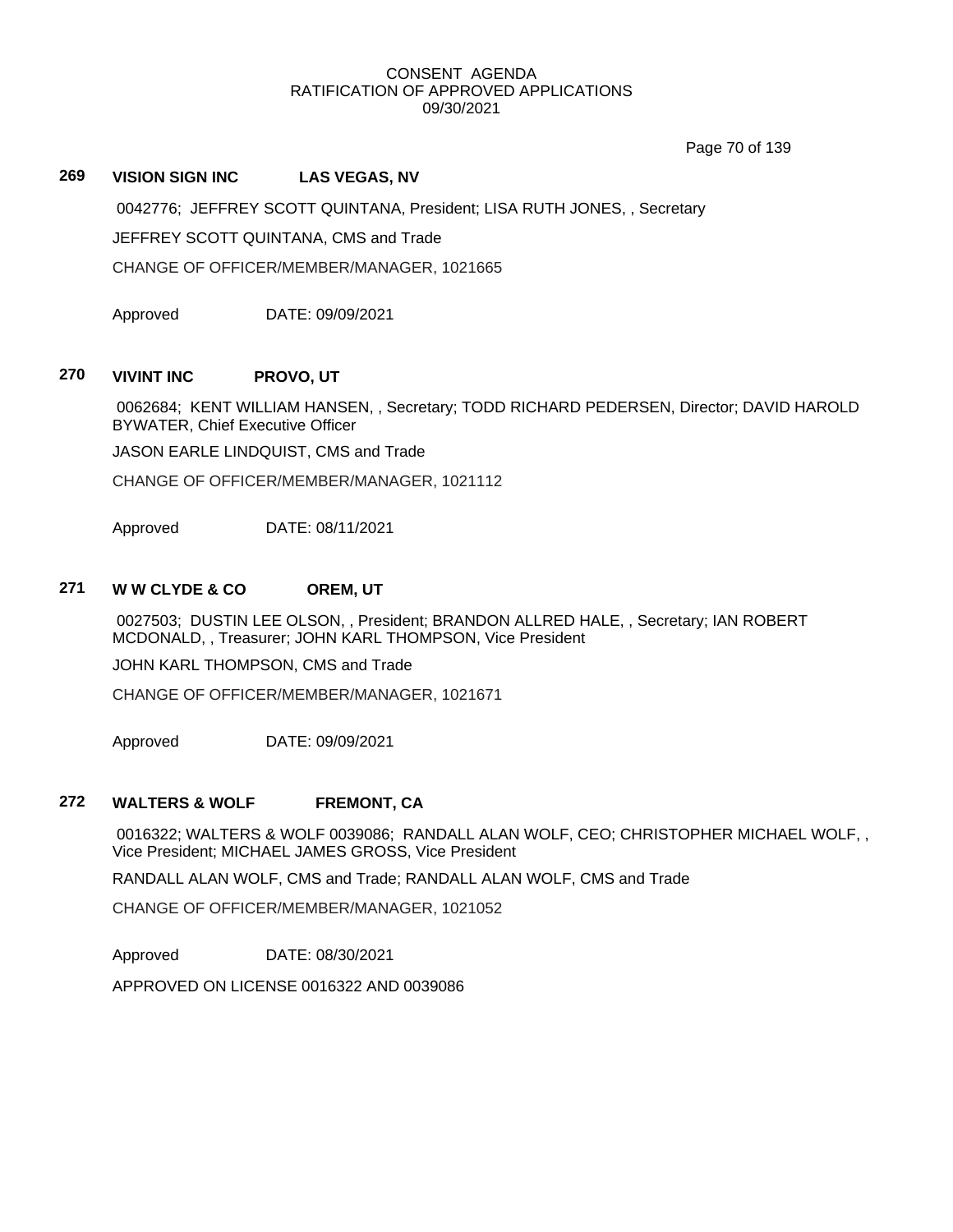Page 71 of 139

# **273 WEATHERFORD U S LIMITED PARTNERSHIP HOUSTON, TX**

0078264; WEATHERFORD LIMITED PARTNER LLC , Partner; W U S HOLDING LLC , General Partner; EDGAR KYLE CHAPMAN, President; MARK ROTHLEITNER, Treasurer; KEITH EUGENE BARNARD, , Vice President; ETIENNE ROUX, , Vice President

TODD BRIAN LOGAN, CMS and Trade

CHANGE OF OFFICER/MEMBER/MANAGER, 1021500

Approved DATE: 09/10/2021

#### **274 WELLS RURAL ELECTRIC COMPANY WELLS, NV**

0032510; FARNES SCOTT EGBERT, President; JIMMIE CHARLES WHITED, , Secretary

MICHAEL WILLIAM RODRIGUEZ, CMS and Trade

CHANGE OF OFFICER/MEMBER/MANAGER, 1020979

Approved DATE: 09/14/2021

#### **275 WILLIAM LYON HOMES INC LAS VEGAS, NV**

TAYLOR MORRISON 0040722; SHERYL DENISE PALMER, President; DARRELL CLYDE SHERMAN, , Secretary; CARL DAVID CONE, , Chief Financial Officer

JAMES MIGUEL GOMEZ, CMS and Trade

CHANGE OF OFFICER/MEMBER/MANAGER, 1021159

Approved DATE: 08/06/2021

#### **276 WOODWORKS CONSTRUCTION COMPANY INC LAS VEGAS, NV**

0038087; RICHARD RODNEY TYLER, President; DARIN ALAN HADLEY, Secretary

CHANGE OF OFFICER/MEMBER/MANAGER, 1022068

Approved DATE: 09/16/2021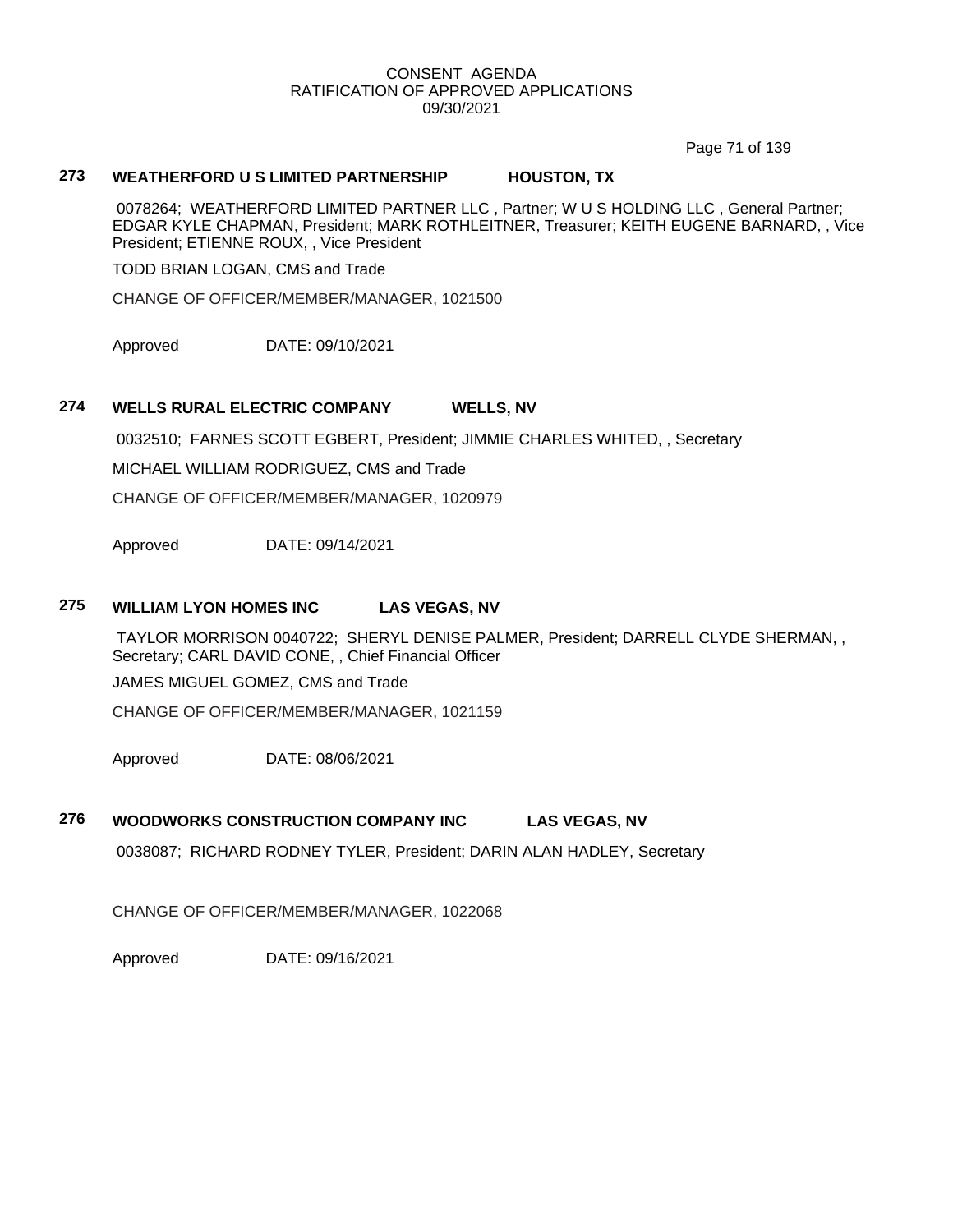Page 72 of 139

# **CHANGE OF QUALIFIED INDIVIDUAL**

# **277 A P S GROUP INC SPARKS, NV**

0081213; ROGER LEE WORSHAM, President ROGER LEE WORSHAM, CMS and Trade; (C-10 Landscape Contracting) CHANGE OF QUALIFIED INDIVIDUAL, 1020085

Approved DATE: 06/22/2021

RODRIGO LARA MARTINEZ, QI/TRADE KRYSTLE MARIE MARTINEZ, QI/CMS CONTINGENT UPON PASSING THE (C-10) TRADE EXAM BY 11/11/2021

# **278 ANDRADE GLASS & MIRROR LLC LAS VEGAS, NV**

0082547; BERNARDO ANDRADE-SANCHEZ, Managing Member BERNARDO ANDRADE-SANCHEZ, Trade; (C-8 Glass and Glazing) CHANGE OF QUALIFIED INDIVIDUAL, 1020873

Approved DATE: 08/19/2021

BERNARDO ANDRADE-SANCHEZ, QE/CMS CONTINGENT ON PASSING CMS EXAM

#### **279 ASHWORTH & BELCASTRO SYSTEMS INC LAS VEGAS, NV**

A B S; 0057326; JAMES LEE ASHWORTH, President JAMES LEE ASHWORTH, CMS and Trade; (C-2C Fire Detection; C-2D Low Voltage) CHANGE OF QUALIFIED INDIVIDUAL, 1021199

Approved DATE: 09/08/2021

WESLEY JAMES ASHWORTH, QI/CMS/TRADE CONTINGENT UPON PASSING THE CMS AND (C-2C & C-2D) TRADE EXAMS BY 01/19/2022.

### **280 BAKER ELECTRIC INC ESCONDIDO, CA**

0083656; TED NEVILLE BAKER, President; BRIAN LESTER MILIATE, , Treasurer JEFFERY ALAN KROEPFL, CMS and Trade; (C-2 Electrical)

CHANGE OF QUALIFIED INDIVIDUAL, 1021499

Approved DATE: 08/18/2021

JEFFERY KROEPFL, QE/CMS/TRADE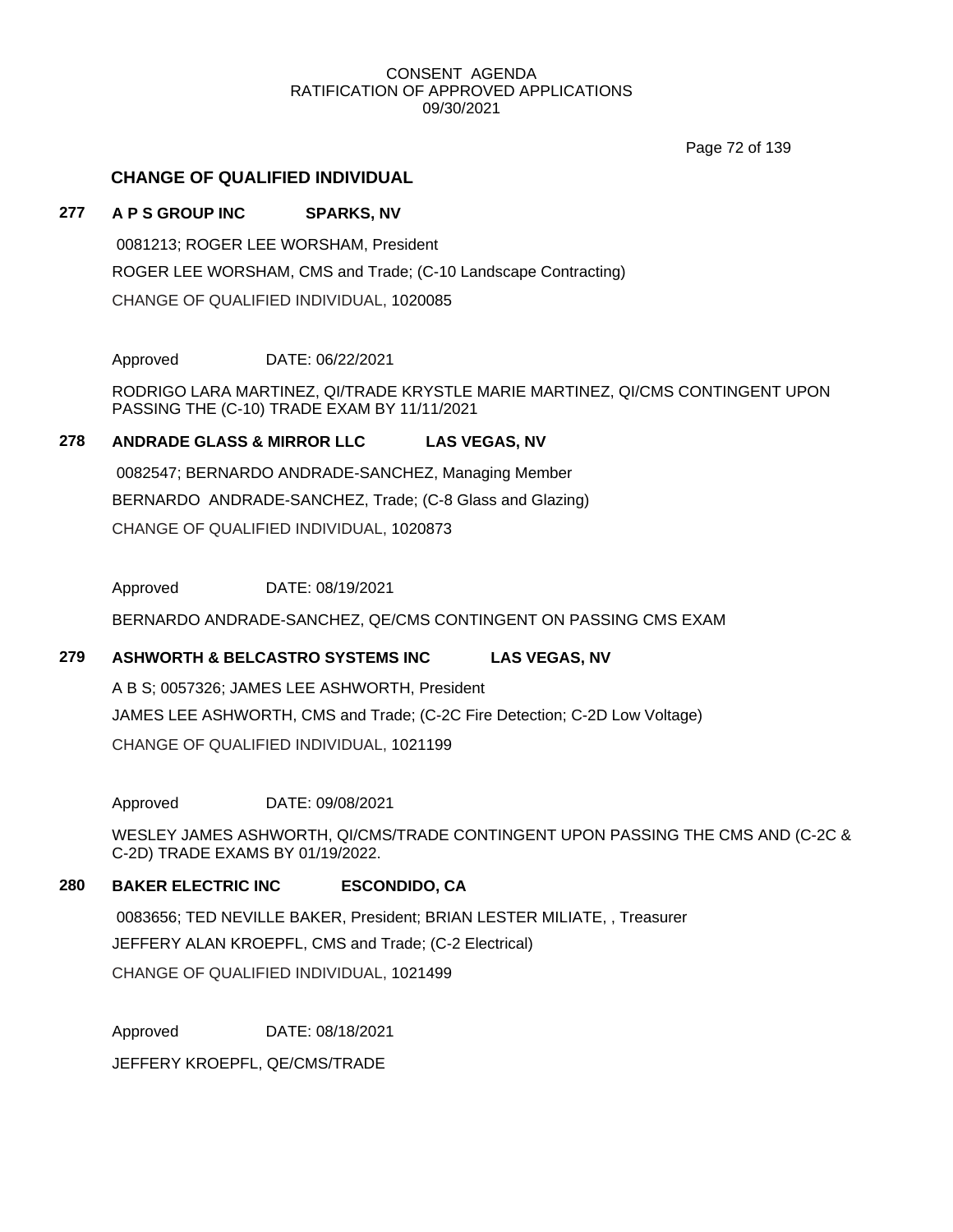Page 73 of 139

# **281 COMMERCIAL CUSTOM SEATING & UPHOLSTERY INC GARDEN GROVE, CA**

0078804; ROBERT GENE FRANCIS, President; LYNN DO, Secretary

; (C-3B Finish Carpentry)

CHANGE OF QUALIFIED INDIVIDUAL, 1021314

Approved DATE: 09/15/2021

JASON HOOD, QE/CMS/TRADE CONTINGENT ON PASSING CMS/TRADE EXAMS

#### **282 DACON CORPORATION DEER PARK, TX**

0086906; RHETT E JACKSON, , President; CLAUDIA GUZMAN SANTOS, Secretary; ROBIN DAVID ROETTGERS, , Treasurer; GERALD ALBERT DUCEY, JR, Director

ROBIN DAVID ROETTGERS, , CMS and Trade; CHARLES MORGAN JARRELL, II, CMS and Trade; (C-2 Electrical)

CHANGE OF QUALIFIED INDIVIDUAL, 1021140

Approved DATE: 08/06/2021

CHARLES MORGAN JARRELL, II, QI/CMS/TRADE

### **283 DESIGN GROUP FACILITY SOLUTIONS INC CONCORD, NH**

0081652; JOSEPH DAVID WILHELM, President; GREGORY LORAN COONROD, , Secretary; DAVID CLINTON STAHLMAN, , Treasurer

WILLIAM FRANK LEXOW, , CMS and Trade; (B-2 Residential and Small Commercial)

CHANGE OF QUALIFIED INDIVIDUAL, 1020978

Approved DATE: 08/06/2021

WILLIAM FRANK LEXOW, QI/CMS/TRADE

### **284 FIRSTSERVICE RESIDENTIAL NEVADA LLC LAS VEGAS, NV**

COMMUNITY ACCESS SYSTEMS; 0079093; ROBERT WILLIAM CARDOZA, Manager; RICHARD JOSEPH CASTALDO, Manager; STEVEN FRED PARKER, Manager

METRIUS ALVERNOS FAIR, CMS and Trade; (C-14C Ornamental Metal)

CHANGE OF QUALIFIED INDIVIDUAL, 1021130

Approved DATE: 08/11/2021

STEVEN ZOINE, QE/CMS/TRADE CONTINGENT ON PASSING CMS EXAM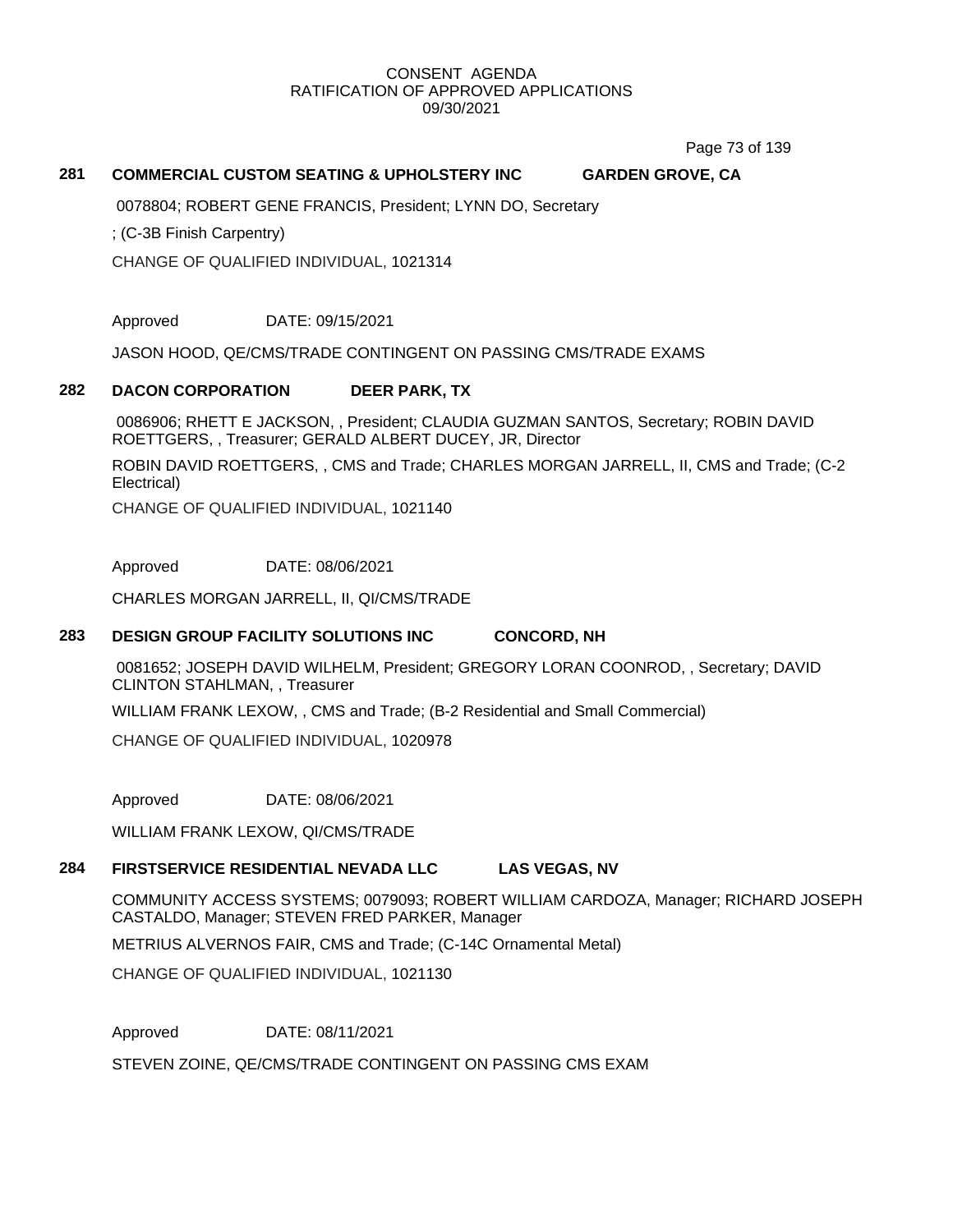Page 74 of 139

### **285 FIRSTSERVICE RESIDENTIAL NEVADA LLC LAS VEGAS, NV**

COMMUNITY ACCESS SYSTEMS; 0079092; ROBERT WILLIAM CARDOZA, Manager; RICHARD JOSEPH CASTALDO, Manager; STEVEN FRED PARKER, Manager

METRIUS ALVERNOS FAIR, CMS; (C-2D Low Voltage)

CHANGE OF QUALIFIED INDIVIDUAL, 1021131

Approved DATE: 08/11/2021

STEVEN ZOINE, QE/CMS/TRADE CONTINGENT ON PASSING CMS/TRADE EXAMS

### **286 G R A Z A K CORPORATION (THE) PHOENIX, AZ**

0072983; GARRY LENN BEER, President; RHONDA DAWN BEER, Vice President GARRY LENN BEER, CMS and Trade; (C-21 Refrigeration and Air Conditioning) CHANGE OF QUALIFIED INDIVIDUAL, 1021225

Approved DATE: 08/09/2021

GARRY LENN BEER, PRESIDENT, QI/CMS/TRADE

# **287 HENDERSON FLOOR COVERINGS INC LAS VEGAS, NV**

CLOUD CARPET ONE FLOOR & HOME; 0036222; ROY LAWSON SHELTON, President; GAYLE KATHLEEN SHELTON, President; GRANT ALLEN SELLE, Secretary MARSHALL JOSEPH BLODGETT, CMS and Trade; GAYLE KATHLEEN SHELTON, CMS; (C-20 Tiling)

CHANGE OF QUALIFIED INDIVIDUAL, 1021643

Approved DATE: 08/27/2021

MARSHALL BLODGETT, QE/CMS/TRADE

# **288 HENDERSON FLOOR COVERINGS INC LAS VEGAS, NV**

CLOUD CARPET ONE FLOOR & HOME; 0036052; ROY LAWSON SHELTON, President; GAYLE KATHLEEN SHELTON, President; GRANT ALLEN SELLE, Secretary

MARSHALL JOSEPH BLODGETT, CMS and Trade; GAYLE KATHLEEN SHELTON, CMS; (C-16A Covering Floors)

CHANGE OF QUALIFIED INDIVIDUAL, 1021644

Approved DATE: 08/27/2021

MARSHALL BLODGETT, QE/CMS/TRADE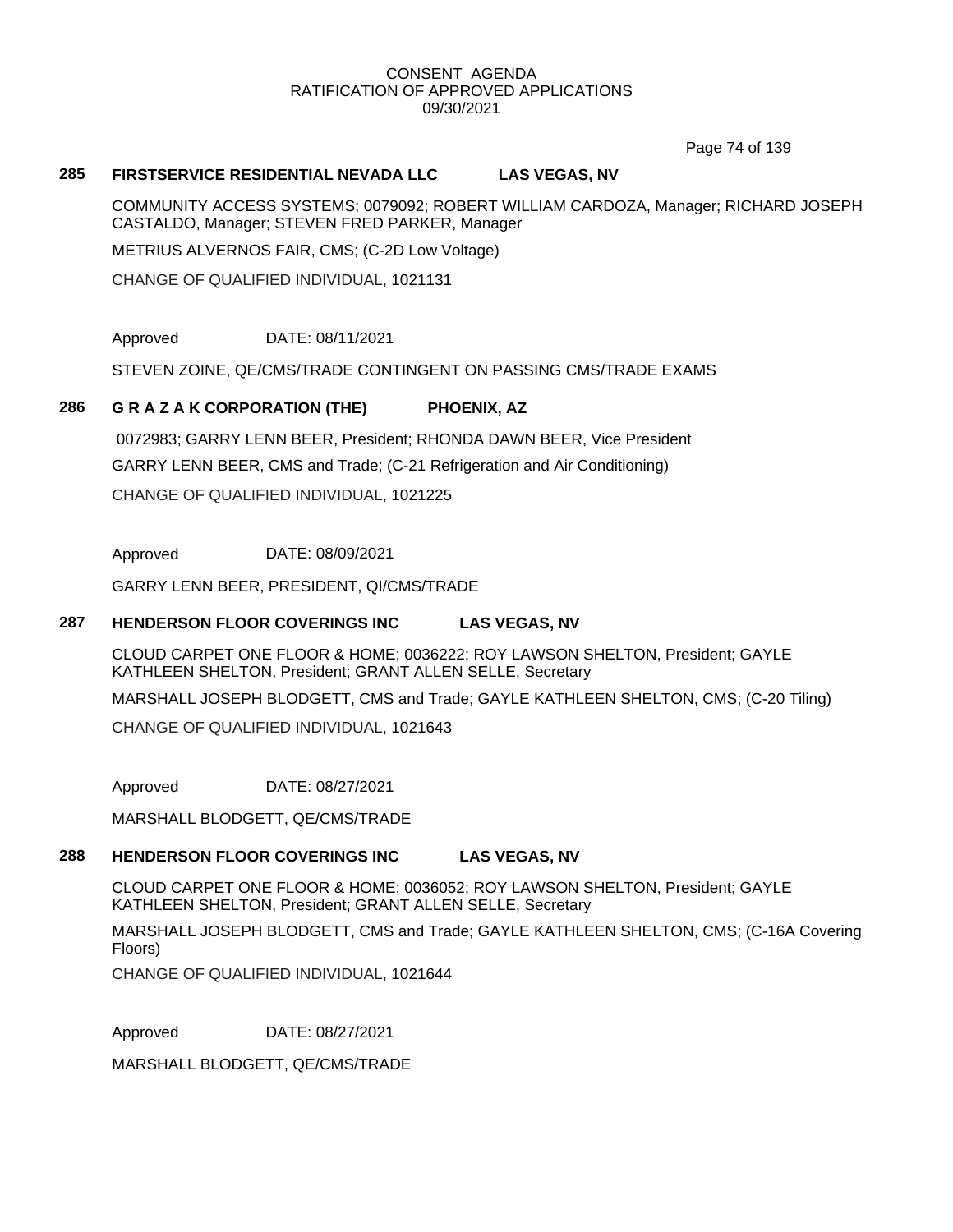Page 75 of 139

# **289 HENDERSON FLOOR COVERINGS INC LAS VEGAS, NV**

0038642; ROY LAWSON SHELTON, President; GAYLE KATHLEEN SHELTON, President; GRANT ALLEN SELLE, Secretary

MARSHALL JOSEPH BLODGETT, CMS and Trade; GAYLE KATHLEEN SHELTON, CMS; (C-19B Marble)

CHANGE OF QUALIFIED INDIVIDUAL, 1021645

Approved DATE: 08/27/2021

MARSHALL BLODGETT, QE/CMS/TRADE

# **290 HYDRO ARCH HENDERSON, NV**

0076006; KEVIN RICHARD ELDER, , President; PAUL LOUIS HUETHER, , Treasurer

; (C-5 Concrete Contracting)

CHANGE OF QUALIFIED INDIVIDUAL, 1021494

Approved DATE: 08/12/2021

MICHAEL MICHELSON, QE/CMS/TRADE CONTINGENT ON PASSING TRADE EXAM

# **291 INTEGRITY PLUS PAINTING AND DRYWALL LLC LAS VEGAS, NV**

0083721; JEFFREY LEWIS NELSON, Managing Member; DEVIN LEE ROMNEY, , Managing Member JEFFREY LEWIS NELSON, CMS and Trade; (C-4 Painting and Decorating) CHANGE OF QUALIFIED INDIVIDUAL, 1021210

Approved DATE: 08/17/2021

DEVIN LEE ROMNEY, QI/CMS/TRADE CONTINGENT UPON PASSING THE (C-4) TRADE EXAM BY 01/19/2022.

# **292 J L W HOLDINGS SERIES I LLC CARSON CITY, NV**

JUSTIN WILSON CONSTRUCTION; 0078017; JUSTIN LEE WILSON, Member

JUSTINE PAIGE WILSON, CMS; JUSTIN LEE WILSON, Trade; (A-12 Excavating, Grading, Trenching and Surfacing; A-13 Wrecking Buildings; A-15 Sewers, Drains and Pipes; A-19 Pipeline and Conduits; A-8 Sealing and Striping of Impermeable Paving Surfaces)

CHANGE OF QUALIFIED INDIVIDUAL, 1022003

Approved DATE: 08/31/2021

JUSTINE PAIGE WILSON, QI/CMS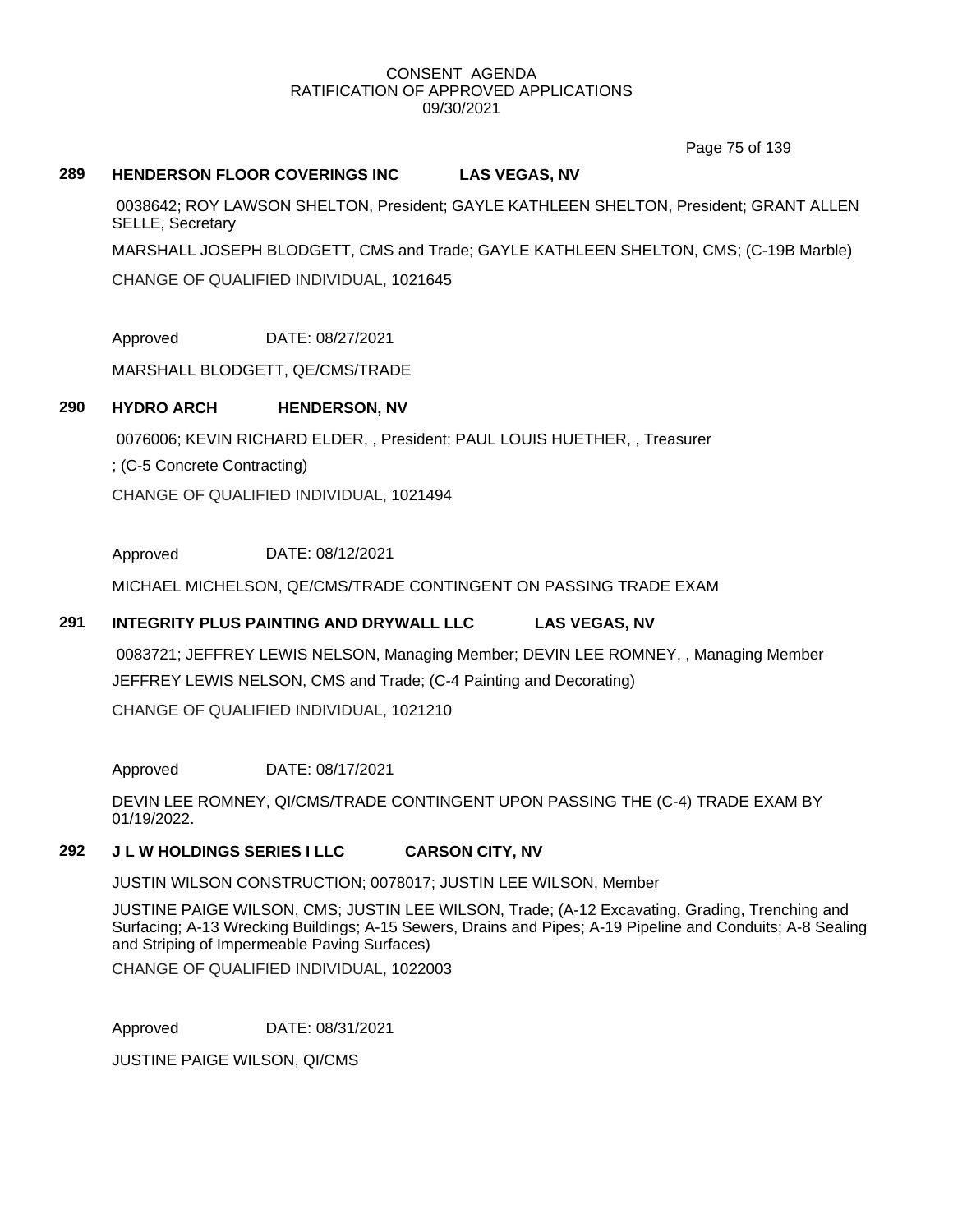Page 76 of 139

# **293 JACOBSEN CONSTRUCTION COMPANY INC SALT LAKE CITY, UT**

0088462; GARY NEIL ELLIS, President; MATTHEW JON RADKE, Vice President; LEVI JAY CLEGG, , Vice President; JONATHAN CURTIS WIGHT, , Vice President; THOMAS EDWARD AUGER, , Chief Financial Officer; DAVID SCOTT DEGRAFFENRIED, , Vice President; MINDY LARSON, , Vice President; STEVEN BOYD NELSON, Vice President

MATTHEW JON RADKE, Trade; (B General Building)

CHANGE OF QUALIFIED INDIVIDUAL, 1022052

Approved DATE: 09/08/2021

MATTHEW RADKE, QE/CMS CONTINGENT ON PASSING CMS EXAM

# **294 JOHN ANDERSON CONSTRUCTION INC RENO, NV**

0035090; JOHN JOSEPH ANDERSON, President; MARY ELIZABETH ANDERSON, Treasurer

JOHN JOSEPH ANDERSON, CMS and Trade; TERRENCE LEE REINHART, CMS; (B-2 Residential and Small Commercial)

CHANGE OF QUALIFIED INDIVIDUAL, 1021297

Approved DATE: 08/24/2021

NICOLAS EDWARD CHRISTENSEN, QI/CMS/TRADE CONTINGENT UPON PASSING THE CMS AND (B-2) TRADE EXAMS BY 01/23/2022.

# **295 JOYA CORPORATION HENDERSON, NV**

KINGLY SERVICES; 0088397; JOSE ALFREDO YANEZ MARTINEZ, , President; JOSE ALFREDO YANEZ SALAS, , Director

JOSE ALFREDO YANEZ SALAS, , CMS and Trade; (C-21B Air Conditioning)

CHANGE OF QUALIFIED INDIVIDUAL, 1021390

Approved DATE: 08/30/2021

JOSE ALFREDO YANEZ MARTINEZ, PRESIDENT/TREASURER, QI/TRADE CONTINGENT UPON PASSING THE (C-21B) TRADE EXAM BY 01/29/2022.

#### **296 L A NEVADA INC LAS VEGAS, NV**

G & G SYSTEMS; 0046072; ROBERT JOSEPH LISOWSKI, President; PATRICK ROBERT ARMOUR, Secretary/Treasurer

ROBERT JOSEPH LISOWSKI, CMS and Trade; MATTHEW ROBERT LISOWSKI, CMS and Trade; (C-2 Electrical)

CHANGE OF QUALIFIED INDIVIDUAL, 1021201

Approved DATE: 08/24/2021

JENAYA COLLEEN LISOWSKI, QI/CMS CONTINGENT UPON PASSING THE CMS EXAM BY 01/19/2022.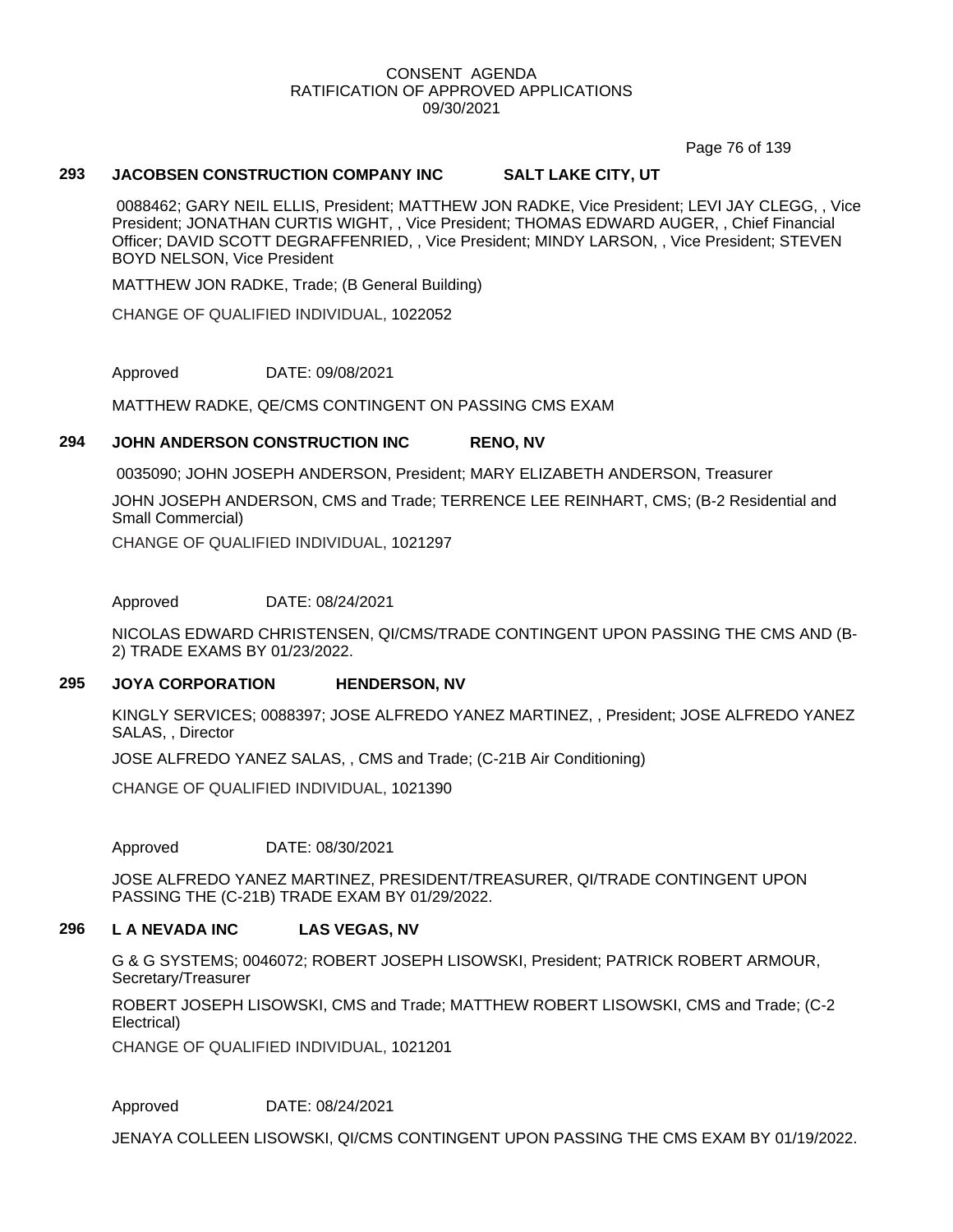Page 77 of 139

# **297 L V RESTORATION & PLUMBING INC LAS VEGAS, NV**

0074159; JOSEPH PAUL DILEO, President; DONALD JAMES FAGAN, Vice President DONALD JAMES FAGAN, CMS and Trade; (B-2 Residential and Small Commercial) CHANGE OF QUALIFIED INDIVIDUAL, 1020835

Approved DATE: 08/17/2021

DONALD FAGAN, QE/CMS/TRADE

# **298 M K HOUSE CONSULTING INC LAS VEGAS, NV**

0071558; KATHRYN ALINE HOUSE, President STEPHEN NICHOLAS PELLINO, , CMS and Trade; (B-2 Residential and Small Commercial) CHANGE OF QUALIFIED INDIVIDUAL, 1021552

Approved DATE: 08/20/2021

STEPHEN PELLINO, QE/CMS/TRADE CONTINGENT ON PASSING CMS/TRADE EXAMS LICENSEE REQUESTING TO CHANGE TRADE FROM A FULL B TO A B2

# **299 M K HOUSE CONSULTING INC LAS VEGAS, NV**

0076423; KATHRYN ALINE HOUSE, President LUCIANO ROMAN CODARINI, CMS and Trade; (C-21B Air Conditioning) CHANGE OF QUALIFIED INDIVIDUAL, 1021808

Approved DATE: 09/08/2021

LUCIANO CODARINI, QE, CMS/TRADE

# **300 MEEDER EQUIPMENT COMPANY RANCHO CUCAMONGA, CA**

0065435; JEFFREY DALE VERTZ, President; ANGREST MAURICE HARRIS, Vice President

JOHN HOWARD COGDILL, , CMS and Trade; (A-22 Unclassified A22 IS DESIGNATED FOR LIQUIFIED PETROLEUM AND STANDBY PLANTS ONLY) CHANGE OF QUALIFIED INDIVIDUAL, 1021397

Approved DATE: 08/27/2021

JOHN HOWARD COGDILL, QI/CMS/TRADE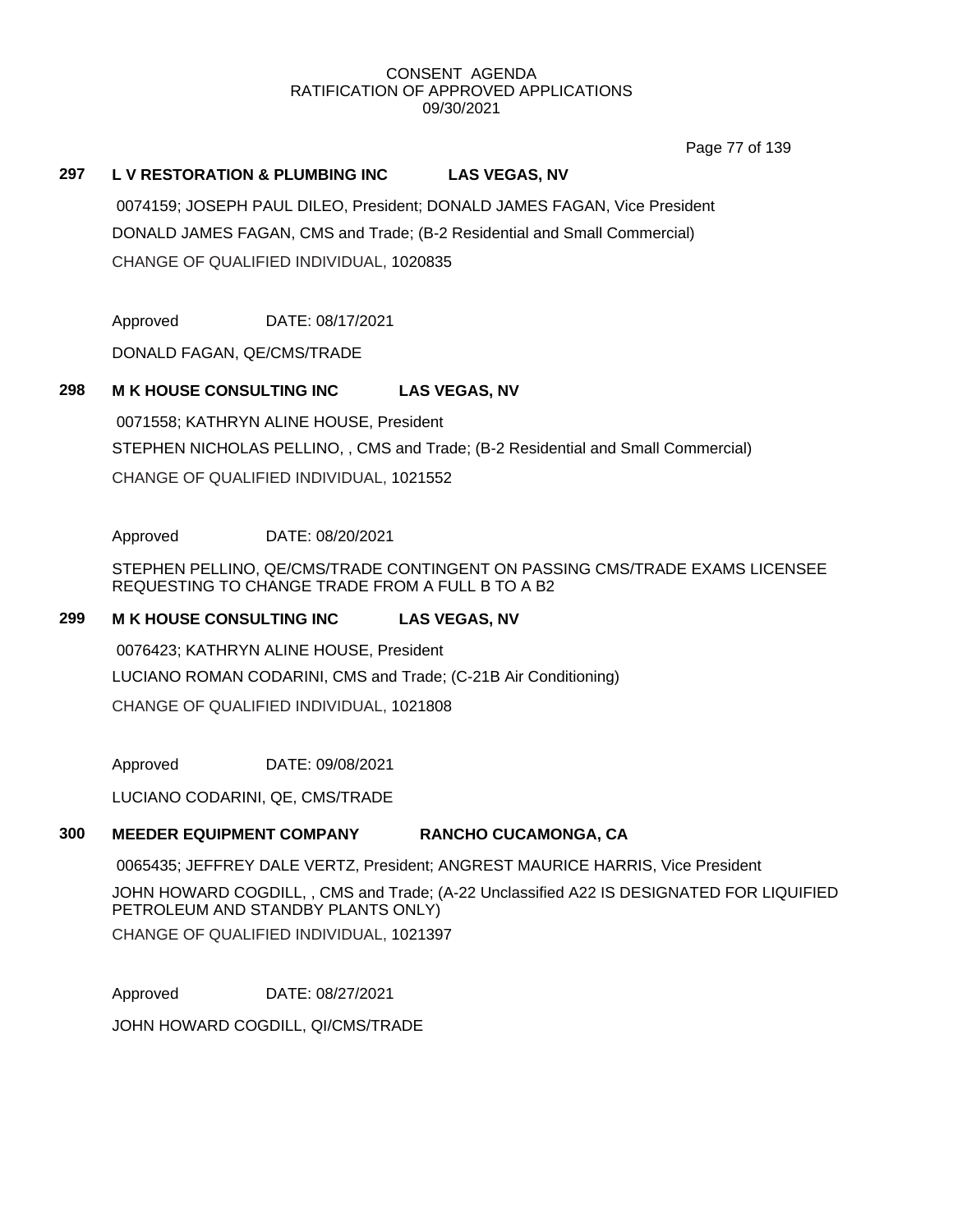Page 78 of 139

### **301 MONTIS CONSTRUCTION LLC CARSON CITY, NV**

0087682; CHRISTOPHER ALAN BACON, Manager; DEVANG MAHESH DESAI, Manager; SRIKANT REGANTI, Manager

CHRISTOPHER ALAN BACON, CMS; GREGORY JOHN TRUJILLO, , Trade; (B General Building)

CHANGE OF QUALIFIED INDIVIDUAL, 1021752

Approved DATE: 09/15/2021

GREGORY JOHN TRUJILLO, QI/TRADE

# **302 NORESCO LLC WESTBOROUGH, MA**

0067100; NORESCO HOLDINGS , Managing Member; NEIL PETCHERS, President; THERESA ANN MACKINNON, Secretary; GERARD HUGH REILLEY, Vice President; WADE MATTHEW CARLETON, Vice President; ANDREW GORDON OSLER, Manager; DAVID GOTTLOB MANNHERZ, Vice President; RANDALL REED CLARK, Vice President; PABLO MITCHELL HERNANDEZ, Vice President; WILLIAM ZOLLIE FOSTER, Vice President; PAUL FREDERICK PIMENTEL, Vice President; MICHAEL SEAN BECCARIA, Vice President; BRITTA INGE MACINTOSH, Vice President

MICHAEL JEROME RAIZER, CMS and Trade; RICHARD PAXTON ELLIS, CMS and Trade; (B General Building)

CHANGE OF QUALIFIED INDIVIDUAL, 1021383

Approved DATE: 09/14/2021

MICHAEL JEROME RAIZER, QI/CMS/TRADE

# **303 ORMAT NEVADA INC RENO, NV**

0057947; CONNIE STECHMAN, Assistant Secretary

THOMAS ANDREW BUCHANAN, CMS and Trade; (A General Engineering)

CHANGE OF QUALIFIED INDIVIDUAL, 1021389

Approved DATE: 08/16/2021

IMRI HACOHEN, QI/CMS/TRADE CONTINGENT UPON PASSING THE CMS AND (A) TRADE EXAMS BY 1/29/2022.

# **304 PLUMB CRAZY SOLUTIONS LLC LAS VEGAS, NV**

0086612; OSCAR ORLANDO RODRIGUEZ, Manager OSCAR ORLANDO RODRIGUEZ, CMS; (C-1 Plumbing and Heating) CHANGE OF QUALIFIED INDIVIDUAL, 1022093

Approved DATE: 09/15/2021 OSCAR RODRIGUEZ, QE/TRADE CONTINGENT ON PASSING TRADE EXAM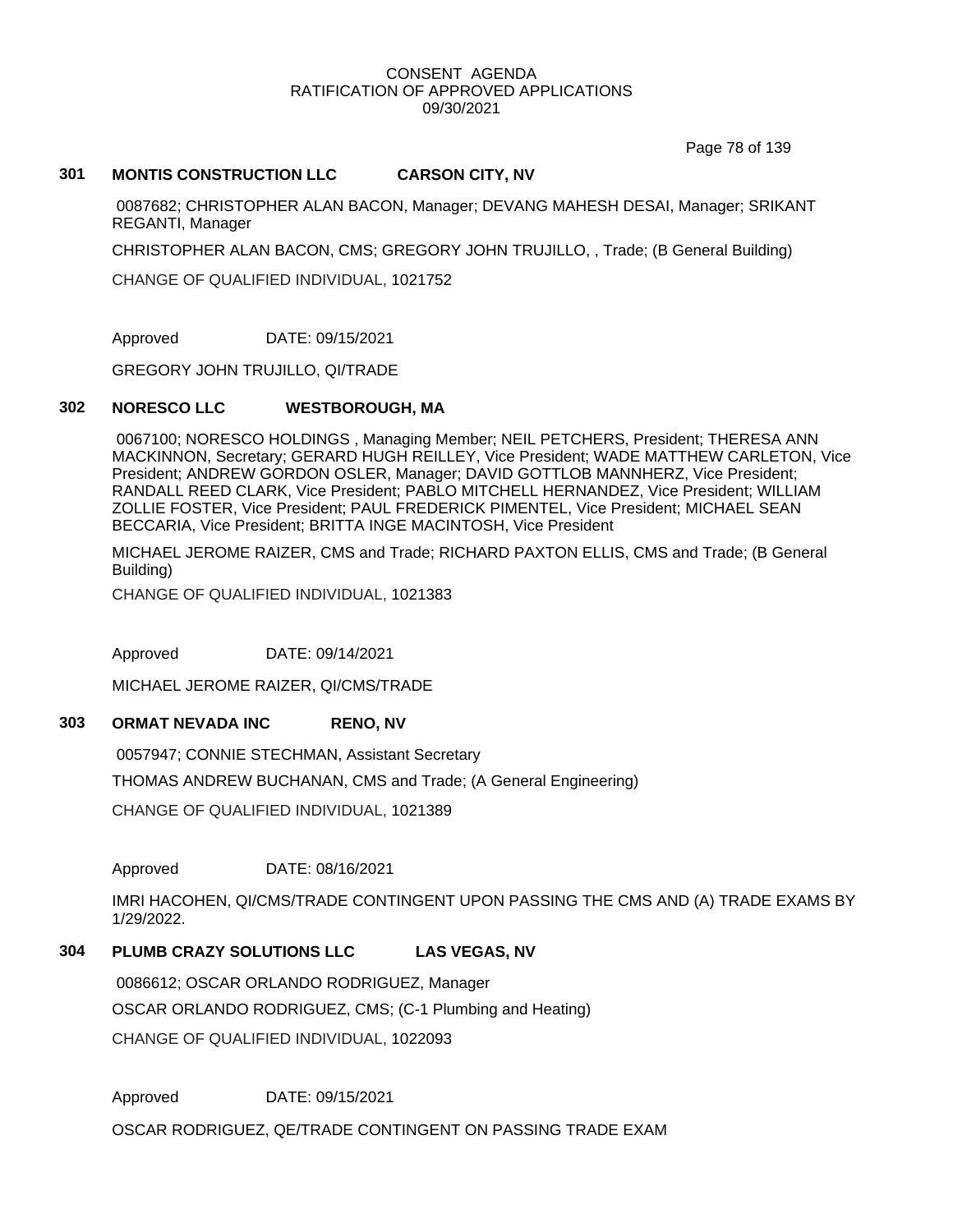Page 79 of 139

# **305 Q & D CONSTRUCTION LLC SPARKS, NV**

0008197A; CHRISTOPHER ANTHONY DIANDA, Manager

LANCE KENNETH SEMENKO, CMS and Trade; CHRISTOPHER ANTHONY DIANDA, CMS and Trade; LAMONTE MICHAEL FORGAYS, CMS and Trade; (B General Building)

CHANGE OF QUALIFIED INDIVIDUAL, 1021459

Approved DATE: 08/19/2021

LANCE KENNETH SEMENKO, QI/CMS/TRADE

# **306 RUITER CONSTRUCTION LLC LAS VEGAS, NV**

0031308A; ELAINE MARIE RUITER, Managing Member; CHARLES WALTER RUITER, III, Manager CHARLES WALTER RUITER, III, CMS and Trade; (B-2 Residential and Small Commercial) CHANGE OF QUALIFIED INDIVIDUAL, 1021331

# Approved DATE: 08/30/2021

WILLIAM DANIEL CLEARLY, JR., QI/CMS CONTINGENT UPON PASSING THE CMS EXAM BY 01/26/2022.

#### **307 SERVCO INC LAS VEGAS, NV**

MAX PLUMBING AND AIR CONDITIONING; 0086985; ROBERT STEVEN MCNABB, President; ROBERT KENNETH MCNABB, Director

ROBERT STEVEN MCNABB, CMS; (C-21B Air Conditioning)

CHANGE OF QUALIFIED INDIVIDUAL, 1021443

# Approved DATE: 08/30/2021

BRUCE WAYNE MITCHELL, QI/TRADE CONTINGENT UPON PASSING THE (C-21B) TRADE EXAM BY 02/17/2022.

# **308 SIERRA NEVADA PLUMBING MINDEN, NV**

0051727; JACQUELINE BASAGOITIA, , Owner ROBERT DEAN COMPTON, CMS and Trade; (C-1D Plumbing) CHANGE OF QUALIFIED INDIVIDUAL, 1020231

Approved DATE: 09/08/2021

JACQUELINE BASAGOITIA, OWNER, QI/CMS CONTINGENT UPON PASSING THE CMS EXAM BY 11/20/2021.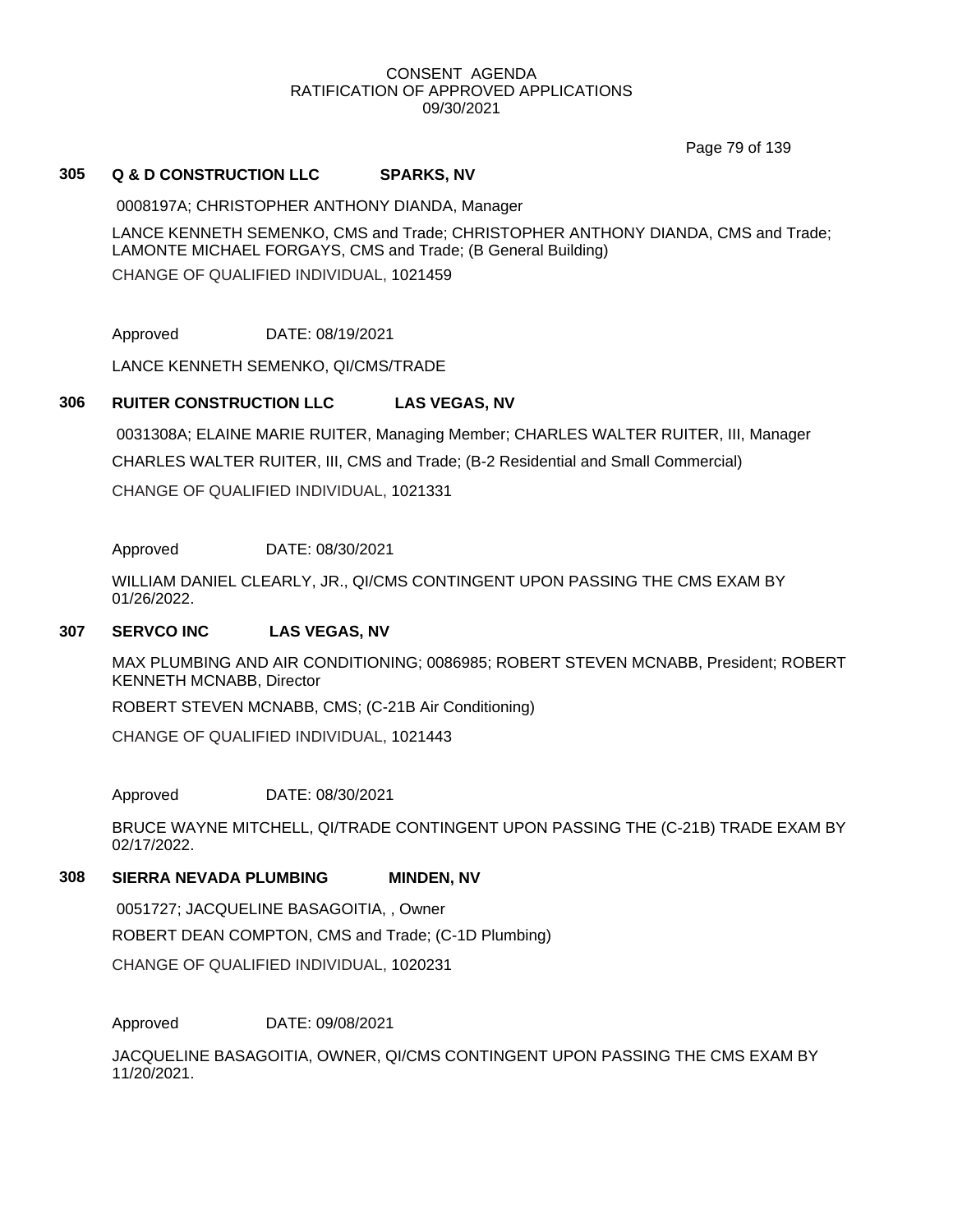Page 80 of 139

# **309 SIERRA NEVADA PLUMBING MINDEN, NV**

0051727; JACQUELINE BASAGOITIA, , Owner ROBERT DEAN COMPTON, CMS and Trade; (C-1D Plumbing) CHANGE OF QUALIFIED INDIVIDUAL, 1020357

Denied DATE: 08/17/2021

FAILURE TO DEMONSTRATE GOOD CHARACTER BASED ON NRS 624.265 CRIMINAL HISTORY

# **310 TENAYA SERVICES LLC LAS VEGAS, NV**

0078690; KENNETH GERARD LESSARD, Managing Member KENNETH GERARD LESSARD, CMS and Trade; HENRY LLAMAS CADIZ, , Trade; (B General Building) CHANGE OF QUALIFIED INDIVIDUAL, 1021295

Approved DATE: 09/08/2021

CARL DUSTAN WILE, QI/TRADE CONTINGENT UPON PASSING THE (B) TRADE EXAM BY 01/23/2022.

# **311 THE ORIGINAL ROOFING COMPANY LLC LAS VEGAS, NV**

0056078; THE ROOFING CO BUYER LLC , Managing Member; GUY RICHARD BENNALLACK, Chief Executive Officer; MICHAEL WILLIAM CODDINGTON, , Other

GUY RICHARD BENNALLACK, CMS and Trade; MICHAEL WILLIAM CODDINGTON, , CMS; (C-15 Roofing and Siding)

CHANGE OF QUALIFIED INDIVIDUAL, 1021550

Approved DATE: 08/17/2021

MICHAEL WILLIAM CODDINGTON, QI/CMS/TRADE CONTINGENT UPON PASSING THE (C-15) TRADE EXAM BY 02/06/2022.

# **312 TRICOR CONSTRUCTION LLC Reno, NV**

TRICOR USA; 0080979; SHANE KELLY DYER, Other; WENDELL ELZO QUINTON, Manager; ELIZABETH JANE BARLOW-GUPTA, , Managing Member

; (B-2 Residential and Small Commercial)

CHANGE OF QUALIFIED INDIVIDUAL, 1021805

Tabled DATE: 08/30/2021

RESOLUTION OF OPEN COMPLAINTS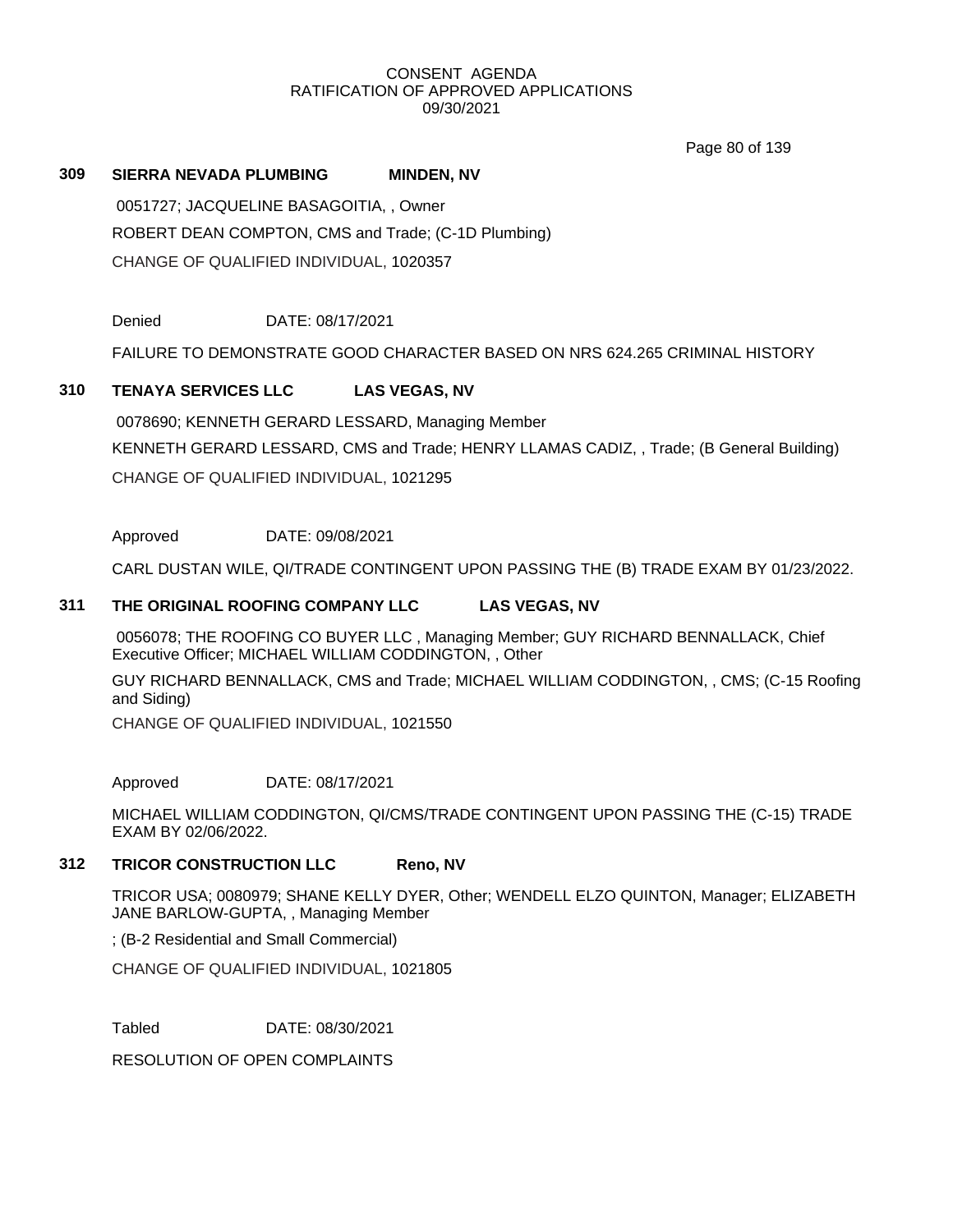Page 81 of 139

# **CONVERSION OF ENTITY**

# **313 EMERALD ACQUISITONS LLC WESTMINSTER, CA**

0067160, 0073150, , Member; TERRENCE DALE SMITH, , Other

MICHAEL THOMAS CLARKE, CMS and Trade; MICHAEL THOMAS CLARKE, CMS and Trade

CONVERSION OF ENTITY, 1021420

Approved DATE: 09/14/2021

CONVERSION OF EMERALD ACQUISITION INC DBA EMERALD PAVING COMPANY TO EMERALD ACQUISITION LLC

# **314 HARRISON WALKER AND HARPER LLC PARIS, TX**

0086753, HARRISON WALKER & HARPER 1887 BUILDERS & ENGINEERS LLC , Member; HOLLAND ROBERT HARPER, , Manager; WOODROW WILSON HARPER, , Manager; COURTNEY LYNN EUDY, , Manager

HOLLAND ROBERT HARPER, , CMS and Trade

CONVERSION OF ENTITY, 1021460

Approved DATE: 09/09/2021

CONVERSION OF HARRISON WALKER AND HARPER LP TO HARRISON WALKER AND HARPER LLC, CONTINGENT UPON \$50,000 BOND

#### **315 MILGARD MANUFACTURING LLC TACOMA, WA**

0034172, PETER DESOTO, , Manager; MICHAEL JOSEPH DESOTO, , Manager; MATTHEW GRADY DESOTO, , Manager

DAVID DANIEL TATE, , CMS and Trade

CONVERSION OF ENTITY, 1020799

Approved DATE: 08/31/2021

CONVERSION OF ENTITY FOR MILGARD MANUFACTURING INC TO MILGARD MANUFACTURING LLC, CONTINGENT UPON RECEIPT OF INDEMNIFICATION RESOLUTION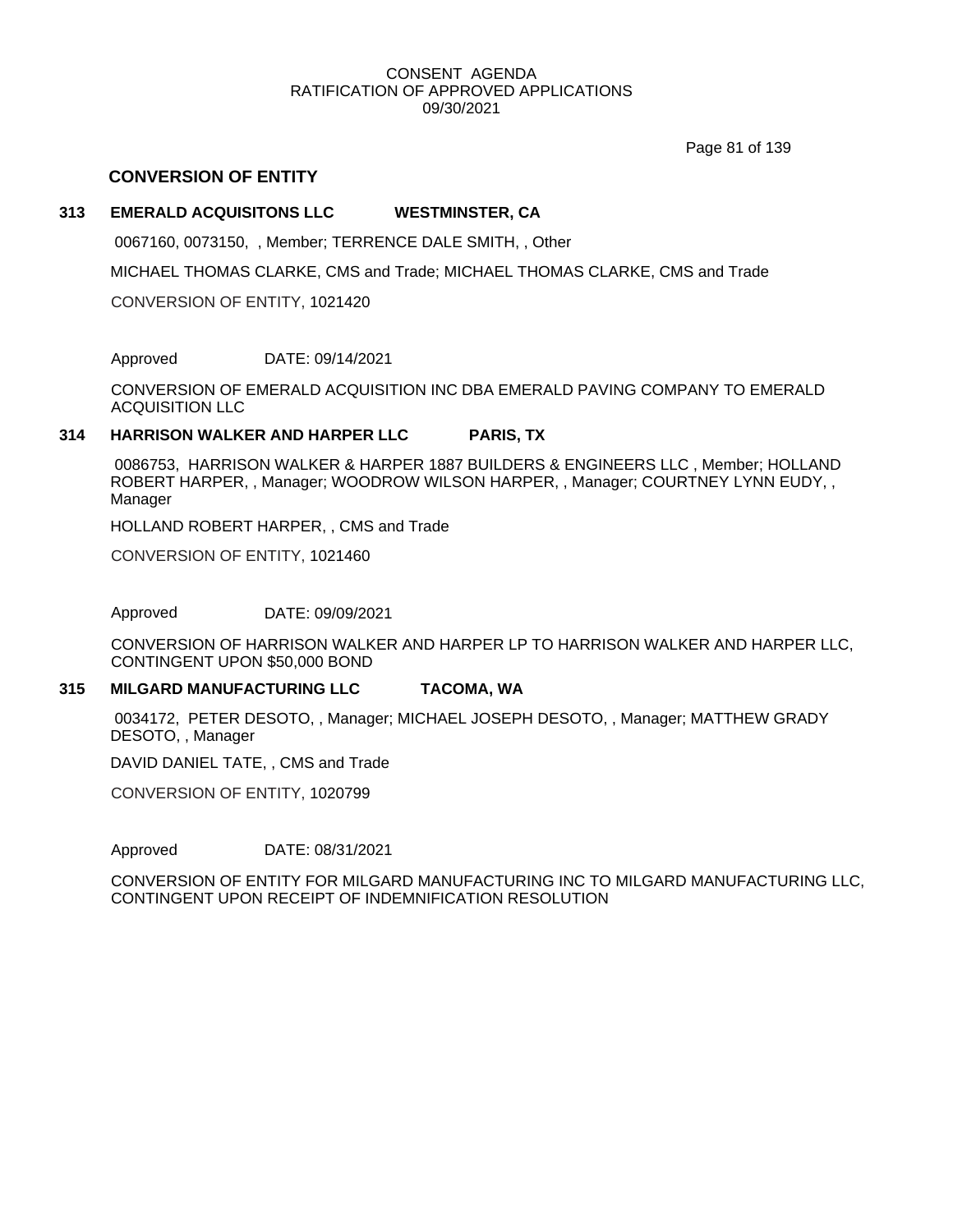Page 82 of 139

# **EXTENSION OF TIME TO REPLACE QUALIFIED INDIVIDUAL**

### **316 BAKER ELECTRIC INC ESCONDIDO, CA**

0083656; TED NEVILLE BAKER, President; BRIAN LESTER MILIATE, , Treasurer JEFFERY ALAN KROEPFL, CMS and Trade(C-2 Electrical) EXTENSION OF TIME TO REPLACE QUALIFIED INDIVIDUAL, 1021606

Approved DATE: 08/10/2021

30 DAY EXTENSION TO REPLACE QUALIFIER UNTIL SEPTEMBER 5, 2021

# **317 DISCOUNT AIR CONDITIONING & HEATING INC LAS VEGAS, NV**

0042309; EARL GARNET SHAW, III, President; KARI GRACE DEZELL, Secretary

(C-21 Refrigeration and Air Conditioning)

EXTENSION OF TIME TO REPLACE QUALIFIED INDIVIDUAL, 1022123

Denied DATE: 09/09/2021

### **318 HENDERSON FLOOR COVERINGS INC LAS VEGAS, NV**

CLOUD CARPET ONE FLOOR & HOME; 0036223; ROY LAWSON SHELTON, President; GAYLE KATHLEEN SHELTON, President; GRANT ALLEN SELLE, Secretary

GAYLE KATHLEEN SHELTON, CMS(C-3B Finish Carpentry)

EXTENSION OF TIME TO REPLACE QUALIFIED INDIVIDUAL, 1021711

Approved DATE: 08/16/2021

30 DAY EXTENSION TO REPLACE QUALIFIER UNTIL SEPTEMBER 28, 2021

# **319 HENDERSON FLOOR COVERINGS INC LAS VEGAS, NV**

CLOUD CARPET ONE FLOOR & HOME; 0036052; ROY LAWSON SHELTON, President; GAYLE KATHLEEN SHELTON, President; GRANT ALLEN SELLE, Secretary

MARSHALL JOSEPH BLODGETT, CMS and Trade; GAYLE KATHLEEN SHELTON, CMS(C-16A Covering Floors)

EXTENSION OF TIME TO REPLACE QUALIFIED INDIVIDUAL, 1021712

Approved DATE: 08/16/2021

30 DAY EXTENSION TO REPLACE QUALIFIER UNTIL SEPTEMBER 28, 2021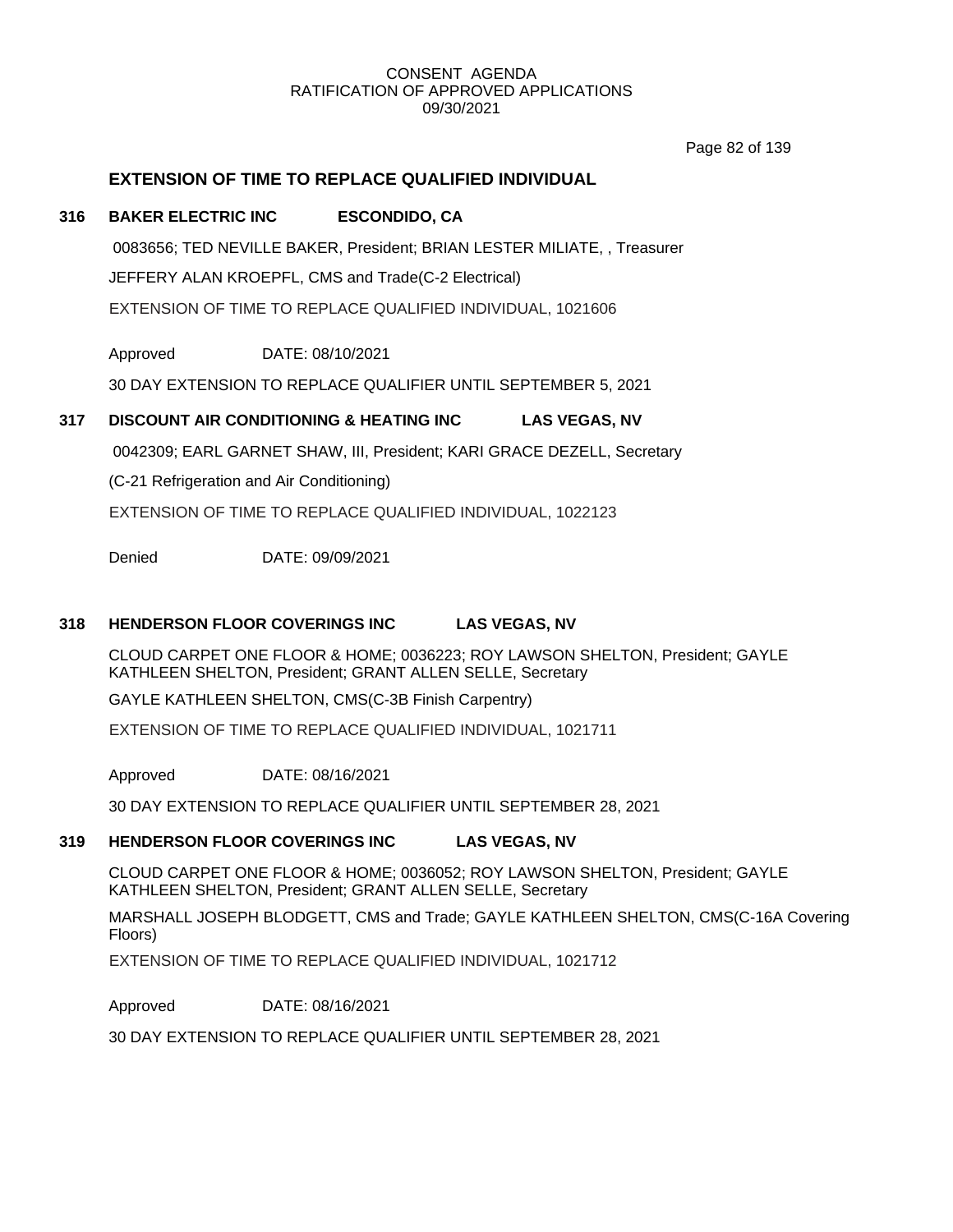Page 83 of 139

# **320 HENDERSON FLOOR COVERINGS INC LAS VEGAS, NV**

0038642; ROY LAWSON SHELTON, President; GAYLE KATHLEEN SHELTON, President; GRANT ALLEN SELLE, Secretary

MARSHALL JOSEPH BLODGETT, CMS and Trade; GAYLE KATHLEEN SHELTON, CMS(C-19B Marble)

EXTENSION OF TIME TO REPLACE QUALIFIED INDIVIDUAL, 1021713

#### Approved DATE: 08/16/2021

30 DAY EXTENSION TO REPLACE QUALIFIER UNTIL SEPTEMBER 28, 2021

#### **321 HENDERSON FLOOR COVERINGS INC LAS VEGAS, NV**

CLOUD CARPET ONE FLOOR & HOME; 0036222; ROY LAWSON SHELTON, President; GAYLE KATHLEEN SHELTON, President; GRANT ALLEN SELLE, Secretary

MARSHALL JOSEPH BLODGETT, CMS and Trade; GAYLE KATHLEEN SHELTON, CMS(C-20 Tiling)

EXTENSION OF TIME TO REPLACE QUALIFIED INDIVIDUAL, 1021714

Approved DATE: 08/16/2021

30 DAY EXTENSION TO REPLACE QUALIFIER UNTIL SEPTEMBER 28, 2021

### **322 J F PAINTING LLC RENO, NV**

0057935; JAMES THOMAS FARLEY, SR, Manager; GREGORY ALAN MUNSON, Manager

(C-4A Painting)

EXTENSION OF TIME TO REPLACE QUALIFIED INDIVIDUAL, 1021943

Approved DATE: 09/08/2021

EXTENSION TO REPLACE QUALIFIER UNTIL 9/27/2021

#### **323 M K HOUSE CONSTRUCTION INC LAS VEGAS, NV**

PROLINE ROOFING; 0077464; KATHRYN ALINE HOUSE, President

(C-15 Roofing and Siding)

EXTENSION OF TIME TO REPLACE QUALIFIED INDIVIDUAL, 1021605

Approved DATE: 08/10/2021

30 DAY EXTENSION TO REPLACE QUALIFIER UNTIL SEPTEMBER 19, 2021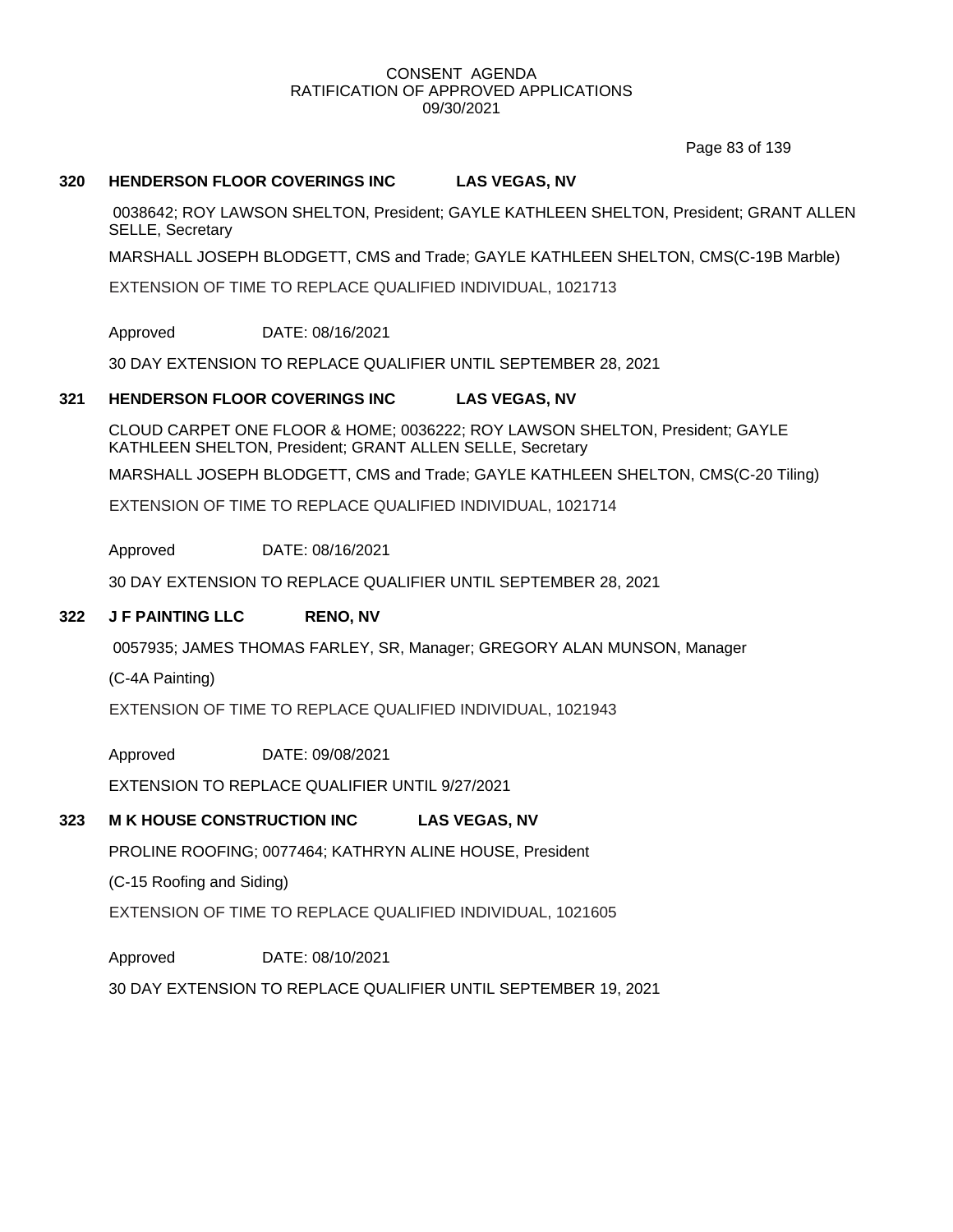Page 84 of 139

# **324 M K HOUSE CONSULTING INC LAS VEGAS, NV**

0071558; KATHRYN ALINE HOUSE, President

STEPHEN NICHOLAS PELLINO, , CMS and Trade(B-2 Residential and Small Commercial)

EXTENSION OF TIME TO REPLACE QUALIFIED INDIVIDUAL, 1021599

Approved DATE: 08/10/2021

30 EXTENSION TO REPLACE QUALIFIER UNTIL SEPTEMBER 19, 2021

# **325 M K HOUSE CONSULTING INC LAS VEGAS, NV**

0075815; KATHRYN ALINE HOUSE, President

(C-18 Masonry)

EXTENSION OF TIME TO REPLACE QUALIFIED INDIVIDUAL, 1021600

Approved DATE: 08/10/2021

30 EXTENSION TO REPLACE QUALIFIER UNTIL SEPTEMBER 19, 2021

# **326 M K HOUSE CONSULTING INC LAS VEGAS, NV**

0075818; KATHRYN ALINE HOUSE, President

(C-4 Painting and Decorating)

EXTENSION OF TIME TO REPLACE QUALIFIED INDIVIDUAL, 1021601

Approved DATE: 08/10/2021

30 EXTENSION TO REPLACE QUALIFIER UNTIL SEPTEMBER 19, 2021

# **327 M K HOUSE CONSULTING INC LAS VEGAS, NV**

0075817; KATHRYN ALINE HOUSE, President

(C-5 Concrete Contracting)

EXTENSION OF TIME TO REPLACE QUALIFIED INDIVIDUAL, 1021602

Approved 30 EXTENSION TO REPLACE QUALIFIER UNTIL SEPTEMBER 19, 2021 DATE: 08/10/2021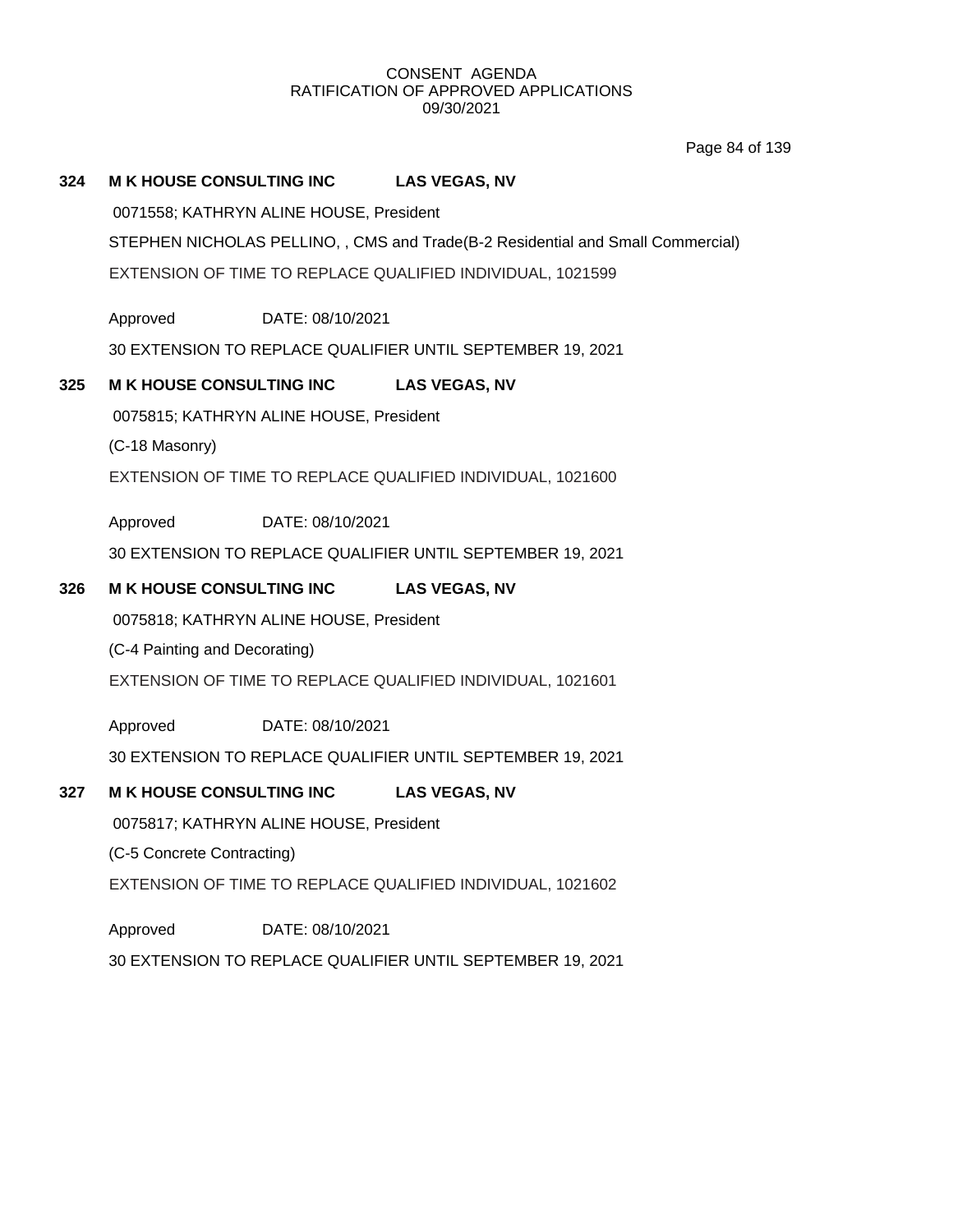Page 85 of 139

# **328 M K HOUSE CONSULTING INC LAS VEGAS, NV**

0076423; KATHRYN ALINE HOUSE, President

LUCIANO ROMAN CODARINI, CMS and Trade(C-21B Air Conditioning)

EXTENSION OF TIME TO REPLACE QUALIFIED INDIVIDUAL, 1021603

Approved DATE: 08/10/2021

30 EXTENSION TO REPLACE QUALIFIER UNTIL SEPTEMBER 19, 2021

# **329 M K HOUSE CONSULTING INC LAS VEGAS, NV** 0076574; KATHRYN ALINE HOUSE, President (C-1D Plumbing 8/20/15 PER LICENSEE CHANGE CLASSIFICATION FROM C1 TO C1D) EXTENSION OF TIME TO REPLACE QUALIFIED INDIVIDUAL, 1021604

Approved 30 EXTENSION TO REPLACE QUALIFIER UNTIL SEPTEMBER 19, 2021 DATE: 08/10/2021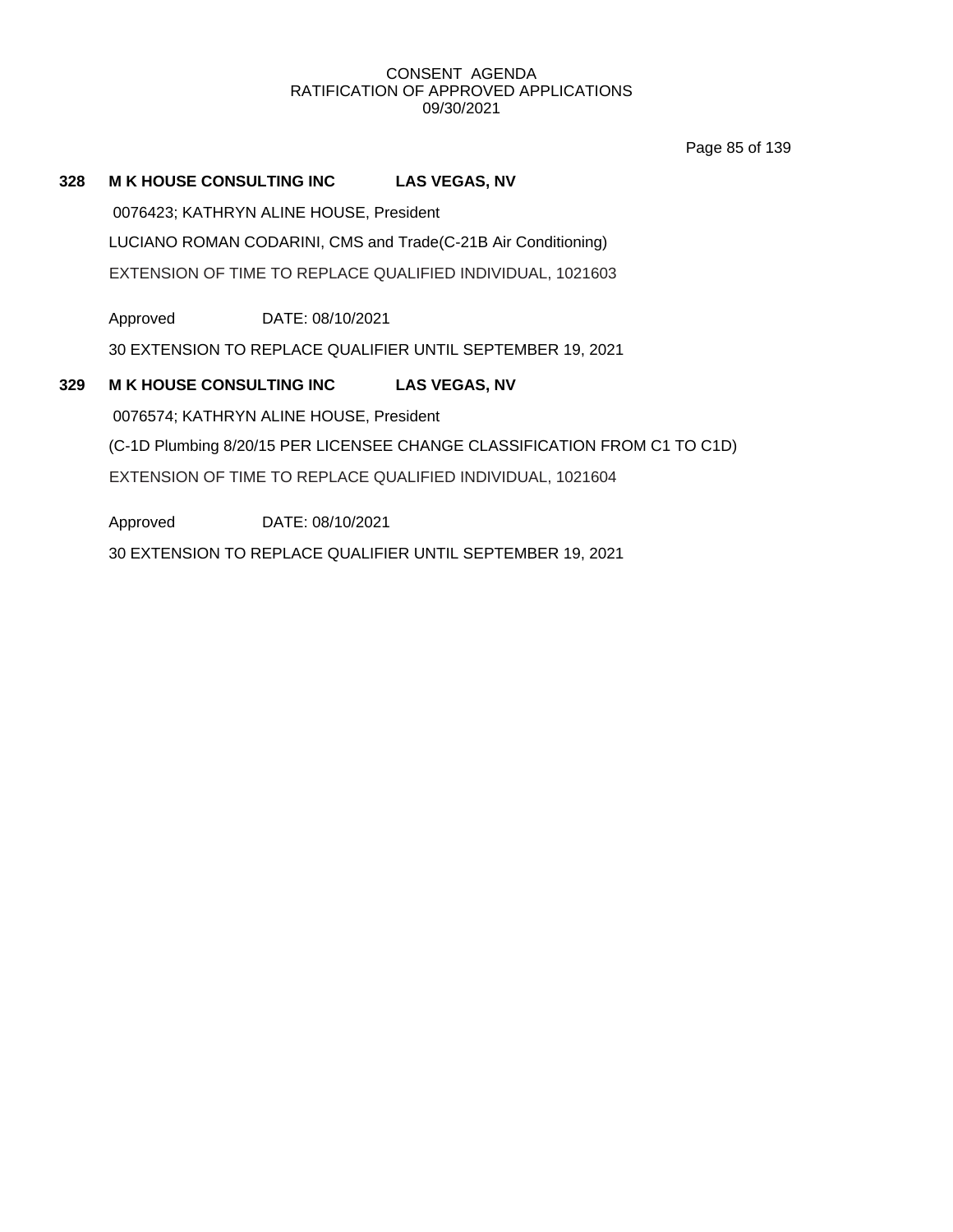Page 86 of 139

# **FINANCIAL STATEMENT REVIEW**

**330 CAPGRO CONSTRUCTION MANAGEMENT LLC ADDISON, TX** 0078452; BRENDAN FRANICH, , Manager; MATTHEW MICHAEL MARSH, , Manager ; (B-2 Residential and Small Commercial)

FINANCIAL REVIEW, 1021020

Tabled DATE: 08/09/2021

FINANCIAL RESPONSIBILITY HEARING

# **331 GAIL WILLEY LANDSCAPING INC RENO, NV**

0063876; JOHN LAWRENCE WILLEY, President JOHN LAWRENCE WILLEY, CMS and Trade FINANCIAL REVIEW, 1021933

Approved DATE: 08/30/2021

# **332 GAIL WILLEY LANDSCAPING INC RENO, NV**

0061520; JOHN LAWRENCE WILLEY, President JOHN LAWRENCE WILLEY, CMS and Trade FINANCIAL REVIEW, 1021934

Approved DATE: 08/30/2021

# **333 GAIL WILLEY LANDSCAPING INC RENO, NV**

0051845B; JOHN LAWRENCE WILLEY, President JOHN LAWRENCE WILLEY, CMS and Trade FINANCIAL REVIEW, 1021935

Approved DATE: 08/30/2021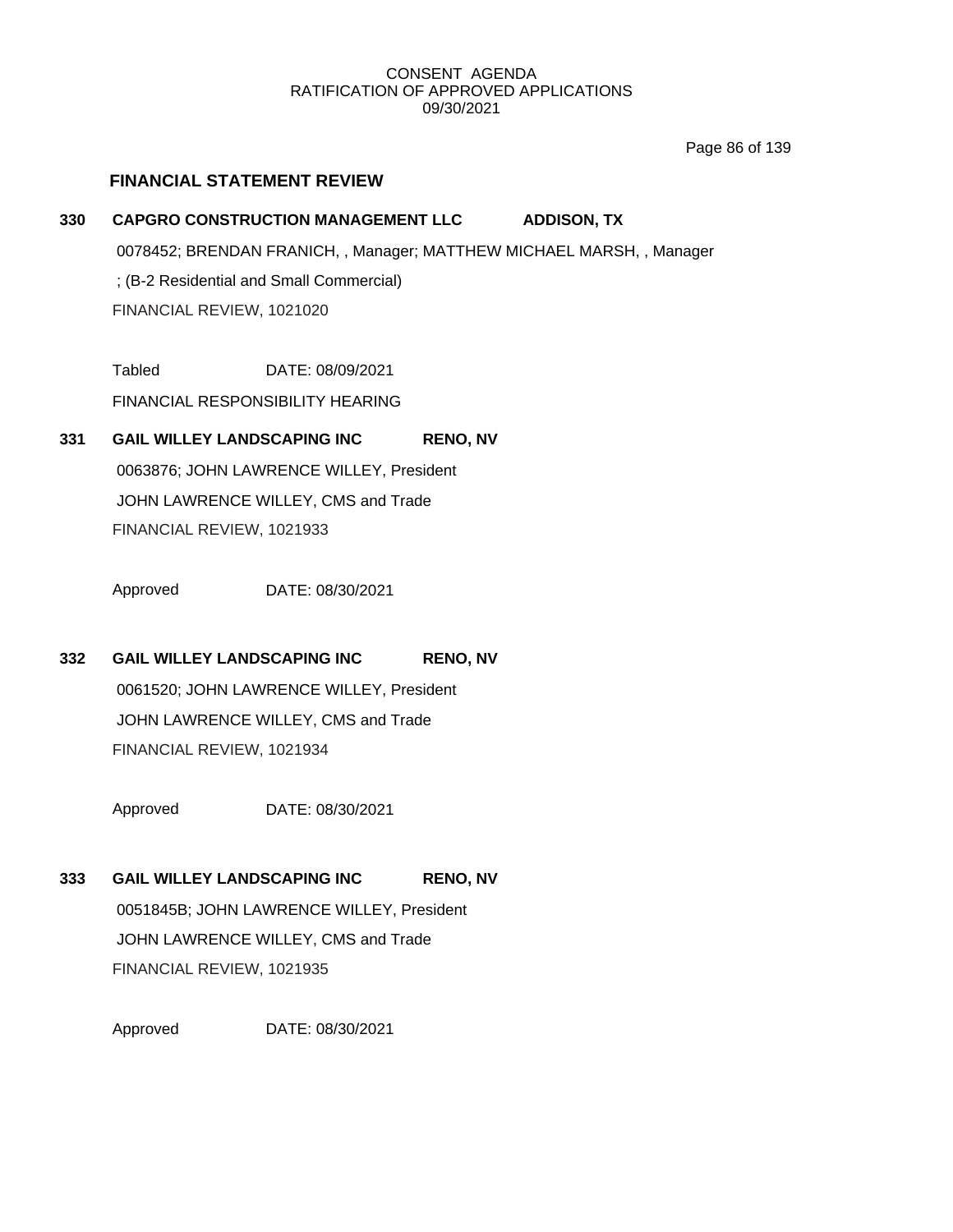Page 87 of 139

# **334 H & M UNLIMITED INC LAS VEGAS, NV**

0071467; HECTOR ENRIQUE MANRIQUE, President; GARY LEE BICKFORD, Vice President HECTOR ENRIQUE MANRIQUE, CMS and Trade FINANCIAL REVIEW, 1017734

Approved DATE: 08/17/2021

# **335 H & M UNLIMITED INC LAS VEGAS, NV**

0072218; HECTOR ENRIQUE MANRIQUE, President; GARY LEE BICKFORD, Vice President GARY LEE BICKFORD, CMS and Trade; HECTOR ENRIQUE MANRIQUE, CMS FINANCIAL REVIEW, 1017735

Approved DATE: 08/17/2021

### **336 H & M UNLIMITED INC LAS VEGAS, NV**

0086432; HECTOR ENRIQUE MANRIQUE, President; GARY LEE BICKFORD, Vice President HECTOR ENRIQUE MANRIQUE, CMS and Trade FINANCIAL REVIEW, 1017736

Approved DATE: 08/17/2021

# **337 KATERRA CONSTRUCTION LLC MENLO PARK, CA**

0082001; KATERRA INC , Managing Member; BRENDAN FRANICH, , Manager THOMAS PATRICK KEILTY, CMS; THOMAS PATRICK KEILTY, Trade FINANCIAL REVIEW, 1020991

Tabled DATE: 08/09/2021 FINANCIAL RESPONSIBILITY HEARING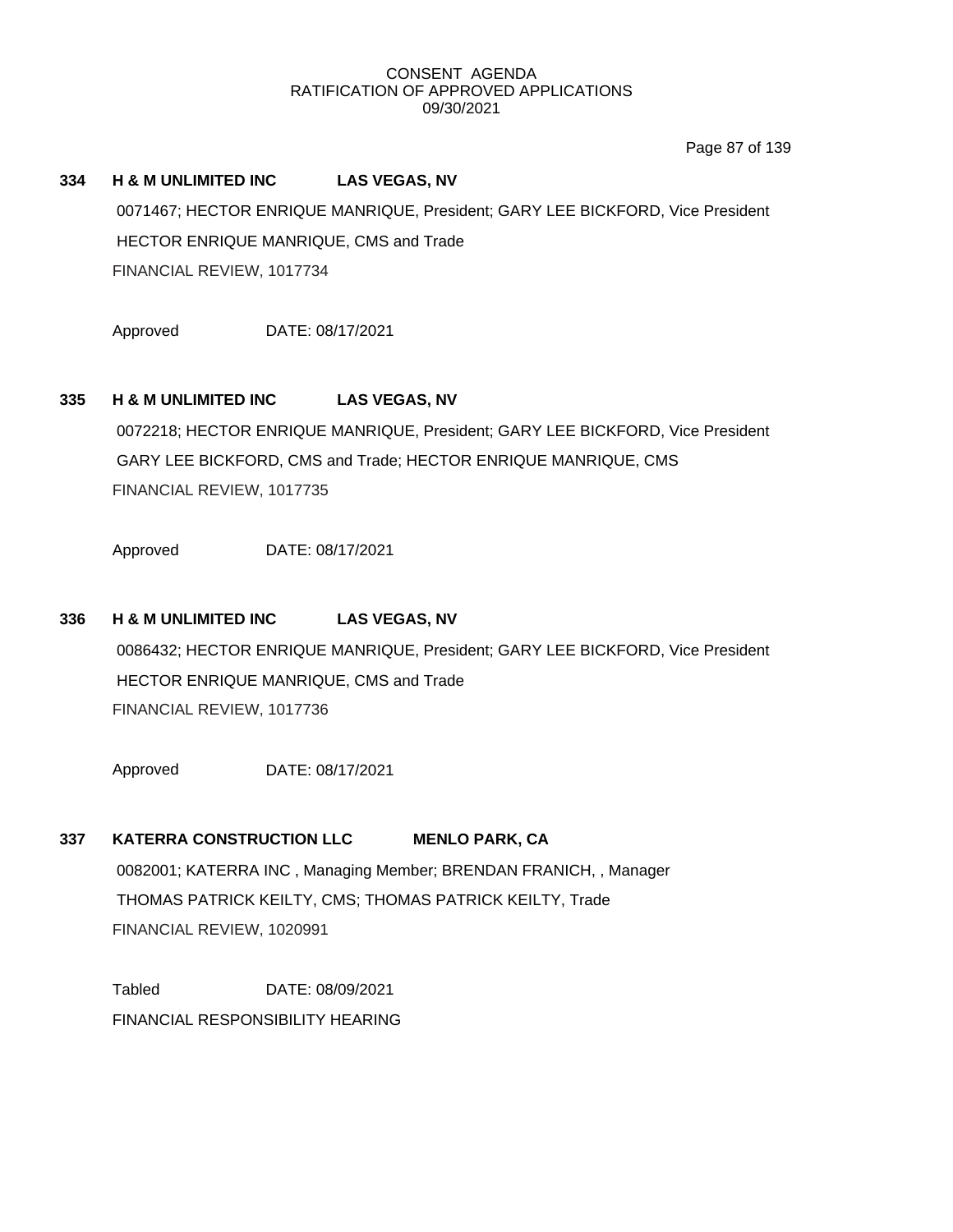Page 88 of 139

# **338 KATERRA CONSTRUCTION LLC MENLO PARK, CA**

0083370; KATERRA INC , Managing Member; BRENDAN FRANICH, , Manager

FINANCIAL REVIEW, 1020992

Tabled DATE: 08/09/2021

FINANCIAL RESPONSIBILITY HEARING

# **339 PARISI & POWELL MINDEN, NV**

0083034; MATHEW PAUL PARISI, , President; JASON PHILIP POWELL, Treasurer MATHEW PAUL PARISI, , CMS and Trade; (B-2 Residential and Small Commercial) FINANCIAL REVIEW, 1015897

Tabled DATE: 08/31/2021 FINANCIAL RESPONSIBILITY HEARING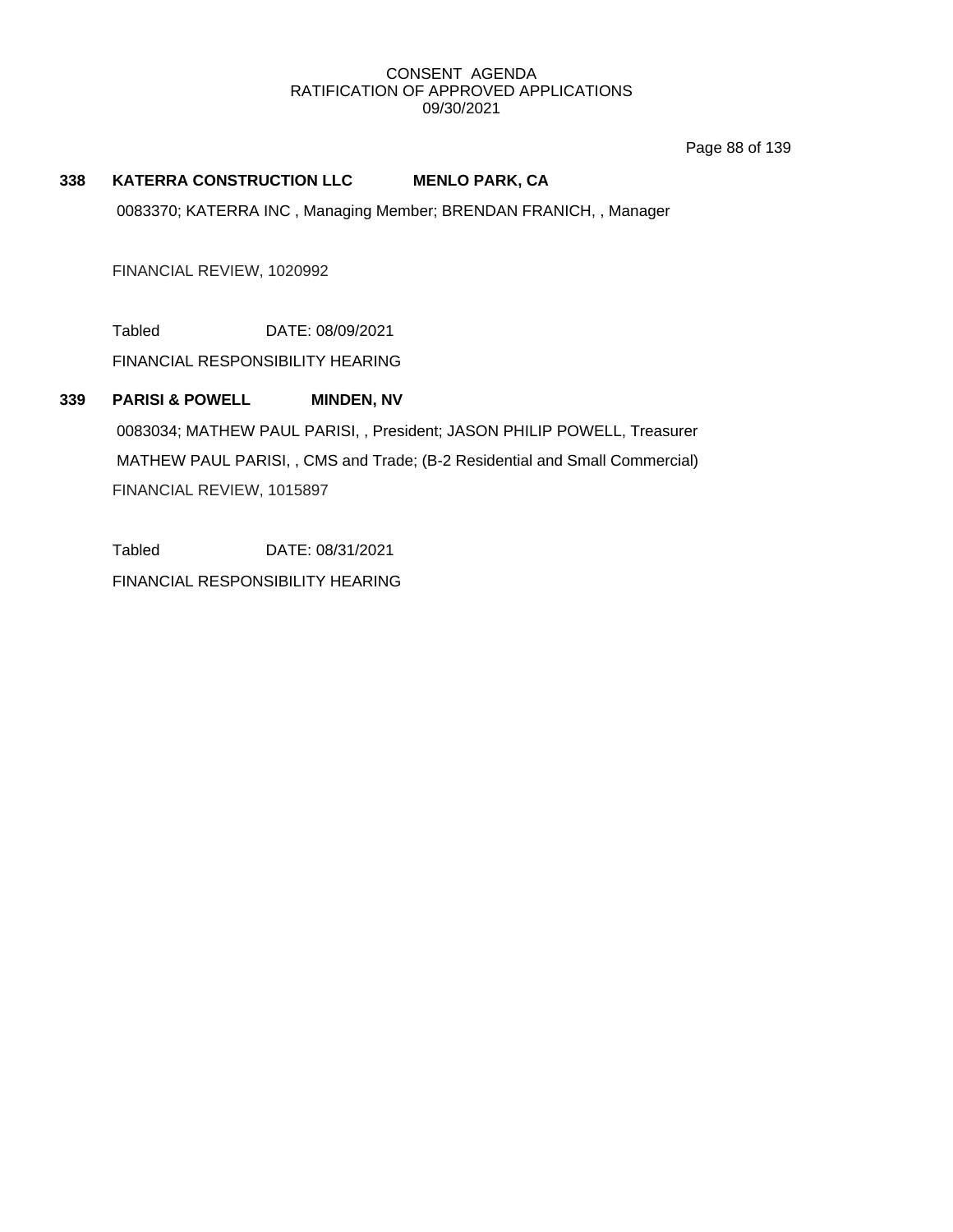Page 89 of 139

# **NAME CHANGE**

#### **340 ABEL RUIZ GARCIA SPARKS, NV**

ABELS LANDSCAPING 0078755; ABELS LANDSCAPING 0081217; ABEL RUIZ GARCIA, Owner

ABEL RUIZ GARCIA, Trade; ABEL RUIZ GARCIA, Trade; ABEL JUNIOR RUIZ-SANCHEZ, CMS; ABEL JUNIOR RUIZ-SANCHEZ, CMS

NAME CHANGE, 1021531

Approved DATE: 08/24/2021

APPROVED ON LICENSE 0078755 AND 0081217 FROM: ABEL RUIZ GARCIA DBA ABELS LANDSCAPE TO: ABEL RUIZ GARCIA DBA ABELS LANDSCAPING

#### **341 AMIGO CONSTRUCTION LLC LAS VEGAS, NV**

0082806; 0086262; 0087755; CIPRIANO ROSALES-BUGARIN, Manager; MARIA MAYELA CELIS, Manager; CARLOS ALBERTO CASTILLO-CASTRO, Manager

CIPRIANO ROSALES-BUGARIN, Trade; CIPRIANO ROSALES-BUGARIN, Trade; CIPRIANO ROSALES-BUGARIN, Trade; MARIA MAYELA CELIS, CMS; MARIA MAYELA CELIS, CMS; MARIA MAYELA CELIS, CMS

NAME CHANGE, 1021664

Tabled DATE: 08/18/2021

RESOLUTION OF OPEN COMPLAINT ON LICENSE #0082806

#### **342 DI LORETO CONSTRUCTION AND DEVELOPMENT INC RENO, NV**

0045497; THOMAS A DI LORETO, President; PERRY M DI LORETO, Secretary/Treasurer

PERRY M DI LORETO, CMS and Trade

NAME CHANGE, 1021400

Approved DATE: 08/09/2021

FROM: DI LORETO CONSTRUCTION INC TO: DI LORETO CONSTRUCTION AND DEVELOPMENT INC

#### **343 E V CONSTRUCTION CO HOLLAND, MI**

0080854; MICHAEL DAVID NOVAKOSKI, President; JOSEPH EDWARD NOVAKOSKI, Secretary; GRACE MARIE SILVA, Treasurer

MICHAEL DAVID NOVAKOSKI, CMS and Trade

NAME CHANGE, 1021716

Approved DATE: 09/01/2021

FROM: ELZINGA & VOLKERS INC TO: EV CONSTRUCTION CO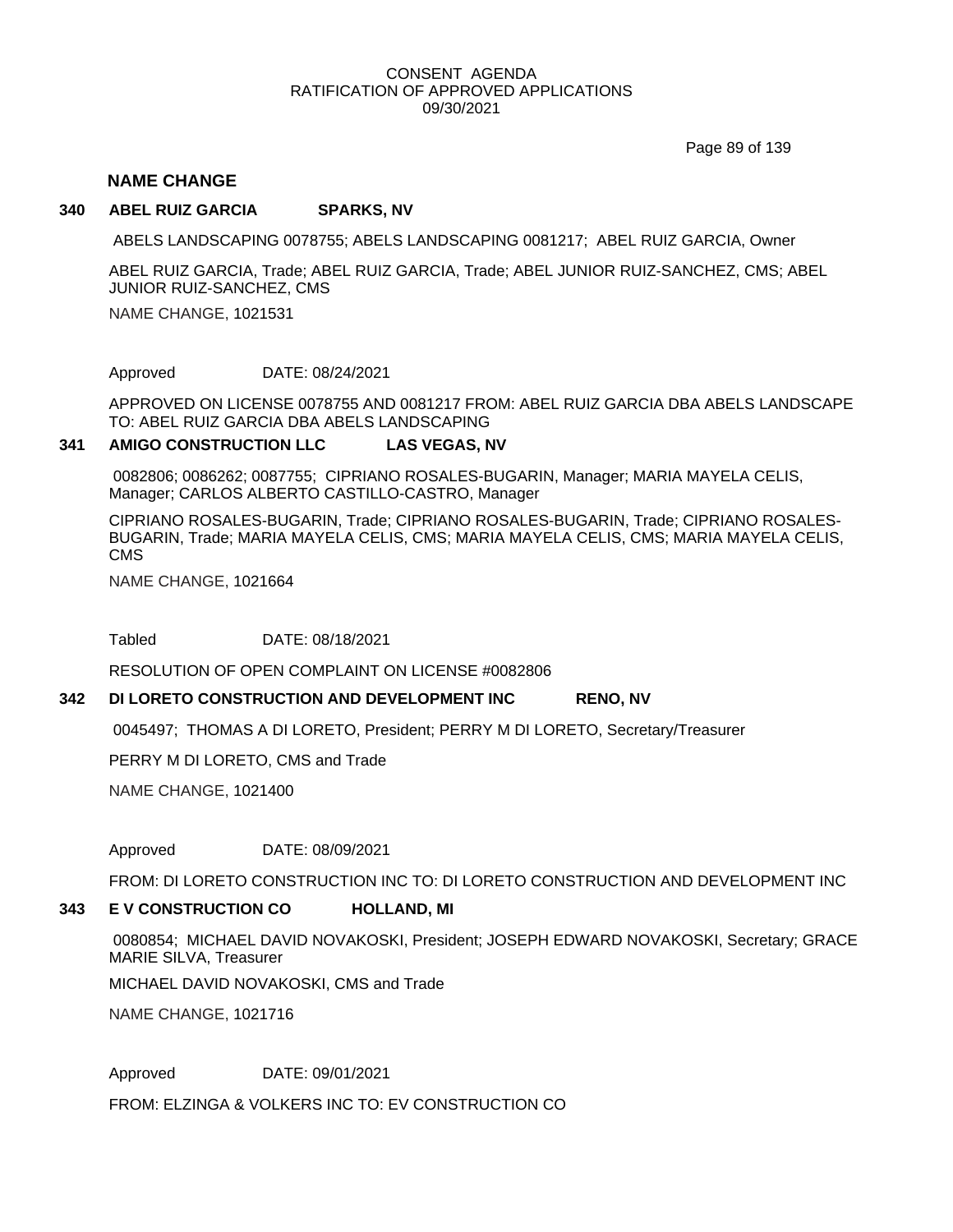Page 90 of 139

#### **344 G4S SECURE INTEGRATION LLC OMAHA, NE**

ALLIED UNIVERSAL TECHNOLOGY SERVICES 0059016; ALLIED UNIVERSAL TECHNOLOGY SERVICES 0059870; G4S TECHNOLOGY HOLDINGS USA INC , Member; KATHLEEN ANN KIRSCHNER, Assistant Secretary; MICHAEL DEAN ROGERS, , Vice President; WILLIAM ZYGMUNT DZIADOSZ, , Vice President; DANIEL LINN GRAFTON, , Vice President

GRAHAM HARVEY HOULSTON, CMS and Trade; GRAHAM HARVEY HOULSTON, CMS and Trade

NAME CHANGE, 1021844

Approved DATE: 09/08/2021

APPROVED ON LICENSE 0059016 AND 0059870 FROM: G4S SECURE INTEGRATION LLC TO: G4S SECURE INTEGRATION LLC DBA ALLIED UNIVERSAL TECHNOLOGY SERVICES

#### **345 K G P CO SERVICES LLC FARIBAULT, MN**

0077331; 0082781; MEGAN RENEE VANRUDEN, Managing Member; RICHARD ERVINE PUTRAH, Managing Member; TIMOTHY JAMES PUTRAH, Managing Member; TREVOR ANTHONY PUTRAH, Managing Member; KATHLEEN GAYE PUTRAH, Managing Member

NORMAN LOUIS CAZIN, CMS and Trade; STEPHEN EDWARD SAYLOR,

NAME CHANGE, 1021253

Approved DATE: 08/09/2021

FROM: BLUESTREAM PROFESSIONAL SERVICES LLC TO: K G P CO SERVICES LLC

#### **346 LIFT TECH GARAGES LLC HENDERSON, NV**

LIFT TECH GARAGE DOOR REPAIR SERVICE 0079430; BRIAN LARS KANGAS, Managing Member

BRIAN LARS KANGAS, CMS and Trade

NAME CHANGE, 1021892

Approved DATE: 09/08/2021

FROM: LIFT TECH GARAGES LLC TO: LIFT TECH GARAGES LLC DBA LIFT TECH GARAGE DOOR REPAIR SERVICE

**347 LUXUS DESIGN BUILD LLC HENDERSON, NV**

LUXUS CONSTRUCTION 0083151; MICHAEL ANDREW GARDNER, Managing Member

MICHAEL ANDREW GARDNER, CMS and Trade

NAME CHANGE, 1021506

Approved DATE: 08/18/2021

FROM: LUXUS DESIGN BUILD LLC TO: LUXUS DESIGN BUILD LLC DBA LUXUS CONSTRUCTION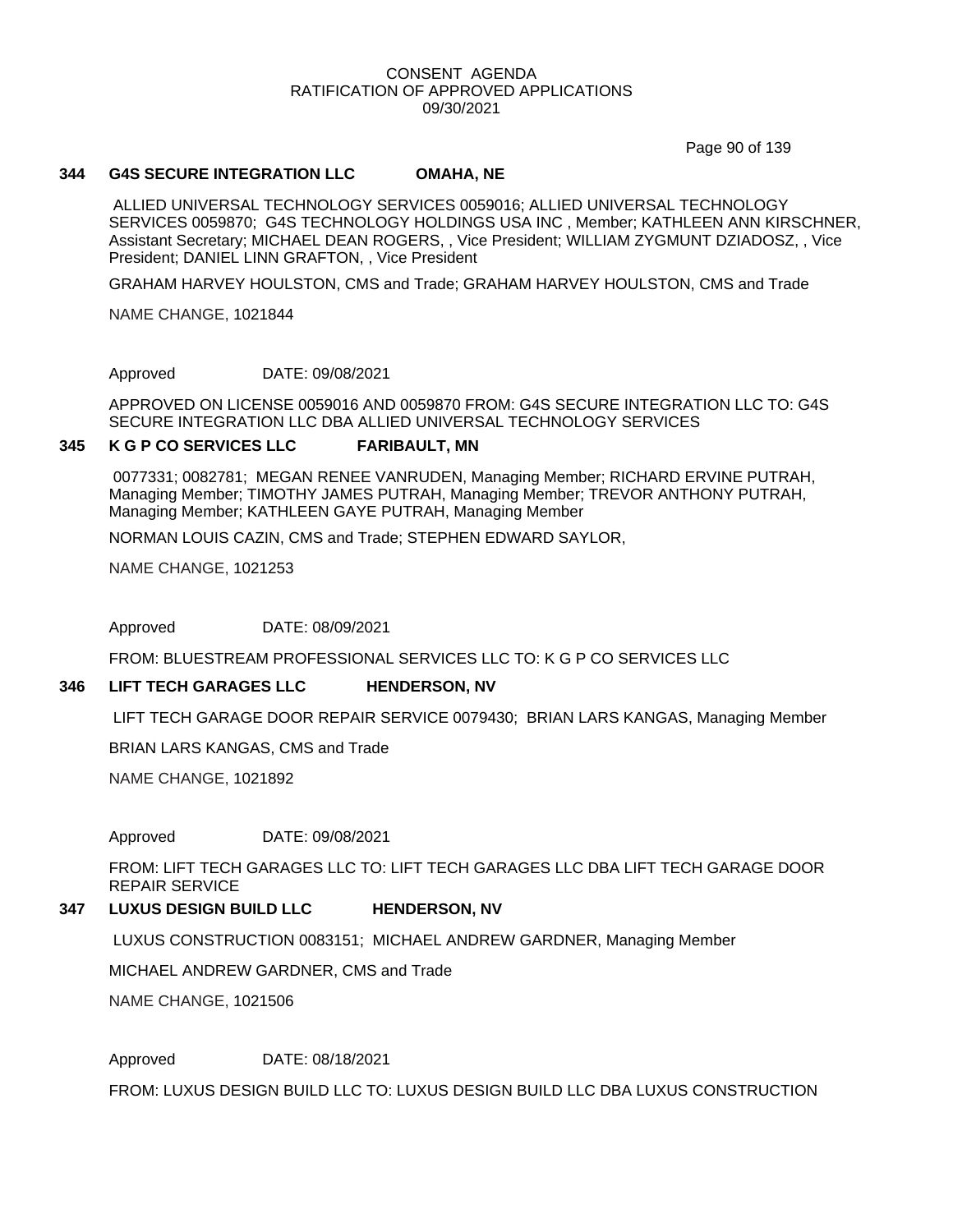Page 91 of 139

#### **348 MKA INTERNATIONAL INC LAS VEGAS, NV**

0054156; MICHAEL BISCHOF, , President; CRAIG IAN COOKE, , Treasurer; KEVIN MICHAEL MCMAHON, , Vice President

JESSICA LOUISE DENORIO, CMS; JESSICA LOUISE DENORIO, Trade; MICHELLE JAN ROBBINS, CMS and Trade; ASHLEY SKYLAR ALLARD, , CMS

NAME CHANGE, 1021851

Approved DATE: 09/01/2021

FROM: MADSEN KNEPPERS & ASSOCIATES INC TO: MKA INTERNATIONAL INC

#### **349 PFEIFER STRUCTURES AMERICA LLC Dallas, TX**

0064154; P & E HOLDING LLC , Managing Member; CHRISTIAN JOHANN SCHLOEGL, Manager; WILLIAM SCOTT SCHMIDT, , Vice President; ADAM EUGENE AUTEN, , Manager; THOMAS JOHN WUERCH, , Chief Executive Officer

CLAUDE FRANCOIS CENTNER, CMS and Trade

NAME CHANGE, 1021940

Approved DATE: 09/14/2021

FROM: FABRITEC STRUCTURES LLC TO: PFEIFER STRUCTURES AMERICA LLC

#### **350 PROTECTION DEVICES INC RENO, NV**

P D I SECURITY SYSTEMS 0034803; CHRIS ROBERT BURKE, President

CHRIS ROBERT BURKE, CMS and Trade

NAME CHANGE, 1021956

Approved DATE: 09/08/2021

FROM: PROTECTION DEVICES INC TO: PROTECTION DEVICES INC DBA PDI SECURITY SYSTEMS

#### **351 REC SOLAR COMMERCIAL CORPORATION SAN LUIS OBISPO, CA**

DUKE ENERGY SUSTAINABLE SOLUTIONS 0080860; DONALD LAWRENCE DENNEY, JR, President; NANCY MARIE WRIGHT, , Secretary; THOMAS COOPER MONROE, III, Treasurer

PAUL MARKUS RICHARDSON, , CMS and Trade; JOSHUA MICHAEL DOWHEN, , CMS and Trade

NAME CHANGE, 1021919

Approved DATE: 09/08/2021

FROM: REC SOLAR COMMERCIAL CORPORATION TO: REC SOLAR COMMERCIAL CORPORATION DBA DUKE ENERGY SUSTAINABLE SOLUTIONS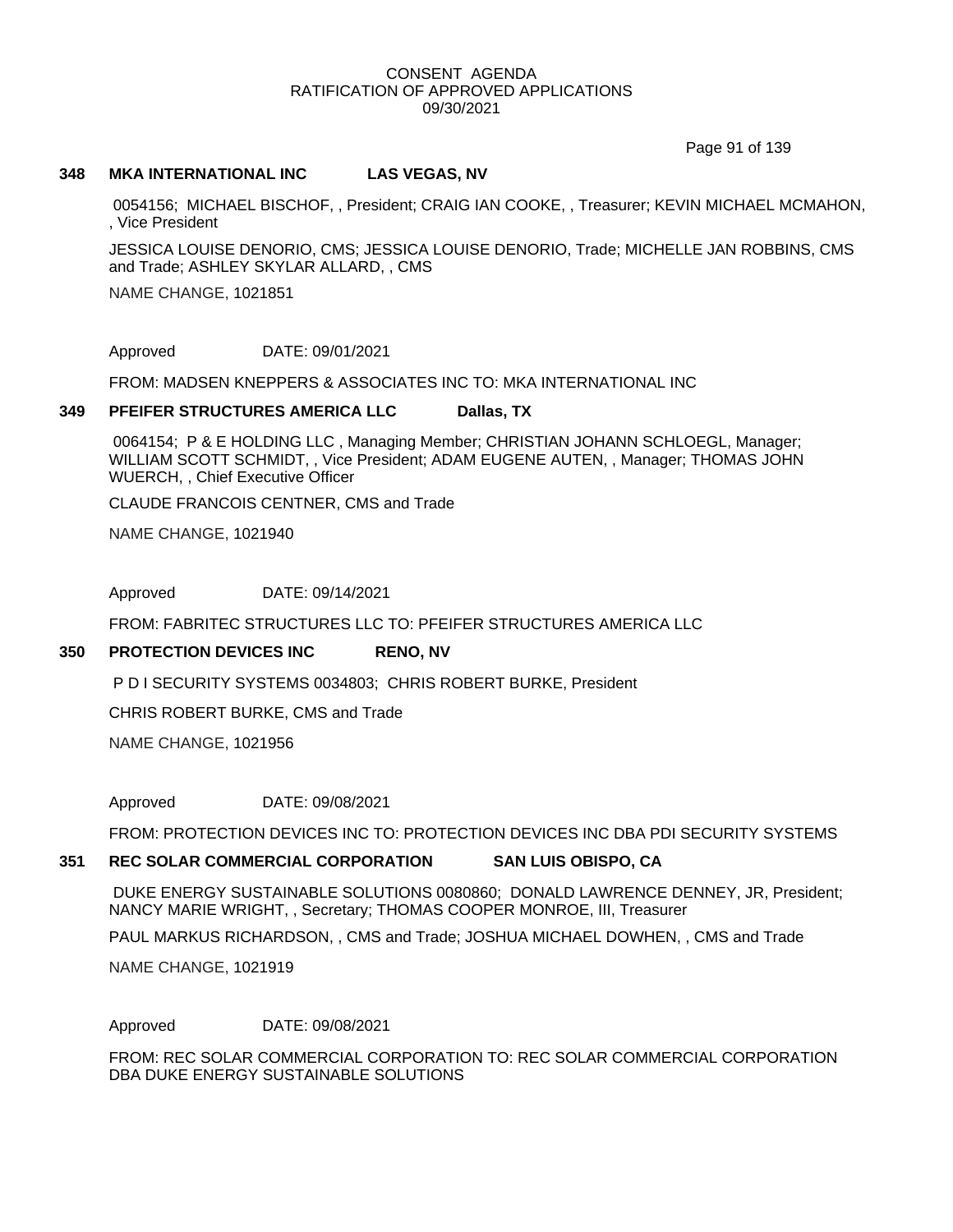Page 92 of 139

#### **352 SUNSET OASIS LANDSCAPING LLC HENDERSON, NV**

SUNSET OASIS CUSTOM POOLS & LANDSCAPING 0080570; SUNSET OASIS CUSTOM POOLS & LANDSCAPING 0080646; SUNSET OASIS CUSTOM POOLS & LANDSCAPING 0081714; BRANDON CARL COLLINS, Managing Member

BRANDON CARL COLLINS, CMS and Trade; BRANDON CARL COLLINS, CMS and Trade; BRANDON CARL COLLINS, CMS and Trade; RAY DARREN CLARK, CMS and Trade

NAME CHANGE, 1021213

Approved DATE: 08/09/2021

APPROVED ON LICENSE 0080570 0080646 AND 0081714 FROM: SUNSET OASIS LANDSCAPING LLC TO: SUNSET OASIS LANDSCAPING LLC DBA SUNSET OASIS CUSTOM POOLS & LANDSCAPING

#### **353 TRENCHLESS EVOLUTIONS LLC LAS VEGAS, NV**

0070314; 0076990; 0076991; BRIAN SCOTT KELLY, Manager

BRUCE ALLEN LAFRENIERE, CMS and Trade; BRUCE ALLEN LAFRENIERE, CMS and Trade; BRIAN SCOTT KELLY, CMS and Trade

NAME CHANGE, 1021474

Approved DATE: 08/18/2021

APPROVED ON ALL LICENSES 0070314 0076990 AND 0076991 FROM: BORING COMPANY LLC (THE) TO: TRENCHLESS EVOLUTIONS LLC

#### **354 VALENTE DEVELOPMENT LLC LAS VEGAS , NV**

0087416; 0087593; 0087594; 0087595; AFFORDABLE ELECTRICAL SERVICES 0088318; MICHAEL NICOLA VALENTE, Managing Member; HERIBERTO VALENTE AGUIAR, , Member

MICHAEL NICOLA VALENTE, CMS and Trade; MICHAEL NICOLA VALENTE, CMS and Trade; MICHAEL NICOLA VALENTE, CMS and Trade; MICHAEL NICOLA VALENTE, CMS and Trade; MICHAEL NICOLA VALENTE, CMS and Trade

NAME CHANGE, 1021703

Approved DATE: 09/01/2021

APPROVED ON LICENSE 0088318 ONLY FROM: VALENTE DEVELOPMENT LLC TO: VALENTE DEVELOPMENT LLC DBA AFFORDABLE ELECTRICAL SERVICES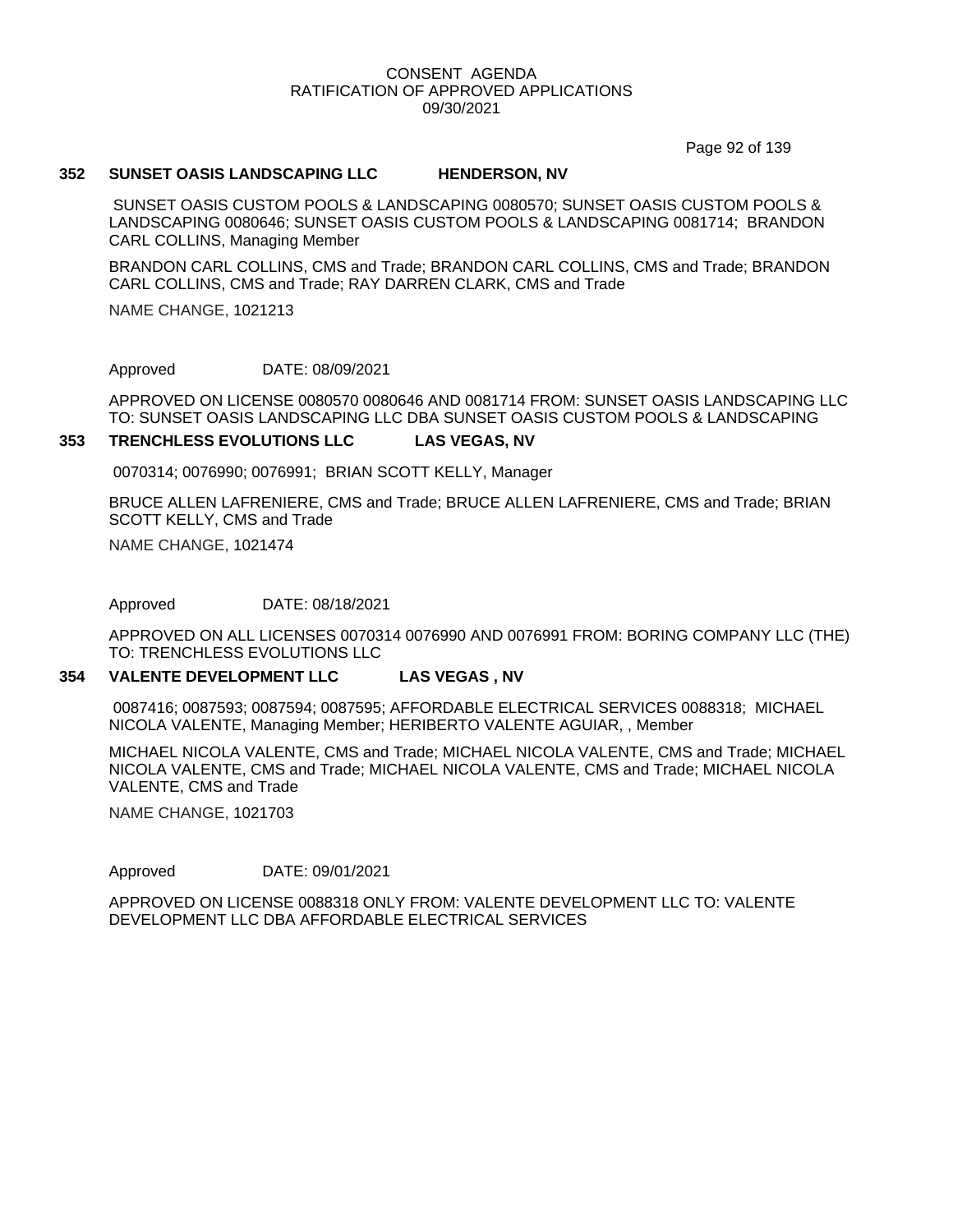Page 93 of 139

# **PERMANENT RAISE IN LIMIT**

# **355 A 1 SANDBLASTING INC LAS VEGAS, NV**

A 1 MASONRY & SANDBLASTING; 0055935; JENNIFER ANN ROBERTS, President

JENNIFER ANN ROBERTS, CMS and Trade; (C-18 Masonry)

PERMANENT RAISE IN LIMIT, 1022012

LIMIT: Unlimited BOND: \$50,000.00

Approved DATE: 09/16/2021

# **356 ABEL RUIZ GARCIA SPARKS, NV**

ABELS LANDSCAPING; 0078755; ABEL RUIZ GARCIA, Owner

ABEL RUIZ GARCIA, Trade; ABEL JUNIOR RUIZ-SANCHEZ, CMS; (C-10 Landscape Contracting)

PERMANENT RAISE IN LIMIT, 1021513

LIMIT: \$500,000.00 BOND: \$15,000.00

Approved DATE: 08/17/2021

CONTINGENT UPON \$15,000 BOND

# **357 ABEL RUIZ GARCIA SPARKS, NV**

ABELS LANDSCAPING; 0081217; ABEL RUIZ GARCIA, Owner

ABEL RUIZ GARCIA, Trade; ABEL JUNIOR RUIZ-SANCHEZ, CMS; (C-18 Masonry LIMITED TO NON-VERTICAL INTERLOCKING PAVERS ONLY)

PERMANENT RAISE IN LIMIT, 1021514

LIMIT: \$500,000.00 BOND: \$15,000.00

Approved DATE: 08/17/2021

CONTINGENT UPON \$15,000 BOND

# **358 ACCEL ELECTRIC LLC LAS VEGAS, NV**

0088379; MICHAEL AARON DREYER, , Manager; KRISTA MONIQUE DREYER, , Manager

MICHAEL AARON DREYER, , CMS and Trade; (C-2 Electrical)

PERMANENT RAISE IN LIMIT, 1021918

LIMIT: \$245,000.00 BOND: \$15,000.00

Approved DATE: 09/13/2021

CONTINGENT UPON RECEIPT OF \$15,000.00 BOND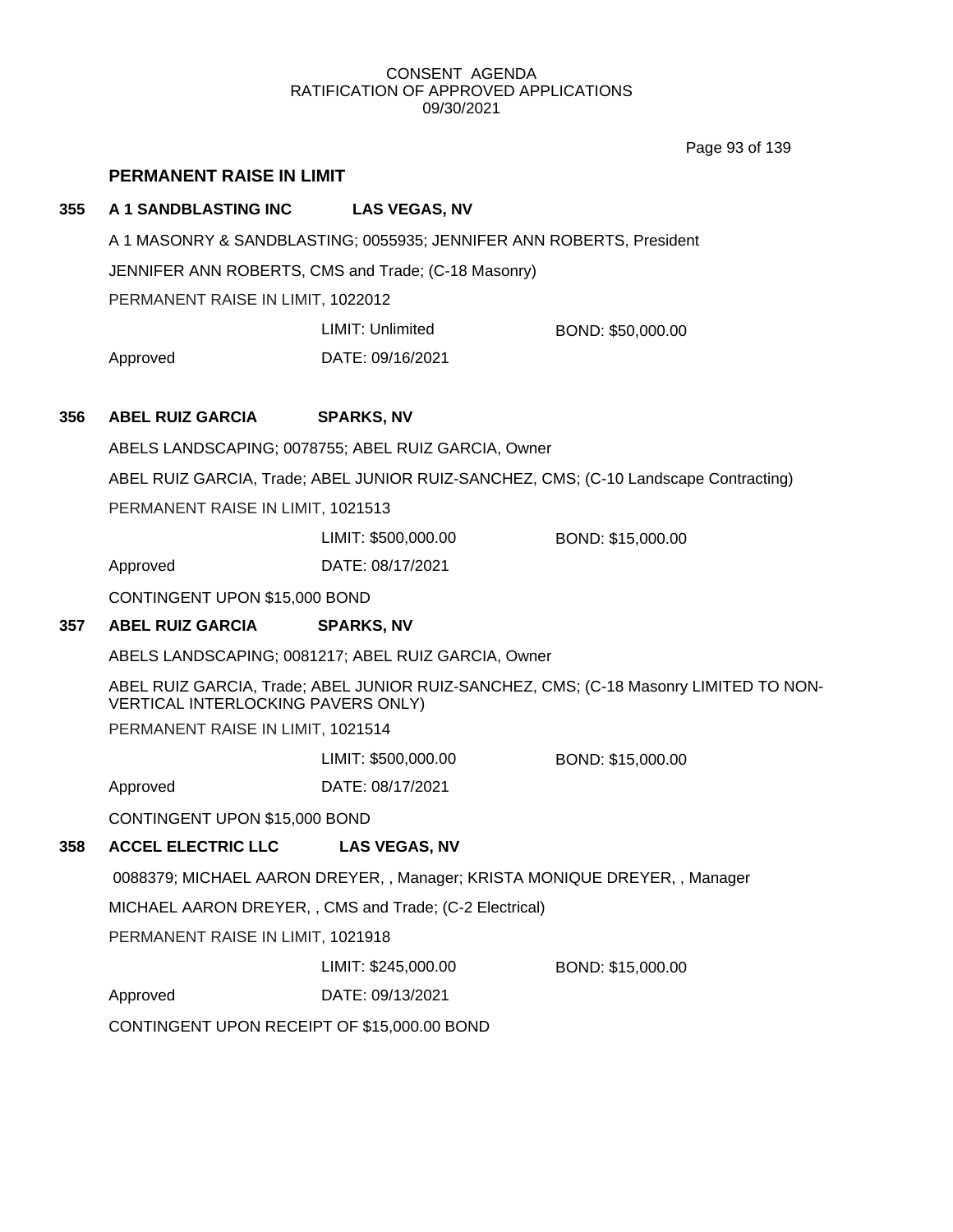Page 94 of 139

| 359                                          | <b>AIR DESIGN SYSTEMS LLC</b>               | <b>LAS VEGAS, NV</b>                                                             |                                                                                     |  |  |
|----------------------------------------------|---------------------------------------------|----------------------------------------------------------------------------------|-------------------------------------------------------------------------------------|--|--|
|                                              | 0052102; ROBERT DONALD FRICHTEL, Manager    |                                                                                  |                                                                                     |  |  |
|                                              |                                             | ROBERT DONALD FRICHTEL, CMS and Trade; (C-21 Refrigeration and Air Conditioning) |                                                                                     |  |  |
|                                              | PERMANENT RAISE IN LIMIT, 1022060           |                                                                                  |                                                                                     |  |  |
|                                              |                                             | LIMIT: \$6,700,000.00                                                            | BOND: \$50,000.00                                                                   |  |  |
|                                              | Approved                                    | DATE: 09/15/2021                                                                 |                                                                                     |  |  |
|                                              | CONTINGENT UPON RECEIPT OF \$50,000.00 BOND |                                                                                  |                                                                                     |  |  |
| 360                                          | AIR PRO MASTER LLC                          | <b>LAS VEGAS, NV</b>                                                             |                                                                                     |  |  |
|                                              |                                             |                                                                                  | A C REPAIR AIR CONDITIONING REPAIR HENDERSON; 0064853; MARAT ARZUMANOV, Member      |  |  |
|                                              |                                             | KAMILLA NIKOLE AMELOVA, CMS and Trade; (C-1 Plumbing and Heating)                |                                                                                     |  |  |
|                                              | PERMANENT RAISE IN LIMIT, 1021362           |                                                                                  |                                                                                     |  |  |
|                                              |                                             | LIMIT: \$2,500,000.00                                                            | BOND: \$30,000.00                                                                   |  |  |
|                                              | <b>Tabled</b>                               | DATE: 08/11/2021                                                                 |                                                                                     |  |  |
|                                              |                                             | PENDING RESOLUTION OF OPEN COMPLAINT ON RELATED LICENSE # 63276                  |                                                                                     |  |  |
| <b>ALAIN HIRSCH CONSTRUCTION CORP</b><br>361 |                                             |                                                                                  | <b>LONG BEACH, CA</b>                                                               |  |  |
|                                              |                                             |                                                                                  | 0073457A; ALAIN RAYMOND HIRSCH, President; TARI DEMEYER HIRSCH, Secretary/Treasurer |  |  |
|                                              |                                             | ALAIN RAYMOND HIRSCH, CMS and Trade; (B General Building)                        |                                                                                     |  |  |
|                                              | PERMANENT RAISE IN LIMIT, 1021147           |                                                                                  |                                                                                     |  |  |
|                                              |                                             | LIMIT: \$9,000,000.00                                                            | BOND: \$50,000.00                                                                   |  |  |
|                                              | Approved                                    | DATE: 08/19/2021                                                                 |                                                                                     |  |  |
| 362                                          | AMBER CONSTRUCTION AND REMODELERS LLC       |                                                                                  | <b>MINDEN, NV</b>                                                                   |  |  |
|                                              | 0078567; BRYAN KEITH SMITH, Managing Member |                                                                                  |                                                                                     |  |  |
|                                              |                                             | BRYAN KEITH SMITH, CMS and Trade; (B-2 Residential and Small Commercial)         |                                                                                     |  |  |
|                                              | PERMANENT RAISE IN LIMIT, 1022024           |                                                                                  |                                                                                     |  |  |
|                                              |                                             | LIMIT: \$2,000,000.00                                                            | BOND: \$30,000.00                                                                   |  |  |
|                                              | Approved                                    | DATE: 09/15/2021                                                                 |                                                                                     |  |  |
|                                              |                                             | CONTINGENT UPON \$30,000 BOND                                                    |                                                                                     |  |  |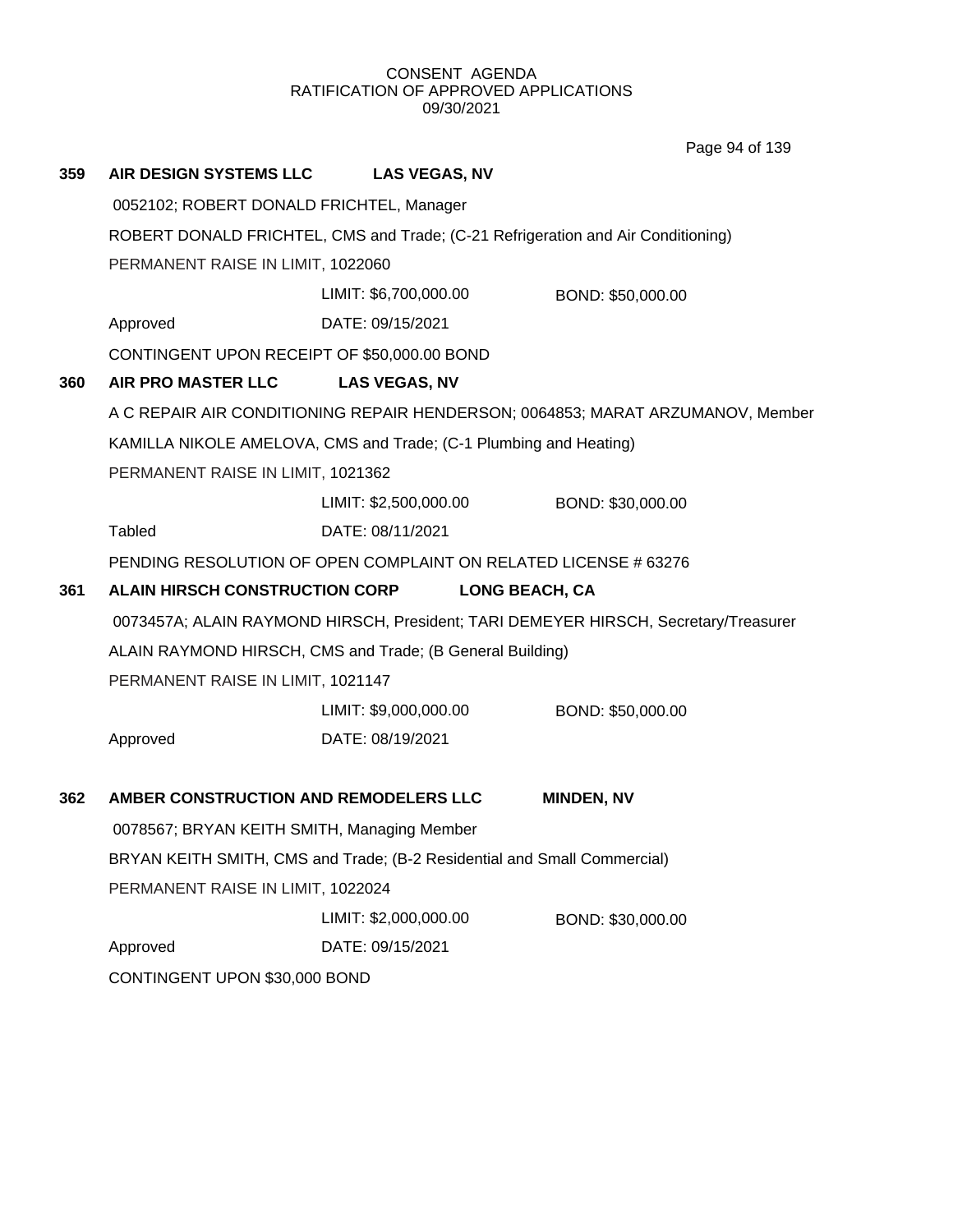Page 95 of 139

| 363 | <b>AMERICAN HOME MECHANICAL LLC</b>                                            |                       | <b>LAS VEGAS, NV</b> |                                                                                    |  |
|-----|--------------------------------------------------------------------------------|-----------------------|----------------------|------------------------------------------------------------------------------------|--|
|     | 0077798; ANTHONY ALLEN NEWTON, Manager                                         |                       |                      |                                                                                    |  |
|     | ANTHONY ALLEN NEWTON, CMS and Trade; (C-21 Refrigeration and Air Conditioning) |                       |                      |                                                                                    |  |
|     | PERMANENT RAISE IN LIMIT, 1021822                                              |                       |                      |                                                                                    |  |
|     | LIMIT: \$1,000,000.00<br>BOND: \$30,000.00                                     |                       |                      |                                                                                    |  |
|     | Approved                                                                       | DATE: 09/13/2021      |                      |                                                                                    |  |
|     | CONTINGENT UPON RECEIPT OF \$30,000.00 BOND                                    |                       |                      |                                                                                    |  |
| 364 | ART IN IRON ORNAMENTAL INC                                                     |                       | <b>LAS VEGAS, NV</b> |                                                                                    |  |
|     | 0082808; HUGO HERNANDEZ, President                                             |                       |                      |                                                                                    |  |
|     | HUGO HERNANDEZ, CMS and Trade; (C-14C Ornamental Metal)                        |                       |                      |                                                                                    |  |
|     | PERMANENT RAISE IN LIMIT, 1021488                                              |                       |                      |                                                                                    |  |
|     |                                                                                | LIMIT: \$250,000.00   |                      | BOND: \$15,000.00                                                                  |  |
|     | Approved                                                                       | DATE: 08/26/2021      |                      |                                                                                    |  |
|     | CONTINGENT UPON RECEIPT OF \$15,000.00                                         |                       |                      |                                                                                    |  |
| 365 | ASSOCIATED CEMENT CONTRACTORS INC                                              |                       | WEST, TX             |                                                                                    |  |
|     | MICHELLE LANDER, VP/Treasurer                                                  |                       |                      | 0088441; WILLIAM HAROLD KAPAVIK, President; WILL DAVID KAPAVIK, Secretary; CANDACE |  |
|     | CANDACE MICHELLE LANDER, CMS and Trade; (C-5 Concrete Contracting)             |                       |                      |                                                                                    |  |
|     | PERMANENT RAISE IN LIMIT, 1021951                                              |                       |                      |                                                                                    |  |
|     |                                                                                | LIMIT: \$6,600,000.00 |                      | BOND: \$50,000.00                                                                  |  |
|     | Approved                                                                       | DATE: 09/13/2021      |                      |                                                                                    |  |
|     | CONTINGENT UPON RECEIPT OF \$50,000.00 BOND                                    |                       |                      |                                                                                    |  |
| 366 | <b>BRUSTOL CONSTRUCTION LIMITED</b>                                            |                       | <b>LAS VEGAS, NV</b> |                                                                                    |  |
|     | NORSE PAINTING; 0086589; JON CHRISTIAN BRUSTOL,, Managing Member               |                       |                      |                                                                                    |  |
|     | JON CHRISTIAN BRUSTOL,, CMS and Trade; (C-4A Painting)                         |                       |                      |                                                                                    |  |
|     | PERMANENT RAISE IN LIMIT, 1021445                                              |                       |                      |                                                                                    |  |
|     |                                                                                | LIMIT: \$240,000.00   |                      | BOND: \$15,000.00                                                                  |  |
|     | Approved                                                                       | DATE: 08/17/2021      |                      |                                                                                    |  |
|     | CONTINGENT UPON RECEIPT OF \$15,000.00 BOND                                    |                       |                      |                                                                                    |  |
|     |                                                                                |                       |                      |                                                                                    |  |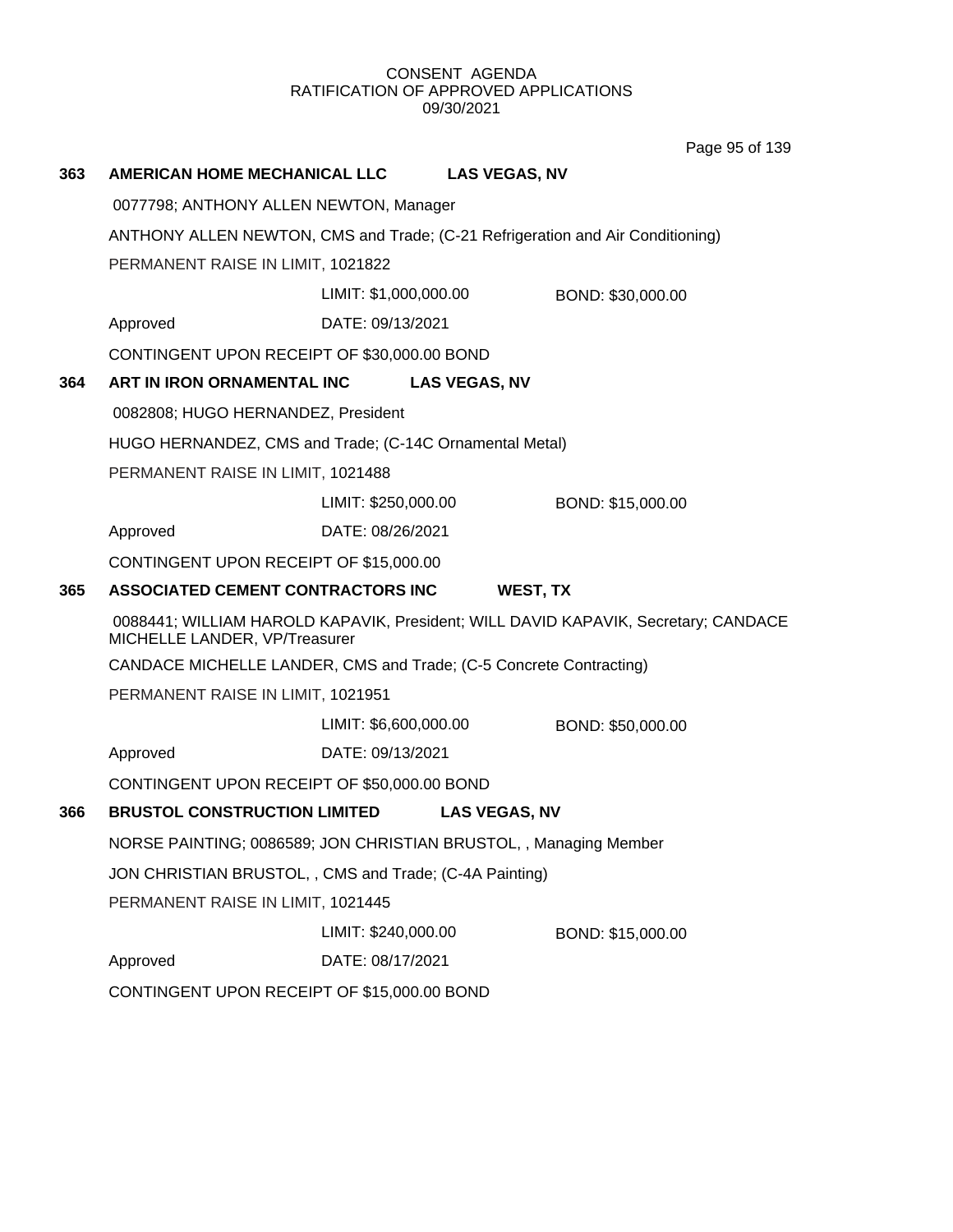Page 96 of 139

# **367 BUILDERS R US LLC LAS VEGAS, NV**

EPOXY FLOORS AND MORE; 0085673; ANDREW JAMES MAURIZIO, Member; EFRAIM ZAKEN, , Manager; JEFFREY DAVID GORDON, , Manager

ANDREW JAMES MAURIZIO, CMS and Trade; (C-4 Painting and Decorating)

PERMANENT RAISE IN LIMIT, 1021366

LIMIT: \$245,000.00 BOND: \$15,000.00

Approved DATE: 08/11/2021

CONTINGENT UPON RECEIPT OF \$15,000.00 BOND

#### **368 C E M MAINTENANCE INC SALT LAKE CITY, UT**

0078656; CRAIG RICHARD NIELSEN, President; MARIE ADA NIELSEN, Secretary/Treasurer; LYNN ROBERT REMUND, Vice President

ARTHUR PHIL MCDONALD, CMS and Trade; (A-10 Commercial and Residential Pools)

PERMANENT RAISE IN LIMIT, 1019951

LIMIT: \$4,500,000.00 BOND: \$50,000.00

Approved DATE: 09/10/2021

CONTINGENT UPON RECEIPT OF \$50,000.00 BOND

#### **369 CALANNA DESIGN INC LAS VEGAS, NV**

0080031; BRIAN DALE WHITE, President

BRIAN DALE WHITE, CMS and Trade; (C-3B Finish Carpentry; C-3E Drywall)

PERMANENT RAISE IN LIMIT, 1021411

LIMIT: \$1,400,000.00 BOND: \$30,000.00

Approved DATE: 08/12/2021

CONTINGENT UPON RECEIPT OF \$30,000.00 BOND

#### **370 COLD TECH REFRIGERATION LLC LAS VEGAS, NV**

0087631; BRANDON KRONRAD COPE, , Managing Member

CRAIG ALLEN NIELSEN, Trade; WADE WILLARD HENRIKSEN, CMS; (C-21 Refrigeration and Air Conditioning)

PERMANENT RAISE IN LIMIT, 1021399

LIMIT: \$3,500,000.00 BOND: \$30,000.00

Approved DATE: 08/12/2021

CONTINGENT UPON RECEIPT OF \$30,000.00 BOND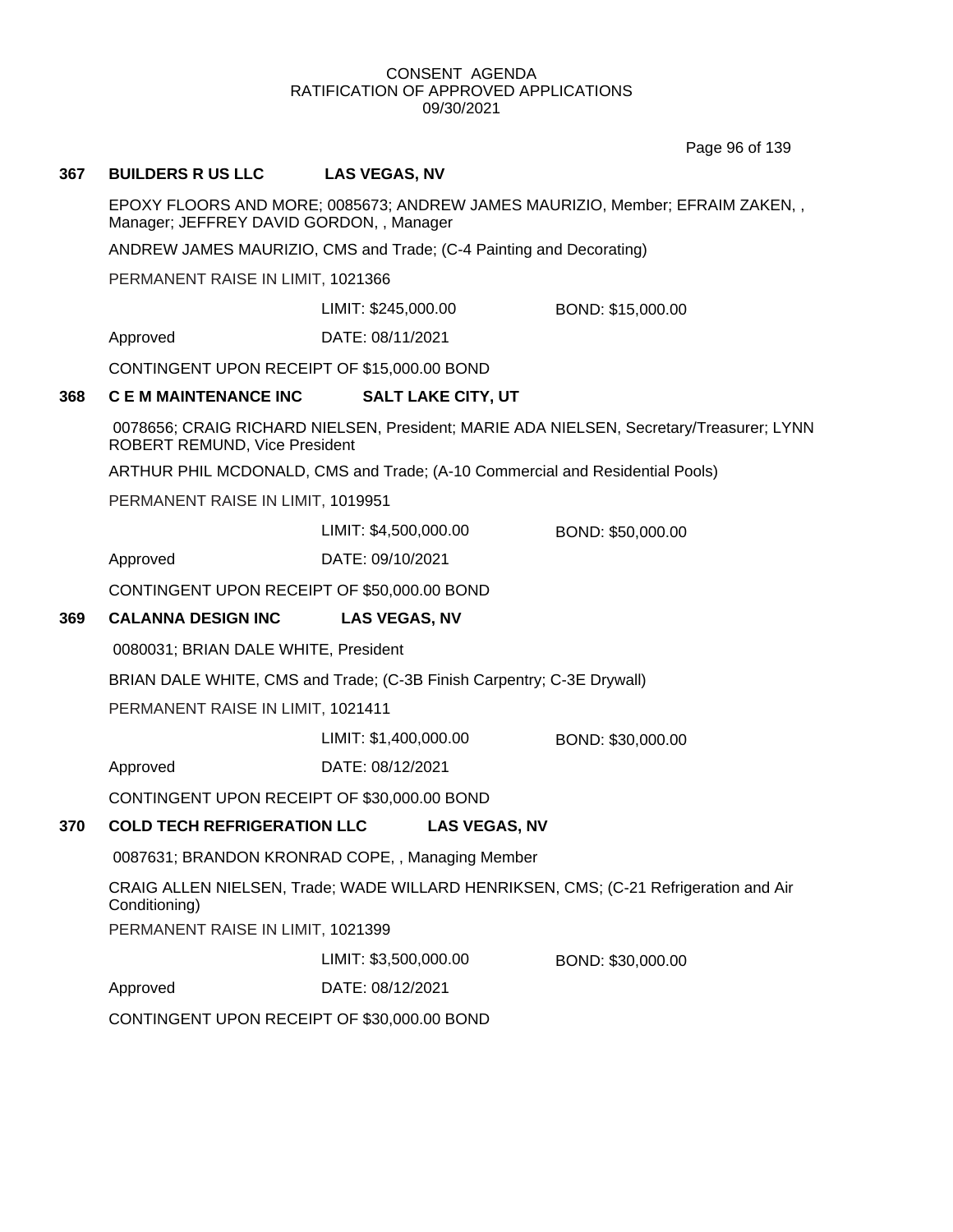Page 97 of 139

| 371 | <b>COLT LIGHTING AND ELECTRIC LLC</b>                                   |                       | <b>LAS VEGAS, NV</b>   |                                                                                       |
|-----|-------------------------------------------------------------------------|-----------------------|------------------------|---------------------------------------------------------------------------------------|
|     | 0085695; CRAIG DANIEL JAKOBIAK, Managing Member                         |                       |                        |                                                                                       |
|     | CRAIG DANIEL JAKOBIAK, CMS and Trade; (C-2 Electrical)                  |                       |                        |                                                                                       |
|     | PERMANENT RAISE IN LIMIT, 1021923                                       |                       |                        |                                                                                       |
|     |                                                                         | LIMIT: \$150,000.00   |                        | BOND: \$10,000.00                                                                     |
|     | Approved                                                                | DATE: 09/15/2021      |                        |                                                                                       |
|     | CONTINGENT UPON \$10,000 BOND                                           |                       |                        |                                                                                       |
| 372 | <b>CRAIG WILFRED BOURGEOIS</b>                                          |                       | <b>CARSON CITY, NV</b> |                                                                                       |
|     | ACME HOME REPAIR & MAINTENANCE; 0058870; CRAIG WILFRED BOURGEOIS, Owner |                       |                        |                                                                                       |
|     |                                                                         |                       |                        | CRAIG WILFRED BOURGEOIS, CMS and Trade; (C-3 Carpentry Maintenance and Minor Repairs) |
|     | PERMANENT RAISE IN LIMIT, 1021228                                       |                       |                        |                                                                                       |
|     |                                                                         | LIMIT: \$125,000.00   |                        | BOND: \$10,000.00                                                                     |
|     | Approved                                                                | DATE: 08/06/2021      |                        |                                                                                       |
|     | CONTINGENT UPON \$10,000 BOND                                           |                       |                        |                                                                                       |
| 373 | <b>CREATIVE COATINGS LLC</b>                                            | Las Vegas, NV         |                        |                                                                                       |
|     | 0082419; SHAWN HARRIS RUSSELL, Manager                                  |                       |                        |                                                                                       |
|     | <b>COATINGS ONLY)</b>                                                   |                       |                        | SHAWN HARRIS RUSSELL, CMS and Trade; (C-5 Concrete Contracting LIMITED TO CONCRETE    |
|     | PERMANENT RAISE IN LIMIT, 1021625                                       |                       |                        |                                                                                       |
|     |                                                                         | LIMIT: \$3,250,000.00 |                        | BOND: \$30,000.00                                                                     |
|     | Approved                                                                | DATE: 08/27/2021      |                        |                                                                                       |
|     | CONTINGENT UPON RECEIPT OF \$30,000.00                                  |                       |                        |                                                                                       |
| 374 | <b>ESOTERIC MASONRY LTD</b>                                             | <b>RENO, NV</b>       |                        |                                                                                       |
|     | 0087747; MICHAEL JAMES TENNIER, , Managing Member                       |                       |                        |                                                                                       |
|     | MICHAEL JAMES TENNIER, , CMS and Trade; (C-18 Masonry)                  |                       |                        |                                                                                       |
|     | PERMANENT RAISE IN LIMIT, 1021323                                       |                       |                        |                                                                                       |
|     |                                                                         | LIMIT: \$245,000.00   |                        | BOND: \$15,000.00                                                                     |
|     | Approved                                                                | DATE: 08/06/2021      |                        |                                                                                       |
|     | CONTINGENT UPON \$15,000 BOND                                           |                       |                        |                                                                                       |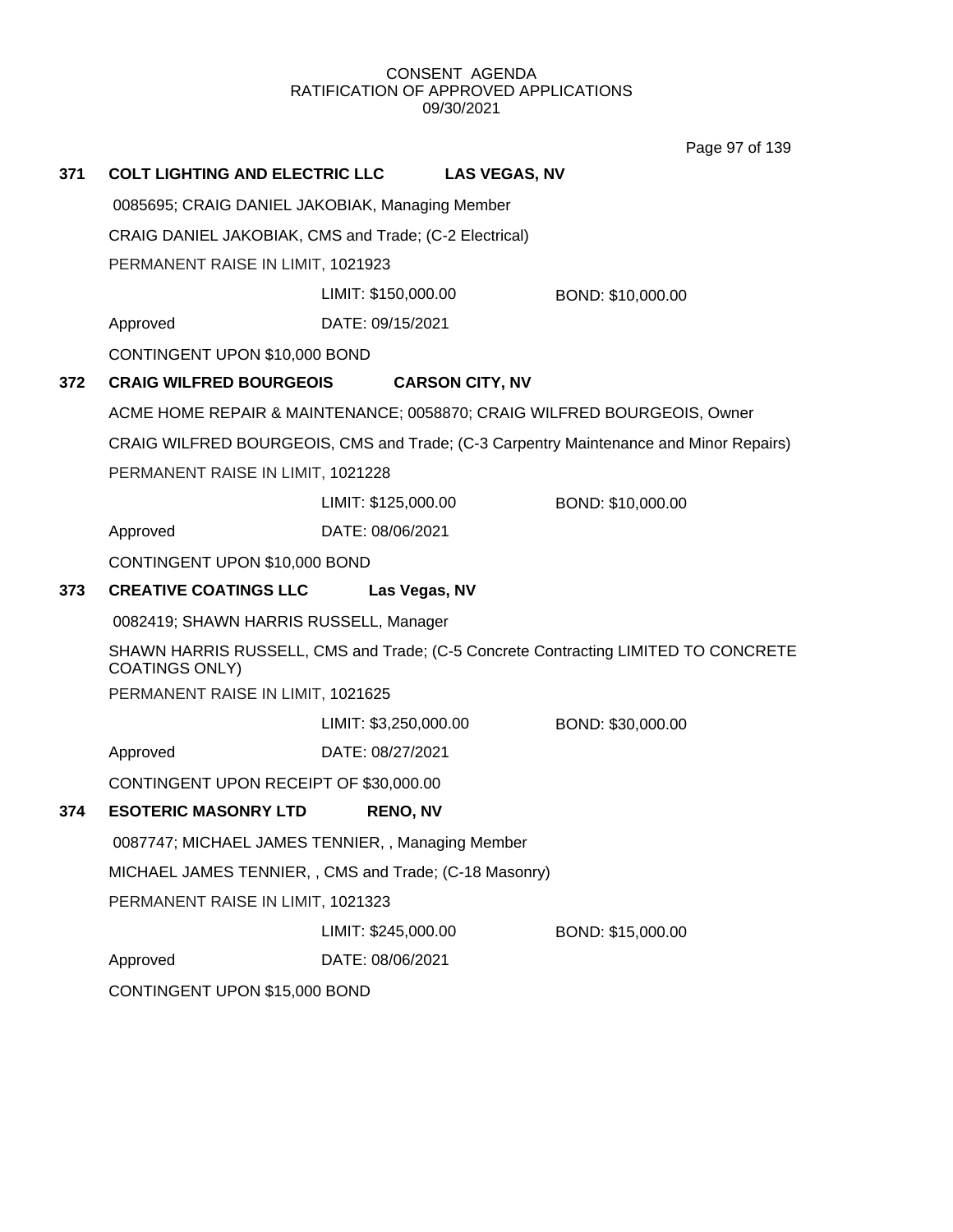Page 98 of 139

| 375 | <b>EVO ELECTRIC LLC</b>                                                                          | <b>SPARKS, NV</b>                                                           |                                                                                          |  |
|-----|--------------------------------------------------------------------------------------------------|-----------------------------------------------------------------------------|------------------------------------------------------------------------------------------|--|
|     | 0087954; RICHARD SAMUEL BACARELLA, Managing Member; PHILLIP DANIEL PRUZENSKY, Managing<br>Member |                                                                             |                                                                                          |  |
|     |                                                                                                  |                                                                             | RICHARD SAMUEL BACARELLA, CMS; PHILLIP DANIEL PRUZENSKY, Trade; (C-2A Electrical Wiring) |  |
|     | PERMANENT RAISE IN LIMIT, 1022152                                                                |                                                                             |                                                                                          |  |
|     |                                                                                                  | LIMIT: \$1,500,000.00                                                       | BOND: \$30,000.00                                                                        |  |
|     | Approved                                                                                         | DATE: 09/14/2021                                                            |                                                                                          |  |
|     | CONTINGENT UPON \$30,000 BOND                                                                    |                                                                             |                                                                                          |  |
| 376 | <b>EXXIA CORPORATION LLC</b>                                                                     | <b>SPARKS, NV</b>                                                           |                                                                                          |  |
|     |                                                                                                  | 0087856; MIGUEL ANGEL SALAZAR-MARQUEZ, , Manager                            |                                                                                          |  |
|     |                                                                                                  | MIGUEL ANGEL SALAZAR-MARQUEZ, , CMS and Trade; (C-3A Carpentry and Repairs) |                                                                                          |  |
|     | PERMANENT RAISE IN LIMIT, 1021980                                                                |                                                                             |                                                                                          |  |
|     |                                                                                                  | LIMIT: \$245,000.00                                                         | BOND: \$15,000.00                                                                        |  |
|     | Approved                                                                                         | DATE: 09/15/2021                                                            |                                                                                          |  |
|     | CONTINGENT UPON \$15,000 BOND                                                                    |                                                                             |                                                                                          |  |
| 377 | F M QUALITY PLASTERING LLC                                                                       | <b>SPARKS, NV</b>                                                           |                                                                                          |  |
|     | 0086379; FRANCISCO MORALES, Managing Member; MAXIMILIANO GUILLEN FARIAS, , Managing<br>Member    |                                                                             |                                                                                          |  |
|     |                                                                                                  | FRANCISCO MORALES, CMS and Trade; (C-17 Lathing and Plastering)             |                                                                                          |  |
|     | PERMANENT RAISE IN LIMIT, 1021453                                                                |                                                                             |                                                                                          |  |
|     |                                                                                                  | LIMIT: \$245,000.00                                                         | BOND: \$15,000.00                                                                        |  |
|     | Approved                                                                                         | DATE: 08/17/2021                                                            |                                                                                          |  |
|     | CONTINGENT UPON \$15,000 BOND                                                                    |                                                                             |                                                                                          |  |
| 378 | <b>FREEDOM MASONRY LLC</b>                                                                       | <b>LAS VEGAS, NV</b>                                                        |                                                                                          |  |
|     |                                                                                                  | 0085463; ISREAL ENRIQUE PINEDA,, Managing Member                            |                                                                                          |  |
|     |                                                                                                  | ISREAL ENRIQUE PINEDA,, CMS; EDUARDO ORNELAS-GARCIA,, Trade; (C-18 Masonry) |                                                                                          |  |
|     | PERMANENT RAISE IN LIMIT, 1021677                                                                |                                                                             |                                                                                          |  |
|     |                                                                                                  | LIMIT: \$245,000.00                                                         | BOND: \$15,000.00                                                                        |  |
|     | Approved                                                                                         | DATE: 09/01/2021                                                            |                                                                                          |  |
|     | CONTINGENT UPON RECEIPT OF \$15,000.00 BOND                                                      |                                                                             |                                                                                          |  |
|     |                                                                                                  |                                                                             |                                                                                          |  |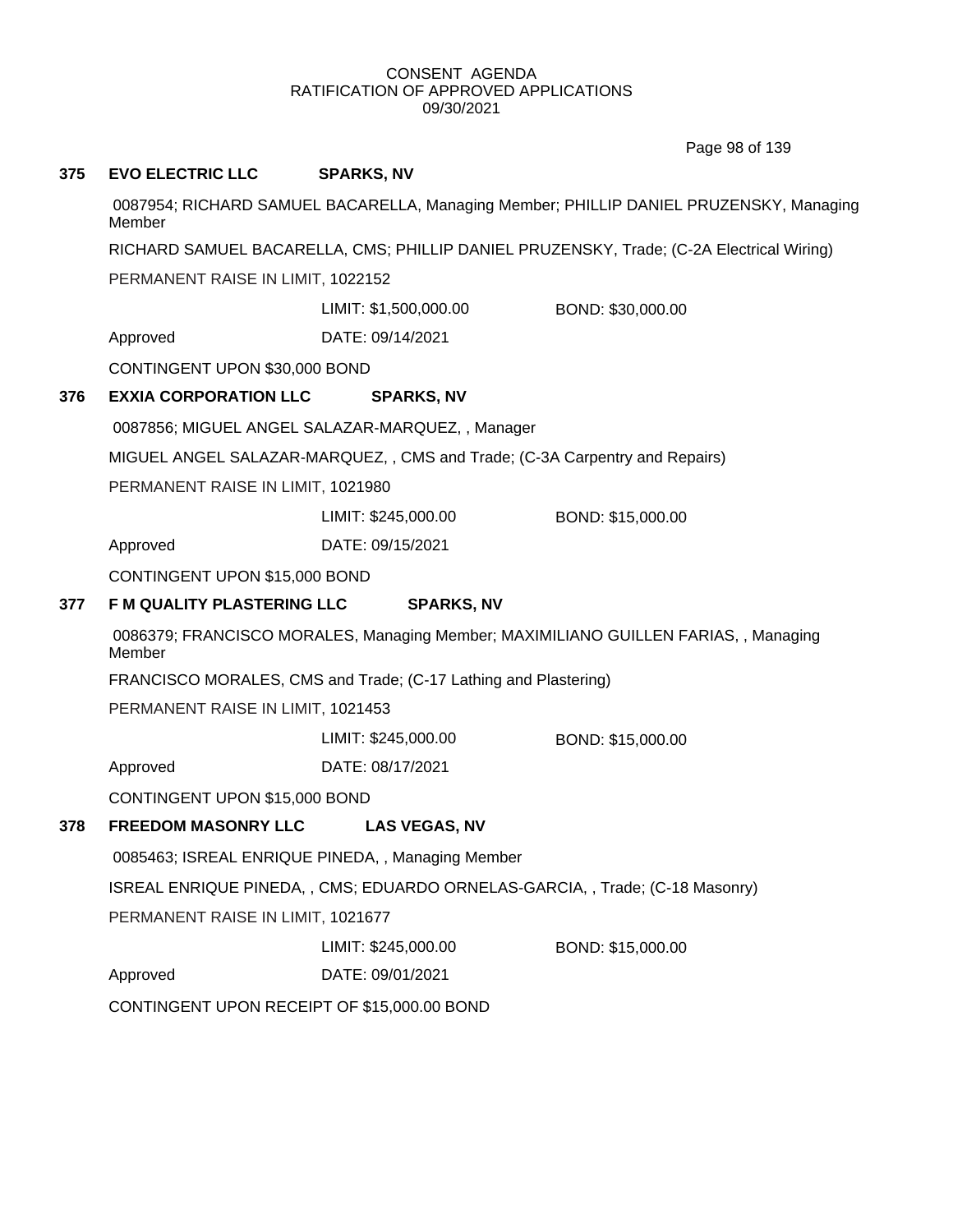Page 99 of 139

| 379 | <b>GARCIA CONTRACTING LLC</b>                     | <b>LAS VEGAS, NV</b>                                                      |                   |
|-----|---------------------------------------------------|---------------------------------------------------------------------------|-------------------|
|     |                                                   | 0087843; JUAN CARLOS GARCIA CISNEROS, , Managing Member                   |                   |
|     | ALVARO LUIS GARCIA,, CMS and Trade; (C-20 Tiling) |                                                                           |                   |
|     | PERMANENT RAISE IN LIMIT, 1021502                 |                                                                           |                   |
|     |                                                   | LIMIT: \$245,000.00                                                       | BOND: \$15,000.00 |
|     | Approved                                          | DATE: 08/26/2021                                                          |                   |
|     | CONTINGENT UPON RECEIPT OF \$15,000.00 BOND       |                                                                           |                   |
| 380 | <b>GARCIA CONTRACTING LLC</b>                     | <b>LAS VEGAS, NV</b>                                                      |                   |
|     |                                                   | 0087844; JUAN CARLOS GARCIA CISNEROS,, Managing Member                    |                   |
|     |                                                   | ALVARO LUIS GARCIA,, CMS and Trade; (C-19 Installing Terrazzo and Marble) |                   |
|     | PERMANENT RAISE IN LIMIT, 1021503                 |                                                                           |                   |
|     |                                                   | LIMIT: \$245,000.00                                                       | BOND: \$15,000.00 |
|     | Approved                                          | DATE: 08/26/2021                                                          |                   |
|     | CONTINGENT UPON RECEIPT OF \$15,000.00 BOND       |                                                                           |                   |
| 381 | <b>GARCIA CONTRACTING LLC</b>                     | <b>LAS VEGAS, NV</b>                                                      |                   |
|     |                                                   | 0087845; JUAN CARLOS GARCIA CISNEROS,, Managing Member                    |                   |
|     |                                                   | ALVARO LUIS GARCIA, , CMS and Trade; (C-16 Finishing Floors)              |                   |
|     | PERMANENT RAISE IN LIMIT, 1021505                 |                                                                           |                   |
|     |                                                   | LIMIT: \$245,000.00                                                       | BOND: \$15,000.00 |
|     | Approved                                          | DATE: 08/26/2021                                                          |                   |
|     | CONTINGENT UPON RECEIPT OF \$15,000.00 BOND       |                                                                           |                   |
| 382 | <b>GONGAS PAINTING LLC</b>                        | LAS VEGAS, NV                                                             |                   |
|     | 0081534; EFRAIN GONZALEZ, Managing Member         |                                                                           |                   |
|     |                                                   | EFRAIN GONZALEZ, CMS and Trade; (C-17E Coatings of Stucco and Cement)     |                   |
|     | PERMANENT RAISE IN LIMIT, 1021722                 |                                                                           |                   |
|     |                                                   | LIMIT: \$175,000.00                                                       | BOND: \$10,000.00 |
|     | Approved                                          | DATE: 09/01/2021                                                          |                   |
|     | CONTINGENT UPON RECEIPT OF \$10,000.00 BOND       |                                                                           |                   |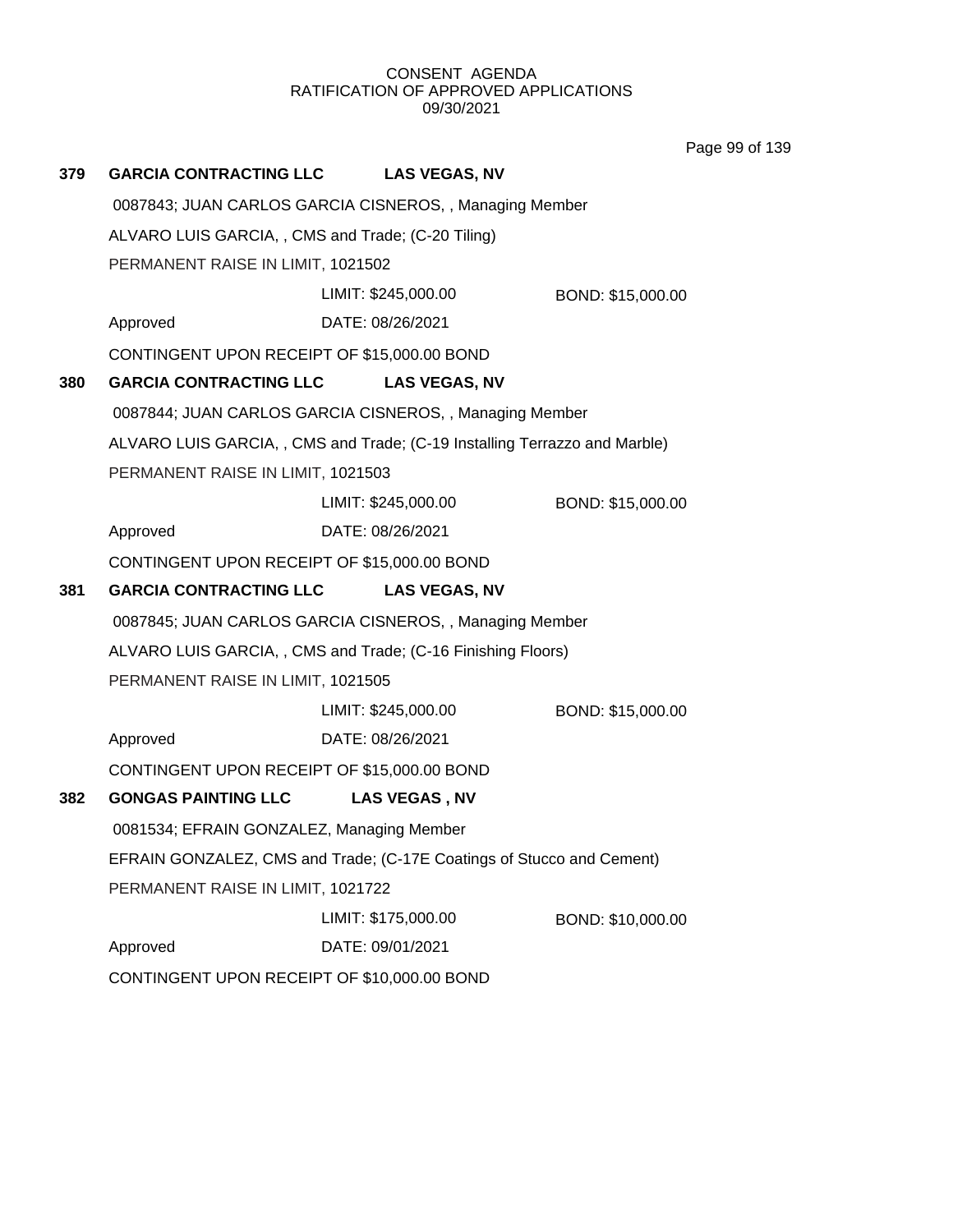Page 100 of 139

| 383 | <b>GONGAS PAINTING LLC</b>                                    | <b>LAS VEGAS, NV</b>                                                              |                                                                                      |  |  |
|-----|---------------------------------------------------------------|-----------------------------------------------------------------------------------|--------------------------------------------------------------------------------------|--|--|
|     | 0080868; EFRAIN GONZALEZ, Managing Member                     |                                                                                   |                                                                                      |  |  |
|     | EFRAIN GONZALEZ, CMS and Trade; (C-4 Painting and Decorating) |                                                                                   |                                                                                      |  |  |
|     | PERMANENT RAISE IN LIMIT, 1021723                             |                                                                                   |                                                                                      |  |  |
|     |                                                               | LIMIT: \$175,000.00                                                               | BOND: \$10,000.00                                                                    |  |  |
|     | Approved                                                      | DATE: 09/01/2021                                                                  |                                                                                      |  |  |
|     | CONTINGENT UPON RECEIPT OF \$10,000.00 BOND                   |                                                                                   |                                                                                      |  |  |
| 384 | <b>HAKANSON CONSTRUCTION INC</b>                              | <b>BREA, CA</b>                                                                   |                                                                                      |  |  |
|     |                                                               |                                                                                   | 0087085; PATRICK FIRMIN MCCANN, President; WENDY O MCCANN, , Chief Financial Officer |  |  |
|     |                                                               | RUMALDO FLORES, , CMS and Trade; (C-5 Concrete Contracting)                       |                                                                                      |  |  |
|     | PERMANENT RAISE IN LIMIT, 1021738                             |                                                                                   |                                                                                      |  |  |
|     |                                                               | LIMIT: \$2,900,000.00                                                             | BOND: \$30,000.00                                                                    |  |  |
|     | Approved                                                      | DATE: 08/31/2021                                                                  |                                                                                      |  |  |
|     | CONTINGENT UPON \$30,000 BOND                                 |                                                                                   |                                                                                      |  |  |
| 385 | <b>HELLER CONSTRUCTION INC</b>                                | TRUCKEE, CA                                                                       |                                                                                      |  |  |
|     |                                                               |                                                                                   | 0073133A; ROBERT ALLEN HELLER, President; PATRICIA ANNE HELLER, Secretary/Treasurer  |  |  |
|     |                                                               | ROBERT ALLEN HELLER, CMS and Trade; (B-2 Residential and Small Commercial)        |                                                                                      |  |  |
|     | PERMANENT RAISE IN LIMIT, 1021549                             |                                                                                   |                                                                                      |  |  |
|     |                                                               | LIMIT: Unlimited                                                                  | BOND: \$50,000.00                                                                    |  |  |
|     | Approved                                                      | DATE: 08/24/2021                                                                  |                                                                                      |  |  |
|     | CONTINGENT UPON \$50,000 BOND                                 |                                                                                   |                                                                                      |  |  |
| 386 | <b>HELLER CONSTRUCTION INC</b>                                | <b>TRUCKEE, CA</b>                                                                |                                                                                      |  |  |
|     |                                                               |                                                                                   | 0078430A; ROBERT ALLEN HELLER, President; PATRICIA ANNE HELLER, Secretary/Treasurer  |  |  |
|     |                                                               | ROBERT ALLEN HELLER, CMS and Trade; (C-3 Carpentry Maintenance and Minor Repairs) |                                                                                      |  |  |
|     | PERMANENT RAISE IN LIMIT, 1022185                             |                                                                                   |                                                                                      |  |  |
|     |                                                               | LIMIT: Unlimited                                                                  | BOND: \$50,000.00                                                                    |  |  |
|     | Approved                                                      | DATE: 09/15/2021                                                                  |                                                                                      |  |  |
|     | CONTINGENT UPON \$50,000 BOND                                 |                                                                                   |                                                                                      |  |  |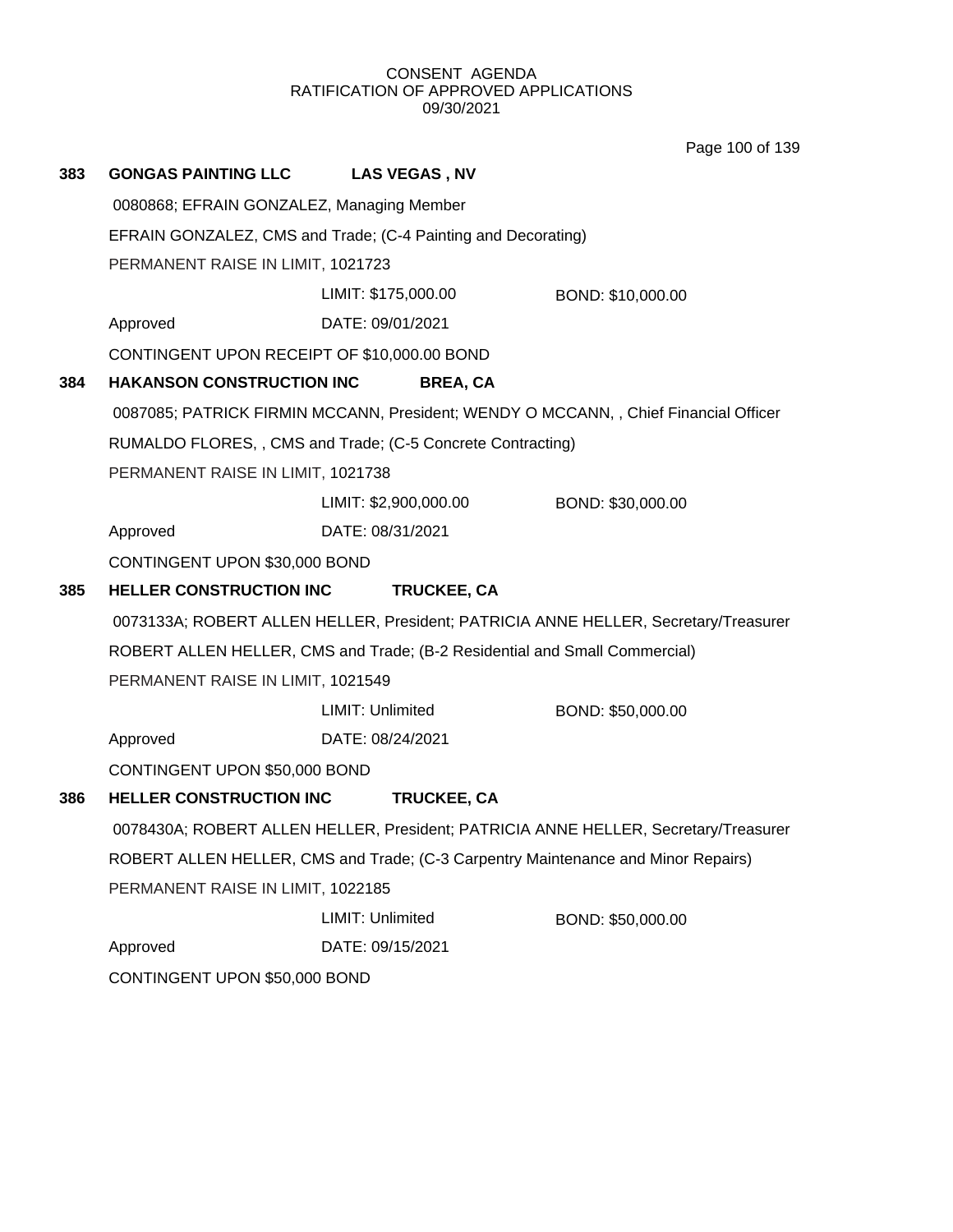Page 101 of 139

| 387 | INTEGRITY PLUS PAINTING AND DRYWALL LLC                                                                    |                                                                    | <b>LAS VEGAS, NV</b>                                                                |  |
|-----|------------------------------------------------------------------------------------------------------------|--------------------------------------------------------------------|-------------------------------------------------------------------------------------|--|
|     |                                                                                                            |                                                                    | 0083721; JEFFREY LEWIS NELSON, Managing Member; DEVIN LEE ROMNEY, , Managing Member |  |
|     |                                                                                                            | JEFFREY LEWIS NELSON, CMS and Trade; (C-4 Painting and Decorating) |                                                                                     |  |
|     | PERMANENT RAISE IN LIMIT, 1021971                                                                          |                                                                    |                                                                                     |  |
|     |                                                                                                            | LIMIT: \$4,400,000.00                                              | BOND: \$30,000.00                                                                   |  |
|     | Approved                                                                                                   | DATE: 09/13/2021                                                   |                                                                                     |  |
| 388 | <b>INTERURBAN CONSTRUCTION LLC</b>                                                                         | <b>HOUSTON, TX</b>                                                 |                                                                                     |  |
|     | DAVIS, Member                                                                                              |                                                                    | 0058368; JAMES FRANK ROBERTSON, Manager; SHERRY FILE DAVIS, Member; LARRY STEVEN    |  |
|     |                                                                                                            |                                                                    | CHRISTOPHER JOHN CALHOUN, , CMS and Trade; (B-2 Residential and Small Commercial)   |  |
|     | PERMANENT RAISE IN LIMIT, 1020986                                                                          |                                                                    |                                                                                     |  |
|     |                                                                                                            | LIMIT: Unlimited                                                   | BOND: \$50,000.00                                                                   |  |
|     | Approved                                                                                                   | DATE: 08/11/2021                                                   |                                                                                     |  |
|     | CONTINGENT UPON RECEIPT OF \$50,000.00 BOND                                                                |                                                                    |                                                                                     |  |
| 389 | <b>JEM COMPANIES OF NEVADA LLC</b>                                                                         | <b>BOULDER CITY, NV</b>                                            |                                                                                     |  |
|     |                                                                                                            | JAYRIK; 0055418; MICHAEL PAUL MCGOLDRICK, Member                   |                                                                                     |  |
|     |                                                                                                            |                                                                    | MICHAEL PAUL MCGOLDRICK, CMS and Trade; (B-2 Residential and Small Commercial)      |  |
|     | PERMANENT RAISE IN LIMIT, 1021787                                                                          |                                                                    |                                                                                     |  |
|     |                                                                                                            | LIMIT: \$375,000.00                                                | BOND: \$15,000.00                                                                   |  |
|     | Approved                                                                                                   | DATE: 08/26/2021                                                   |                                                                                     |  |
|     | CONTINGENT UPON RECEIPT OF \$15,000.00 BOND                                                                |                                                                    |                                                                                     |  |
| 390 | JOHN ANDERSON CONSTRUCTION INC                                                                             | <b>RENO, NV</b>                                                    |                                                                                     |  |
|     | 0035090; JOHN JOSEPH ANDERSON, President; MARY ELIZABETH ANDERSON, Treasurer                               |                                                                    |                                                                                     |  |
|     | JOHN JOSEPH ANDERSON, CMS and Trade; TERRENCE LEE REINHART, CMS; (B-2 Residential and<br>Small Commercial) |                                                                    |                                                                                     |  |
|     | PERMANENT RAISE IN LIMIT, 1021995                                                                          |                                                                    |                                                                                     |  |
|     |                                                                                                            | LIMIT: Unlimited                                                   | BOND: \$50,000.00                                                                   |  |
|     | Approved                                                                                                   | DATE: 09/15/2021                                                   |                                                                                     |  |
|     | CONTINGENT UPON \$50,000 BOND                                                                              |                                                                    |                                                                                     |  |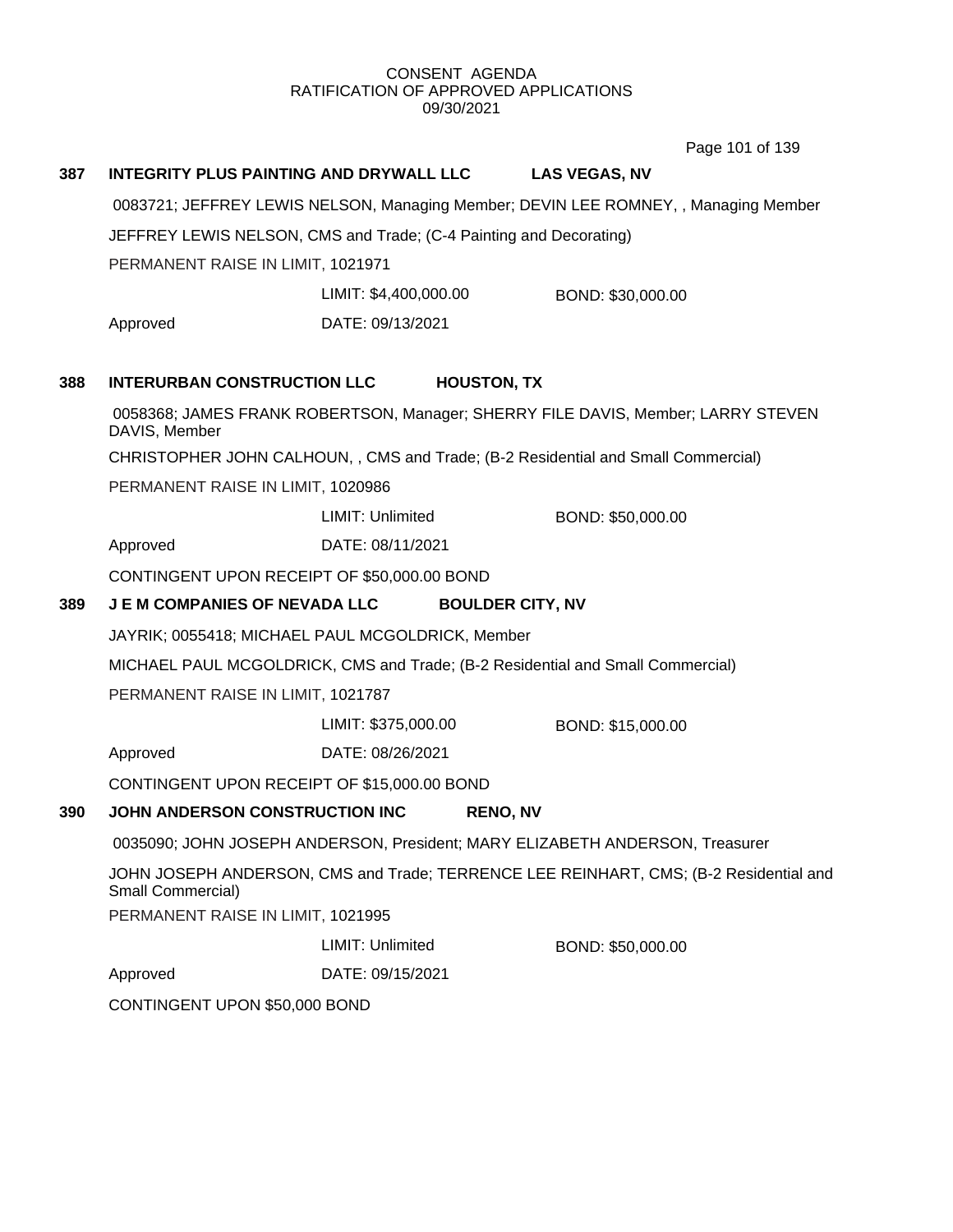Page 102 of 139

| 391 | <b>JUSTICE MECHANICAL LLC</b>                                                    | <b>LAS VEGAS, NV</b>                                        |                   |  |
|-----|----------------------------------------------------------------------------------|-------------------------------------------------------------|-------------------|--|
|     | 0087462; JEFFREY JOHN OJA,, Managing Member                                      |                                                             |                   |  |
|     |                                                                                  | JEFFREY JOHN OJA,, CMS and Trade; (C-21B Air Conditioning)  |                   |  |
|     | PERMANENT RAISE IN LIMIT, 1021906                                                |                                                             |                   |  |
|     |                                                                                  | LIMIT: \$245,000.00                                         | BOND: \$15,000.00 |  |
|     | Approved                                                                         | DATE: 09/13/2021                                            |                   |  |
|     | CONTINGENT UPON RECEIPT OF \$15,000.00 BOND                                      |                                                             |                   |  |
| 392 | <b>KNOEBEL CONSTRUCTION INC</b>                                                  | <b>CHESTERFIELD, MO</b>                                     |                   |  |
|     | 0085189; MATTHEW ROBERT MABIE, , President                                       |                                                             |                   |  |
|     |                                                                                  | MATTHEW ROBERT MABIE, , CMS and Trade; (B General Building) |                   |  |
|     | PERMANENT RAISE IN LIMIT, 1021843                                                |                                                             |                   |  |
|     |                                                                                  | LIMIT: \$3,500,000.00                                       | BOND: \$30,000.00 |  |
|     | Approved                                                                         | DATE: 09/14/2021                                            |                   |  |
|     | CONTINGENT UPON \$30,000 BOND                                                    |                                                             |                   |  |
| 393 | <b>KODA PATIOS LLC</b>                                                           | <b>LAS VEGAS, NV</b>                                        |                   |  |
|     |                                                                                  | 0088067; JACQUELINE MICHELE APPLEYARD, , Managing Member    |                   |  |
|     | JACQUELINE MICHELE APPLEYARD,, CMS and Trade; (C-14H Awnings and Louvres)        |                                                             |                   |  |
|     | PERMANENT RAISE IN LIMIT, 1021585                                                |                                                             |                   |  |
|     |                                                                                  | LIMIT: \$45,000.00                                          | BOND: \$5,000.00  |  |
|     | Approved                                                                         | DATE: 08/26/2021                                            |                   |  |
|     | CONTINGENT UPON RECEIPT OF \$5,000.00 BOND                                       |                                                             |                   |  |
| 394 | <b>L V CABINETS WORLD LLC</b>                                                    | <b>LAS VEGAS, NV</b>                                        |                   |  |
|     | 0075899A; JERZY PARAFIANOWICZ, Managing Member; JAROSLAW WROBEL, Managing Member |                                                             |                   |  |
|     | JERZY PARAFIANOWICZ, CMS and Trade; (C-3B Finish Carpentry)                      |                                                             |                   |  |
|     | PERMANENT RAISE IN LIMIT, 1021784                                                |                                                             |                   |  |
|     |                                                                                  | LIMIT: \$245,000.00                                         | BOND: \$15,000.00 |  |
|     | Approved                                                                         | DATE: 08/20/2021                                            |                   |  |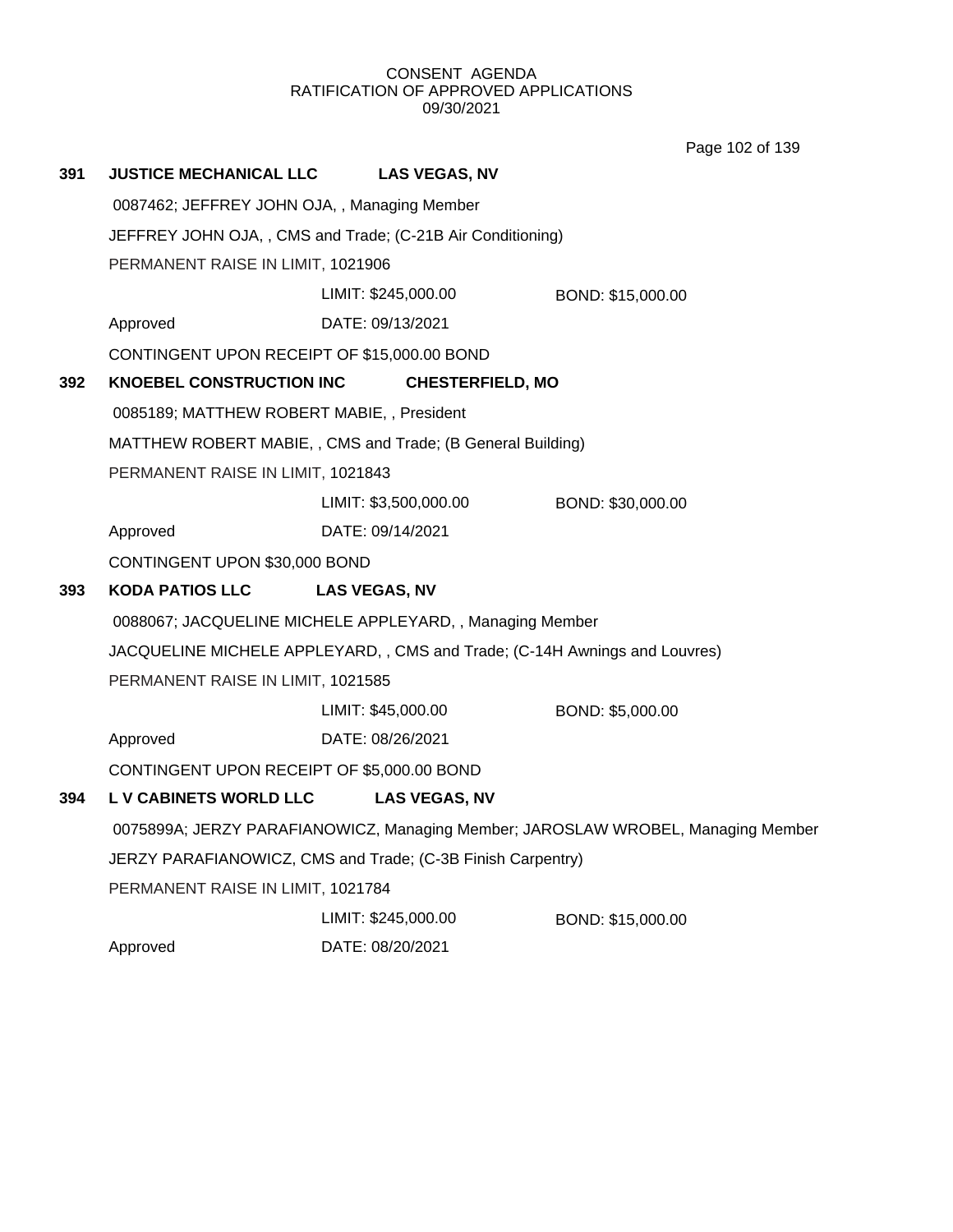Page 103 of 139

# **395 LAS VEGAS CUSTOM BUILDING CONCEPTS INC HENDERSON, NV**

DINOS CONSTRUCTION SERVICES; 0066365; SHARON MARIE GONZALEZ, President; MARTIN GONZALEZ, Secretary/Treasurer

MARTIN GONZALEZ, Trade; SHARON MARIE GONZALEZ, CMS; (B-2 Residential and Small Commercial)

PERMANENT RAISE IN LIMIT, 1021387

LIMIT: \$2,000,000.00 BOND: \$300,000.00

Approved DATE: 08/11/2021

CONTINGENT UPON RECEIPT OF \$30,000.00 BOND

# **396 M D ELECTRIC INC LAS VEGAS, NV**

0076309; ERIN CHRISTINE DUSTIN, President; MATTHEW KEITH DUSTIN, Secretary/Treasurer ERIN CHRISTINE DUSTIN, CMS; MATTHEW KEITH DUSTIN, CMS and Trade; (C-2 Electrical) PERMANENT RAISE IN LIMIT, 1021679

|          | LIMIT: \$500,000.00 | BOND: \$15,000.00 |
|----------|---------------------|-------------------|
| Approved | DATE: 09/13/2021    |                   |

# **397 MASTER CORNER BEAD LLC NORTH LAS VEGAS, NV**

0075399; JOSE DELACRUZ-LEYVA, Managing Member; ELIZABETH DE LA CRUZ, , Manager MICHAEL ANTHONY WARDEN, CMS and Trade; (C-4 Painting and Decorating) PERMANENT RAISE IN LIMIT, 1022005

LIMIT: \$500,000.00 BOND: \$15,000.00

Approved DATE: 09/16/2021

CONTINGENT UPON RECEIPT OF \$15,000.00 BOND

# **398 MASTER FLOORS LLC RENO, NV**

0083185; JOSE SANTOS RIOS-MIRANDA, Managing Member

JOSE SANTOS RIOS-MIRANDA, CMS and Trade; (C-3B Finish Carpentry)

PERMANENT RAISE IN LIMIT, 1021581

LIMIT: \$245,000.00 BOND: \$15,000.00

Approved DATE: 08/30/2021

CONTINGENT UPON \$15,000 BOND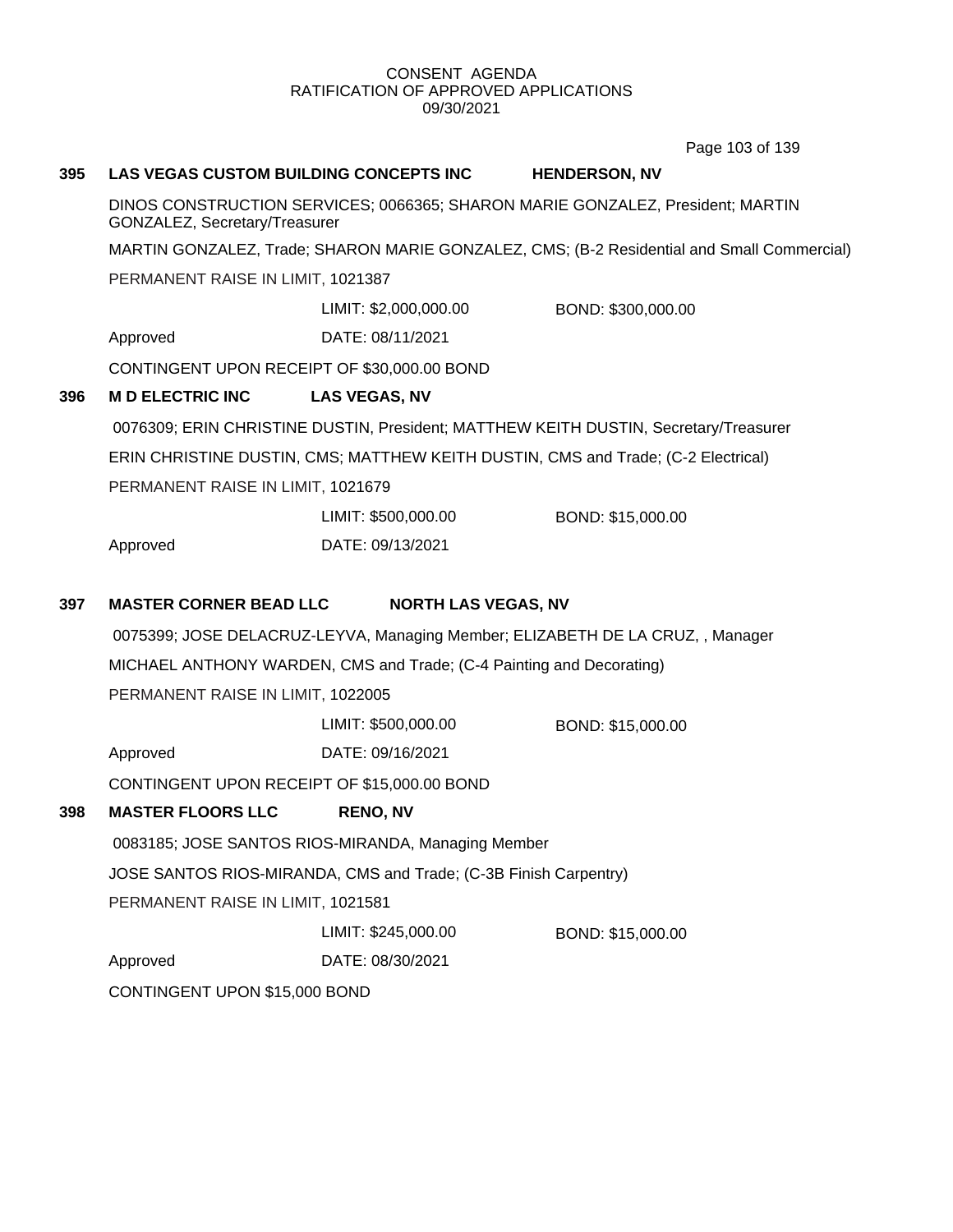Page 104 of 139

| 399 | <b>MCMAHAN HOMES LLC</b>                                                   | <b>INCLINE VILLAGE, NV</b>                                                 |                                                                                  |  |
|-----|----------------------------------------------------------------------------|----------------------------------------------------------------------------|----------------------------------------------------------------------------------|--|
|     | 0073213; ROSS DENNIS MCMAHAN, Manager                                      |                                                                            |                                                                                  |  |
|     | ROSS DENNIS MCMAHAN, CMS and Trade; (B-2 Residential and Small Commercial) |                                                                            |                                                                                  |  |
|     | PERMANENT RAISE IN LIMIT, 1021282                                          |                                                                            |                                                                                  |  |
|     |                                                                            | LIMIT: Unlimited                                                           | BOND: \$50,000.00                                                                |  |
|     | Approved                                                                   | DATE: 08/24/2021                                                           |                                                                                  |  |
|     | CONTINGENT UPON \$50,000 BOND                                              |                                                                            |                                                                                  |  |
| 400 |                                                                            | MOTIVE ENERGY TELECOMMUNICATIONS GROUP INC                                 | <b>CORONA, CA</b>                                                                |  |
|     | 0086732; ROBERT JOHN ISTWAN, President                                     |                                                                            |                                                                                  |  |
|     |                                                                            | BRAD LEE EVANS, , CMS and Trade; (A-25 Telecommunication Towers)           |                                                                                  |  |
|     | PERMANENT RAISE IN LIMIT, 1021773                                          |                                                                            |                                                                                  |  |
|     |                                                                            | LIMIT: \$1,000,000.00                                                      | BOND: \$30,000.00                                                                |  |
|     | Approved                                                                   | DATE: 09/01/2021                                                           |                                                                                  |  |
|     | CONTINGENT UPON RECEIPT OF \$30,000.00 BOND                                |                                                                            |                                                                                  |  |
| 401 | <b>NATIONAL FLOORING GROUP LLC</b>                                         | <b>LAS VEGAS, NV</b>                                                       |                                                                                  |  |
|     |                                                                            |                                                                            | 0085745; MIGUEL CORTES-CAMPOS, Managing Member; KATRINA ULUMI, , Managing Member |  |
|     | FLOORING ONLY)                                                             |                                                                            | MIGUEL CORTES-CAMPOS, CMS and Trade; (C-3B Finish Carpentry C-3B LIMITED TO WOOD |  |
|     | PERMANENT RAISE IN LIMIT, 1021446                                          |                                                                            |                                                                                  |  |
|     |                                                                            | LIMIT: \$75,000.00                                                         | BOND: \$10,000.00                                                                |  |
|     | <b>Tabled</b>                                                              | DATE: 08/18/2021                                                           |                                                                                  |  |
|     |                                                                            | PENDING RESOLUTION OF OPEN COMPLAINT ON RELATED LICENSE # 85742            |                                                                                  |  |
| 402 | <b>NATIONAL FLOORING GROUP LLC</b>                                         | <b>LAS VEGAS, NV</b>                                                       |                                                                                  |  |
|     |                                                                            |                                                                            | 0085743; MIGUEL CORTES-CAMPOS, Managing Member; KATRINA ULUMI, , Managing Member |  |
|     |                                                                            | MIGUEL CORTES-CAMPOS, CMS and Trade; (C-19 Installing Terrazzo and Marble) |                                                                                  |  |
|     | PERMANENT RAISE IN LIMIT, 1021447                                          |                                                                            |                                                                                  |  |
|     |                                                                            | LIMIT: \$75,000.00                                                         | BOND: \$10,000.00                                                                |  |
|     | <b>Tabled</b>                                                              | DATE: 08/18/2021                                                           |                                                                                  |  |
|     |                                                                            | PENDING RESOLUTION OF OPEN COMPLAINT ON RELATED LICENSE # 85742            |                                                                                  |  |
|     |                                                                            |                                                                            |                                                                                  |  |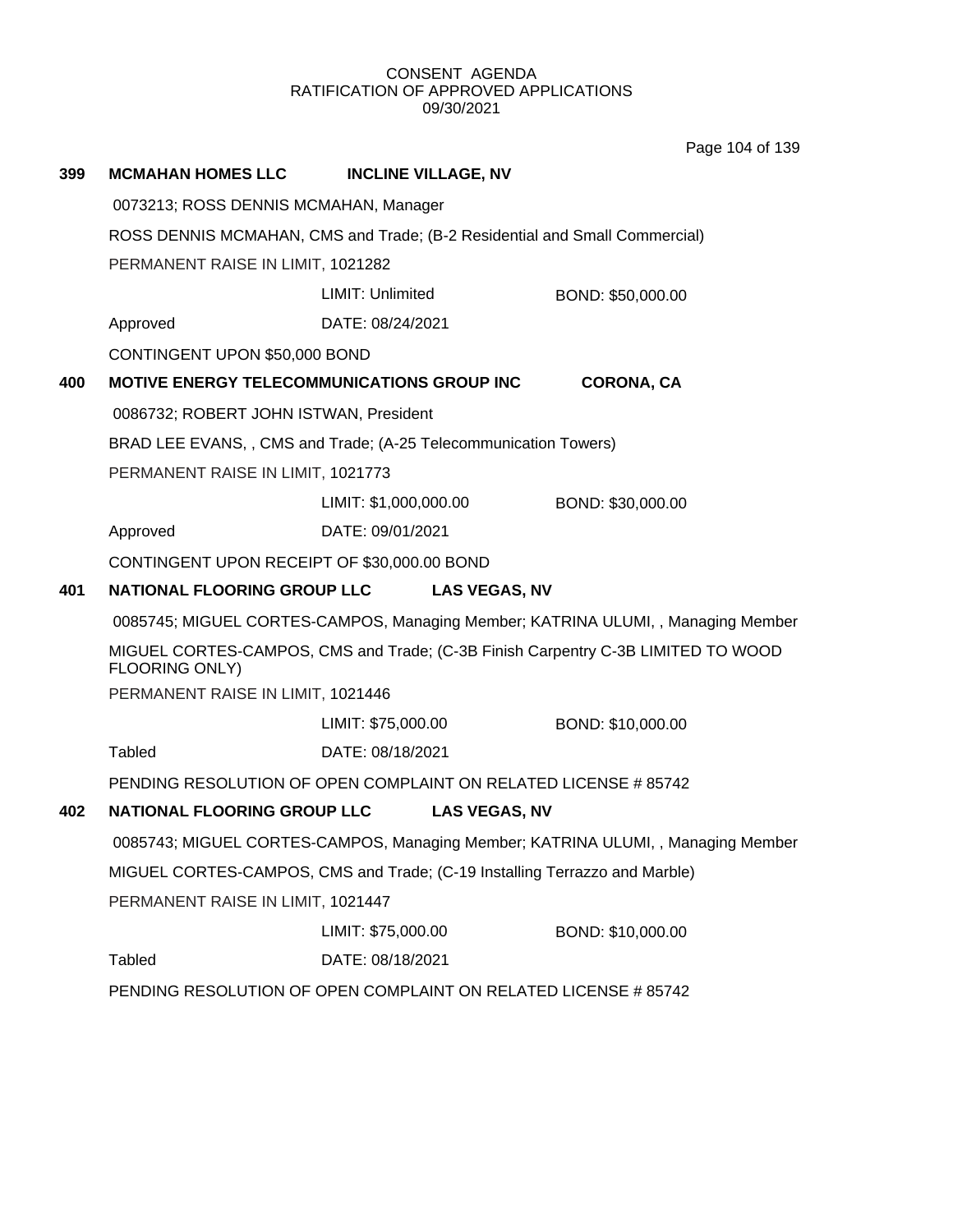Page 105 of 139

| 403 | <b>NATIONAL FLOORING GROUP LLC</b>                                        |                    | <b>LAS VEGAS, NV</b>       |                                                                                    |
|-----|---------------------------------------------------------------------------|--------------------|----------------------------|------------------------------------------------------------------------------------|
|     |                                                                           |                    |                            | 0085742; MIGUEL CORTES-CAMPOS, Managing Member; KATRINA ULUMI, , Managing Member   |
|     | MIGUEL CORTES-CAMPOS, CMS and Trade; (C-16 Finishing Floors)              |                    |                            |                                                                                    |
|     | PERMANENT RAISE IN LIMIT, 1021448                                         |                    |                            |                                                                                    |
|     |                                                                           | LIMIT: \$75,000.00 |                            | BOND: \$10,000.00                                                                  |
|     | <b>Tabled</b>                                                             | DATE: 08/18/2021   |                            |                                                                                    |
|     | PENDING RESOLUTION OF OPEN COMPLAINT ON RELATED LICENSE #85742            |                    |                            |                                                                                    |
| 404 | <b>NATIONAL FLOORING GROUP LLC</b>                                        |                    | <b>LAS VEGAS, NV</b>       |                                                                                    |
|     |                                                                           |                    |                            | 0085744; MIGUEL CORTES-CAMPOS, Managing Member; KATRINA ULUMI, , Managing Member   |
|     | MIGUEL CORTES-CAMPOS, CMS and Trade; (C-20 Tiling)                        |                    |                            |                                                                                    |
|     | PERMANENT RAISE IN LIMIT, 1021449                                         |                    |                            |                                                                                    |
|     |                                                                           | LIMIT: \$75,000.00 |                            | BOND: \$10,000.00                                                                  |
|     | <b>Tabled</b>                                                             | DATE: 08/18/2021   |                            |                                                                                    |
|     | PENDING RESOLUTION OF OPEN COMPLAINT ON RELATED LICENSE # 85742           |                    |                            |                                                                                    |
| 405 | <b>NORTHERN NEVADA HOMES LLC</b>                                          |                    | <b>SPARKS, NV</b>          |                                                                                    |
|     |                                                                           |                    |                            | 0068271; N N H GROUP LLC, Managing Member; ROBERT NEAL FITZGERALD, Managing Member |
|     | JOHN DAVID HEACOCK, CMS and Trade; (B-2 Residential and Small Commercial) |                    |                            |                                                                                    |
|     | PERMANENT RAISE IN LIMIT, 1021860                                         |                    |                            |                                                                                    |
|     |                                                                           | LIMIT: Unlimited   |                            | BOND: \$50,000.00                                                                  |
|     | Approved                                                                  | DATE: 09/14/2021   |                            |                                                                                    |
|     | CONTINGENT UPON \$50,000 BOND                                             |                    |                            |                                                                                    |
| 406 | <b>PALATIAL PATIO COVERS LLC</b>                                          |                    | <b>NORTH LAS VEGAS, NV</b> |                                                                                    |
|     | 0080572; ANTHONY JAMES NILLES, Managing Member                            |                    |                            |                                                                                    |
|     | ANTHONY JAMES NILLES, CMS and Trade; (C-14H Awnings and Louvres)          |                    |                            |                                                                                    |
|     | PERMANENT RAISE IN LIMIT, 1021788                                         |                    |                            |                                                                                    |
|     |                                                                           | LIMIT: \$50,000.00 |                            | BOND: \$5,000.00                                                                   |
|     | Approved                                                                  | DATE: 09/01/2021   |                            |                                                                                    |
|     | CONTINGENT UPON RECEIPT OF \$5,000.00 BOND                                |                    |                            |                                                                                    |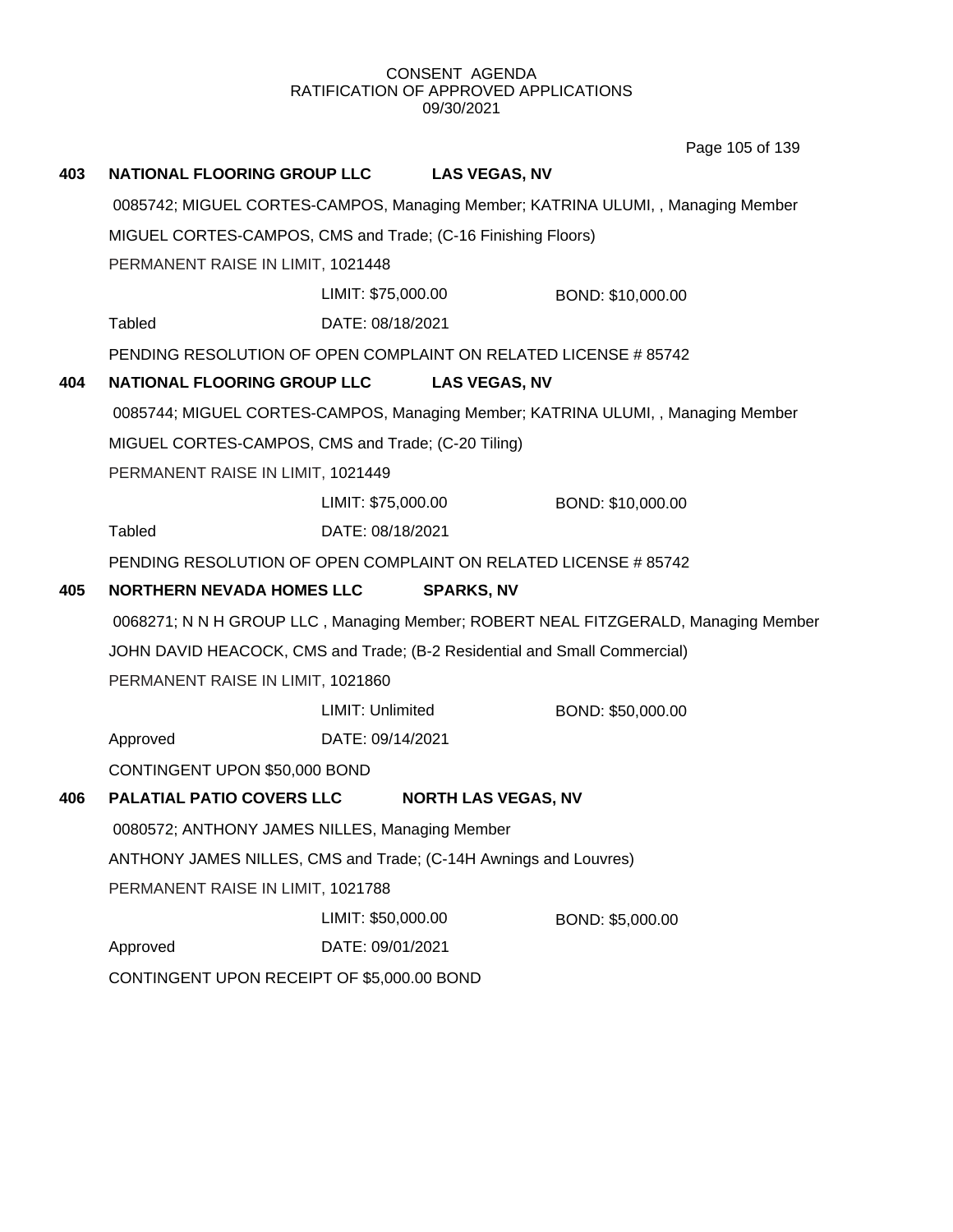Page 106 of 139

| 407 | <b>PALMETTO SOLAR LLC</b>                               | <b>CHARLESTON, SC</b>                                                            |                                                                                      |  |  |
|-----|---------------------------------------------------------|----------------------------------------------------------------------------------|--------------------------------------------------------------------------------------|--|--|
|     | 0085401; CHARLES CHRISTOPHER KEMPER, , Manager          |                                                                                  |                                                                                      |  |  |
|     | RUSSELL PHILLIP KILL, , CMS and Trade; (C-2 Electrical) |                                                                                  |                                                                                      |  |  |
|     | PERMANENT RAISE IN LIMIT, 1020926                       |                                                                                  |                                                                                      |  |  |
|     |                                                         | LIMIT: \$245,000.00                                                              | BOND: \$15,000.00                                                                    |  |  |
|     | Approved                                                | DATE: 08/24/2021                                                                 |                                                                                      |  |  |
|     | CONTINGENT UPON \$15,000 BOND                           |                                                                                  |                                                                                      |  |  |
| 408 | PRIETOS ROOFING LLC                                     | <b>RENO, NV</b>                                                                  |                                                                                      |  |  |
|     | 0087711; CLAUDIA SUSANA RIVAS, , Owner                  |                                                                                  |                                                                                      |  |  |
|     |                                                         | CARLOS JAIME BRANDT, CMS and Trade; (C-15A Roofing)                              |                                                                                      |  |  |
|     | PERMANENT RAISE IN LIMIT, 1022019                       |                                                                                  |                                                                                      |  |  |
|     |                                                         | LIMIT: \$1,000,000.00                                                            | BOND: \$30,000.00                                                                    |  |  |
|     | Approved                                                | DATE: 09/15/2021                                                                 |                                                                                      |  |  |
|     | CONTINGENT UPON \$30,000 BOND                           |                                                                                  |                                                                                      |  |  |
| 409 | <b>R M CONTRACTING LLC</b>                              | <b>LAS VEGAS, NV</b>                                                             |                                                                                      |  |  |
|     | BETH MATESIC, , Manager                                 |                                                                                  | 0085588; GRANT CHRISTOPHER MATESIC, Manager; JOHN FOWLER RUTTMAN, , Manager; CORINNE |  |  |
|     |                                                         | GRANT CHRISTOPHER MATESIC, CMS and Trade; (B-2 Residential and Small Commercial) |                                                                                      |  |  |
|     | PERMANENT RAISE IN LIMIT, 1022168                       |                                                                                  |                                                                                      |  |  |
|     |                                                         | LIMIT: Unlimited                                                                 | BOND: \$50,000.00                                                                    |  |  |
|     | Approved                                                | DATE: 09/13/2021                                                                 |                                                                                      |  |  |
|     |                                                         |                                                                                  |                                                                                      |  |  |
| 410 | <b>RAAMM LLC</b>                                        | <b>LAS VEGAS, NV</b>                                                             |                                                                                      |  |  |
|     |                                                         | ALL TRADES; 0083054; ROBERT GEORGE MCKECHNIE, Managing Member                    |                                                                                      |  |  |
|     |                                                         | ROBERT GEORGE MCKECHNIE, CMS and Trade; (C-21B Air Conditioning)                 |                                                                                      |  |  |
|     | PERMANENT RAISE IN LIMIT, 1021534                       |                                                                                  |                                                                                      |  |  |
|     |                                                         | LIMIT: \$950,000.00                                                              | BOND: \$20,000.00                                                                    |  |  |
|     | Approved                                                | DATE: 08/27/2021                                                                 |                                                                                      |  |  |
|     |                                                         | CONTINGENT UPON RECEIPT OF \$20,000.00 BOND                                      |                                                                                      |  |  |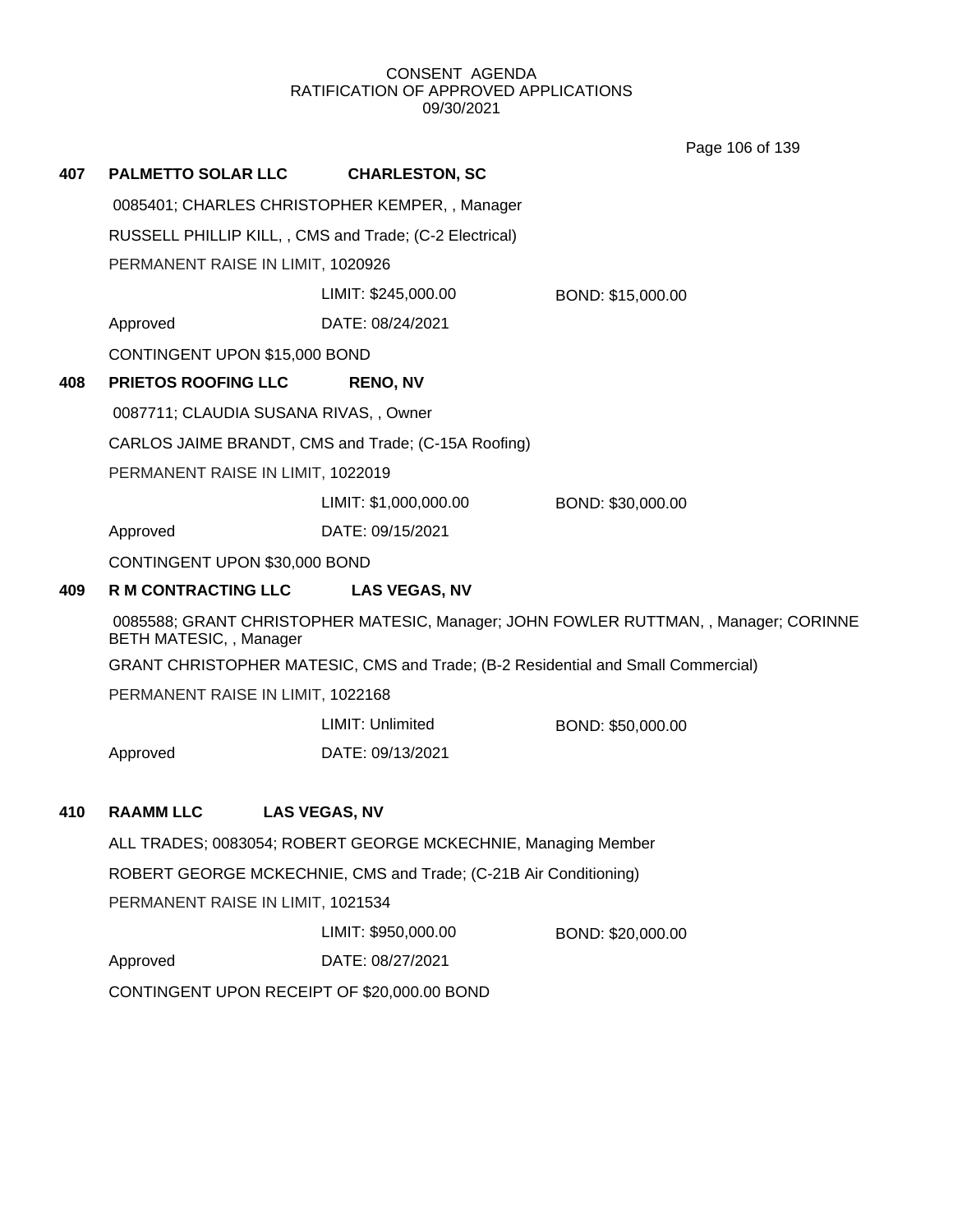Page 107 of 139

| 411                                                                | <b>RAAMM LLC</b>                                              | <b>LAS VEGAS, NV</b>                                          |                       |                                                                                                 |
|--------------------------------------------------------------------|---------------------------------------------------------------|---------------------------------------------------------------|-----------------------|-------------------------------------------------------------------------------------------------|
|                                                                    | ALL TRADES; 0083055; ROBERT GEORGE MCKECHNIE, Managing Member |                                                               |                       |                                                                                                 |
| ROBERT GEORGE MCKECHNIE, CMS and Trade; (C-1 Plumbing and Heating) |                                                               |                                                               |                       |                                                                                                 |
|                                                                    | PERMANENT RAISE IN LIMIT, 1021535                             |                                                               |                       |                                                                                                 |
|                                                                    |                                                               |                                                               | LIMIT: \$950,000.00   | BOND: \$20,000.00                                                                               |
|                                                                    | Approved                                                      | DATE: 08/27/2021                                              |                       |                                                                                                 |
|                                                                    |                                                               | CONTINGENT UPON RECEIPT OF \$20,000.00 BOND                   |                       |                                                                                                 |
| 412                                                                | <b>RAAMM LLC</b>                                              | <b>LAS VEGAS, NV</b>                                          |                       |                                                                                                 |
|                                                                    |                                                               | ALL TRADES; 0085369; ROBERT GEORGE MCKECHNIE, Managing Member |                       |                                                                                                 |
|                                                                    |                                                               | ROBERT GEORGE MCKECHNIE, CMS and Trade; (C-2 Electrical)      |                       |                                                                                                 |
|                                                                    |                                                               | PERMANENT RAISE IN LIMIT, 1021536                             |                       |                                                                                                 |
|                                                                    |                                                               | LIMIT: \$950,000.00                                           |                       | BOND: \$20,000.00                                                                               |
|                                                                    | Approved                                                      | DATE: 08/27/2021                                              |                       |                                                                                                 |
|                                                                    |                                                               | CONTINGENT UPON RECEIPT OF \$20,000.00 BOND                   |                       |                                                                                                 |
| 413                                                                | <b>REAM DRILLING LLC</b>                                      | <b>PAHRUMP, NV</b>                                            |                       |                                                                                                 |
|                                                                    |                                                               | 0088206; ERNIE RAY JACKSON, , Manager                         |                       |                                                                                                 |
|                                                                    | Storage Tanks)                                                |                                                               |                       | ERNIE RAY JACKSON, , CMS and Trade; (C-23 Drilling Wells and Installing Pumps, Pressure Tanks & |
|                                                                    |                                                               | PERMANENT RAISE IN LIMIT, 1021427                             |                       |                                                                                                 |
|                                                                    |                                                               | LIMIT: \$150,000.00                                           |                       | BOND: \$10,000.00                                                                               |
|                                                                    | Approved                                                      | DATE: 08/17/2021                                              |                       |                                                                                                 |
|                                                                    |                                                               | CONTINGENT UPON RECEIPT OF \$10,000.00 BOND                   |                       |                                                                                                 |
| 414                                                                |                                                               | <b>RED MESA MECHANICAL LLC</b>                                | <b>LAS VEGAS, NV</b>  |                                                                                                 |
|                                                                    |                                                               | 0086266; RICHARD LEWIS EVANS, IV, Manager                     |                       |                                                                                                 |
|                                                                    |                                                               |                                                               |                       | RICHARD LEWIS EVANS, IV, CMS and Trade; (C-21 Refrigeration and Air Conditioning)               |
|                                                                    |                                                               | PERMANENT RAISE IN LIMIT, 1021370                             |                       |                                                                                                 |
|                                                                    |                                                               |                                                               | LIMIT: \$4,500,000.00 | BOND: \$30,000.00                                                                               |
|                                                                    | Approved                                                      | DATE: 08/11/2021                                              |                       |                                                                                                 |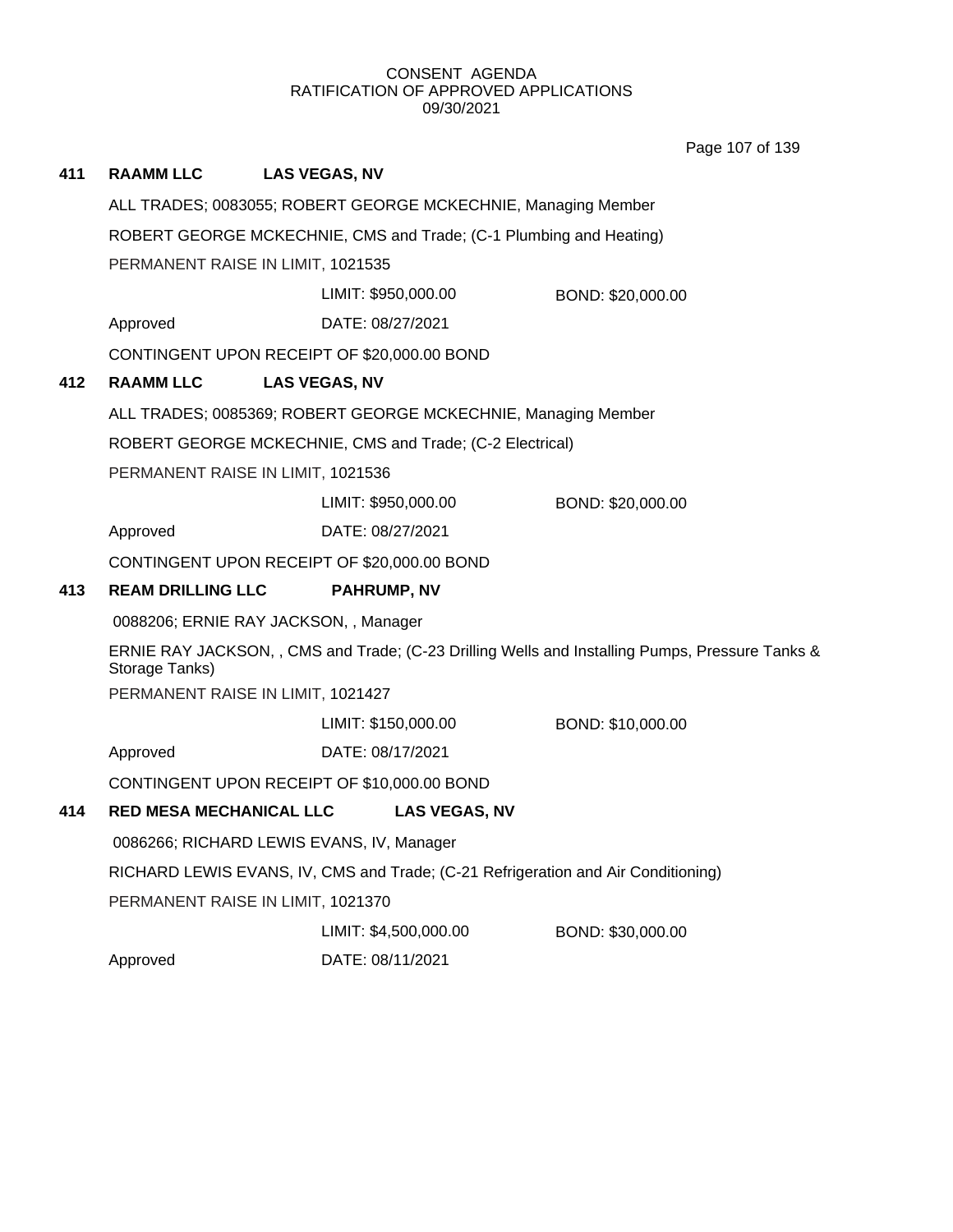Page 108 of 139

| 415 | <b>RED MESA MECHANICAL LLC</b>                                             |                       | <b>LAS VEGAS, NV</b>   |                                                                                              |  |
|-----|----------------------------------------------------------------------------|-----------------------|------------------------|----------------------------------------------------------------------------------------------|--|
|     | 0087531; RICHARD LEWIS EVANS, IV, Manager                                  |                       |                        |                                                                                              |  |
|     | RICHARD LEWIS EVANS, IV, CMS and Trade; (C-1 Plumbing and Heating)         |                       |                        |                                                                                              |  |
|     | PERMANENT RAISE IN LIMIT, 1021371                                          |                       |                        |                                                                                              |  |
|     |                                                                            | LIMIT: \$4,500,000.00 |                        | BOND: \$30,000.00                                                                            |  |
|     | Approved                                                                   | DATE: 08/11/2021      |                        |                                                                                              |  |
|     |                                                                            |                       |                        |                                                                                              |  |
| 416 | <b>REPO RENOVATORS LLC</b>                                                 |                       | <b>N LAS VEGAS, NV</b> |                                                                                              |  |
|     | 0077121; JARED ERIC MARSHALL, Manager; JENNIFER KAE MARSHALL, Manager      |                       |                        |                                                                                              |  |
|     | JARED ERIC MARSHALL, CMS and Trade; (B-2 Residential and Small Commercial) |                       |                        |                                                                                              |  |
|     | PERMANENT RAISE IN LIMIT, 1021630                                          |                       |                        |                                                                                              |  |
|     |                                                                            | LIMIT: \$1,000,000.00 |                        | BOND: \$30,000.00                                                                            |  |
|     | Approved                                                                   | DATE: 08/26/2021      |                        |                                                                                              |  |
|     | CONTINGENT UPON RECEIPT OF \$30,000.00 BOND                                |                       |                        |                                                                                              |  |
| 417 | <b>ROYALTY PLUMBING LLC</b>                                                |                       | <b>LAS VEGAS, NV</b>   |                                                                                              |  |
|     | 0084796; ANTHONY DESMONI, Manager                                          |                       |                        |                                                                                              |  |
|     | ANTHONY DESMONI, CMS and Trade; (C-1D Plumbing)                            |                       |                        |                                                                                              |  |
|     | PERMANENT RAISE IN LIMIT, 1021456                                          |                       |                        |                                                                                              |  |
|     |                                                                            | LIMIT: \$200,000.00   |                        | BOND: \$10,000.00                                                                            |  |
|     | Approved                                                                   | DATE: 08/17/2021      |                        |                                                                                              |  |
|     | CONTINGENT UPON RECEIPT OF \$10,000.00 BOND                                |                       |                        |                                                                                              |  |
| 418 | <b>S &amp; Y NEVADA CORPORATION</b>                                        |                       | <b>LAS VEGAS, NV</b>   |                                                                                              |  |
|     | SUN CITY GENERAL CONTRACTING; 0086421; SUN Q SONG, President               |                       |                        |                                                                                              |  |
|     |                                                                            |                       |                        | SUN Q SONG, CMS and Trade; (B-2 Residential and Small Commercial; B-6 Commercial Remodeling) |  |
|     | PERMANENT RAISE IN LIMIT, 1021490                                          |                       |                        |                                                                                              |  |
|     |                                                                            | LIMIT: Unlimited      |                        | BOND: \$50,000.00                                                                            |  |
|     | Approved                                                                   | DATE: 08/26/2021      |                        |                                                                                              |  |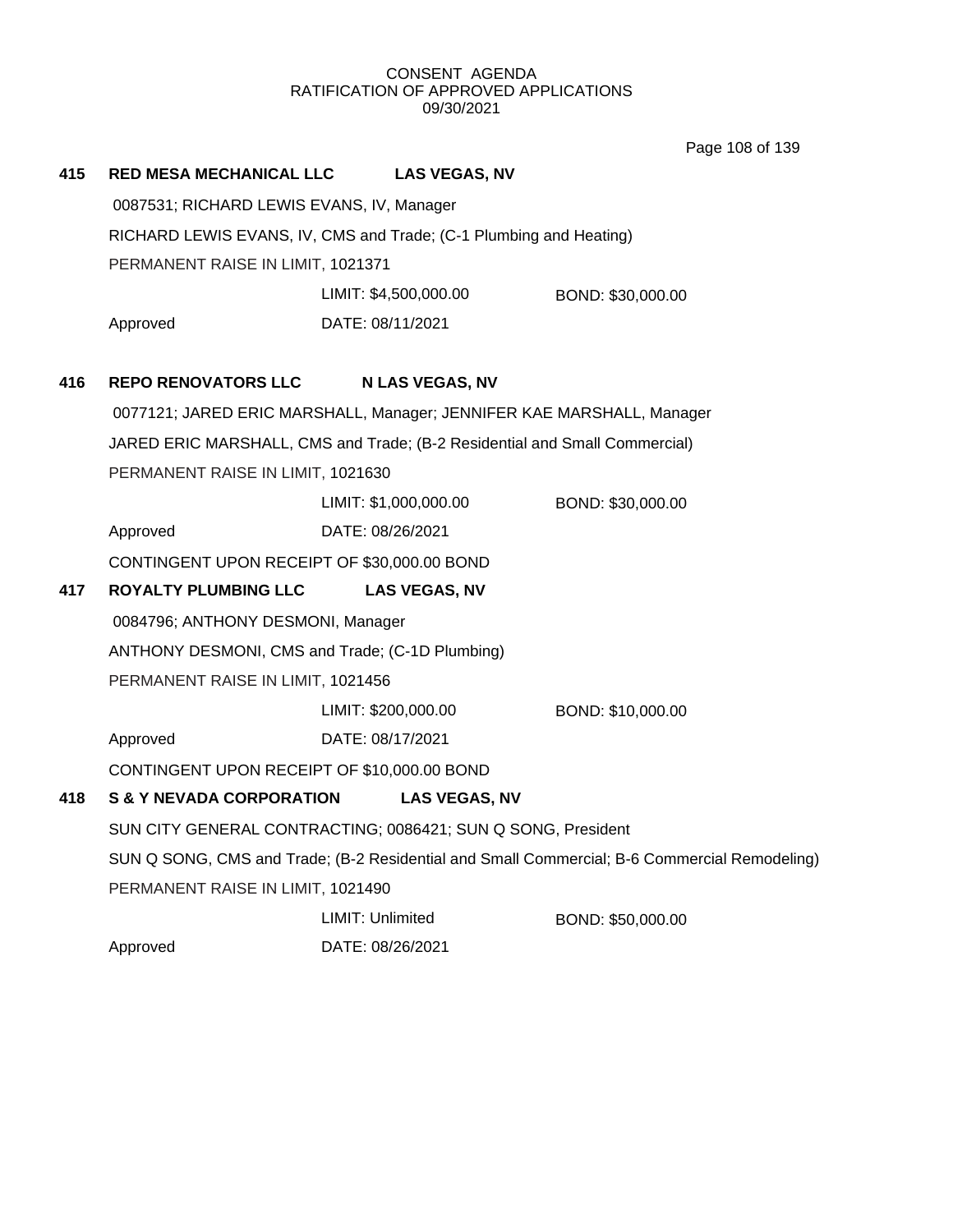Page 109 of 139

| 419 | SILVER STATE SERVICES LLC                                                      |                  | <b>RENO, NV</b>      |                                                                                     |  |
|-----|--------------------------------------------------------------------------------|------------------|----------------------|-------------------------------------------------------------------------------------|--|
|     | 0086716; WARREN MATTHEW CLARK, Managing Member                                 |                  |                      |                                                                                     |  |
|     | MARK EDWARD CLARK, CMS and Trade; (C-2 Electrical)                             |                  |                      |                                                                                     |  |
|     | PERMANENT RAISE IN LIMIT, 1021857                                              |                  |                      |                                                                                     |  |
|     |                                                                                |                  | LIMIT: \$100,000.00  | BOND: \$10,000.00                                                                   |  |
|     | Approved                                                                       | DATE: 09/14/2021 |                      |                                                                                     |  |
|     | CONTINGENT UPON \$10,000 BOND                                                  |                  |                      |                                                                                     |  |
| 420 | <b>SILVER STATE SERVICES LLC</b>                                               |                  | <b>RENO, NV</b>      |                                                                                     |  |
|     | 0087352; WARREN MATTHEW CLARK, Managing Member                                 |                  |                      |                                                                                     |  |
|     | WARREN MATTHEW CLARK, CMS and Trade; (C-21 Refrigeration and Air Conditioning) |                  |                      |                                                                                     |  |
|     | PERMANENT RAISE IN LIMIT, 1021896                                              |                  |                      |                                                                                     |  |
|     |                                                                                |                  | LIMIT: \$100,000.00  | BOND: \$10,000.00                                                                   |  |
|     | Approved                                                                       | DATE: 09/14/2021 |                      |                                                                                     |  |
|     | CONTINGENT UPON \$10,000 BOND                                                  |                  |                      |                                                                                     |  |
| 421 | <b>SILVERADO PAINTING INC</b>                                                  |                  | <b>LAS VEGAS, NV</b> |                                                                                     |  |
|     | SILVERADO CUSTOM HOME PAINTING; 0054981; JEFF D GALLEGOS, President            |                  |                      |                                                                                     |  |
|     | CHARLES F CATANIA, CMS; JEFF D GALLEGOS, Trade; (C-4 Painting and Decorating)  |                  |                      |                                                                                     |  |
|     | PERMANENT RAISE IN LIMIT, 1022107                                              |                  |                      |                                                                                     |  |
|     |                                                                                |                  | LIMIT: \$450,000.00  | BOND: \$15,000.00                                                                   |  |
|     | Approved                                                                       | DATE: 09/16/2021 |                      |                                                                                     |  |
|     | CONTINGENT UPON RECEIPT OF \$15,000.00 BOND                                    |                  |                      |                                                                                     |  |
| 422 | <b>SOLID RENOVATIONS CO LLC</b>                                                |                  | <b>LAS VEGAS, NV</b> |                                                                                     |  |
|     | 0080889; DAVID MONROE GARNETT, Manager                                         |                  |                      |                                                                                     |  |
|     |                                                                                |                  |                      | DAVID MONROE GARNETT, Trade; MICHELE LOUISE GARNETT, , CMS; (C-16 Finishing Floors) |  |
|     | PERMANENT RAISE IN LIMIT, 1021334                                              |                  |                      |                                                                                     |  |
|     |                                                                                |                  | LIMIT: \$200,000.00  | BOND: \$10,000.00                                                                   |  |
|     | Approved                                                                       | DATE: 08/11/2021 |                      |                                                                                     |  |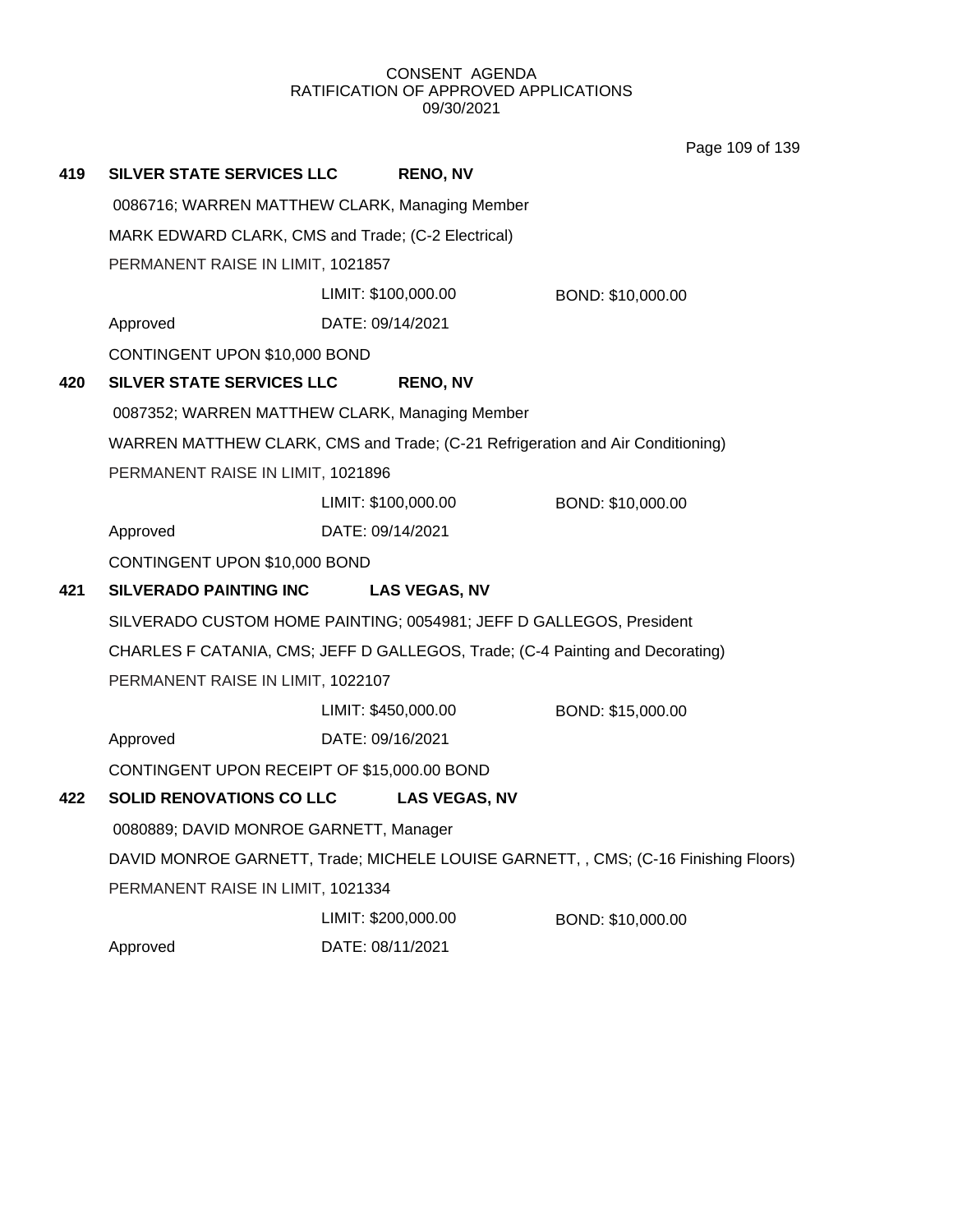Page 110 of 139

| 423 | SOUTHWEST MECHANICAL INC                                                                                                | <b>LAS VEGAS, NV</b>                                                     |                                                                                       |  |  |
|-----|-------------------------------------------------------------------------------------------------------------------------|--------------------------------------------------------------------------|---------------------------------------------------------------------------------------|--|--|
|     | 0081460; CARLOS GUILLERMO ALVAREZ, President                                                                            |                                                                          |                                                                                       |  |  |
|     | CARLOS GUILLERMO ALVAREZ, CMS and Trade; (C-21 Refrigeration and Air Conditioning)<br>PERMANENT RAISE IN LIMIT, 1021782 |                                                                          |                                                                                       |  |  |
|     |                                                                                                                         |                                                                          |                                                                                       |  |  |
|     |                                                                                                                         | LIMIT: \$45,000.00                                                       | BOND: \$5,000.00                                                                      |  |  |
|     | Approved                                                                                                                | DATE: 09/08/2021                                                         |                                                                                       |  |  |
|     | CONTINGENT UPON RECEIPT OF \$5,000.00 BOND                                                                              |                                                                          |                                                                                       |  |  |
| 424 | SPENCER TECHNICAL GROUP LLC                                                                                             | <b>HENDERSON, NV</b>                                                     |                                                                                       |  |  |
|     |                                                                                                                         |                                                                          | SPENCER ELECTRICAL SYSTEMS; 0086473; WILLIAM MILTON WENDLANDT, , Managing Member      |  |  |
|     |                                                                                                                         |                                                                          | WILLIAM MILTON WENDLANDT,, CMS; GLENN EDWARD BEARDSLEY,, Trade; (C-2 Electrical)      |  |  |
|     | PERMANENT RAISE IN LIMIT, 1022092                                                                                       |                                                                          |                                                                                       |  |  |
|     |                                                                                                                         | LIMIT: \$3,750,000.00                                                    | BOND: \$30,000.00                                                                     |  |  |
|     | Approved                                                                                                                | DATE: 09/13/2021                                                         |                                                                                       |  |  |
|     |                                                                                                                         |                                                                          |                                                                                       |  |  |
| 425 | <b>SUMRALL CONSTRUCTION</b>                                                                                             | ELY, NV                                                                  |                                                                                       |  |  |
|     | 0086598; CALEB BRANDON SUMRALL, General Partner; BRANDI MARIE SUMRALL, , General Partner                                |                                                                          |                                                                                       |  |  |
|     | Commercial)                                                                                                             |                                                                          | CALEB BRANDON SUMRALL, Trade; BRANDI MARIE SUMRALL, , CMS; (B-2 Residential and Small |  |  |
|     | PERMANENT RAISE IN LIMIT, 1021440                                                                                       |                                                                          |                                                                                       |  |  |
|     |                                                                                                                         | LIMIT: \$1,200,000.00                                                    | BOND: \$30,000.00                                                                     |  |  |
|     | Approved                                                                                                                | DATE: 08/17/2021                                                         |                                                                                       |  |  |
|     | CONTINGENT UPON \$30,000 BOND                                                                                           |                                                                          |                                                                                       |  |  |
| 426 | <b>SUNCITY SOLAR LLC</b>                                                                                                | <b>LAS VEGAS, NV</b>                                                     |                                                                                       |  |  |
|     |                                                                                                                         | 0088291; LASZLO KIRALY, Managing Member; JARRED MCGAW, , Managing Member |                                                                                       |  |  |
|     | LASZLO KIRALY, CMS and Trade; (C-2 Electrical)                                                                          |                                                                          |                                                                                       |  |  |
|     | PERMANENT RAISE IN LIMIT, 1021279                                                                                       |                                                                          |                                                                                       |  |  |
|     |                                                                                                                         | LIMIT: \$70,000.00                                                       | BOND: \$10,000.00                                                                     |  |  |
|     | Approved                                                                                                                | DATE: 08/06/2021                                                         |                                                                                       |  |  |
|     | CONTINGENT UPON RECEIPT OF \$10,000.00 BOND                                                                             |                                                                          |                                                                                       |  |  |
|     |                                                                                                                         |                                                                          |                                                                                       |  |  |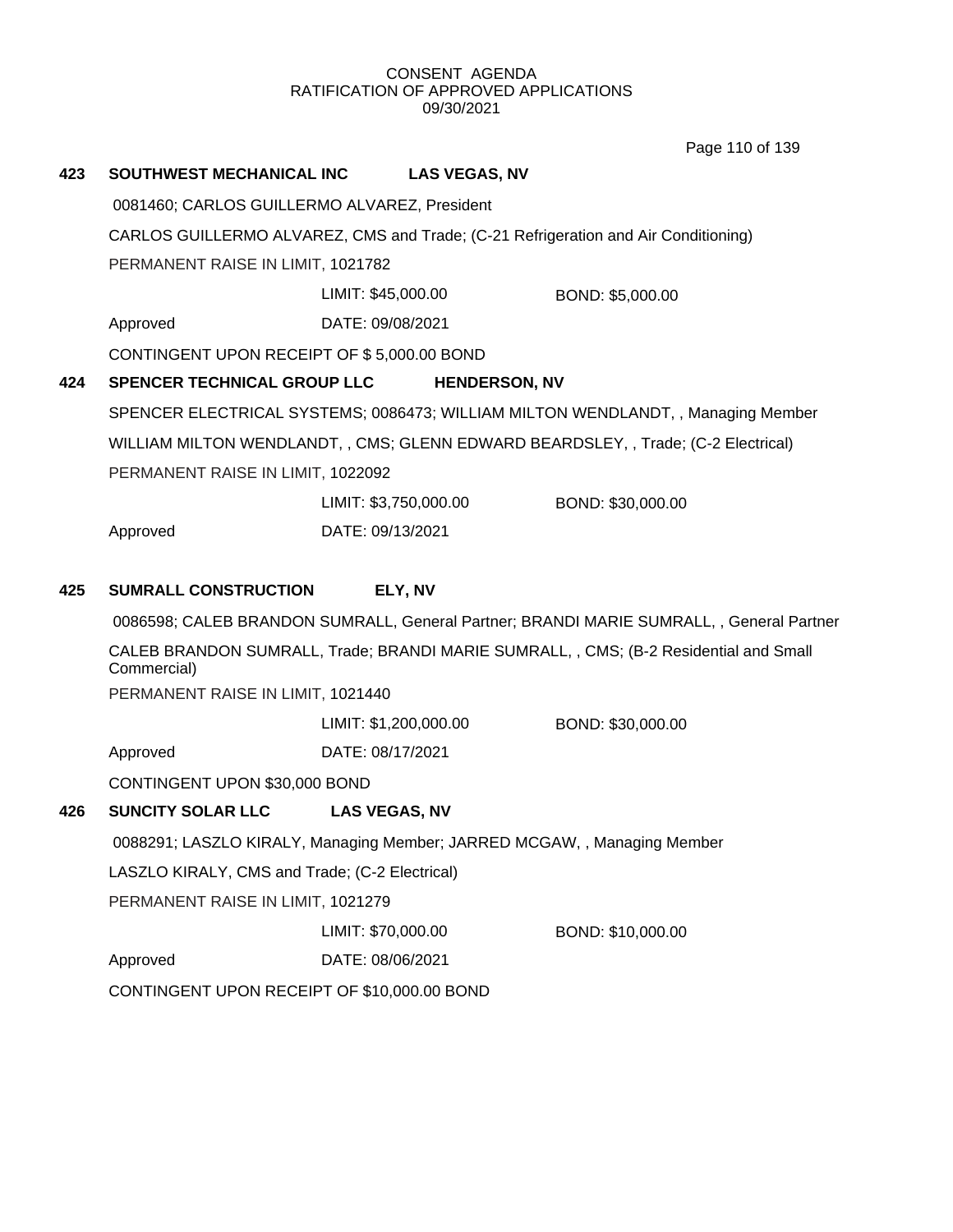Page 111 of 139

| 427 | <b>TAHOE FIRE DESIGN LLC</b>                               | <b>NORTH LAS VEGAS, NV</b>                                       |                                                                                |  |  |
|-----|------------------------------------------------------------|------------------------------------------------------------------|--------------------------------------------------------------------------------|--|--|
|     | 0087745; VINCENT JOHN DIORIO, President                    |                                                                  |                                                                                |  |  |
|     | VINCENT JOHN DIORIO, CMS and Trade; (C-41 Fire Protection) |                                                                  |                                                                                |  |  |
|     | PERMANENT RAISE IN LIMIT, 1021476                          |                                                                  |                                                                                |  |  |
|     |                                                            | LIMIT: \$150,000.00                                              | BOND: \$10,000.00                                                              |  |  |
|     | Approved                                                   | DATE: 08/26/2021                                                 |                                                                                |  |  |
|     | CONTINGENT UPON RECEIPT OF \$10,000.00                     |                                                                  |                                                                                |  |  |
| 428 | <b>TERRA CONTRACTING INC</b>                               | <b>NORTH LAS VEGAS, NV</b>                                       |                                                                                |  |  |
|     |                                                            |                                                                  | 0051898; EDWARD LAWRENCE MCSWAIN, President; LAURA ANDERSON MCSWAIN, Secretary |  |  |
|     |                                                            | EDWARD LAWRENCE MCSWAIN, CMS and Trade; (A General Engineering)  |                                                                                |  |  |
|     | PERMANENT RAISE IN LIMIT, 1022066                          |                                                                  |                                                                                |  |  |
|     |                                                            | LIMIT: Unlimited                                                 | BOND: \$50,000.00                                                              |  |  |
|     | Approved                                                   | DATE: 09/15/2021                                                 |                                                                                |  |  |
| 429 | TERRA CONTRACTING INC                                      | <b>NORTH LAS VEGAS, NV</b>                                       |                                                                                |  |  |
|     |                                                            |                                                                  | 0051900; EDWARD LAWRENCE MCSWAIN, President; LAURA ANDERSON MCSWAIN, Secretary |  |  |
|     | EDWARD LAWRENCE MCSWAIN, CMS and Trade; (C-2 Electrical)   |                                                                  |                                                                                |  |  |
|     | PERMANENT RAISE IN LIMIT, 1022067                          |                                                                  |                                                                                |  |  |
|     |                                                            | LIMIT: Unlimited                                                 | BOND: \$50,000.00                                                              |  |  |
|     | Approved                                                   | DATE: 09/15/2021                                                 |                                                                                |  |  |
| 430 | THE DULAC GROUP LLC                                        | <b>HENDERSON, NV</b>                                             |                                                                                |  |  |
|     |                                                            | DULAC ELECTRIC; 0085859; JAYSON JOHN SEMENSOW, , Managing Member |                                                                                |  |  |
|     | JAYSON JOHN SEMENSOW, , CMS and Trade; (C-2 Electrical)    |                                                                  |                                                                                |  |  |
|     | PERMANENT RAISE IN LIMIT, 1021083                          |                                                                  |                                                                                |  |  |
|     |                                                            | LIMIT: \$45,000.00                                               | BOND: \$5,000.00                                                               |  |  |
|     | Approved                                                   | DATE: 08/11/2021                                                 |                                                                                |  |  |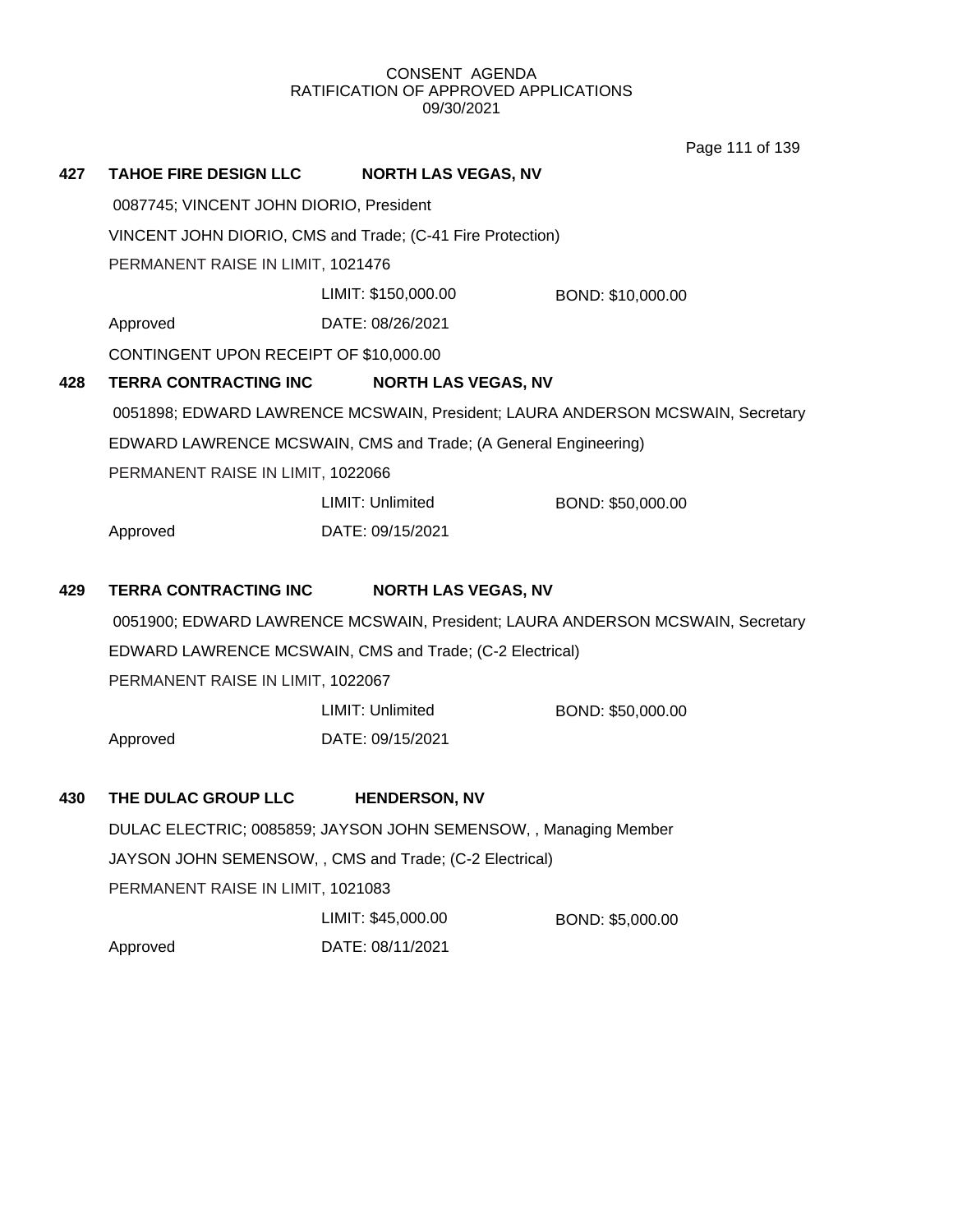Page 112 of 139

| 431                                                    | THOMASON CONSTRUCTION INC                                                     |                       | <b>NORTH LAS VEGAS, NV</b> |                     |
|--------------------------------------------------------|-------------------------------------------------------------------------------|-----------------------|----------------------------|---------------------|
|                                                        | DIGNITY PLUMBING; 0083128; KENNETH FRANK THOMASON, President                  |                       |                            |                     |
| KENNETH FRANK THOMASON, CMS and Trade; (C-1D Plumbing) |                                                                               |                       |                            |                     |
|                                                        | PERMANENT RAISE IN LIMIT, 1021620                                             |                       |                            |                     |
|                                                        |                                                                               | LIMIT: \$5,200,000.00 |                            | BOND: \$50,000.00   |
|                                                        | Approved                                                                      | DATE: 08/26/2021      |                            |                     |
|                                                        | CONTINGENT UPON RECEIPT OF \$50,000.00 BOND                                   |                       |                            |                     |
| 432                                                    | THOMASON CONSTRUCTION INC NORTH LAS VEGAS, NV                                 |                       |                            |                     |
|                                                        | 0083175; KENNETH FRANK THOMASON, President                                    |                       |                            |                     |
|                                                        | KENNETH FRANK THOMASON, CMS and Trade; (B-2 Residential and Small Commercial) |                       |                            |                     |
|                                                        | PERMANENT RAISE IN LIMIT, 1021621                                             |                       |                            |                     |
|                                                        |                                                                               | LIMIT: \$5,200,000.00 |                            | <b>BOND: \$0.00</b> |
|                                                        | Approved                                                                      | DATE: 08/26/2021      |                            |                     |
|                                                        | CONTINGENT UPON RECEIPT OF \$50,000.00 BOND                                   |                       |                            |                     |
| 433                                                    | THOMASON CONSTRUCTION INC                                                     |                       | <b>NORTH LAS VEGAS, NV</b> |                     |
|                                                        | 0088106; KENNETH FRANK THOMASON, President                                    |                       |                            |                     |
|                                                        |                                                                               |                       |                            |                     |
|                                                        | KENNETH FRANK THOMASON, CMS and Trade; (C-5 Concrete Contracting)             |                       |                            |                     |
|                                                        | PERMANENT RAISE IN LIMIT, 1021622                                             |                       |                            |                     |
|                                                        |                                                                               | LIMIT: \$5,200,000.00 |                            | BOND: \$50,000.00   |
|                                                        | Approved                                                                      | DATE: 08/26/2021      |                            |                     |
|                                                        | CONTINGENT UPON \$50,000.00 BOND                                              |                       |                            |                     |
| 434                                                    | THOMASON CONSTRUCTION INC                                                     |                       | <b>NORTH LAS VEGAS, NV</b> |                     |
|                                                        | 0088107; KENNETH FRANK THOMASON, President                                    |                       |                            |                     |
|                                                        | KENNETH FRANK THOMASON, CMS and Trade; (C-4 Painting and Decorating)          |                       |                            |                     |
|                                                        | PERMANENT RAISE IN LIMIT, 1021623                                             |                       |                            |                     |
|                                                        |                                                                               | LIMIT: \$5,200,000.00 |                            | BOND: \$50,000.00   |
|                                                        | Approved                                                                      | DATE: 08/26/2021      |                            |                     |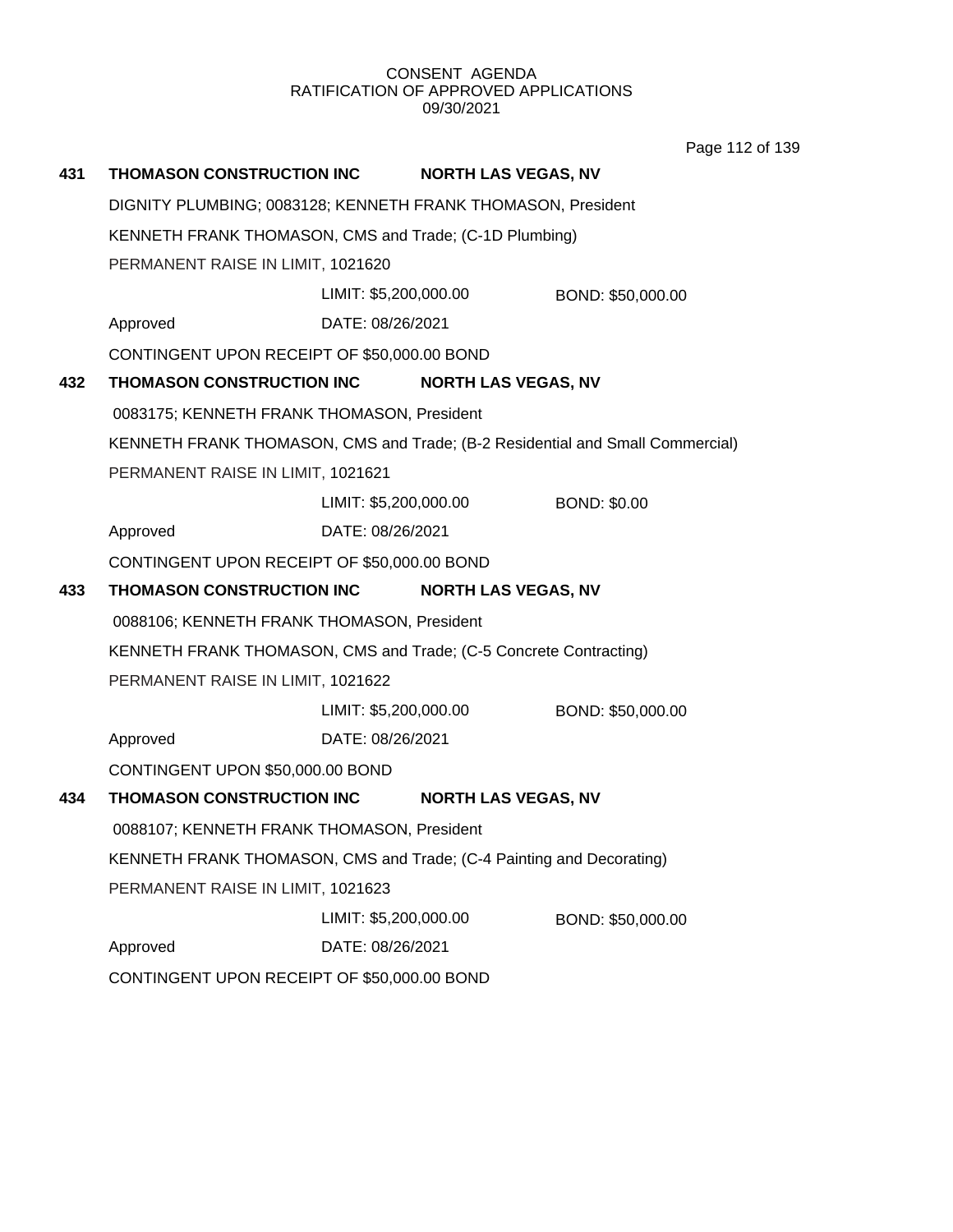Page 113 of 139

| 435 | THOMASON CONSTRUCTION INC                                                             |                      |                       | <b>NORTH LAS VEGAS, NV</b>                                                           |  |
|-----|---------------------------------------------------------------------------------------|----------------------|-----------------------|--------------------------------------------------------------------------------------|--|
|     | 0076784; KENNETH FRANK THOMASON, President                                            |                      |                       |                                                                                      |  |
|     |                                                                                       |                      |                       | KENNETH FRANK THOMASON, CMS and Trade; (C-3 Carpentry Maintenance and Minor Repairs) |  |
|     | PERMANENT RAISE IN LIMIT, 1021624                                                     |                      |                       |                                                                                      |  |
|     |                                                                                       |                      | LIMIT: \$5,200,000.00 | BOND: \$50,000.00                                                                    |  |
|     | Approved                                                                              |                      | DATE: 08/26/2021      |                                                                                      |  |
|     | CONTINGENT UPON RECEIPT OF \$50,000.00 BOND                                           |                      |                       |                                                                                      |  |
| 436 | <b>TOTAL AIR INC</b>                                                                  | <b>HENDERSON, NV</b> |                       |                                                                                      |  |
|     |                                                                                       |                      |                       | 0068719A; BRIAN PAUL BASTERRECHEA, President; LINDSAY CAY BASTERRECHEA, , Treasurer  |  |
|     |                                                                                       |                      |                       | BRIAN PAUL BASTERRECHEA, CMS and Trade; (C-21 Refrigeration and Air Conditioning)    |  |
|     | PERMANENT RAISE IN LIMIT, 1021676                                                     |                      |                       |                                                                                      |  |
|     |                                                                                       |                      | LIMIT: \$50,000.00    | BOND: \$5,000.00                                                                     |  |
|     | Approved                                                                              |                      | DATE: 09/01/2021      |                                                                                      |  |
|     | CONTINGENT UPON RECEIPT OF \$5,000.00 BOND                                            |                      |                       |                                                                                      |  |
| 437 | <b>VALLEY HOME SERVICES LLC</b>                                                       |                      | <b>LAS VEGAS, NV</b>  |                                                                                      |  |
|     | LV HOME SERVICE; 0088365; MOSHE BENJAMIN ATKINS, , Manager                            |                      |                       |                                                                                      |  |
|     | MOSHE BENJAMIN ATKINS, , CMS and Trade; (C-4 Painting and Decorating)                 |                      |                       |                                                                                      |  |
|     | PERMANENT RAISE IN LIMIT, 1021393                                                     |                      |                       |                                                                                      |  |
|     |                                                                                       |                      | LIMIT: \$100,000.00   | BOND: \$10,000.00                                                                    |  |
|     | Approved                                                                              |                      | DATE: 08/11/2021      |                                                                                      |  |
|     | CONTINGENT UPON RECEIPT OF \$10,000.00 BOND                                           |                      |                       |                                                                                      |  |
| 438 | <b>VALLEY HOME SERVICES LLC</b>                                                       |                      | <b>LAS VEGAS, NV</b>  |                                                                                      |  |
|     | LV HOME SERVICE; 0087451; MOSHE BENJAMIN ATKINS, , Manager                            |                      |                       |                                                                                      |  |
|     | MOSHE BENJAMIN ATKINS, , CMS and Trade; (C-3 Carpentry Maintenance and Minor Repairs) |                      |                       |                                                                                      |  |
|     | PERMANENT RAISE IN LIMIT, 1021394                                                     |                      |                       |                                                                                      |  |
|     |                                                                                       |                      | LIMIT: \$100,000.00   | BOND: \$10,000.00                                                                    |  |
|     | Approved                                                                              |                      | DATE: 08/11/2021      |                                                                                      |  |
|     | CONTINGENT UPON RECEIPT OF \$10,000.00 BOND                                           |                      |                       |                                                                                      |  |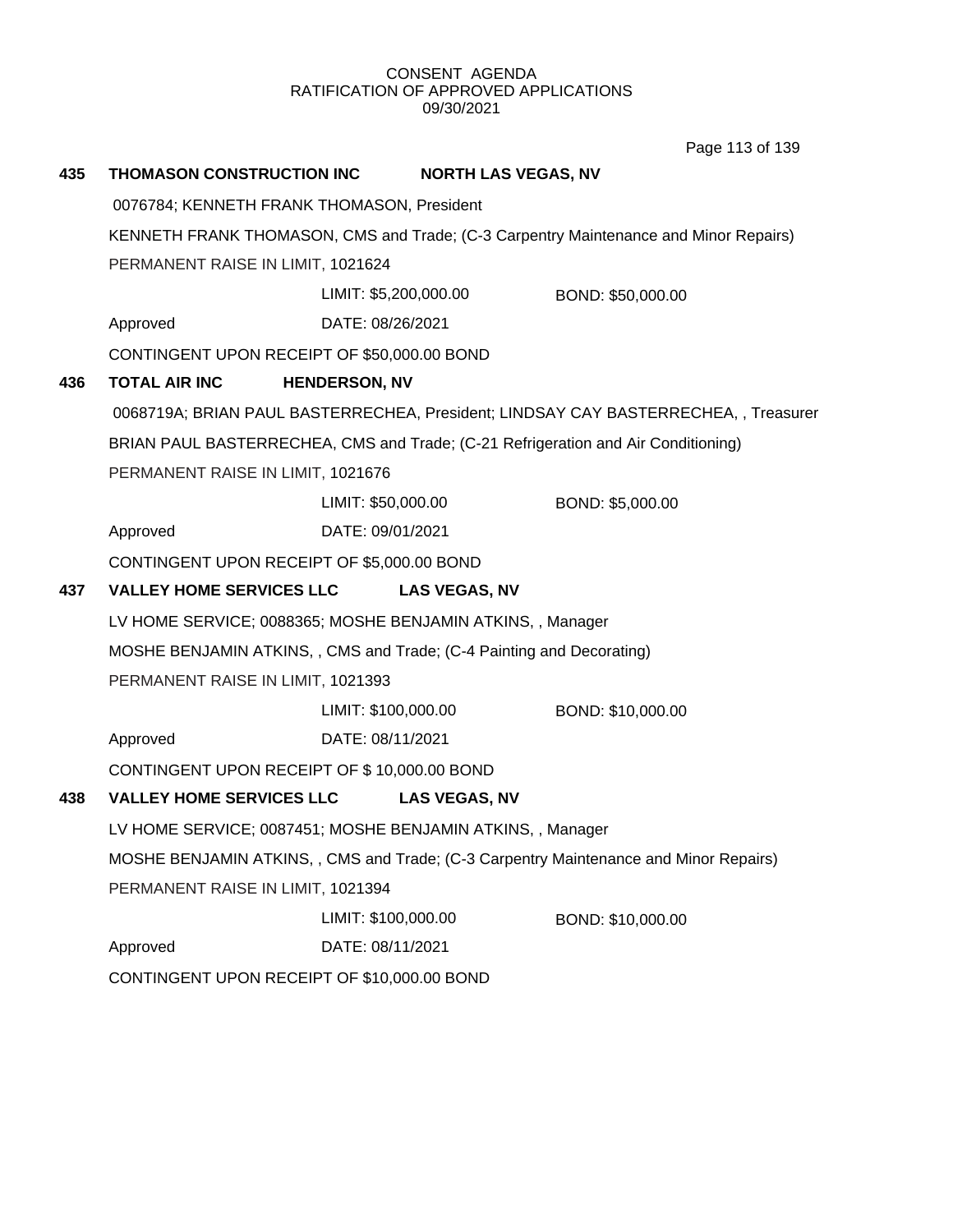Page 114 of 139

| 439 | <b>VERSATILE LLC</b>                                  | <b>GARDNERVILLE, NV</b>                                            |                                                                                                                                                                                                                                                                                                            |  |  |  |
|-----|-------------------------------------------------------|--------------------------------------------------------------------|------------------------------------------------------------------------------------------------------------------------------------------------------------------------------------------------------------------------------------------------------------------------------------------------------------|--|--|--|
|     | 0082075; MICHAEL JEREMY HAMILTON, Manager             |                                                                    |                                                                                                                                                                                                                                                                                                            |  |  |  |
|     | MICHAEL JEREMY HAMILTON, CMS and Trade; (C-20 Tiling) |                                                                    |                                                                                                                                                                                                                                                                                                            |  |  |  |
|     |                                                       | PERMANENT RAISE IN LIMIT, 1021739                                  |                                                                                                                                                                                                                                                                                                            |  |  |  |
|     |                                                       | LIMIT: \$245,000.00                                                | BOND: \$15,000.00                                                                                                                                                                                                                                                                                          |  |  |  |
|     | Approved                                              | DATE: 08/30/2021                                                   |                                                                                                                                                                                                                                                                                                            |  |  |  |
|     | CONTINGENT UPON \$15,000 BOND                         |                                                                    |                                                                                                                                                                                                                                                                                                            |  |  |  |
| 440 | <b>VOLITION INC</b>                                   | Sparks, NV                                                         |                                                                                                                                                                                                                                                                                                            |  |  |  |
|     |                                                       | 0074866; MARIANNA COOPER, President; JIMMY DAVID COOPER, President |                                                                                                                                                                                                                                                                                                            |  |  |  |
|     |                                                       | JIMMY DAVID COOPER, CMS and Trade; (C-10 Landscape Contracting)    |                                                                                                                                                                                                                                                                                                            |  |  |  |
|     | PERMANENT RAISE IN LIMIT, 1021778                     |                                                                    |                                                                                                                                                                                                                                                                                                            |  |  |  |
|     |                                                       | LIMIT: \$4,000,000.00                                              | BOND: \$30,000.00                                                                                                                                                                                                                                                                                          |  |  |  |
|     | Approved                                              | DATE: 09/14/2021                                                   |                                                                                                                                                                                                                                                                                                            |  |  |  |
|     | CONTINGENT UPON \$30,000 BOND                         |                                                                    |                                                                                                                                                                                                                                                                                                            |  |  |  |
| 441 | <b>VOLITION INC</b>                                   | Sparks, NV                                                         |                                                                                                                                                                                                                                                                                                            |  |  |  |
|     |                                                       | 0074402; MARIANNA COOPER, President; JIMMY DAVID COOPER, President |                                                                                                                                                                                                                                                                                                            |  |  |  |
|     | PERMANENT RAISE IN LIMIT, 1021779                     |                                                                    | JIMMY DAVID COOPER, CMS and Trade; (A-2 Highways; A-9 Piers and Foundations; A-12 Excavating,<br>Grading, Trenching and Surfacing; A-13 Wrecking Buildings; A-15 Sewers, Drains and Pipes; A-16 Paving of<br>Streets, Driveways and Parking Lots; A-19 Pipeline and Conduits; A-21 Fencing and Guardrails) |  |  |  |
|     |                                                       | LIMIT: \$4,000,000.00                                              | BOND: \$30,000.00                                                                                                                                                                                                                                                                                          |  |  |  |
|     | Approved                                              | DATE: 09/14/2021                                                   |                                                                                                                                                                                                                                                                                                            |  |  |  |
|     | CONTINGENT UPON \$30,000 BOND                         |                                                                    |                                                                                                                                                                                                                                                                                                            |  |  |  |
| 442 | <b>WAYNE CONSTRUCTION SERVICES LLC</b>                |                                                                    | <b>LAS VEGAS, NV</b>                                                                                                                                                                                                                                                                                       |  |  |  |
|     |                                                       | LAS CASITAS; 0086284; WAYNE SCOTT SHUMSKER, Manager                |                                                                                                                                                                                                                                                                                                            |  |  |  |
|     |                                                       |                                                                    | WAYNE SCOTT SHUMSKER, CMS and Trade; (B-2 Residential and Small Commercial)                                                                                                                                                                                                                                |  |  |  |
|     | PERMANENT RAISE IN LIMIT, 1021507                     |                                                                    |                                                                                                                                                                                                                                                                                                            |  |  |  |
|     |                                                       | LIMIT: \$4,500,000.00                                              | BOND: \$30,000.00                                                                                                                                                                                                                                                                                          |  |  |  |
|     | Approved                                              | DATE: 08/10/2021                                                   |                                                                                                                                                                                                                                                                                                            |  |  |  |
|     |                                                       | CONTINGENT UPON RECEIPT OF \$30,000.00 BOND                        |                                                                                                                                                                                                                                                                                                            |  |  |  |
|     |                                                       |                                                                    |                                                                                                                                                                                                                                                                                                            |  |  |  |
|     |                                                       |                                                                    |                                                                                                                                                                                                                                                                                                            |  |  |  |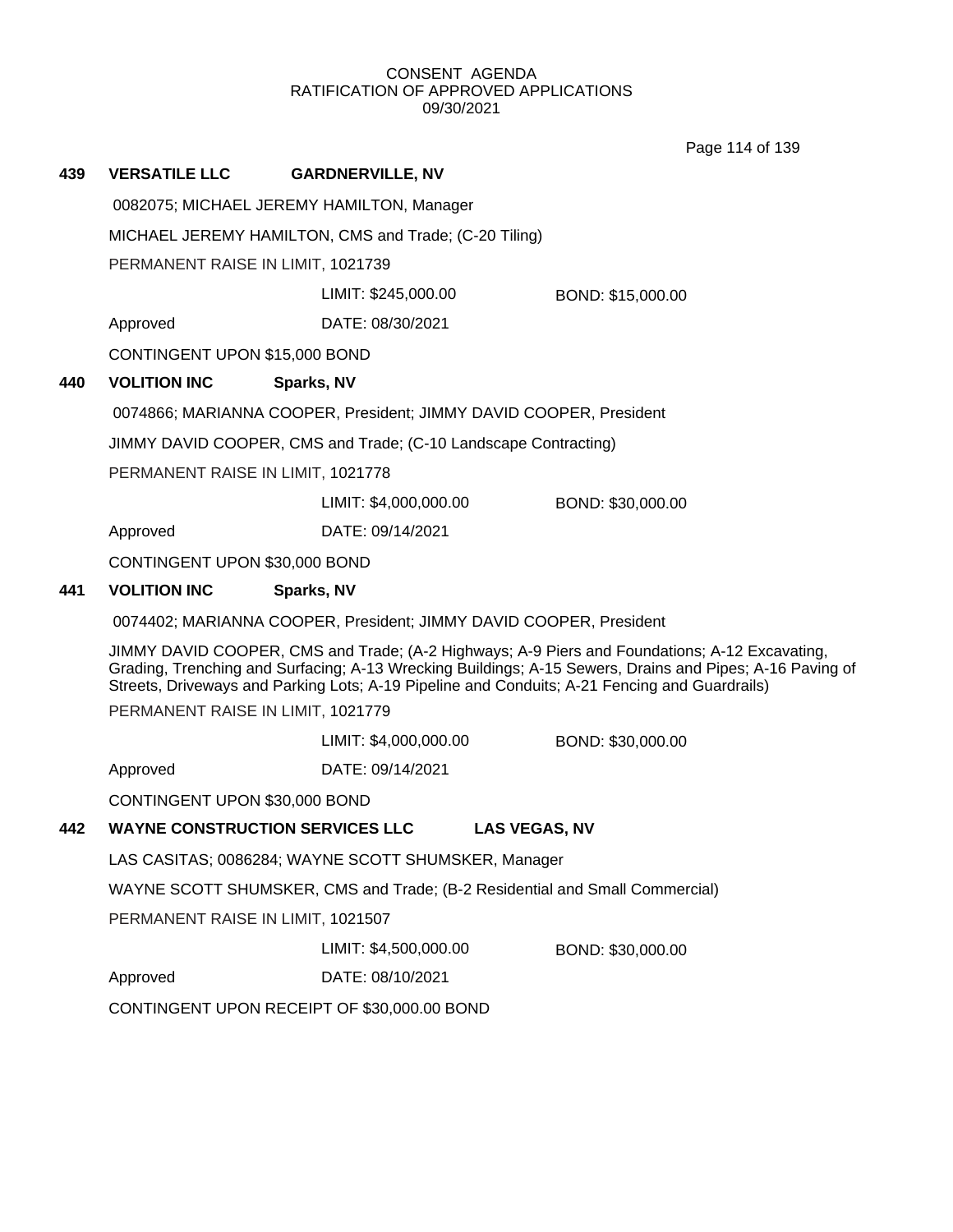Page 115 of 139

| 443 | <b>XCEL ELECTRIC LLC</b>                                                                                                   | <b>LAS VEGAS, NV</b>                                       |                   |  |
|-----|----------------------------------------------------------------------------------------------------------------------------|------------------------------------------------------------|-------------------|--|
|     | 0086268; BLAKE DANIEL STOUARD, , Manager                                                                                   |                                                            |                   |  |
|     | BLAKE DANIEL STOUARD, , CMS and Trade; (C-2 Electrical)                                                                    |                                                            |                   |  |
|     | PERMANENT RAISE IN LIMIT, 1021987                                                                                          |                                                            |                   |  |
|     |                                                                                                                            | LIMIT: \$3,000,000.00                                      | BOND: \$30,000.00 |  |
|     | Approved                                                                                                                   | DATE: 09/13/2021                                           |                   |  |
|     | CONTINGENT UPON RECEIPT OF \$30,000.00 BOND                                                                                |                                                            |                   |  |
| 444 | <b>YES TILE LLC</b><br><b>RENO, NV</b>                                                                                     |                                                            |                   |  |
|     | 0085697; KARINA BEATRIZ BAIRES-RAMOS, , Manager                                                                            |                                                            |                   |  |
|     |                                                                                                                            | KARINA BEATRIZ BAIRES-RAMOS,, CMS and Trade; (C-20 Tiling) |                   |  |
|     | PERMANENT RAISE IN LIMIT, 1021859                                                                                          |                                                            |                   |  |
|     |                                                                                                                            | LIMIT: \$245,000.00                                        | BOND: \$15,000.00 |  |
|     | Approved                                                                                                                   | DATE: 09/14/2021                                           |                   |  |
|     | CONTINGENT UPON \$15,000 BOND                                                                                              |                                                            |                   |  |
| 445 | <b>ZEPHYR PLUMBING INC</b>                                                                                                 | <b>SPARKS, NV</b>                                          |                   |  |
|     | 0074199; DEBORAH JEAN PASCHALL, President; JESSE WAYNE PASCHALL, , Secretary; CAMERON<br>THOMAS PASCHALL, , Vice President |                                                            |                   |  |
|     |                                                                                                                            | JESSE WAYNE PASCHALL, , CMS and Trade; (C-1D Plumbing)     |                   |  |
|     | PERMANENT RAISE IN LIMIT, 1021230                                                                                          |                                                            |                   |  |
|     |                                                                                                                            | LIMIT: \$9,500,000.00                                      | BOND: \$50,000.00 |  |
|     | Approved                                                                                                                   | DATE: 08/06/2021                                           |                   |  |
|     | CONTINGENT UPON \$50,000 BOND                                                                                              |                                                            |                   |  |
|     |                                                                                                                            |                                                            |                   |  |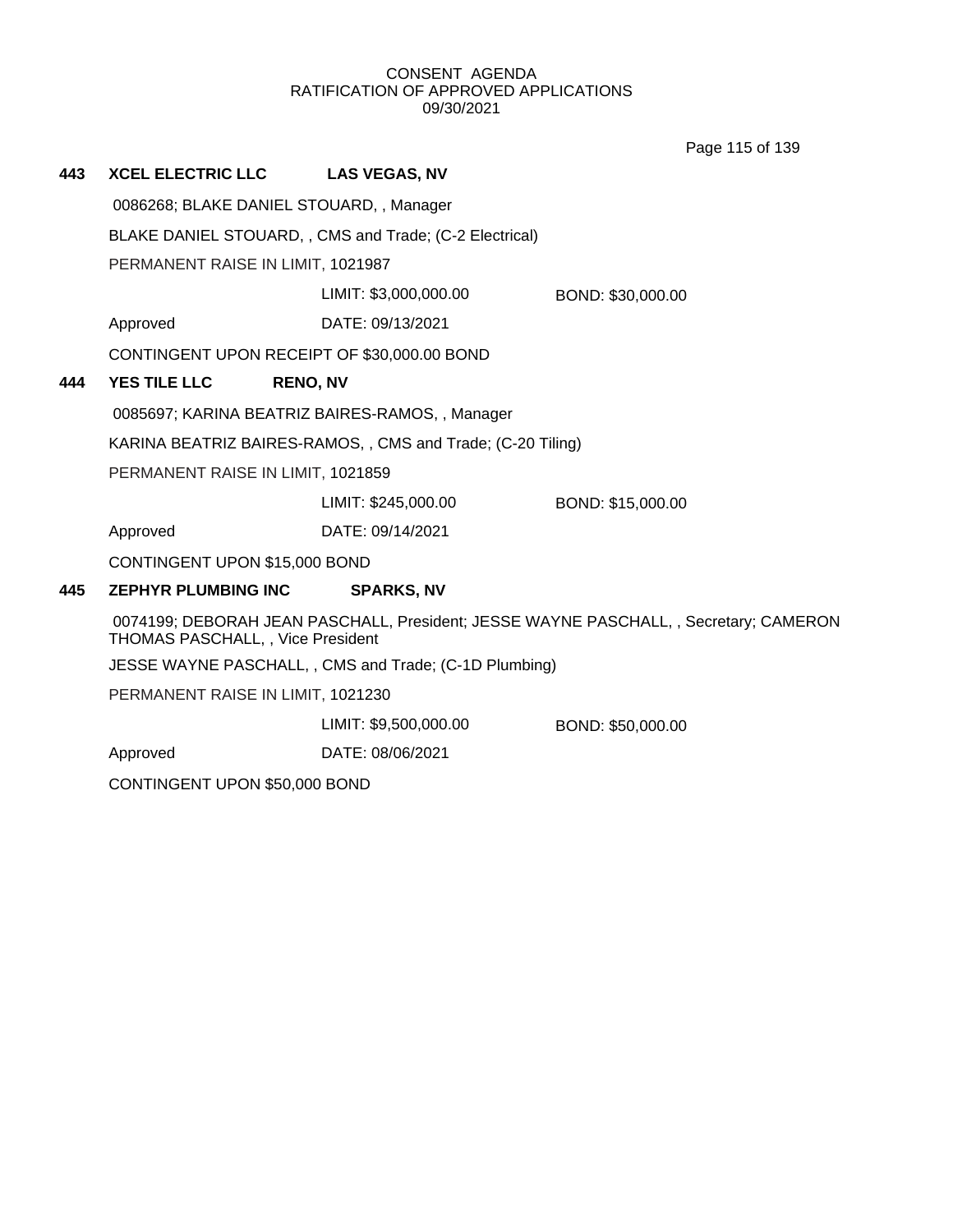Page 116 of 139

## **REMOVAL OF INDEMNIFICATION**

#### **446 GAIL WILLEY LANDSCAPING INC RENO, NV**

0051845B; 0061520; 0063876; JOHN LAWRENCE WILLEY, President

JOHN LAWRENCE WILLEY, CMS and Trade; JOHN LAWRENCE WILLEY, CMS and Trade; JOHN LAWRENCE WILLEY, CMS and Trade

REMOVAL OF INDEMNIFICATION, 1021914

Approved DATE: 08/30/2021

WITHDRAW OF PERSONAL INDEMNIFICATION BY GAIL WILLEY TO BE EFFECTIVE NOVEMBER 17, 2021

#### **447 GAIL WILLEY LANDSCAPING INC RENO, NV**

0051845B; 0061520; 0063876; JOHN LAWRENCE WILLEY, President

JOHN LAWRENCE WILLEY, CMS and Trade; JOHN LAWRENCE WILLEY, CMS and Trade; JOHN LAWRENCE WILLEY, CMS and Trade

REMOVAL OF INDEMNIFICATION, 1021915

Approved DATE: 08/30/2021

WITHDRAW OF PERSONAL INDEMNIFICATION BY LAURA J WILLEY TO BE EFFECTIVE NOVEMBER 17, 2021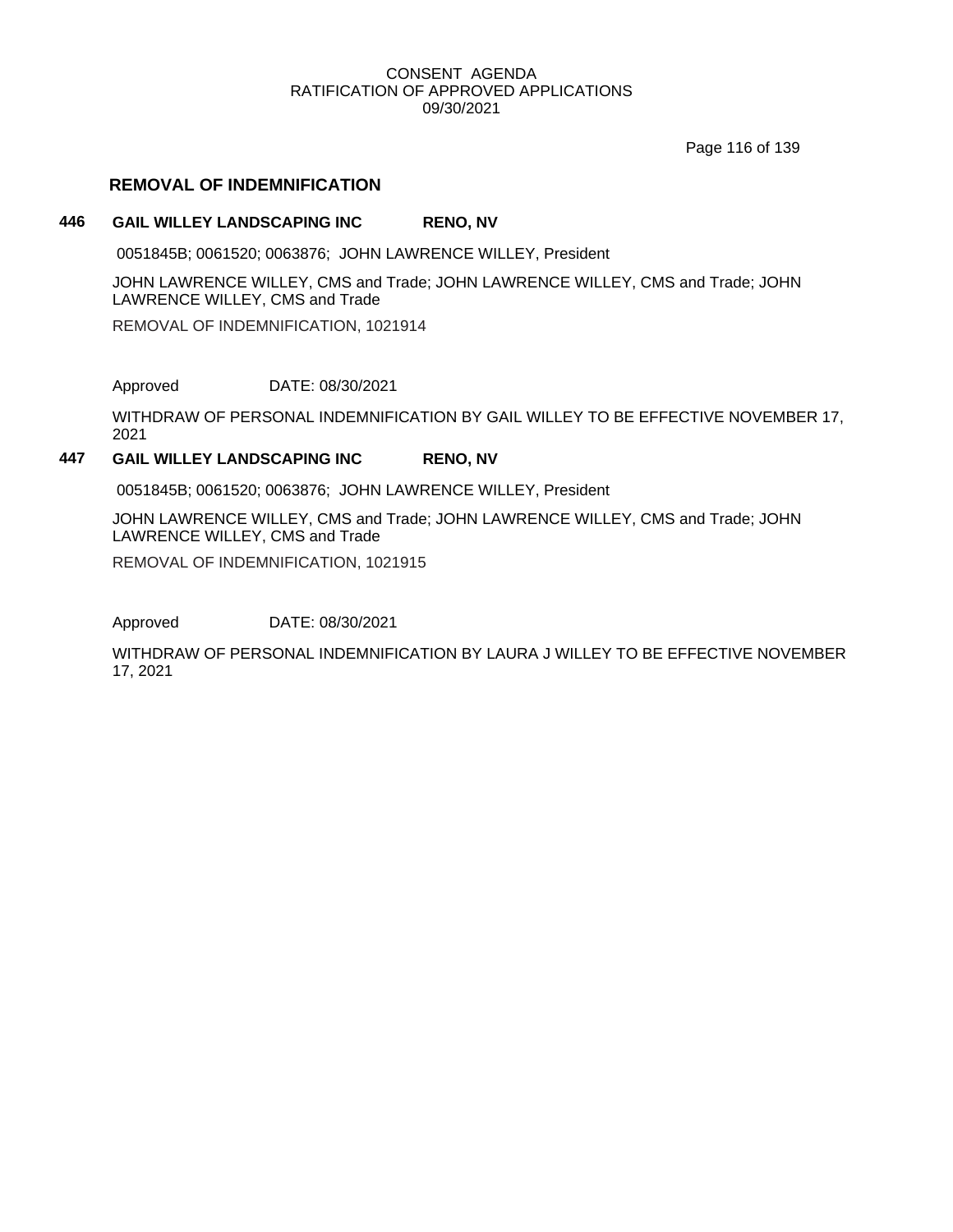Page 117 of 139

## **REQUEST TO INACTIVATE**

## **448 A J CUBA ELECTRIC LLC LAS VEGAS, NV**

A J CUBA ELECTRIC; 0082341; ARMANDO HILARIO CUBA, Manager ARMANDO HILARIO CUBA, CMS and Trade; (C-2 Electrical) REQUEST TO INACTIVATE, 1021080

Approved DATE: 08/09/2021

## **449 A TRI STATE ROOFING LAS VEGAS, NV**

A 1 ALL AMERICAN ROOFING; 0045803; DAVID BRIAN COHEN, President DAVID BRIAN COHEN, CMS and Trade; (C-15 Roofing and Siding) REQUEST TO INACTIVATE, 1021161

Approved DATE: 08/06/2021

## **450 ACCURATE COLORS INC RANCHO CUCAMONGA, CA**

0078313; JEFFREY LYNN PERRY, President JEFFREY LYNN PERRY, CMS and Trade; (C-4 Painting and Decorating) REQUEST TO INACTIVATE, 1021543

Approved DATE: 08/18/2021

**451 B Z PLUMBING COMPANY INC LINCOLN, CA** 0071510; WILLIAM JOSEPH ZMRZEL, President WILLIAM JOSEPH ZMRZEL, CMS and Trade; (C-1D Plumbing) REQUEST TO INACTIVATE, 1021260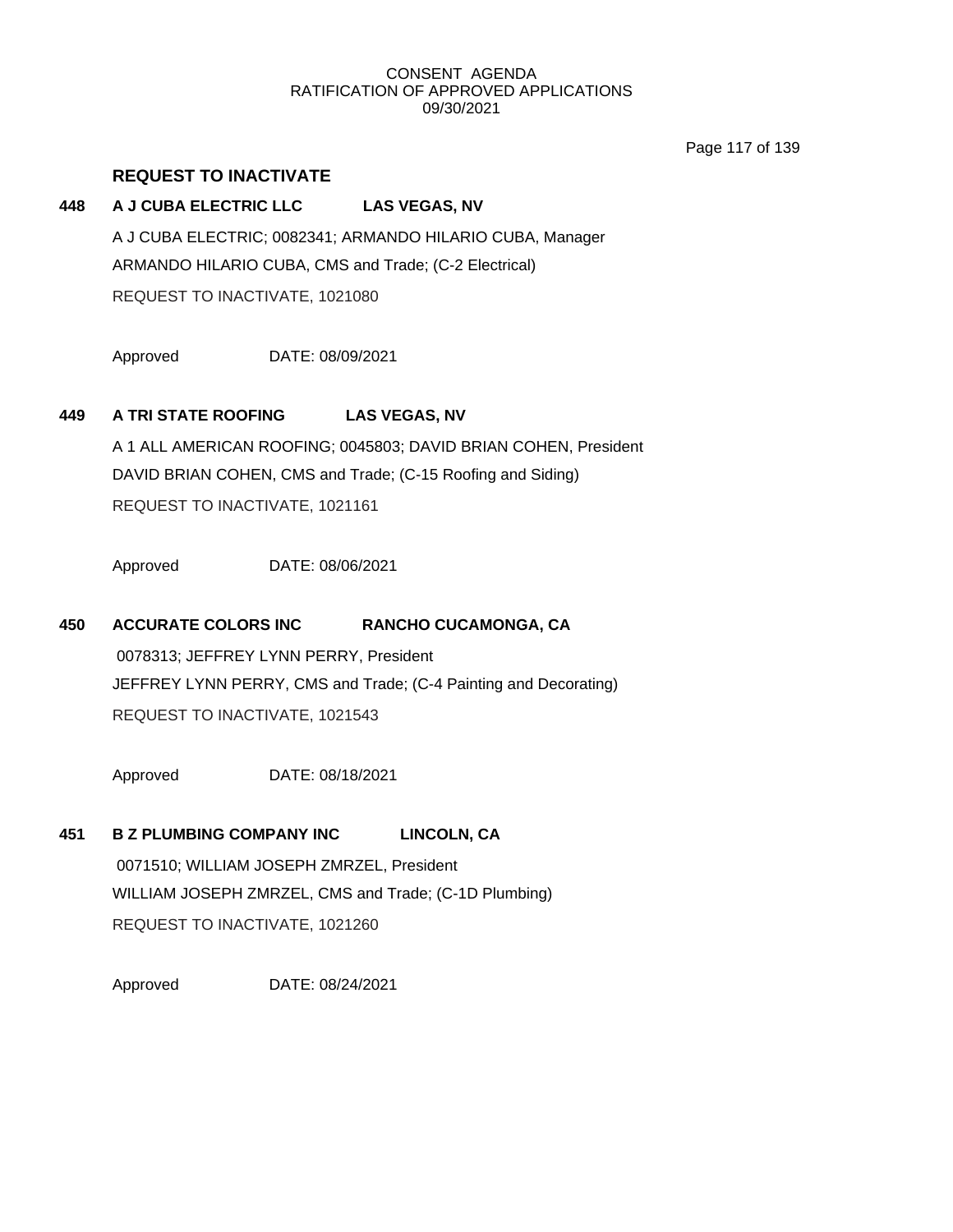Page 118 of 139

### **452 CHRISTOFFERSON COMMERCIAL BUILDERS INC COLORADO SPRINGS, CO**

0059283; CURTIS JAMES CHRISTOFFERSON, President; DAVID WAYNE WALTON, Secretary/Treasurer; TIMOTHY, KEVIN POOL, Vice President

CURTIS JAMES CHRISTOFFERSON, CMS and Trade; (B-2 Residential and Small Commercial; B-4 Service Stations)

REQUEST TO INACTIVATE, 1021733

Approved DATE: 09/10/2021

## **453 CONVENTION ELECTRICAL SERVICES INC POMONA, CA**

WEST COAST ELECTRICAL; 0045678A; RUDOLPH JOSEPH ORITZ, President RUDOLPH JOSEPH ORITZ, CMS and Trade; (C-2 Electrical) REQUEST TO INACTIVATE, 1021694

Approved DATE: 08/18/2021

## **454 CUSTOM DESIGN BUILDERS MARICOPA, AZ**

0049217; FRANK THOMAS BONDI, JR, Owner FRANK THOMAS BONDI, JR, CMS and Trade; (B-2 Residential and Small Commercial) REQUEST TO INACTIVATE, 1021287

Approved DATE: 08/26/2021

# **455 D M NOVO CONSULTING LLC SPARKS, NV**

0024183A; MINDY W FLANNAGAN, Manager; DANIEL PATRICK FLANNAGAN, Manager DANIEL PATRICK FLANNAGAN, CMS and Trade; (B-2 Residential and Small Commercial) REQUEST TO INACTIVATE, 1021660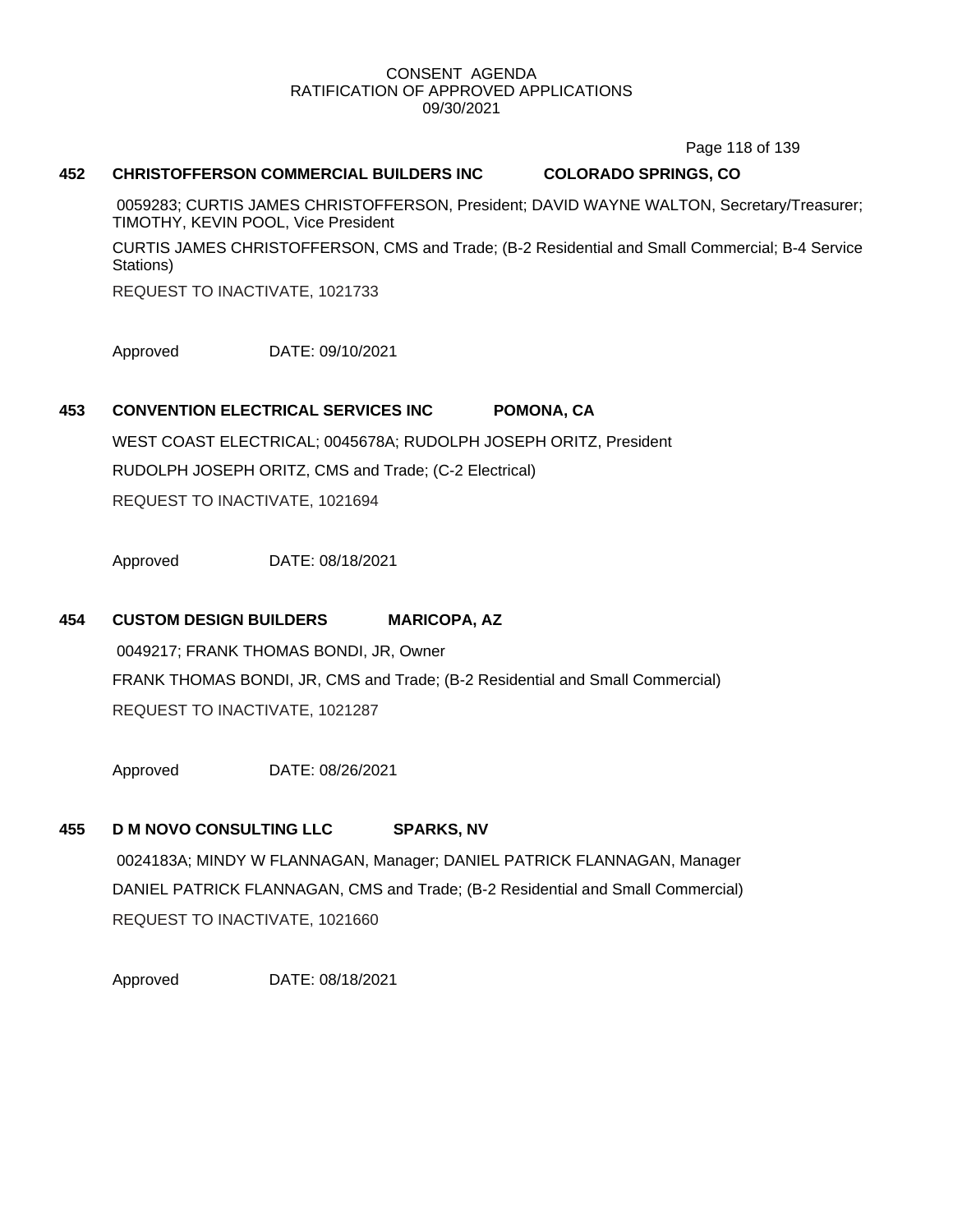Page 119 of 139

#### **456 DAMSELFLY IMPROVEMENT LLC RENO, NV**

DABELLA; 0086734; PRIYANKA MARIAN KUMAR, , Manager; ALEXANDER JACOB KEATS, , Manager

; (C-15A Roofing)

REQUEST TO INACTIVATE, 1021735

Approved DATE: 09/10/2021

## **457 DIRT DIGGER LTD RENO, NV**

0085619; EDYL ZARAH YMALAY MAGDAMO PECK, , Managing Member; ALEXANDER BERTRAND PECK, , Managing Member

EDYL ZARAH YMALAY MAGDAMO PECK, , CMS; ALEXANDER BERTRAND PECK, , Trade; (A-7 Excavating and Grading)

REQUEST TO INACTIVATE, 1021186

Approved DATE: 08/09/2021

## **458 DONALD MICHAEL LONG LAS VEGAS, NV**

D M L CONSTRUCTION; 0033597; DONALD MICHAEL LONG, Owner DONALD MICHAEL LONG, CMS and Trade; (B-2 Residential and Small Commercial) REQUEST TO INACTIVATE, 1021001

Approved DATE: 08/09/2021

# **459 ELITE CONTRACTING LLC LAS VEGAS, NV**

0079734; LYNNAE P FRADELLA, Manager; RICK WILLIAM FRADELLA, Manager; MARK ALFRED FRADELLA, Manager RICK WILLIAM FRADELLA, CMS and Trade; (B-2 Residential and Small Commercial) REQUEST TO INACTIVATE, 1018053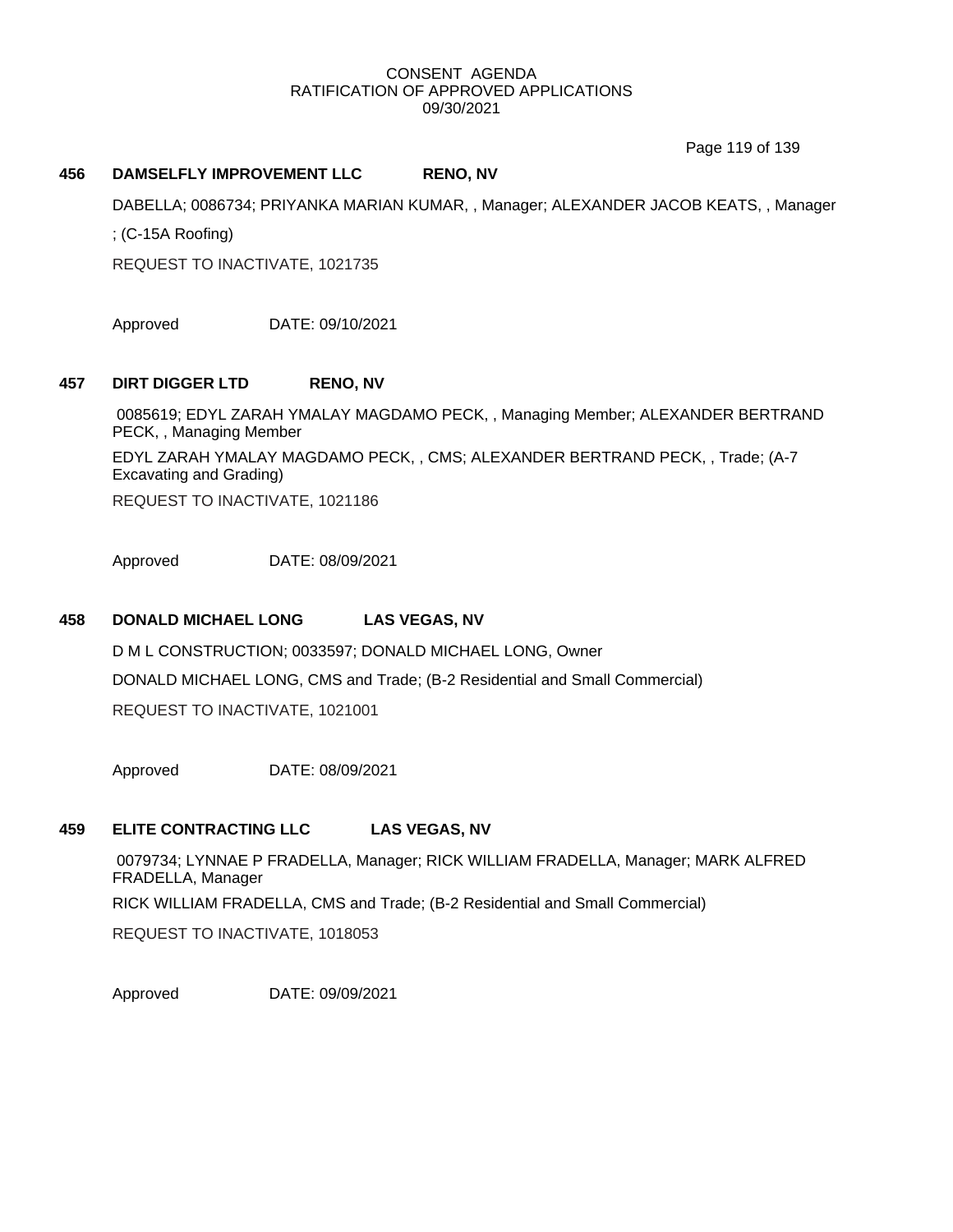Page 120 of 139

### **460 G H S BOILER INSTALLATIONS LYNDEN, WA**

0085915; WILLIAM SCHOUTEN, , President; HESTER SOPHIA SCHOUTEN, , Secretary WILLIAM SCHOUTEN, , CMS and Trade; (C-1A Boilers)

REQUEST TO INACTIVATE, 1021417

Approved DATE: 08/18/2021

## **461 HABITAT RESTORATION SCIENCES INC VISTA, CA**

0078266; MARK RICHARD GIRARD, President; ANDREW CHRIS THOMSON, Secretary; DAVID WILSON CARTER, Treasurer MARK RICHARD GIRARD, CMS and Trade; (C-10 Landscape Contracting)

REQUEST TO INACTIVATE, 1021338

Approved DATE: 08/18/2021

## **462 JAMES T HOLT CONSTRUCTION RED BLUFF, CA**

0037848; JAMES THEODORE HOLT, Owner JAMES THEODORE HOLT, CMS and Trade; (B-2 Residential and Small Commercial) REQUEST TO INACTIVATE, 1021207

Approved DATE: 08/09/2021

# **463 L K TOWNE CARSON CITY, NV**

0042503; LAWRENCE KENNETH TOWNE, Owner LAWRENCE KENNETH TOWNE, CMS and Trade; (B-2 Residential and Small Commercial) REQUEST TO INACTIVATE, 1021704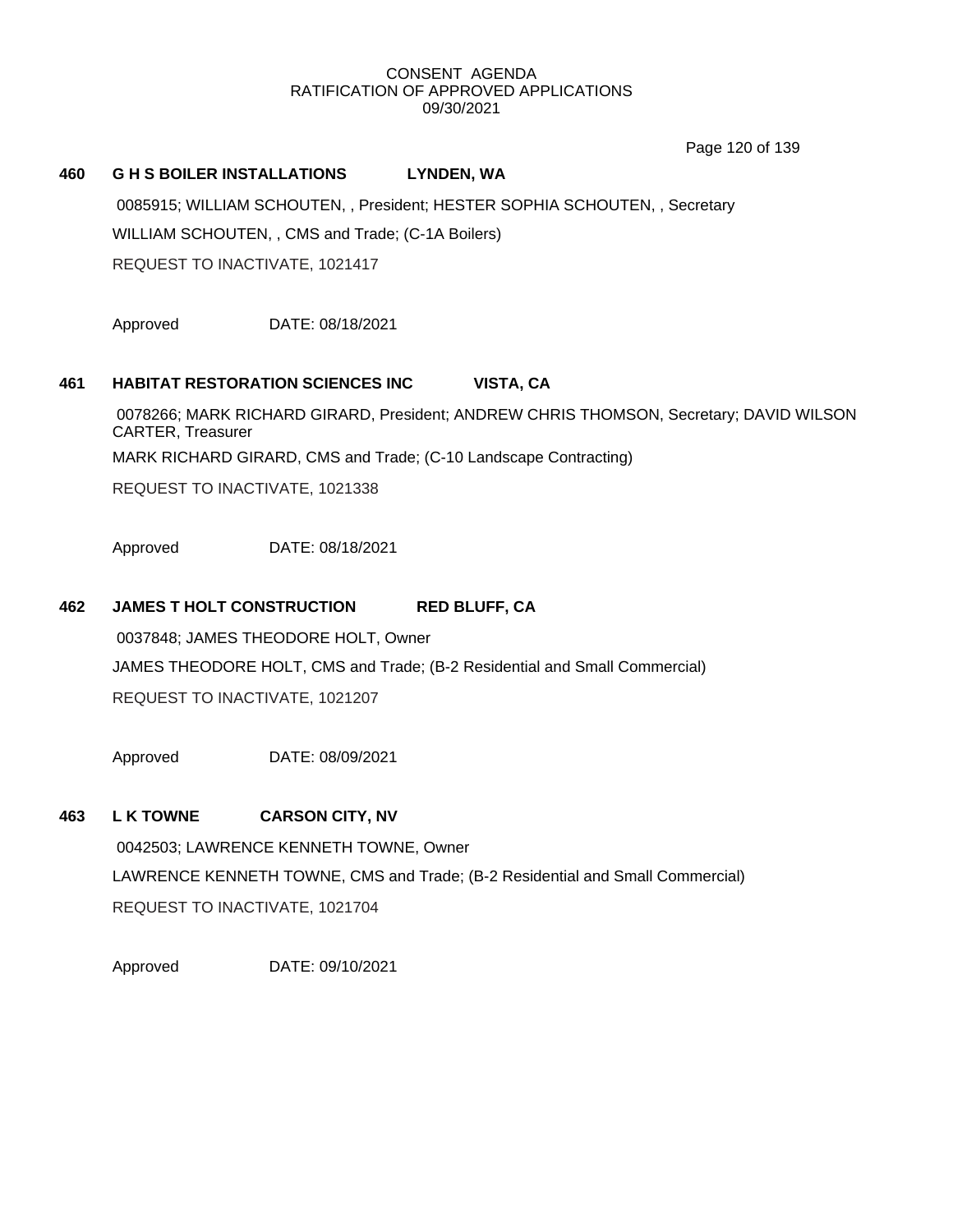Page 121 of 139

### **464 LARSON CONSTRUCTION LLC LAS VEGAS, NV**

0049883A; JULIE ANN LARSON, Member; JAMES ALLEN LARSON, Member JAMES ALLEN LARSON, CMS and Trade; (B-2 Residential and Small Commercial) REQUEST TO INACTIVATE, 1021395

Approved DATE: 08/09/2021

## **465 MARTIN KENNETH BOULEY CARSON CITY, NV**

0082658; MARTIN KENNETH BOULEY, Owner MARTIN KENNETH BOULEY, CMS and Trade; (B-2 Residential and Small Commercial) REQUEST TO INACTIVATE, 1021436

Approved DATE: 08/09/2021

#### **466 O P M COMMERCIAL HOLDINGS GROUP LTD RENO, NV**

0040062; KIM KEALOHA KENGLE, Member KIM KEALOHA KENGLE, CMS and Trade; (B-3 Speculative Building) REQUEST TO INACTIVATE, 1021356

Approved DATE: 08/11/2021

#### **467 REYNA HEATING & AIR CONDITIONING LLC PHOENIX, AZ**

0078286; JESUS LETICIA VALDEZ, Managing Member; MARTIN ALONSO VALDEZ-PEREZ, Managing Member; JOSE MARTIN VALDEZ, Managing Member MARTIN ALONSO VALDEZ-PEREZ, CMS; JOSE MARTIN VALDEZ, Trade; (C-21 Refrigeration and Air Conditioning) REQUEST TO INACTIVATE, 1022038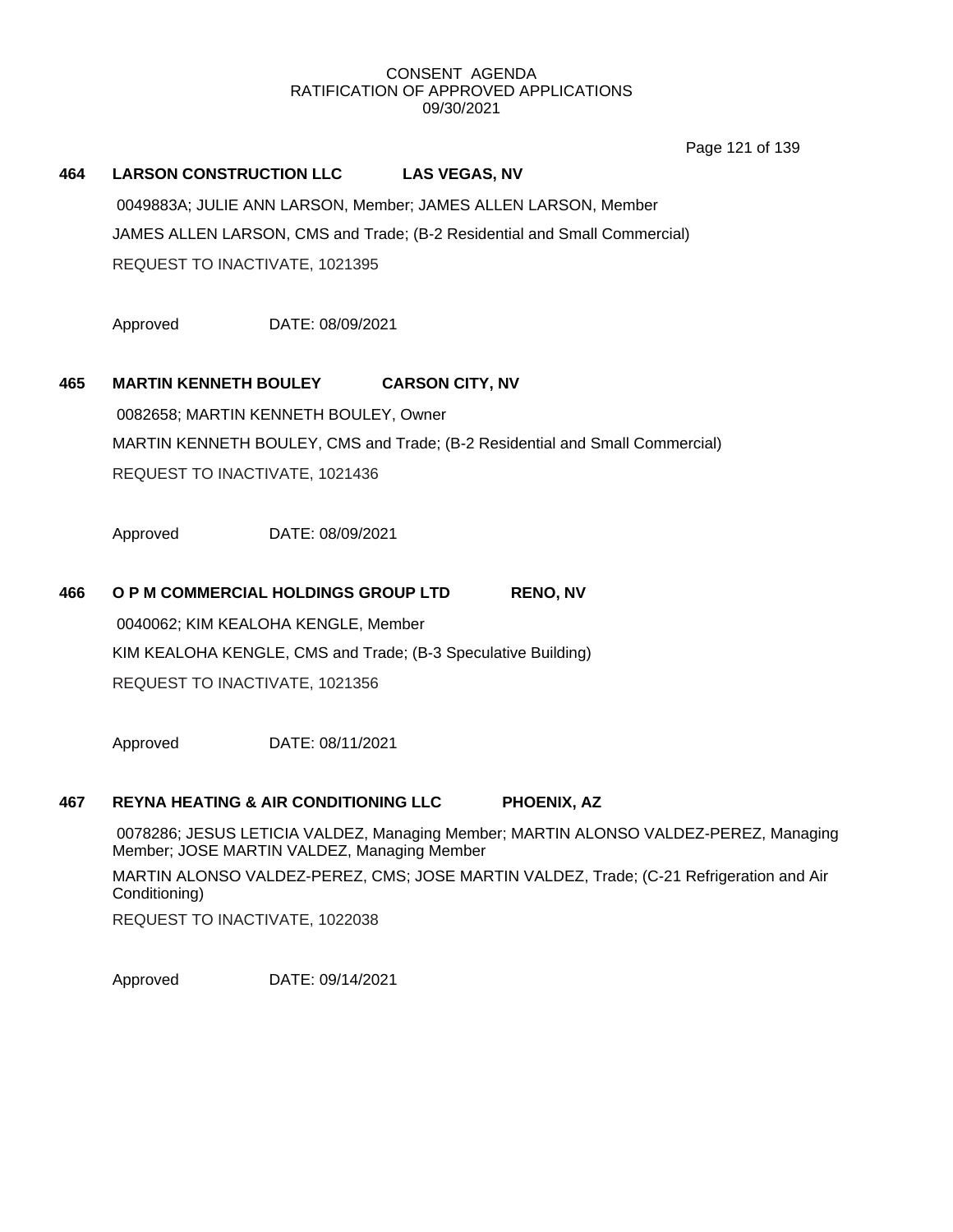Page 122 of 139

# **468 SENTRY ROOFING INC COVINGTON, IN** 0081702; DONALD EUGENE FOWLER, President; LUANN HUBNER FOWLER, Secretary/Treasurer DANIEL BRYAN FOWLER, CMS and Trade; (C-15A Roofing) REQUEST TO INACTIVATE, 1021818

Approved DATE: 09/10/2021

## **469 TEEL ROOFING WASHOE VALLEY, NV**

0052013; MICHAEL NOEL TEEL, Owner MICHAEL NOEL TEEL, Trade; (C-15A Roofing) REQUEST TO INACTIVATE, 1020980

Approved DATE: 08/11/2021

## **470 THE RALPH HERNANDEZ CO INC SANTA ANA, CA**

0078396; RALPH GARY HERNANDEZ, President; IRMA HERNANDEZ, Secretary/Treasurer RALPH GARY HERNANDEZ, CMS and Trade; (C-5 Concrete Contracting) REQUEST TO INACTIVATE, 1022062

Approved DATE: 09/14/2021

#### **471 THE REDMOND COMPANY WAUKESHA, WI**

0077963; JAMES GERARD VOELZ, President; MARTIN DENNIS STEINERT, VP/Secretary ANDREW JAMES YOUNG, CMS and Trade; (B-2 Residential and Small Commercial) REQUEST TO INACTIVATE, 1021308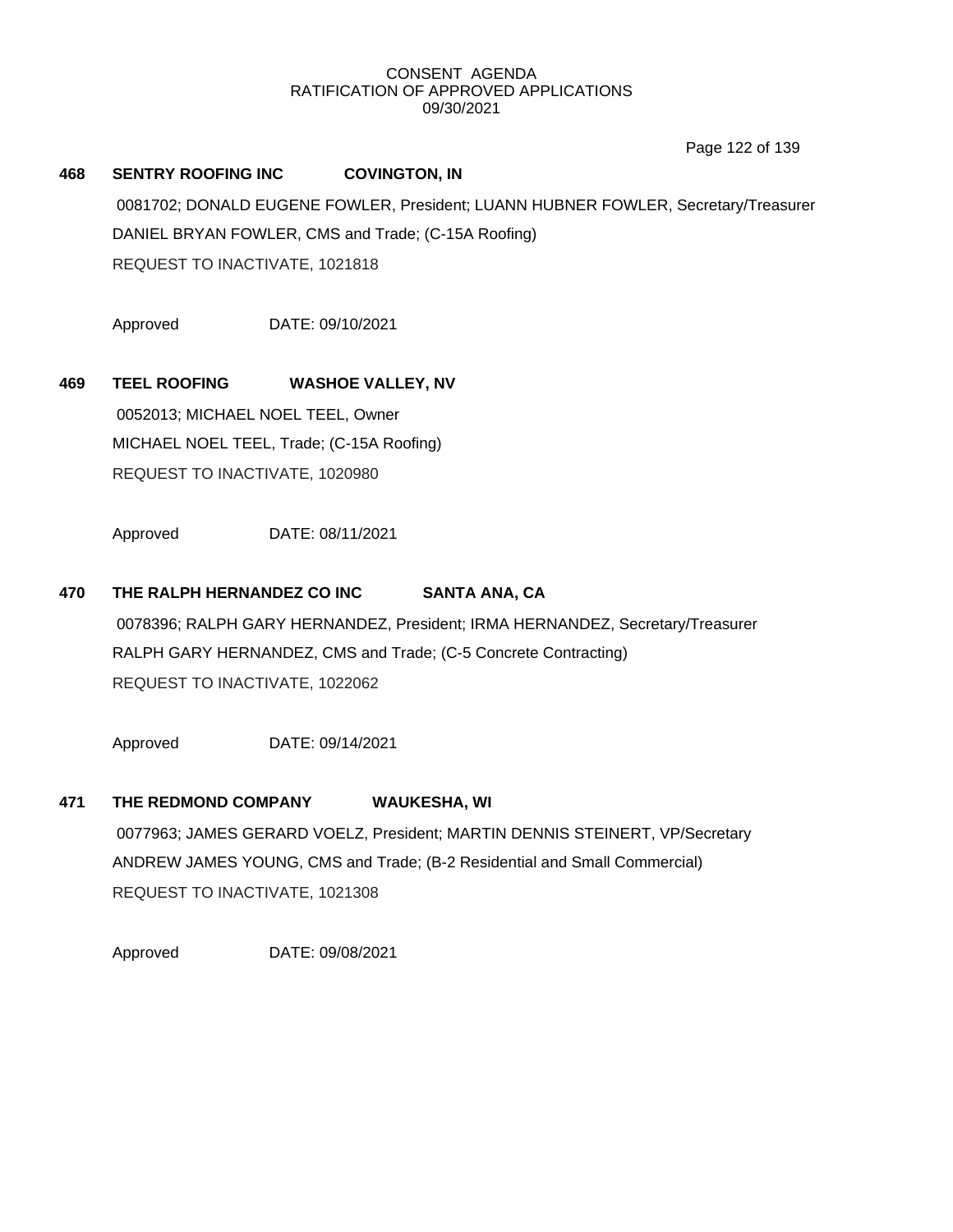Page 123 of 139

### **472 VIPER GLASS LLC WINNEMUCCA, NV**

0052092A; THOMAS CARL BRICKER, Managing Member; KENNETH ANTHONY BRICKER, Managing Member

THOMAS CARL BRICKER, CMS and Trade; (C-8 Glass and Glazing)

REQUEST TO INACTIVATE, 1021259

Approved DATE: 08/18/2021

## **473 WASATCH TEAM CONSTRUCTION LLC SANDY, UT**

0085775; JAMI LEE DOBECKI, , Manager MICHAEL JOHN DOBECKI, , CMS and Trade; (C-19 Installing Terrazzo and Marble)

REQUEST TO INACTIVATE, 1021607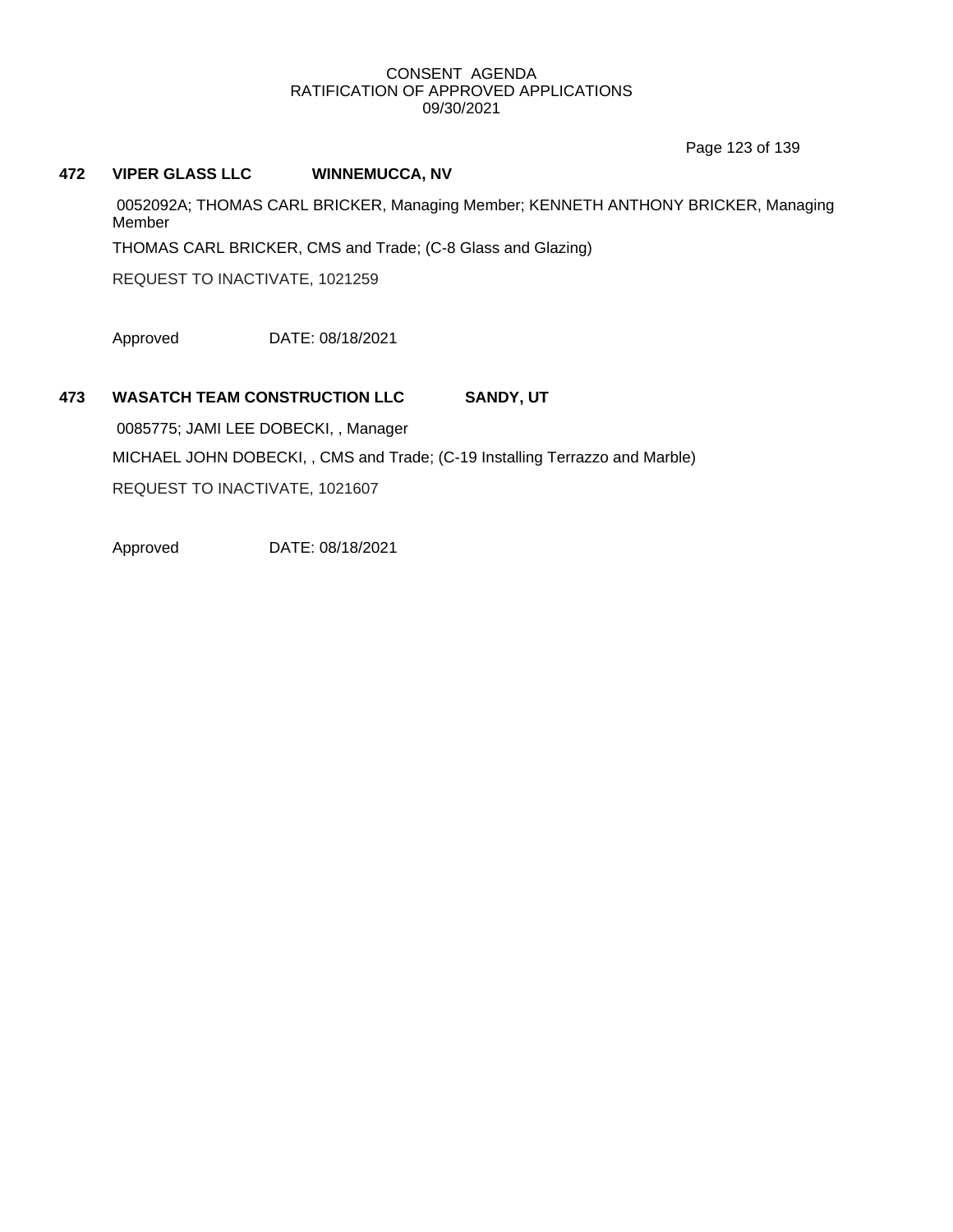Page 124 of 139

## **REQUEST TO REACTIVATE**

## **474 BONNEVILLE BUILDERS LC SANDY, UT**

0062687; JOHN BRENT TEBBS Managing Member JOHN BRENT TEBBS CMS and Trade; (B General Building) REQUEST TO REACTIVATE, 1021450

Approved DATE: 08/16/2021

**475 DEEM LLC INDIANAPOLIS, IN** 0069977; GARY ALLEN EDWARDS Member BRAD CHARLES DARNELL CMS and Trade; (C-2 Electrical) REQUEST TO REACTIVATE, 1021687

> Approved DATE: 09/08/2021 CONTINGENT UPON RECEIPT OF ACTIVE RENEWAL FEES

# **476 DEEM LLC INDIANAPOLIS, IN** 0069978; GARY ALLEN EDWARDS Member BRAD CHARLES DARNELL CMS; KENT A SHONBORN Trade; (C-21A Refrigeration) REQUEST TO REACTIVATE, 1021688

Approved DATE: 09/08/2021 CONTINGENT UPON RECEIPT OF ACTIVE RENEWAL FEES

# **477 EXPERT COOLING AND HEATING LLC LAS VEGAS, NV** AC EXPERT REPAIR; 0078882; GENNADIY V DYAKOV Manager RUBEN AMBARTSOUMIAN CMS and Trade; (C-21 Refrigeration and Air Conditioning) REQUEST TO REACTIVATE, 1020943

Approved DATE: 09/10/2021 CONTINGENT UPON \$2,000 BOND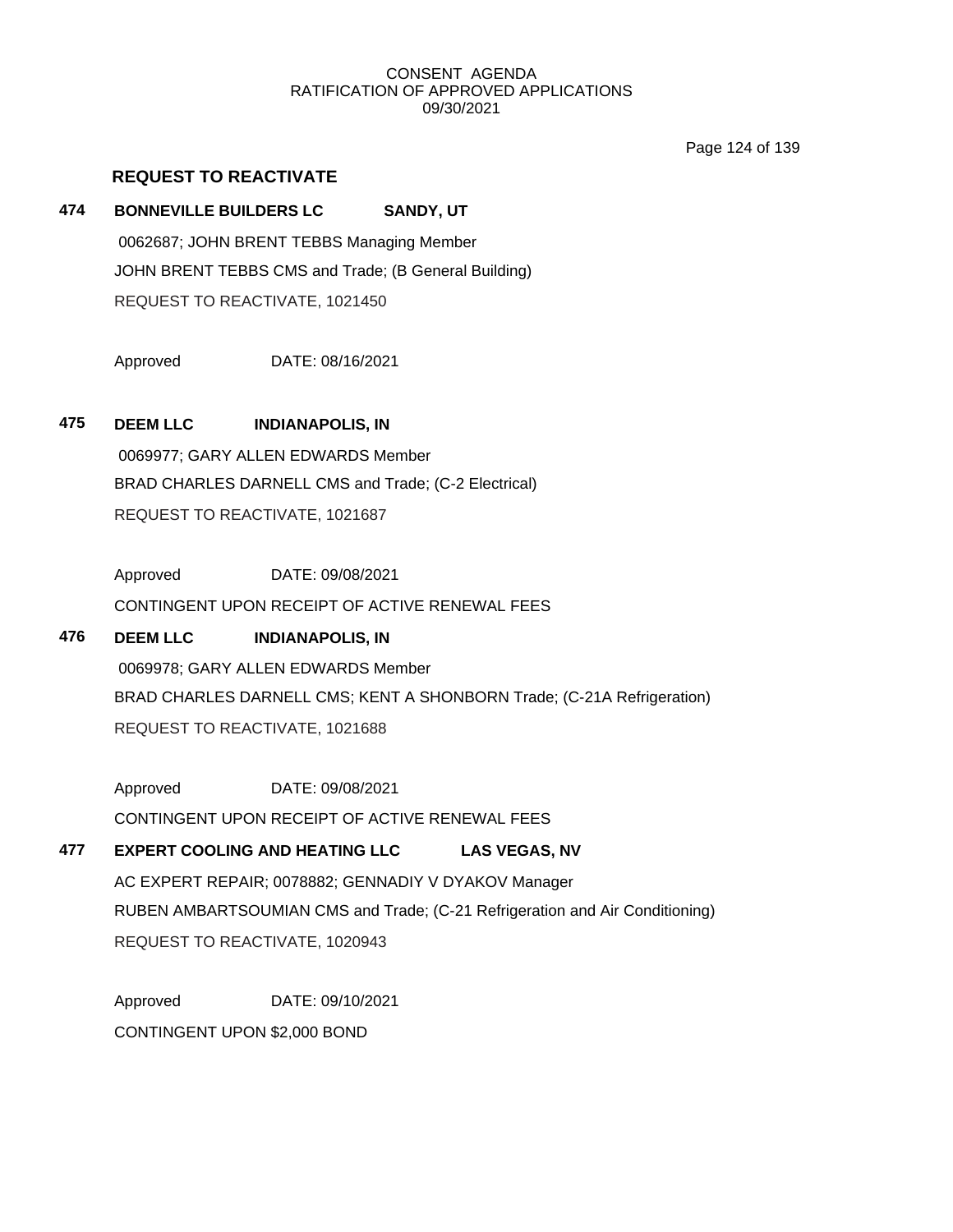Page 125 of 139

## **478 EXPERT COOLING AND HEATING LLC LAS VEGAS, NV**

0083399; GENNADIY V DYAKOV Manager TIBOR ITSKOVICH CMS and Trade; (C-1D Plumbing) REQUEST TO REACTIVATE, 1020946

Approved DATE: 09/10/2021

CONTINGENT UPON \$2,000 BOND

## **479 TAZELAAR BOILER LLC LAS VEGAS, NV**

CONTRACT FURNISHINGS; 0082900; JEFFREY DALE TAZELAAR Managing Member JEFFREY DALE TAZELAAR CMS and Trade; (C-16 Finishing Floors) REQUEST TO REACTIVATE, 1021412

Approved DATE: 09/15/2021

## **480 TAZELAAR BOILER LLC LAS VEGAS, NV**

CONTRACT FURNISHINGS; 0082901; JEFFREY DALE TAZELAAR Managing Member JEFFREY DALE TAZELAAR CMS and Trade; (C-20 Tiling)

REQUEST TO REACTIVATE, 1021413

Approved DATE: 09/15/2021

## **481 TRITON TOWER INC WEST SACRAMENTO, CA**

0055859; KEVIN DANIEL WINGARD President; REX WILLIAM AVAKIAN Secretary; MIKE JAMES MONROE Treasurer

REX WILLIAM AVAKIAN CMS and Trade; (A-9 Piers and Foundations A22 IS DESIGNATED FOR COMMUNICATION TOWERS AND CONTROL BUILDINGS ONLY; A-12 Excavating, Grading, Trenching and Surfacing A22 IS DESIGNATED FOR COMMUNICATION TOWERS AND CONTROL BUILDINGS ONLY; A-14 Steel Erection and Industrial Machinery A22 IS DESIGNATED FOR COMMUNICATION TOWERS AND CONTROL BUILDINGS ONLY; A-22 Unclassified A22 IS DESIGNATED FOR COMMUNICATION TOWERS AND CONTROL BUILDINGS ONLY)

REQUEST TO REACTIVATE, 1021661

Approved DATE: 08/30/2021

CONTINGENT UPON \$10,000 BOND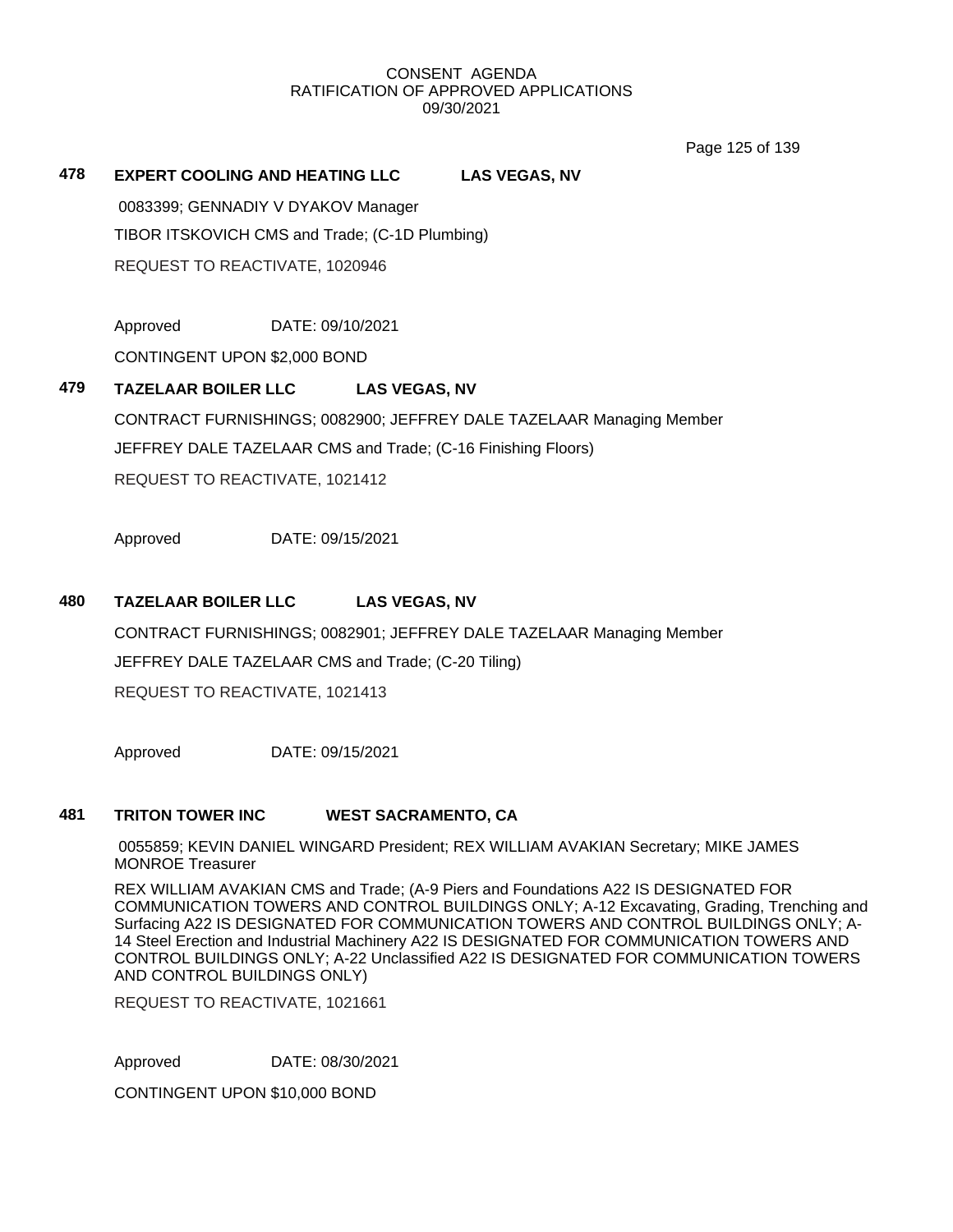Page 126 of 139

## **SINGLE PROJECT LIMIT INCREASE**

#### **482 ACME UNDERGROUND INC HENDERSON, NV**

0030271A; FRANCIS LEROY SULLIVAN, President; MARY JANE SULLIVAN, Secretary; SHANE MATT SULLIVAN, Vice President

MARY JANE SULLIVAN, CMS; FRANCIS LEROY SULLIVAN, Trade; (A General Engineering)

SINGLE RAISE IN LIMIT, 1022194

Approved DATE: 09/14/2021

PROJECT LIMIT: \$7,500,000.00

PROJECT NAME: WARM SPRINGS ROAD IMPROVEMENTS - LAKE MEAD PKWY TO RACETRACK PZ 2007 PHASE 1 WATER BID NO 19914 (ST -227)

CONTINGENT UPON PROOF OF PAYMENT AND PERFORMANCE BONDS UNLESS WAIVED BY **OWNER** 

#### **483 CORNA KOKOSING CONSTRUCTION COMPANY WESTERVILLE, OH**

0088052; JAMES PATRICK NEGRON, President; MATTHEW WUSHINSKE, , Secretary; JAMES ELWOOD GRAVES, Treasurer

JOHN H DANNEMILLER, CMS and Trade; (B-2 Residential and Small Commercial)

SINGLE RAISE IN LIMIT, 1022105

Denied DATE: 09/16/2021

PROJECT LIMIT: \$0.00 PROJECT NAME: BREWDOG LAS VEGAS

FAILED TO PROVIDE PROPER FINANCIALS THAT MEET BOARD REQUIREMENTS PURSUANT TO NAC 624.670(3)

#### **484 L V CABINETS WORLD LLC LAS VEGAS, NV**

0075899A; JERZY PARAFIANOWICZ, Managing Member; JAROSLAW WROBEL, Managing Member

JERZY PARAFIANOWICZ, CMS and Trade; (C-3B Finish Carpentry)

SINGLE RAISE IN LIMIT, 1021783

Approved DATE: 08/20/2021

PROJECT LIMIT: \$175,000.00 PROJECT NAME: SINGLE FAMILY HOME

CONTINGENT UPON PROOF OF PAYMENT AND PERFORMANCE BOND UNLESS WAIVED BY OWNER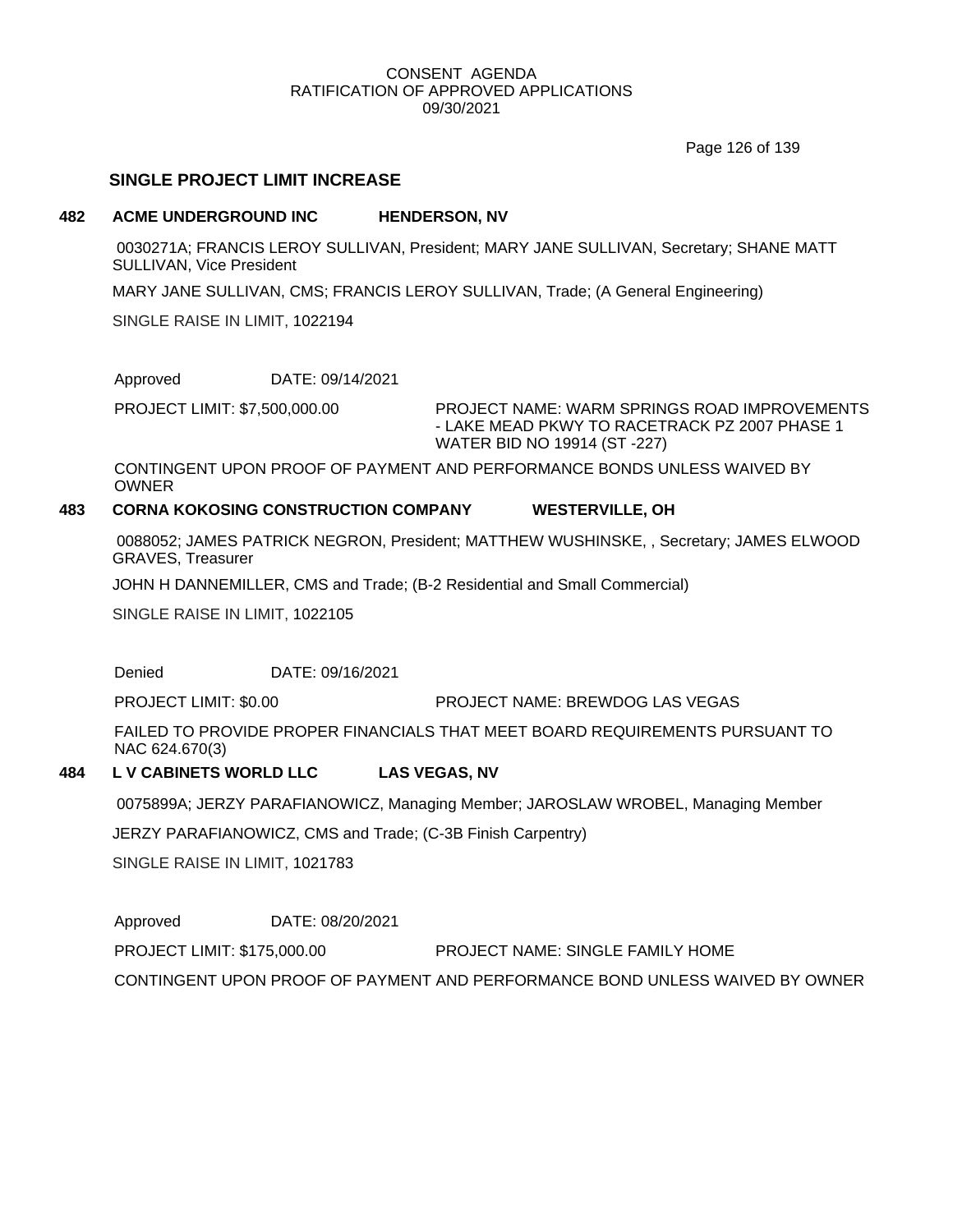Page 127 of 139

### **485 LEGACY STONE WORKS INC FRESNO, CA**

0086808; WILLIAM JOSEPH CUMMINGS, , President; JAMES TERRENCE REEDY, , Treasurer

WILLIAM JOSEPH CUMMINGS, , CMS and Trade; (B General Building)

SINGLE RAISE IN LIMIT, 1022042

Approved DATE: 09/03/2021 PROJECT LIMIT: \$4,000,000.00 PROJECT NAME: RENO SPORTS DOME XL CONTINGENT UPON PROOF OF PAYMENT AND PERFORMANCE BOND UNLESS WAIVED BY OWNER

## **486 PATRIOT ENTERPRISES INC HENDERSON, NV**

0086876; MICHELE ROCCO DORSI, , President KEVIN MICHAEL STOEHR, CMS and Trade; (A General Engineering)

SINGLE RAISE IN LIMIT, 1021483

Approved DATE: 08/11/2021

PROJECT LIMIT: \$7,400,000.00 PROJECT NAME: APEX @GALLERIA DRIVE

CONTINGENT UPON PROOF OF PAYMENT AND PERFORMANCE BOND UNLESS WAIVED BY OWNER

## **487 PRODUCTION RESOURCE GROUP LLC LAS VEGAS, NV**

SCENIC TECHNOLOGIES; 0049189; MAGIC TO DO 2020 INC , Member; JEREMIAH JOSEPH HARRIS, CEO; JOE SCHENK, SR, Vice President; ROBERT MANNERS, VP/Secretary; SCOTT ROBERT HANSEN, Vice President

FRED JR GALLO, CMS and Trade; (C-40 Specialties Not Authorized by Other Classifications C40 IS DESIGNATED FOR SCENERY THEATRE AUTOMATION ONLY)

SINGLE RAISE IN LIMIT, 1022251

Approved DATE: 09/16/2021

PROJECT LIMIT: \$12,250,000.00 PROJECT NAME: NEW SHOW

CONTINGENT UPON PROOF OF PAYMENT AND PERFORMANCE BOND UNLESS WAIVED BY OWNER

# **488 S H F INTERNATIONAL LLC Las Vegas, NV**

0079387; RONALD ASA FINKLER, Manager

RONALD ASA FINKLER, CMS and Trade; (B-2 Residential and Small Commercial)

SINGLE RAISE IN LIMIT, 1022170

Approved DATE: 09/14/2021

PROJECT LIMIT: \$9,350,000.00 PROJECT NAME: CADENCE FIREHOUSE 87

CONTINGENT UPON PROOF OF PAYMENT AND PERFORMANCE BONDS UNLESS WAIVED BY **OWNER**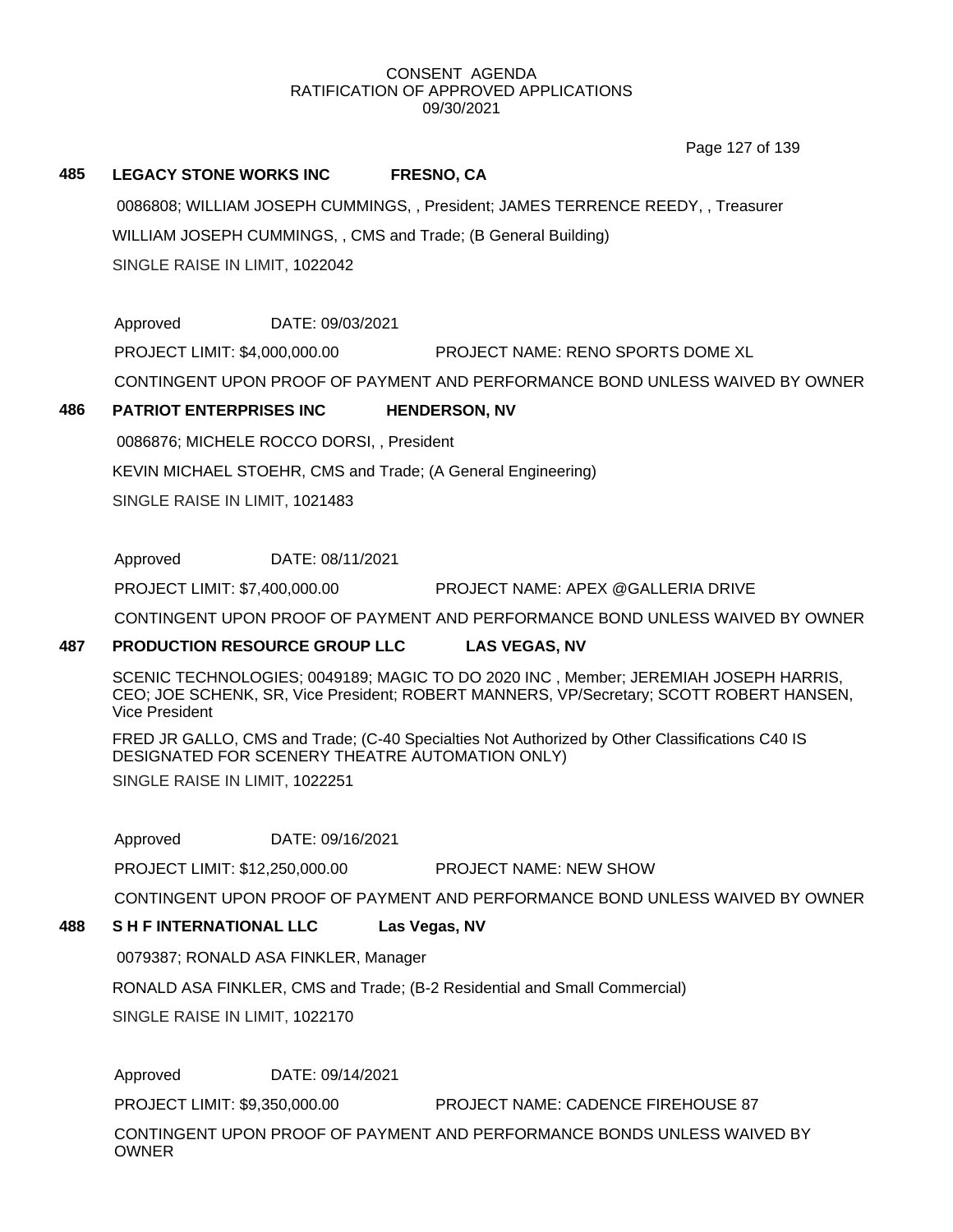Page 128 of 139

#### **489 SUPERIOR POST TENSION LLC HENDERSON, NV**

0075576; EDWARD ALLAN HOHMAN, Manager; WESLEY HOHMAN, Manager; DAVID JACOB HOHMAN, Manager

EDWARD ALLAN HOHMAN, CMS and Trade; DAVID JACOB HOHMAN, CMS and Trade; (C-14A Reinforcing Steel)

SINGLE RAISE IN LIMIT, 1021836

Approved DATE: 08/31/2021

PROJECT LIMIT: \$155,000.00 PROJECT NAME: UNLV TROPICANA GARAGE EXPANSION

CONTINGENT UPON PROOF OF PAYMENT AND PERFORMANCE BOND UNLESS WAIVED BY OWNER

## **490 WAYNE CONSTRUCTION SERVICES LLC LAS VEGAS, NV**

LAS CASITAS; 0086284; WAYNE SCOTT SHUMSKER, Manager

WAYNE SCOTT SHUMSKER, CMS and Trade; (B-2 Residential and Small Commercial)

SINGLE RAISE IN LIMIT, 1021508

Approved DATE: 08/10/2021

PROJECT LIMIT: \$9,000,000.00 PROJECT NAME: STEVE HALL RESIDENCE

CONTINGENT UPON PROOF OF PAYMENT AND PERFORMANCE BOND UNLESS WAIVED BY **OWNNER**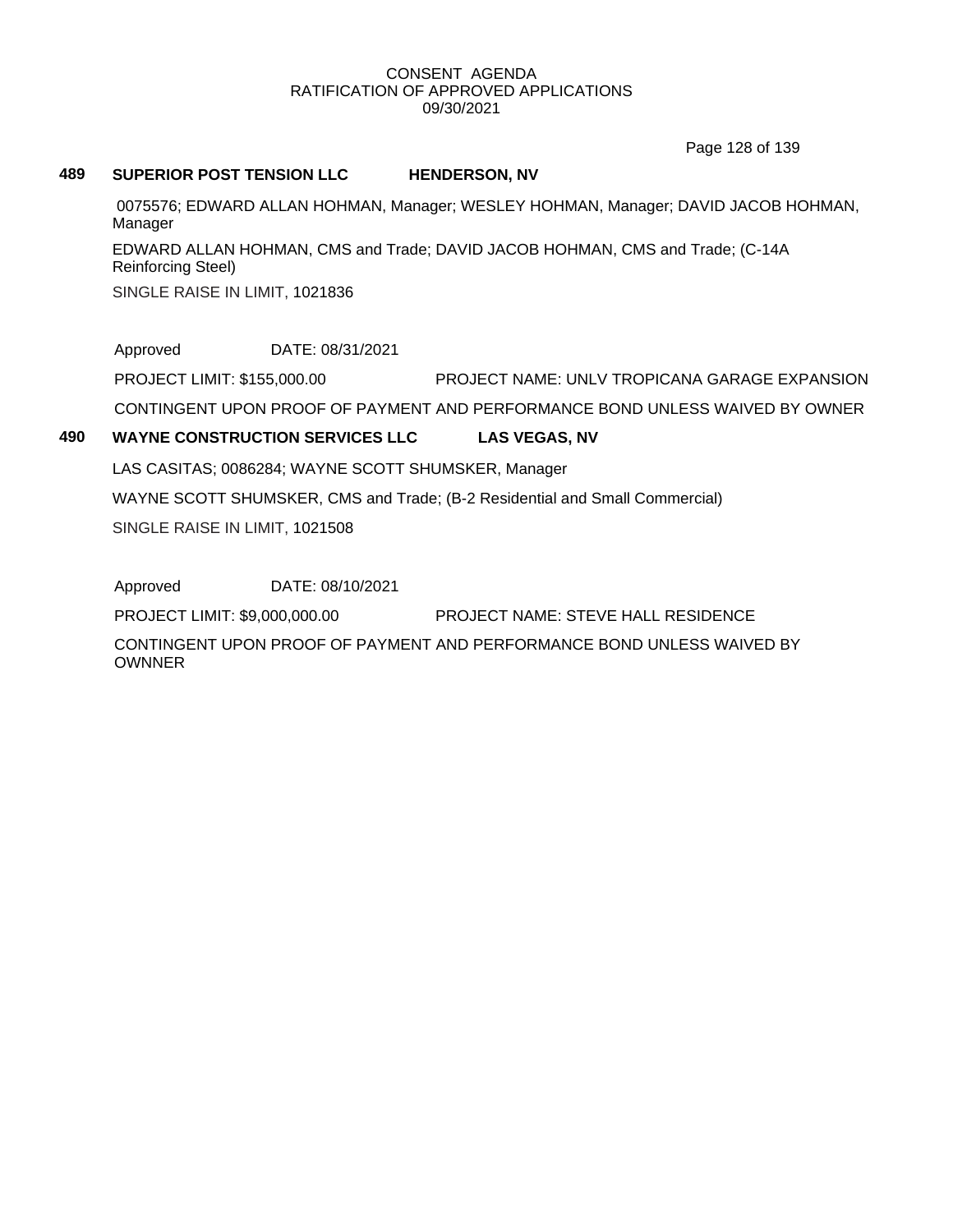Page 129 of 139

## **VOLUNTARY SURRENDER**

**491 ADVANCED CLASSROOM TECHNOLOGIES INCORPORATED Arlington, WA** ACT OL COM; 0076903; JIMMY LEE WILLIAMSON, President; DONN C WILLIAMSON, Vice President JIMMY LEE WILLIAMSON, CMS; DONN C WILLIAMSON, Trade ; (C-2D Low Voltage) VOLUNTARY SURRENDER, 1021344

Approved DATE: 08/09/2021 CONTINGENT UPON ISSUANCE OF PENDING LICENSE APPLICATION

**492 ALL IN ONE HANDYMAN HOME SERVICES LLC LAS VEGAS, NV** 0088330; ALBERTO JOSE LOPEZ, , Managing Member ALBERTO JOSE LOPEZ, , CMS and Trade ; (C-4A Painting; C-4C Taping and Finishing; C-4E Drywall) VOLUNTARY SURRENDER, 1022074

Approved DATE: 09/14/2021 CONTINGENT UPON ISSUANCE OF PENDING LICENSE APPLICATION

**493 CHARLES JOHNSTON STEWART LAS VEGAS, NV** PARADISE PAINTING; 0071329; CHARLES JOHNSTON STEWART, Owner CHARLES JOHNSTON STEWART, CMS and Trade ; (C-4A Painting) VOLUNTARY SURRENDER, 1021663

Approved DATE: 08/18/2021 CONTINGENT UPON ISSUANCE OF PENDING LICENSE APPLICATION

# **494 CLEAN AND GREEN LANDSCAPE LLC Las Vegas, NV** ALL GREEN LANDSCAPE; 0081316; JASON CHRISTOPHER COLE, Managing Member JASON CHRISTOPHER COLE, CMS and Trade ; (C-10 Landscape Contracting) VOLUNTARY SURRENDER, 1022002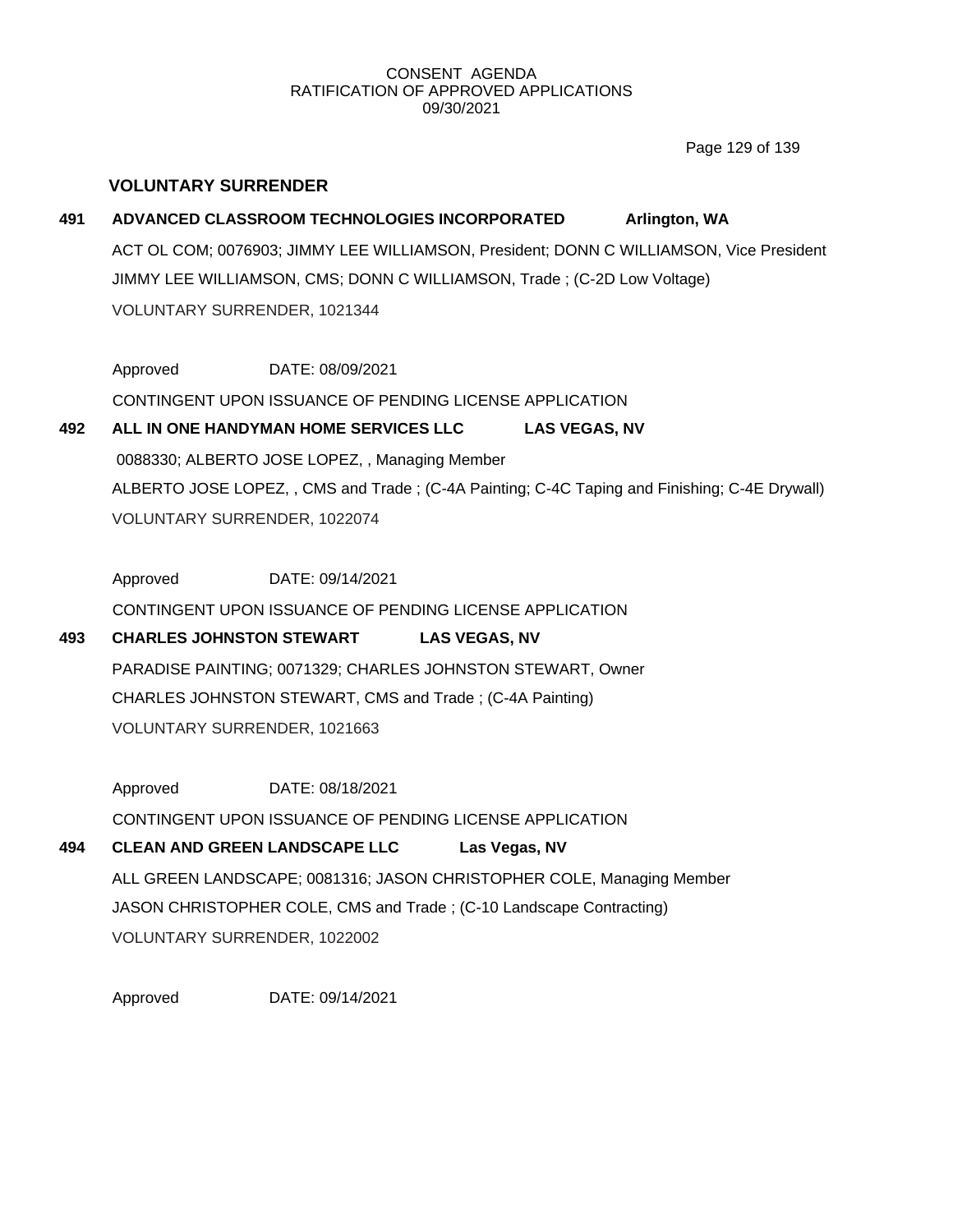Page 130 of 139

### **495 CULP COMMERCIAL CONSTRUCTION LLC SALT LAKE CITY, UT**

0079396; CHARLES HAMER CULP, Managing Member; MICHAEL DAVID VANCE, Managing Member; RICHARD GREGORY DUNN, Managing Member

RICHARD GREGORY DUNN, CMS and Trade ; (B-2 Residential and Small Commercial)

VOLUNTARY SURRENDER, 1021617

Approved DATE: 08/18/2021

#### **496 DARRYEL FRANKLIN HIGGINBOTHAM VERDI, NV**

DARRYEL F HIGGINBOTHAM CONSTRUCTION; 0078072; DARRYEL FRANKLIN HIGGINBOTHAM, Owner DARRYEL FRANKLIN HIGGINBOTHAM, CMS and Trade ; (B General Building)

VOLUNTARY SURRENDER, 1021699

Approved DATE: 08/24/2021

### **497 DREAM DRYWALL LLC FALLON, NV**

0059057; NORMAN THOMAS OSTRANDER, Member; MICHAEL KEITH RYLE, Member

NORMAN THOMAS OSTRANDER, Trade; MICHAEL KEITH RYLE, CMS ; (C-4A Painting; C-4C Taping and Finishing; C-4E Drywall; C-4F Sheet Metal Studs; C-4G Acoustical Tile)

VOLUNTARY SURRENDER, 1021885

Approved DATE: 09/10/2021

## **498 EMERALD ACQUISITONS LLC WESTMINSTER, CA**

0073150; , Member; TERRENCE DALE SMITH, , Other MICHAEL THOMAS CLARKE, CMS and Trade ; (C-14B Structural Steel) VOLUNTARY SURRENDER, 1021891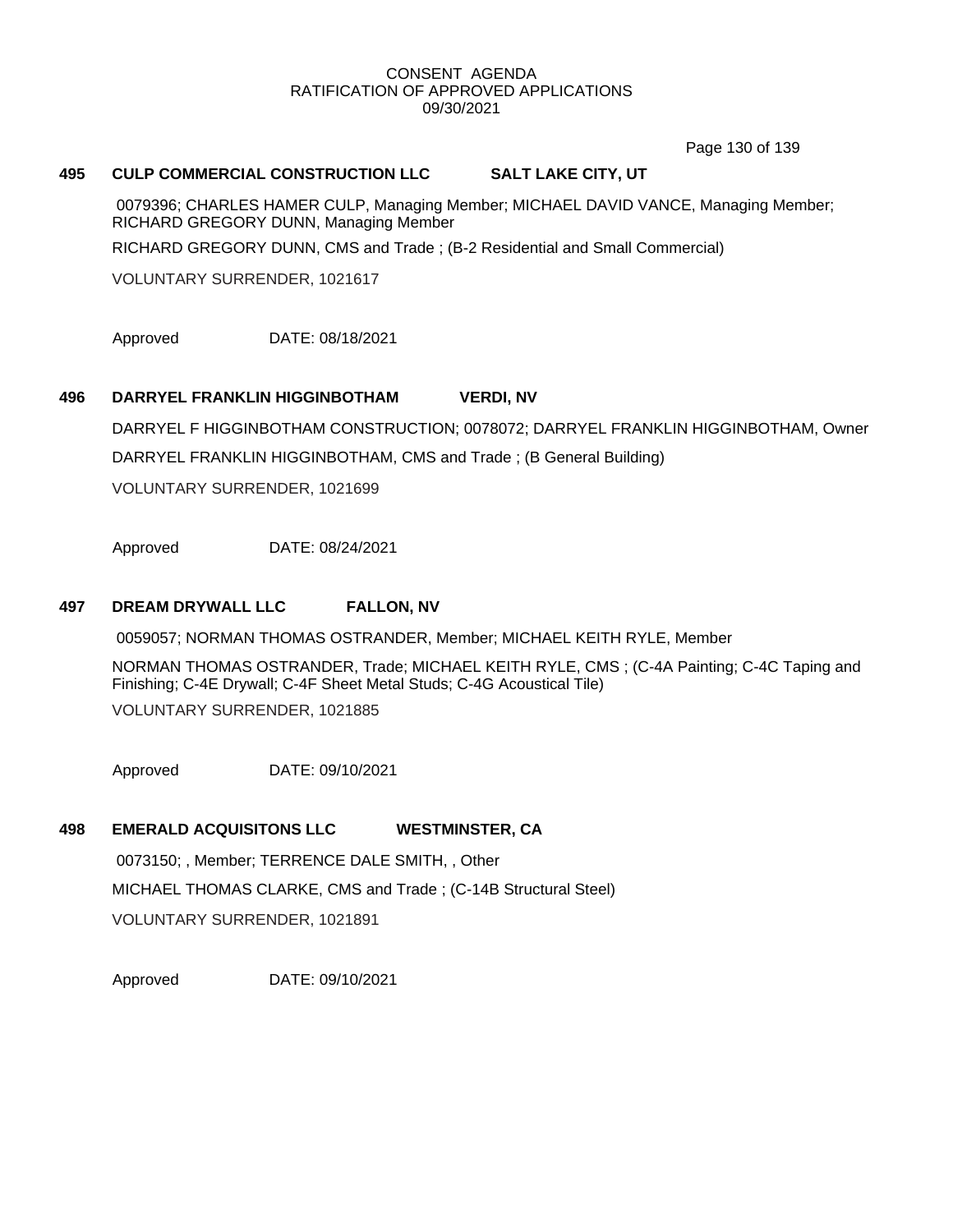Page 131 of 139

| 499 | <b>GATES PLASTERING CORPORATION</b>                                 | <b>LAS VEGAS, NV</b> |
|-----|---------------------------------------------------------------------|----------------------|
|     | 0033995A; MIGUEL ANGEL GONZALEZ, President                          |                      |
|     | MIGUEL ANGEL GONZALEZ, CMS and Trade; (C-17 Lathing and Plastering) |                      |
|     | VOLUNTARY SURRENDER, 1021515                                        |                      |

Approved DATE: 08/18/2021

# **500 ICON PACIFIC INC TORRANCE, CA**

0085607; JOHN YOUSIF SAFAR, , President JOHN YOUSIF SAFAR, , CMS and Trade ; (C-6 Erecting Signs) VOLUNTARY SURRENDER, 1021491

Approved DATE: 08/18/2021

## **501 ICON PACIFIC INC TORRANCE, CA**

0085608; JOHN YOUSIF SAFAR, , President JOHN YOUSIF SAFAR, , CMS and Trade ; (C-4A Painting) VOLUNTARY SURRENDER, 1021492

Approved DATE: 08/18/2021

#### **502 J N J POOLS INC HENDERSON, NV**

0086314; JASON BRANDT GOODWIN, , President; JASON DAVID VANCE, , Secretary JASON BRANDT GOODWIN, , CMS and Trade ; (A-10E Maintenance and Repair of Pools and Spas) VOLUNTARY SURRENDER, 1021324

Approved DATE: 08/09/2021 CONTINGENT UPON ISSUANCE OF PENDING LICENSE APPLICATION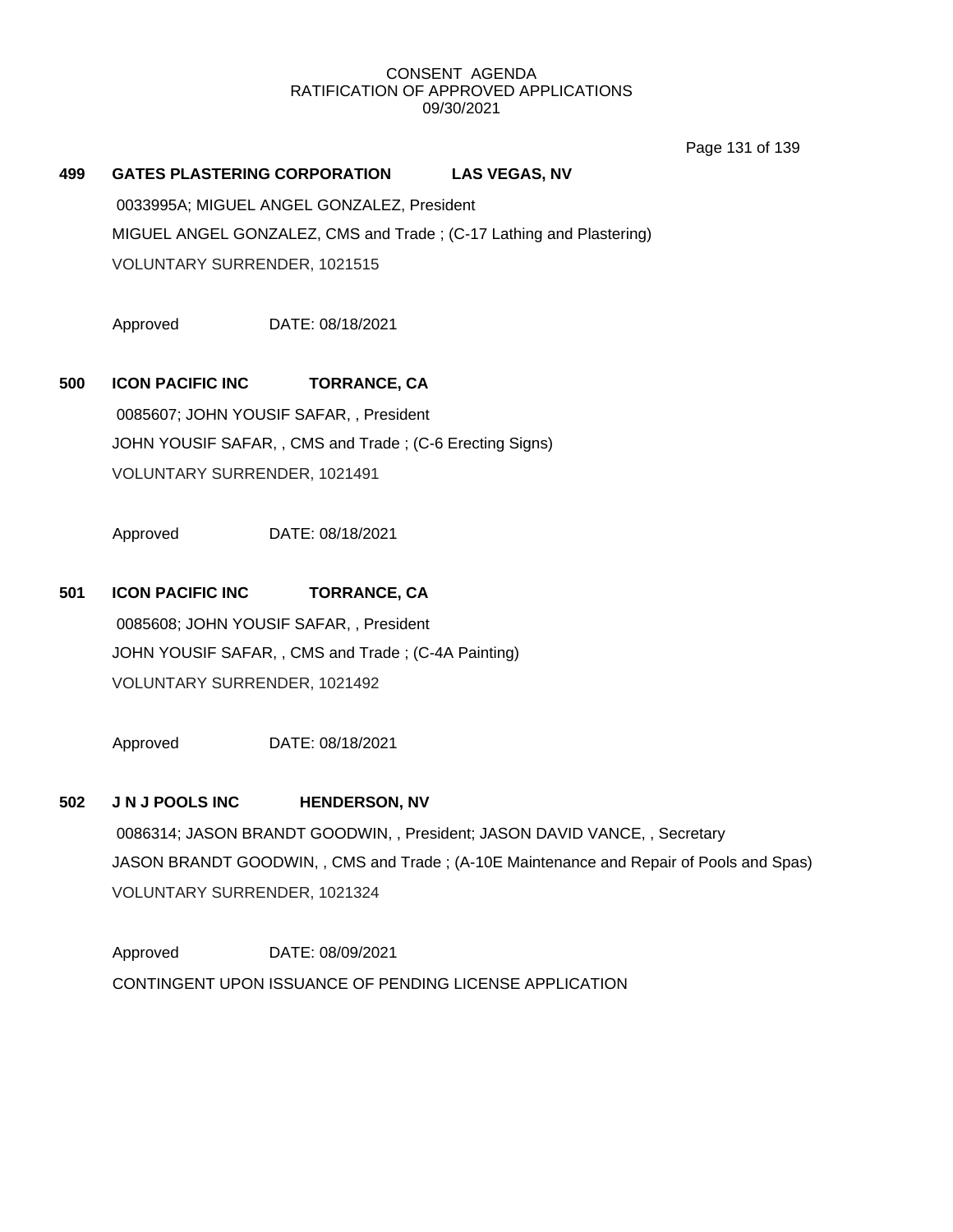Page 132 of 139

# **503 KYLE PATRICK RAILTON TAHOE VISTA, CA** MUDSLINGERS DRYWALL CO; 0078818; KYLE PATRICK RAILTON, Owner KYLE PATRICK RAILTON, CMS and Trade ; (C-3E Drywall) VOLUNTARY SURRENDER, 1021989

Approved DATE: 09/14/2021

## **504 LEBEL ROOFING Sparks, NV**

0042821; JAMES ROLAND LEBEL, Owner JAMES ROLAND LEBEL, CMS and Trade ; (C-15A Roofing) VOLUNTARY SURRENDER, 1021767

Approved DATE: 09/10/2021

CONTINGENT UPON ISSUANCE OF PENDING LICENSE APPLICATION

# **505 LEONS TILE MARBLE & GRANITE INC MOUNDHOUSE, NV** 0031397; LEON RICHARD TREANTS, President LEON RICHARD TREANTS, CMS and Trade ; (C-19 Installing Terrazzo and Marble) VOLUNTARY SURRENDER, 1021899

Approved DATE: 09/14/2021

# **506 LEONS TILE MARBLE & GRANITE INC MOUNDHOUSE, NV** 0031398; LEON RICHARD TREANTS, President LEON RICHARD TREANTS, CMS and Trade ; (C-20A Plastic Tile and Wallboard) VOLUNTARY SURRENDER, 1021900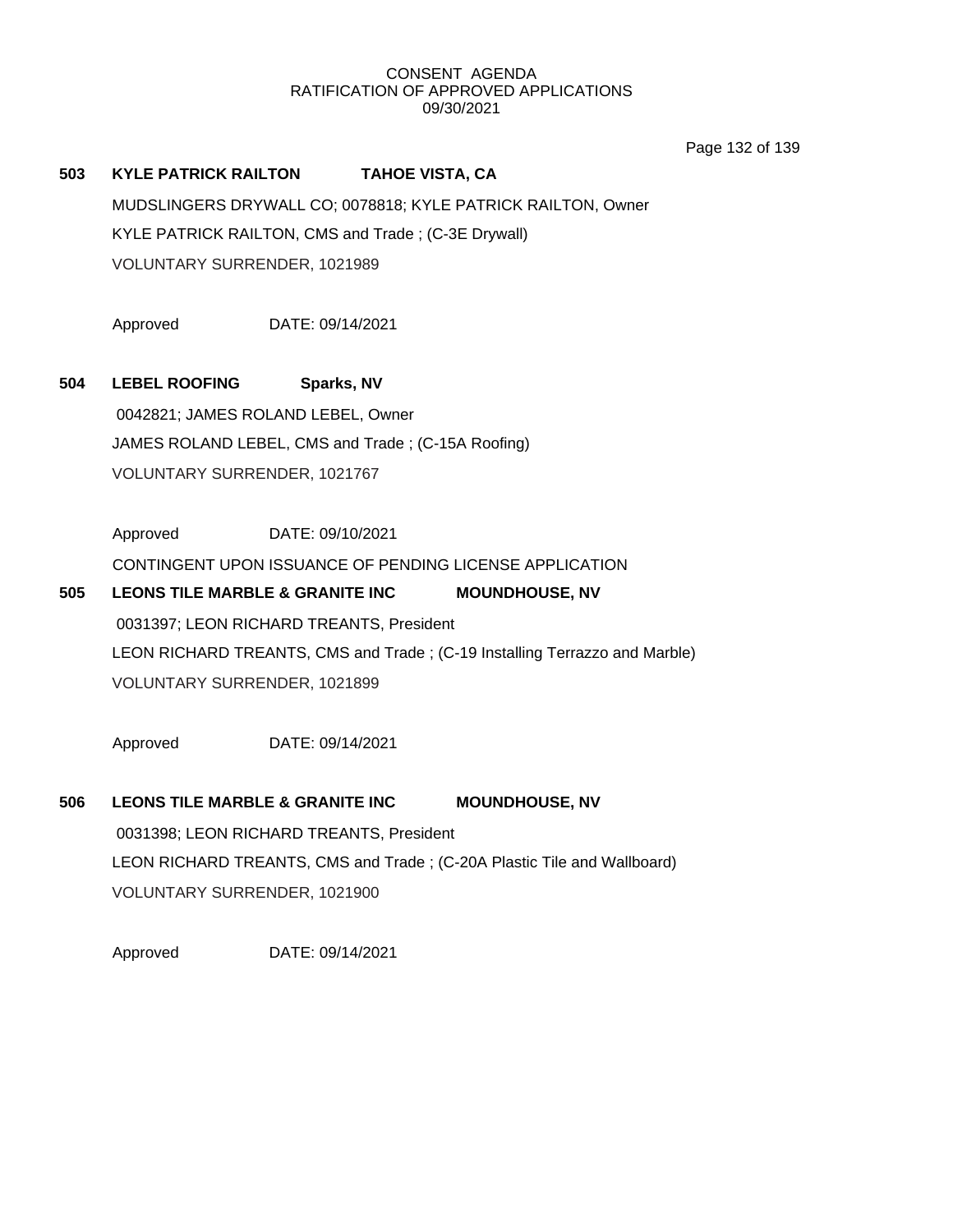Page 133 of 139

## **507 M K HOUSE CONSULTING INC LAS VEGAS, NV**

0077325; KATHRYN ALINE HOUSE, President

; (C-16 Finishing Floors)

VOLUNTARY SURRENDER, 1021409

Approved DATE: 08/09/2021

## **508 MORLOCK CRANE SERVICE INC N LAS VEGAS, NV**

0033280; ADAM ARTHUR SORENSEN, President; CHERYL MARIE SORENSEN, Secretary ADAM ARTHUR SORENSEN, CMS and Trade ; (C-14I Rigging and Cranes) VOLUNTARY SURRENDER, 1021206

Approved DATE: 08/09/2021

# **509 NATIVE ELECTRICAL CONTRACTING NORTH LAS VEGAS, NV** 0078192; CHRISTOPHER DOUGLAS DENZEL, President CHRISTOPHER DOUGLAS DENZEL, CMS and Trade ; (C-2 Electrical) VOLUNTARY SURRENDER, 1022015

Approved DATE: 09/14/2021

#### **510 NEVADA ILLUMINATION INC LAS VEGAS, NV**

0071758; JASON CHARLES MANGLER, President; TODD GARRISON CRIPE, Treasurer; KRISTY LEE MANGLER, VP/Secretary JASON CHARLES MANGLER, CMS and Trade ; (C-2 Electrical) VOLUNTARY SURRENDER, 1021839

Approved DATE: 09/10/2021 CONTINGENT UPON ISSUANCE OF PENDING LICENSE APPLICATION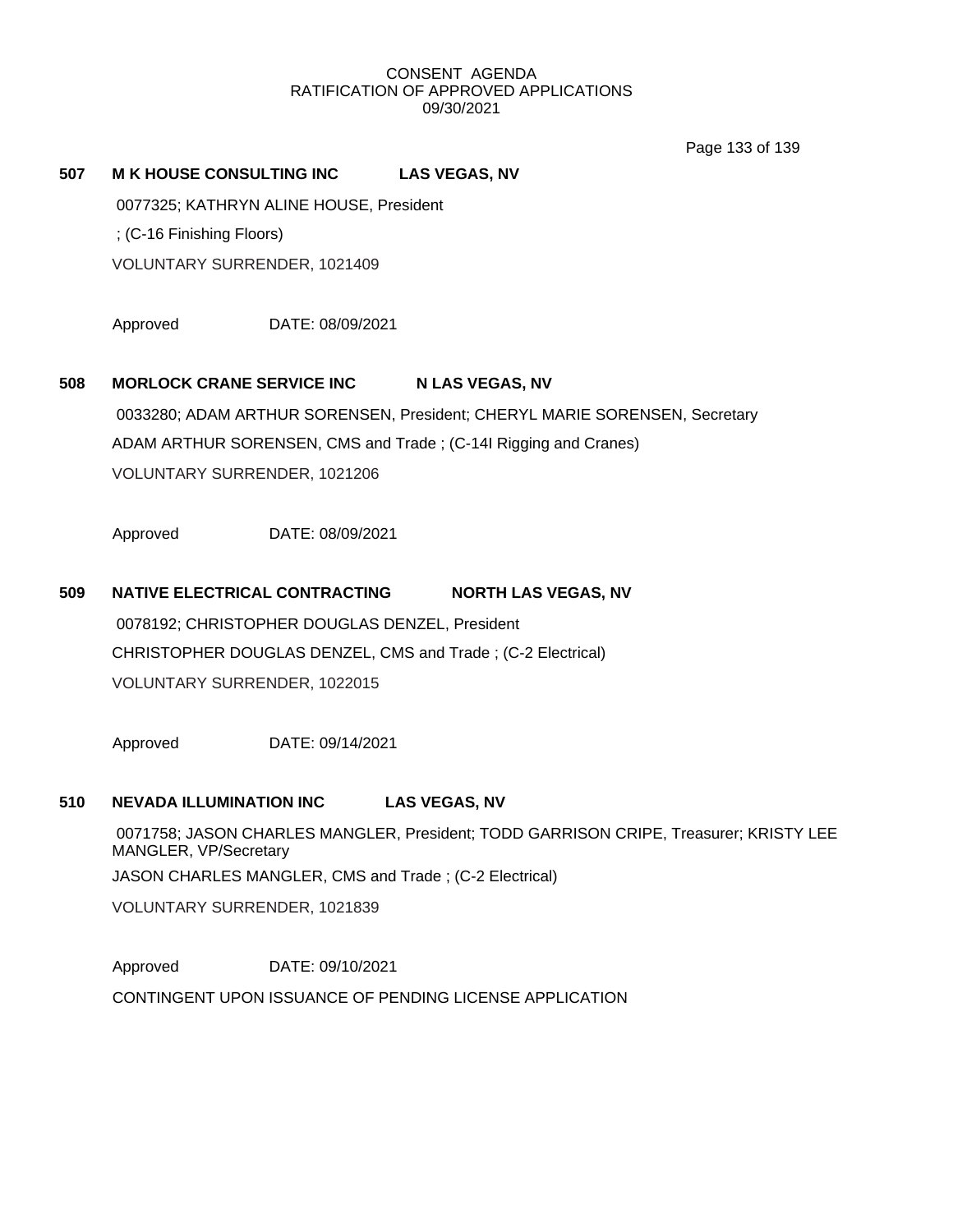Page 134 of 139

## **511 NEXTEK STRUCTURES RENO, NV**

0087556; BRENNA MARIE MUNNS, , President; KEVIN ROBERT DAVIS, , Secretary OCTAVIO SOTO-SALAZAR, CMS and Trade ; (C-3 Carpentry Maintenance and Minor Repairs) VOLUNTARY SURRENDER, 1021310

Approved DATE: 08/09/2021

## **512 OLYMPIC WEST FIRE PROTECTION CORPORATION TEMPE,**

0042155; JOEL DEAN AMDAHL, President; MICHAEL DEAN AMDAHL, Vice President; NANCY E AMDAHL, Secretary/Treasurer

JOEL DEAN AMDAHL, CMS and Trade ; (C-41A Automatic Fire Sprinklers)

VOLUNTARY SURRENDER, 1022069

Approved DATE: 09/14/2021

## **513 OUTWEST C & E INC BLUFFDALE, UT**

0065962; TAMMY LYNNE PHILLIPS, President; MICHAEL GENE PHILLIPS, Vice President MICHAEL GENE PHILLIPS, CMS and Trade ; (B General Building) VOLUNTARY SURRENDER, 1021825

Approved DATE: 09/10/2021

## **514 PETER LEONARD HUEBER VERDI, NV**

DOG VALLEY BUILDERS; 0076543; PETER LEONARD HUEBER, Owner PETER LEONARD HUEBER, CMS and Trade ; (B-2 Residential and Small Commercial) VOLUNTARY SURRENDER, 1021872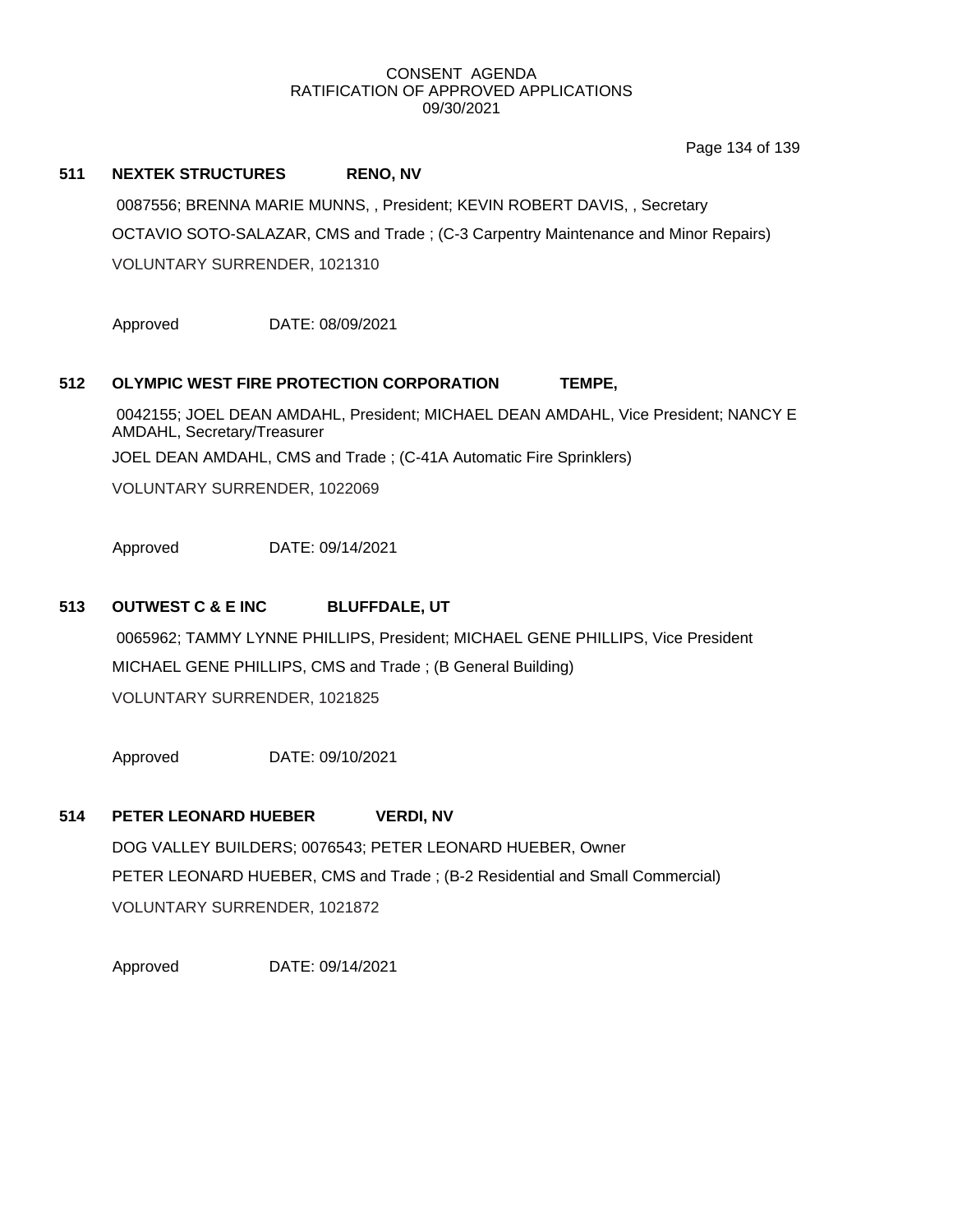Page 135 of 139

### **515 PRISMVIEW LLC LOGAN, UT**

0086171; SAMSUNG ELECTRONICS AMERICA INC , Manager; CHEOL HO CHANG, , Other ; (C-2 Electrical)

VOLUNTARY SURRENDER, 1021526

Approved DATE: 08/18/2021

## **516 PRISMVIEW LLC LOGAN, UT**

0086254; SAMSUNG ELECTRONICS AMERICA INC , Manager; CHEOL HO CHANG, , Other

; (C-6 Erecting Signs)

VOLUNTARY SURRENDER, 1021527

Approved DATE: 08/18/2021

## **517 PRISMVIEW LLC LOGAN, UT**

0086256; SAMSUNG ELECTRONICS AMERICA INC , Manager; CHEOL HO CHANG, , Other ; (C-14 Steel Reinforcing and Erection) VOLUNTARY SURRENDER, 1021528

Approved DATE: 08/18/2021

# **518 PRIVATE GREENS OF NEVADA INC HENDERSON, NV**

0045460; RUSSELL LYNN GRIFFIN, II, President RUSSELL LYNN GRIFFIN, II, CMS and Trade ; (C-10 Landscape Contracting) VOLUNTARY SURRENDER, 1022016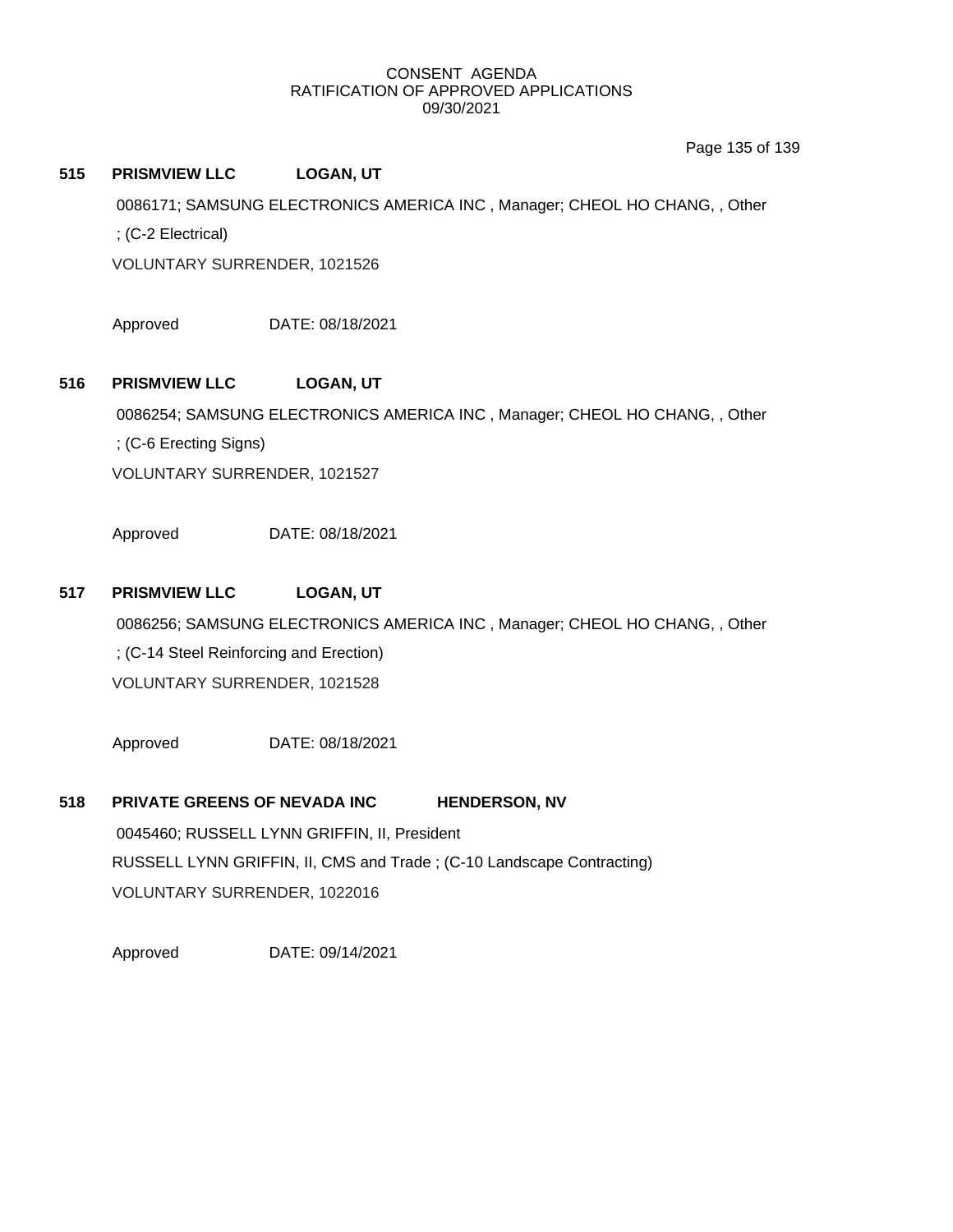Page 136 of 139

#### **519 QUANTA ELECTRIC POWER CONSTRUCTION MANAGEMENT INC OVERLAND PARK, KS**

0060660; ADAM KENT BROWN, , President; MICHAEL WAYNE NORTH, , Chief Financial Officer; DOUGLAS EDWARD LISAK, Vice President; CLAUDIA GUZMAN SANTOS, Secretary Assistant

ANTHONY JOHN SNEAD, CMS and Trade ; (A General Engineering)

VOLUNTARY SURRENDER, 1021429

Approved DATE: 08/09/2021

CONTINGENT UPON ISSUANCE OF PENDING LICENSE APPLICATION

### **520 RAWSON CONSTRUCTION LLC LAS VEGAS, NV**

NAVARRO CONSTRUCTION; 0058836; RAUL NAVARRO, Manager; SHEENA MAE RAWSON, Manager; MICHAEL ANDREW RAWSON, Manager

MICHAEL ANDREW RAWSON, CMS and Trade ; (B-2 Residential and Small Commercial)

VOLUNTARY SURRENDER, 1021958

Approved DATE: 09/14/2021

## **521 RAWSON CONSTRUCTION LLC LAS VEGAS, NV**

NAVARRO CONSTRUCTION; 0070669; RAUL NAVARRO, Manager; SHEENA MAE RAWSON, Manager; MICHAEL ANDREW RAWSON, Manager MICHAEL ANDREW RAWSON, CMS and Trade ; (C-4 Painting and Decorating)

VOLUNTARY SURRENDER, 1021960

Approved DATE: 09/14/2021

# **522 ROYAL FLOORS LLC FERNLEY, NV**

0085821; TROY ANTHONY PEFLEY, Manager TROY ANTHONY PEFLEY, CMS and Trade ; (C-19 Installing Terrazzo and Marble) VOLUNTARY SURRENDER, 1021996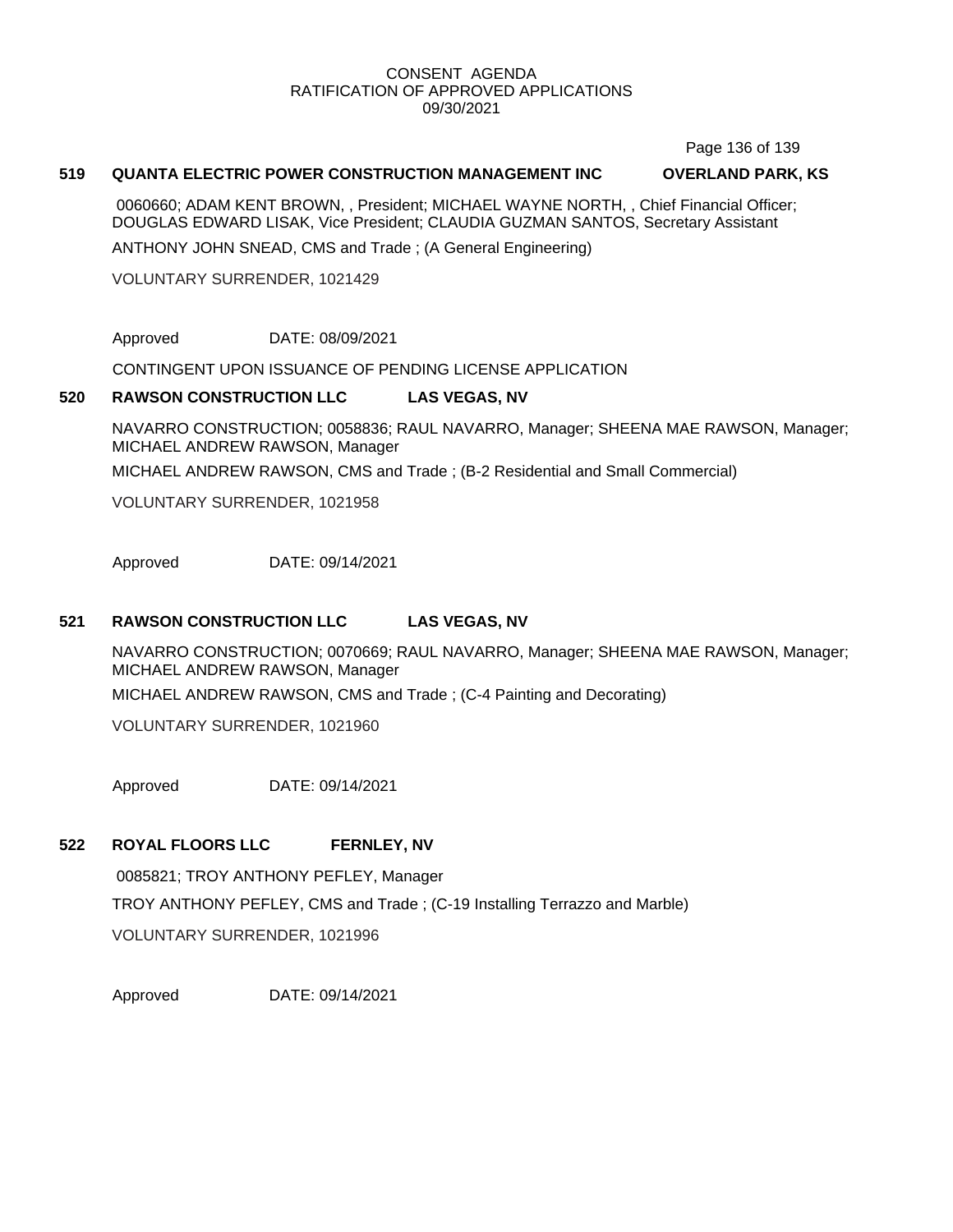Page 137 of 139

#### **523 SHAW ENTERPRISES SPARKS, NV**

0081393; DAVID AARON SHAW, Owner DAVID AARON SHAW, CMS and Trade ; (B-2 Residential and Small Commercial) VOLUNTARY SURRENDER, 1021442

Approved DATE: 08/09/2021

### **524 SIERRA AIR CONDITIONING INC LAS VEGAS, NV**

0076176; DARREN LANCE WILSON, President; JEFFREY CRAIG KVAM, , Vice President; PAUL OCONNOR MULVANEY, , Vice President; TERRANCE RODNEY MAGEE, Vice President DARREN LANCE WILSON, CMS; JACK TOMATSU RAMSAY, CMS and Trade ; (C-1H Water Heaters)

VOLUNTARY SURRENDER, 1021893

Approved DATE: 09/10/2021

## **525 SPEZIA AND SON PLUMBING RENO, NV**

0023994; RONALD THOMAS SPEZIA, Owner RONALD THOMAS SPEZIA, CMS and Trade ; (C-1D Plumbing) VOLUNTARY SURRENDER, 1021992

Approved DATE: 09/14/2021

## **526 STRUCTURAL GROUP INC COLUMBIA, MD**

0065893; PETER HARRISON EMMONS, President; DANIEL CARL FANGIO, Treasurer; SCOTT MITCHELL GREENHAUS, Vice President

SCOTT MITCHELL GREENHAUS, CMS and Trade ; (C-5 Concrete Contracting)

VOLUNTARY SURRENDER, 1021610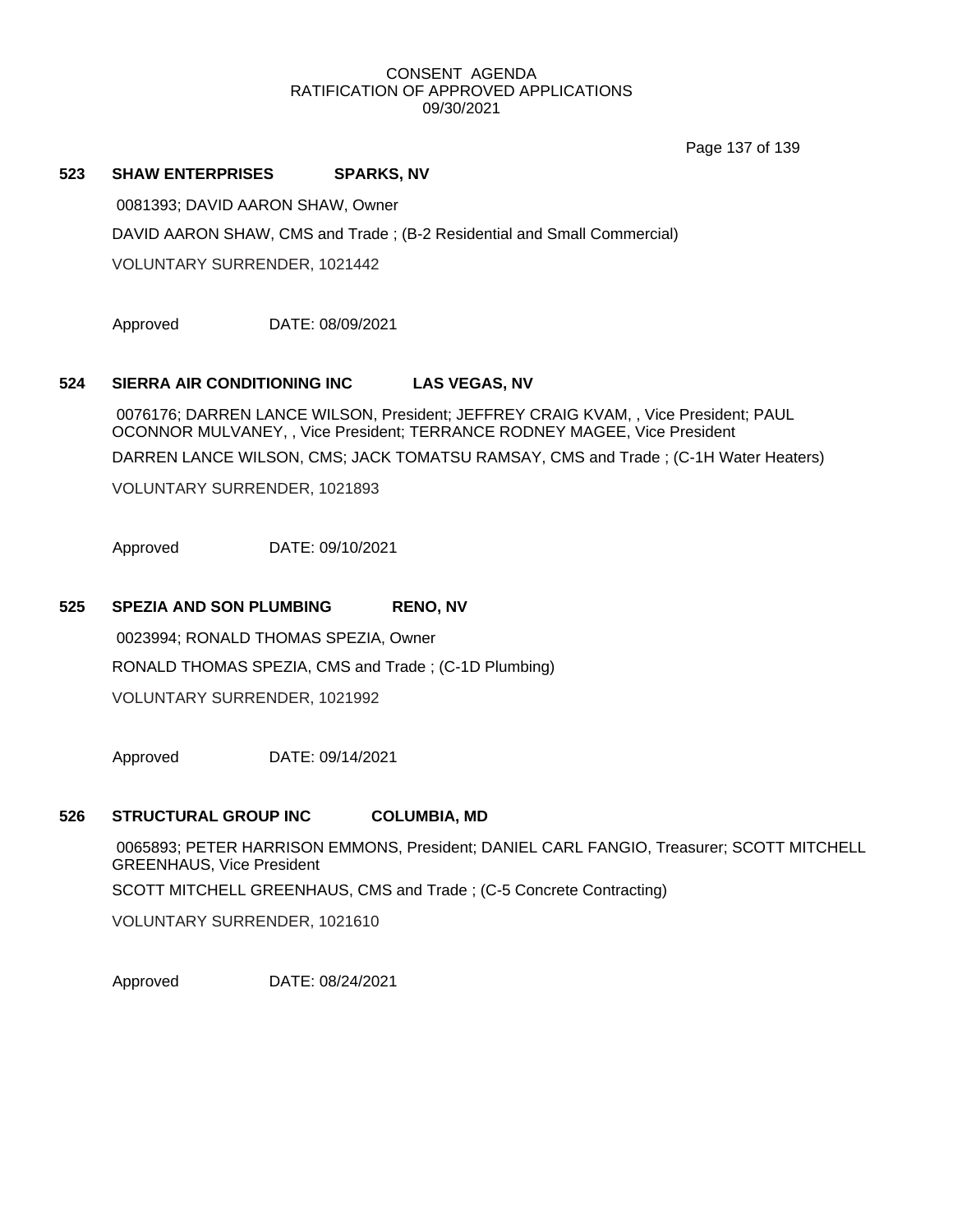Page 138 of 139

# **527 TECHNO METAL POST RENO TAHOE INC S LAKE TAHOE, CA** 0085269; BRET WESTON HACKETT, Partner BRET WESTON HACKETT, CMS and Trade ; (A-9 Piers and Foundations)

VOLUNTARY SURRENDER, 1021652

Approved DATE: 08/18/2021

# **528 TIMBER STRUCTURES CONSTRUCTION COMPANY LAS VEGAS, NV** 0024142; MICHAEL THOMAS VERBA, President; PETE JOHN VERBA, Secretary MICHAEL THOMAS VERBA, CMS and Trade ; (C-3A Carpentry and Repairs) VOLUNTARY SURRENDER, 1021948

Approved DATE: 09/14/2021

## **529 URBAN HABITAT PALM DESERT, CA**

0085096; THERESA CATHRYN BRENNAN, , President; MARION ANN WEED, , Treasurer THERESA CATHRYN BRENNAN, , CMS and Trade ; (C-10 Landscape Contracting) VOLUNTARY SURRENDER, 1021889

Approved DATE: 09/14/2021

## **530 VEOLIA ES TECHNICAL SOLUTIONS LLC BOSTON, MA**

0085867; JASON ROCKWELL SALGO, Manager; ROBERT EDWARD CAPPADONA, , Manager; JAMES STANLEY PAWLOSKI, , Manager; WHITNEY MICHELLE FAWCETT, , Manager

; (A General Engineering)

VOLUNTARY SURRENDER, 1021807